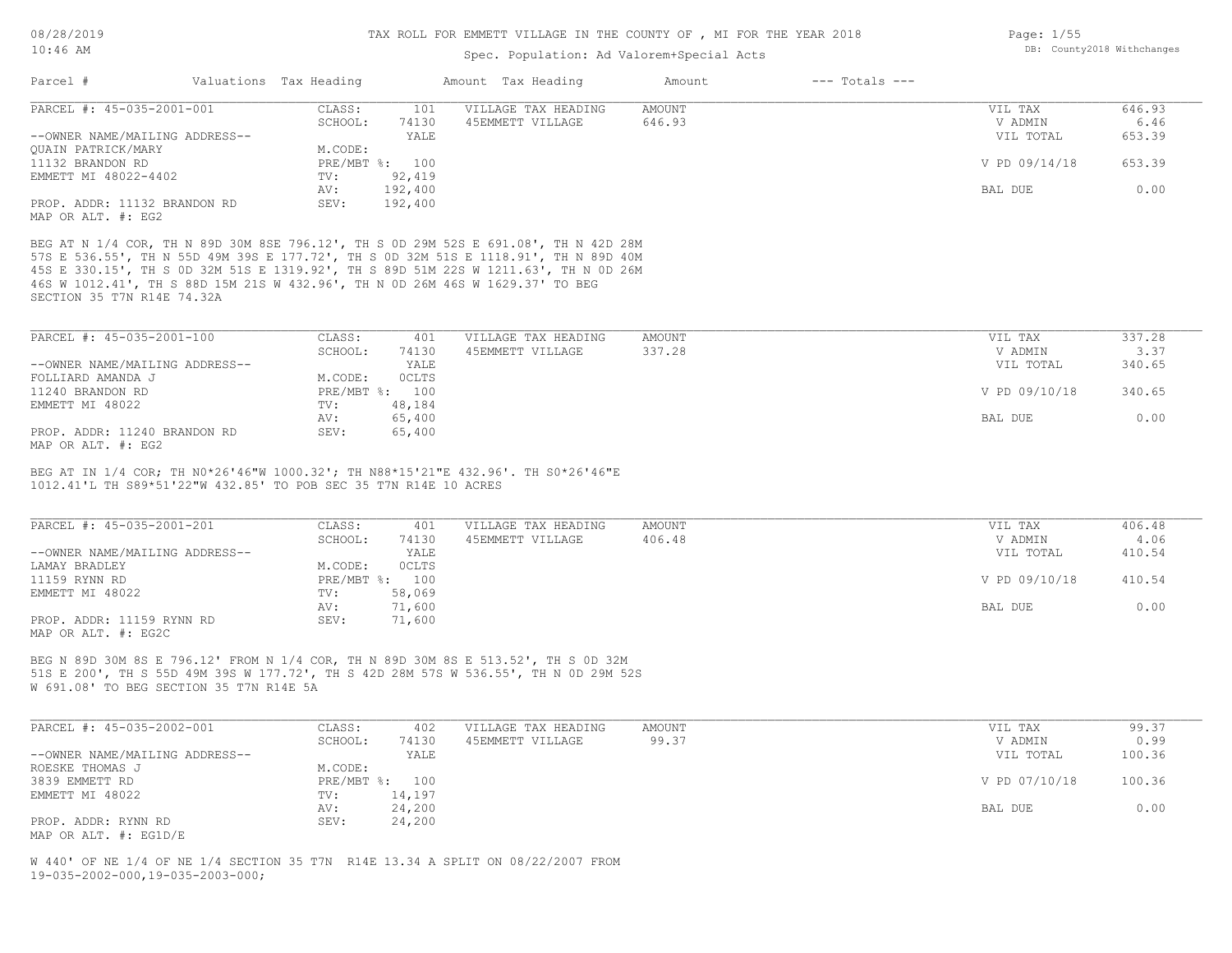08/28/2019 10:46 AM

## TAX ROLL FOR EMMETT VILLAGE IN THE COUNTY OF , MI FOR THE YEAR 2018

## Spec. Population: Ad Valorem+Special Acts

| Page: 2/55 |                            |
|------------|----------------------------|
|            | DB: County2018 Withchanges |

| Parcel #                                                                      | Valuations Tax Heading |                          | Amount Tax Heading                                                                 | Amount        | $---$ Totals $---$ |               |        |
|-------------------------------------------------------------------------------|------------------------|--------------------------|------------------------------------------------------------------------------------|---------------|--------------------|---------------|--------|
| PARCEL #: 45-035-2005-000                                                     | CLASS:                 | 401                      | VILLAGE TAX HEADING                                                                | <b>AMOUNT</b> |                    | VIL TAX       | 280.74 |
|                                                                               | SCHOOL:                | 74130                    | 45EMMETT VILLAGE                                                                   | 280.74        |                    | V ADMIN       | 2.80   |
| --OWNER NAME/MAILING ADDRESS--                                                |                        | YALE                     |                                                                                    |               |                    | VIL TOTAL     | 283.54 |
| BRANDON ELLEN L. LIV. TRUST                                                   | M.CODE:                | 000#1                    |                                                                                    |               |                    |               |        |
| 11041 RYNN RD<br>EMMETT MI 48022                                              | TV:                    | PRE/MBT %: 100<br>40,107 |                                                                                    |               |                    | V PD 09/10/18 | 283.54 |
|                                                                               | AV:                    | 64,600                   |                                                                                    |               |                    | BAL DUE       | 0.00   |
| PROP. ADDR: 11041 RYNN RD<br>MAP OR ALT. #: EG1A                              | SEV:                   | 64,600                   |                                                                                    |               |                    |               |        |
|                                                                               |                        |                          |                                                                                    |               |                    |               |        |
|                                                                               |                        |                          | BEG 220' W OF NE SEC COR, THE S 1320', TH W 440', TH N 1320', TH E 440' TO BEG EXC |               |                    |               |        |
| N 300' OF W 150' SECTION 35                                                   |                        | T7N R14E                 | 12.3 A                                                                             |               |                    |               |        |
|                                                                               |                        |                          |                                                                                    |               |                    |               |        |
| PARCEL #: 45-035-2005-100                                                     | CLASS:                 | 402                      | VILLAGE TAX HEADING                                                                | <b>AMOUNT</b> |                    | VIL TAX       | 70.03  |
|                                                                               | SCHOOL:                | 74130                    | 45EMMETT VILLAGE                                                                   | 70.03         |                    | V ADMIN       | 0.70   |
| --OWNER NAME/MAILING ADDRESS--                                                |                        | YALE                     |                                                                                    |               |                    | VIL TOTAL     | 70.73  |
| BRANDON ELLEN/PHELPS NANCY MAE                                                | M.CODE:                | 000#1                    |                                                                                    |               |                    |               |        |
| 11041 RYNN RD                                                                 |                        | $PRE/MBT$ $\div$ 0       |                                                                                    |               |                    | V PD 09/10/18 | 70.73  |
| EMMETT MI 48022                                                               | TV:                    | 10,005                   |                                                                                    |               |                    |               |        |
|                                                                               | AV:                    | 19,000                   |                                                                                    |               |                    | BAL DUE       | 0.00   |
| PROP. ADDR: RYNN RD<br>MAP OR ALT. #: EG1F                                    | SEV:                   | 19,000                   |                                                                                    |               |                    |               |        |
|                                                                               |                        |                          |                                                                                    |               |                    |               |        |
| W220' OF E 880' OF NE 1/4 OF NE 1/4 SECTION 35 T7N R14E 6.66 A                |                        |                          |                                                                                    |               |                    |               |        |
| PARCEL #: 45-035-2005-200                                                     | CLASS:                 | 402                      | VILLAGE TAX HEADING                                                                | <b>AMOUNT</b> |                    | VIL TAX       | 43.39  |
|                                                                               | SCHOOL:                | 74130                    | 45EMMETT VILLAGE                                                                   | 43.39         |                    | V ADMIN       | 0.43   |
| --OWNER NAME/MAILING ADDRESS--                                                |                        | YALE                     |                                                                                    |               |                    | VIL TOTAL     | 43.82  |
| BRANDON ELLEN L. LIV. TRUST                                                   | M.CODE:                | 000#1                    |                                                                                    |               |                    |               |        |
| 11041 RYNN RD                                                                 |                        | PRE/MBT %: 100           |                                                                                    |               |                    | V PD 09/10/18 | 43.82  |
| EMMETT MI 48022                                                               | TV:<br>AV:             | 6,199<br>7,100           |                                                                                    |               |                    | BAL DUE       | 0.00   |
| PROP. ADDR: RYNN RD                                                           | SEV:                   | 7,100                    |                                                                                    |               |                    |               |        |
| MAP OR ALT. #: EG1A2                                                          |                        |                          |                                                                                    |               |                    |               |        |
|                                                                               |                        |                          |                                                                                    |               |                    |               |        |
| BEG W 510' FROM NE SEC COR, TH W 150', TH S 300', TH E 150', TH N 300' TO BEG |                        |                          |                                                                                    |               |                    |               |        |
| SECTION 35                                                                    | T7N R14E               |                          | 1.03 A                                                                             |               |                    |               |        |
|                                                                               |                        |                          |                                                                                    |               |                    |               |        |
|                                                                               |                        |                          |                                                                                    |               |                    |               |        |
| PARCEL #: 45-035-2005-500                                                     | CLASS:                 | 401                      | VILLAGE TAX HEADING                                                                | <b>AMOUNT</b> |                    | VIL TAX       | 158.71 |
|                                                                               | SCHOOL:                | 74130                    | 45EMMETT VILLAGE                                                                   | 158.71        |                    | V ADMIN       | 1.58   |
| --OWNER NAME/MAILING ADDRESS--                                                |                        | YALE                     |                                                                                    |               |                    | VIL TOTAL     | 160.29 |
| BRANDON ELLEN/PHELPS NANCY MAE                                                | M.CODE:                | 000#1                    |                                                                                    |               |                    |               |        |
| 11041 RYNN RD                                                                 |                        | PRE/MBT %: 0             |                                                                                    |               |                    | V PD 09/10/18 | 160.29 |
| EMMETT MI 48022                                                               | TV:                    | 22,674                   |                                                                                    |               |                    |               |        |
|                                                                               | AV:                    | 34,700                   |                                                                                    |               |                    | BAL DUE       | 0.00   |
| PROP. ADDR: 11013 RYNN RD                                                     | SEV:                   | 34,700                   |                                                                                    |               |                    |               |        |
| MAP OR ALT. #: EG1B                                                           |                        |                          |                                                                                    |               |                    |               |        |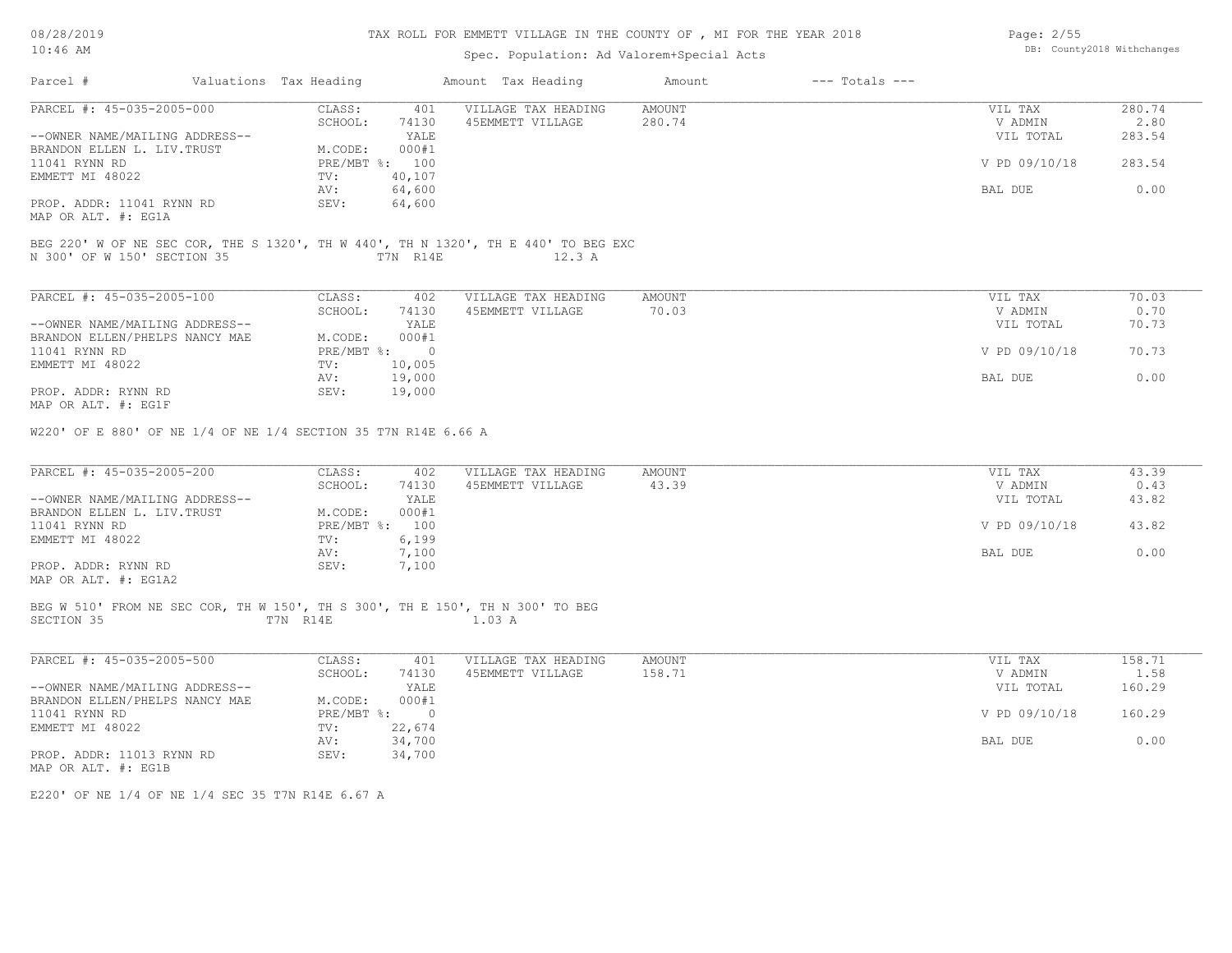## Spec. Population: Ad Valorem+Special Acts

| Parcel #                       | Valuations Tax Heading |        | Amount Tax Heading  | Amount | $---$ Totals $---$ |               |       |
|--------------------------------|------------------------|--------|---------------------|--------|--------------------|---------------|-------|
| PARCEL #: 45-035-2007-000      | CLASS:                 | 402    | VILLAGE TAX HEADING | AMOUNT |                    | VIL TAX       | 86.47 |
|                                | SCHOOL:                | 74130  | 45EMMETT VILLAGE    | 86.47  |                    | V ADMIN       | 0.86  |
| --OWNER NAME/MAILING ADDRESS-- |                        | YALE   |                     |        |                    | VIL TOTAL     | 87.33 |
| OUAIN MICHAEL                  | M.CODE:                |        |                     |        |                    |               |       |
| 11006 BRANDON RD               | PRE/MBT %: 100         |        |                     |        |                    | V PD 07/13/18 | 87.33 |
| EMMETT MI 48022-4400           | TV:                    | 12,354 |                     |        |                    |               |       |
|                                | AV:                    | 20,100 |                     |        |                    | BAL DUE       | 0.00  |
| PROP. ADDR: 11006 BRANDON RD   | SEV:                   | 20,100 |                     |        |                    |               |       |
|                                |                        |        |                     |        |                    |               |       |

MAP OR ALT. #: EG3A

R14E 10.09 A 1319.92'; TH N89\*40'45"E 331.85'; TH S0\*38'52"E 1320.96' TO POB. SECTION 35 T7N BEG S89\*51'22"W 650' FROM E 1/4 COR, TH S89\*51'22"W 334.17'; TH N0\*32'51"W

| PARCEL #: 45-035-2007-100      | CLASS:  | 401            | VILLAGE TAX HEADING | AMOUNT | VIL TAX       | 350.51 |
|--------------------------------|---------|----------------|---------------------|--------|---------------|--------|
|                                | SCHOOL: | 74130          | 45EMMETT VILLAGE    | 350.51 | V ADMIN       | 3.50   |
| --OWNER NAME/MAILING ADDRESS-- |         | YALE           |                     |        | VIL TOTAL     | 354.01 |
| PALAZZOLO LINDA                | M.CODE: |                |                     |        |               |        |
| 11030 BRANDON RD               |         | PRE/MBT %: 100 |                     |        | V PD 08/29/18 | 354.01 |
| EMMETT MI 48022                | TV:     | 50,074         |                     |        |               |        |
|                                | AV:     | 67,600         |                     |        | BAL DUE       | 0.00   |
| PROP. ADDR: 11030 BRANDON RD   | SEV:    | 67,600         |                     |        |               |        |
| MAP OR ALT. #: EG3B            |         |                |                     |        |               |        |

#### 9.8 A

| PARCEL #: 45-035-2007-200      | CLASS:         | 401    | VILLAGE TAX HEADING | AMOUNT | VIL TAX       | 368.15 |
|--------------------------------|----------------|--------|---------------------|--------|---------------|--------|
|                                | SCHOOL:        | 74130  | 45EMMETT VILLAGE    | 368.15 | V ADMIN       | 3.68   |
| --OWNER NAME/MAILING ADDRESS-- |                | YALE   |                     |        | VIL TOTAL     | 371.83 |
| QUAIN ROBERT/DONNA             | M.CODE:        |        |                     |        |               |        |
| 11006 BRANDON RD               | PRE/MBT %: 100 |        |                     |        | V PD 09/12/18 | 371.83 |
| EMMETT MI 48022-4400           | TV:            | 52,593 |                     |        |               |        |
|                                | AV:            | 70,600 |                     |        | BAL DUE       | 0.00   |
| PROP. ADDR: 11006 BRANDON RD   | SEV:           | 70,600 |                     |        |               |        |
|                                |                |        |                     |        |               |        |

MAP OR ALT. #: EG3C

E325' OF SE 1/4 OF NE 1/4 SECTION 35 T7N R14E 9.8 A

| PARCEL #: 45-035-3001-000      | CLASS:       | 401    | VILLAGE TAX HEADING | AMOUNT | VIL TAX       | 473.66 |
|--------------------------------|--------------|--------|---------------------|--------|---------------|--------|
|                                | SCHOOL:      | 74130  | 45EMMETT VILLAGE    | 473.66 | V ADMIN       | 4.73   |
| --OWNER NAME/MAILING ADDRESS-- |              | YALE   |                     |        | VIL TOTAL     | 478.39 |
| KILIAN EDWARD M/ANNA           | M.CODE:      |        |                     |        |               |        |
| 11141 BRANDON RD               | $PRE/MBT$ %: | 100    |                     |        | V PD 08/29/18 | 478.39 |
| EMMETT MI 48022                | TV:          | 67,667 |                     |        |               |        |
|                                | AV:          | 88,300 |                     |        | BAL DUE       | 0.00   |
| PROP. ADDR: 11141 BRANDON RD   | SEV:         | 88,300 |                     |        |               |        |

MAP OR ALT. #: EG5

EXC G.T.R.R. ROW SECTION 35 T7N R14E 22.94 A 32M 54S E 1325.15', TH S 89D 58M 19S W 779.84', TH N 0D 32M 54S W 1325.51' TO BEG BEG N 89D 59M 53S E 534.45' FROM INT 1/4 COR, TH N 89D 59M 53S E 779.84', TH S 0D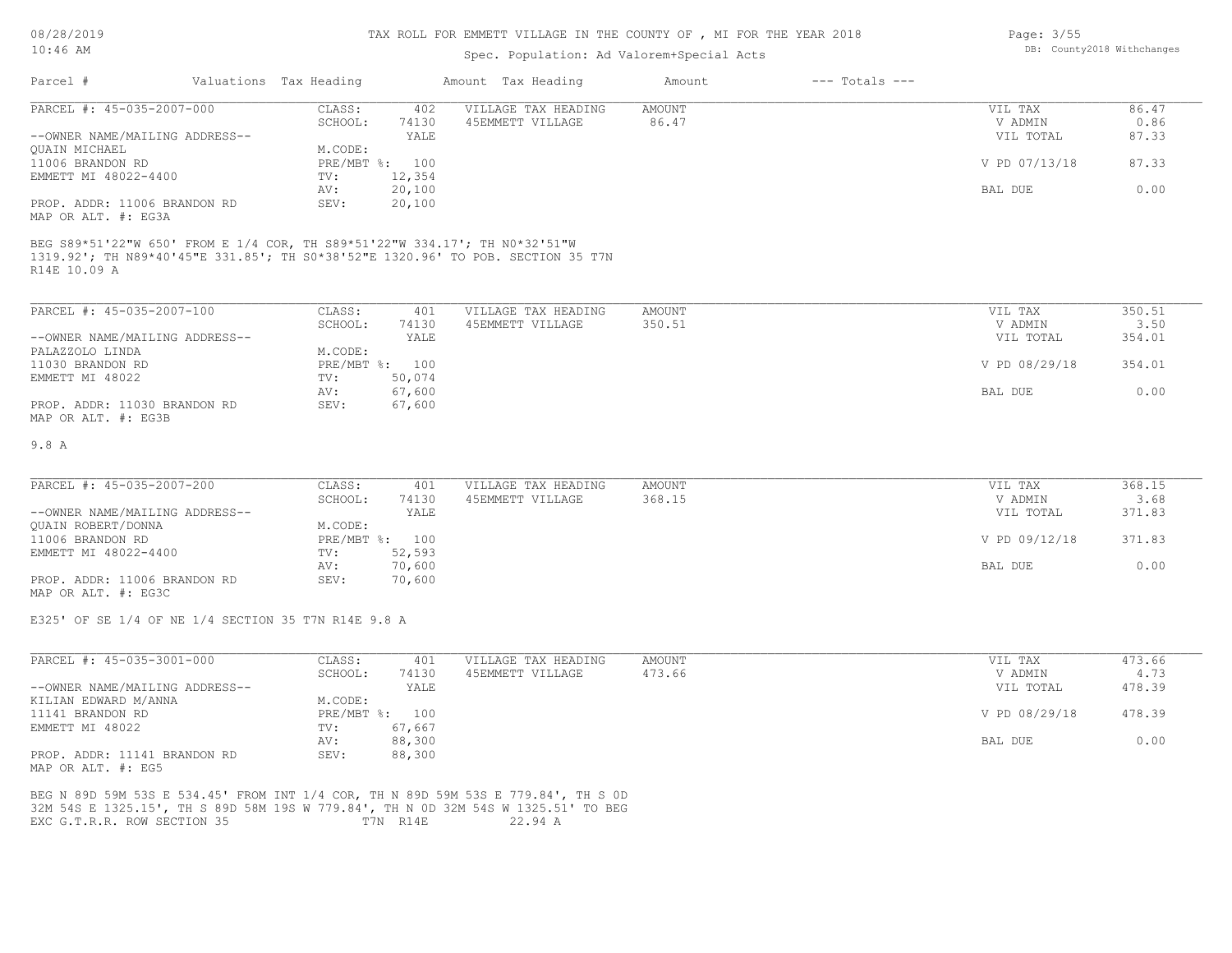08/28/2019 10:46 AM

MAP OR ALT. #: EG58 PROP. ADDR: BRANDON RD

## TAX ROLL FOR EMMETT VILLAGE IN THE COUNTY OF , MI FOR THE YEAR 2018

| 10:46 AM                       |  |                        |                | Spec. Population: Ad Valorem+Special Acts |        | DB: County2018 Withchanges |           |        |
|--------------------------------|--|------------------------|----------------|-------------------------------------------|--------|----------------------------|-----------|--------|
| Parcel #                       |  | Valuations Tax Heading |                | Amount Tax Heading                        | Amount | $---$ Totals $---$         |           |        |
| PARCEL #: 45-035-3001-100      |  | CLASS:                 | 402            | VILLAGE TAX HEADING                       | AMOUNT |                            | VIL TAX   | 117.92 |
|                                |  | SCHOOL:                | 74130          | 45EMMETT VILLAGE                          | 117.92 |                            | V ADMIN   | 1.17   |
| --OWNER NAME/MAILING ADDRESS-- |  |                        | YALE           |                                           |        |                            | VIL TOTAL | 119.09 |
| KILIAN JOHN T/MAUREEN          |  | M.CODE:                |                |                                           |        |                            |           |        |
| 1584 WESTBROOK                 |  |                        | PRE/MBT %: 100 |                                           |        |                            | BAL DUE   | 119.09 |
| MADISON HEIGHTS MI 48071       |  | TV:                    | 16,846         |                                           |        |                            |           |        |
|                                |  | AV:                    | 25,100         |                                           |        |                            |           |        |
| PROP. ADDR: BRANDON RD         |  | SEV:                   | 25,100         |                                           |        |                            |           |        |
|                                |  |                        |                |                                           |        |                            |           |        |

 14.06 A 538.98',TH N0^21'9"W TO BEG EXC G.T.R.R. ROW SECTION 35 T7N R14E BEG AT INT 1/4 COR,TH N89^59'53"E 534.45',TH S0^32'54"E 1325.51',TH S89^58'19W

| PARCEL #: 45-035-3002-000      | CLASS:     | 401    | VILLAGE TAX HEADING | AMOUNT | VIL TAX       | 323.33 |
|--------------------------------|------------|--------|---------------------|--------|---------------|--------|
|                                | SCHOOL:    | 74130  | 45EMMETT VILLAGE    | 323.33 | V ADMIN       | 3.23   |
| --OWNER NAME/MAILING ADDRESS-- |            | YALE   |                     |        | VIL TOTAL     | 326.56 |
| LA MAY DANIEL/HELEN            | M.CODE:    | LAKES  |                     |        |               |        |
| 11007 BRANDON RD               | PRE/MBT %: | 100    |                     |        | V PD 08/24/18 | 326.56 |
| EMMETT MI 48022-4401           | TV:        | 46,191 |                     |        |               |        |
|                                | AV:        | 58,100 |                     |        | BAL DUE       | 0.00   |
| PROP. ADDR: 11007 BRANDON RD   | SEV:       | 58,100 |                     |        |               |        |
| MAP OR ALT. #: EG4             |            |        |                     |        |               |        |

N233 FT OF E 139 FT OF SE 1/4 0.74 A SEC 35 T7N R14E

| PARCEL #: 45-035-3003-000                             | CLASS:  | 102            | VILLAGE TAX HEADING | AMOUNT | VIL TAX       | 168.29 |
|-------------------------------------------------------|---------|----------------|---------------------|--------|---------------|--------|
|                                                       | SCHOOL: | 74130          | 45EMMETT VILLAGE    | 168.29 | V ADMIN       | 1.68   |
| --OWNER NAME/MAILING ADDRESS--                        |         | YALE           |                     |        | VIL TOTAL     | 169.97 |
| QUAIN REV.TRUST                                       | M.CODE: |                |                     |        |               |        |
| 11225 CHERRYLAWN                                      |         | PRE/MBT %: 100 |                     |        | V PD 09/10/18 | 169.97 |
| BRIGHTON MI 48114                                     | TV:     | 24,042         |                     |        |               |        |
|                                                       | AV:     | 97,700         |                     |        | BAL DUE       | 0.00   |
| PROP. ADDR: BRANDON RD                                | SEV:    | 97,700         |                     |        |               |        |
| $\cdots$ $\cdots$ $\cdots$ $\cdots$ $\cdots$ $\cdots$ |         |                |                     |        |               |        |

MAP OR ALT. #: EG8A

1/4 EXC W 150' OF E 499' OF N 415' SECTION 35 T7N R14E 55.84 A NE 1/4 OF SE 1/4 EXC GTRR R/W & EXC N 233 FT OF E 139 FT & N 1/2 OF SE 1/4 OF SE

| PARCEL #: 45-035-3003-100      | CLASS:     | 401          | VILLAGE TAX HEADING | AMOUNT | VIL TAX       | 334.63 |
|--------------------------------|------------|--------------|---------------------|--------|---------------|--------|
|                                | SCHOOL:    | 74130        | 45EMMETT VILLAGE    | 334.63 | V ADMIN       | 3.34   |
| --OWNER NAME/MAILING ADDRESS-- |            | YALE         |                     |        | VIL TOTAL     | 337.97 |
| LAMAY HOLLY M                  | M.CODE:    | <b>OCLTS</b> |                     |        |               |        |
| 11043 BRANDON RD               | PRE/MBT %: | 100          |                     |        | V PD 09/10/18 | 337.97 |
| Emmett MI 48022                | TV:        | 47,805       |                     |        |               |        |
|                                | AV:        | 60,100       |                     |        | BAL DUE       | 0.00   |
| PROP. ADDR: 11043 BRANDON RD   | SEV:       | 60,100       |                     |        |               |        |
| MAP OR ALT. #: EG8B            |            |              |                     |        |               |        |

W150' OF E 499' OF N 415' OF SE 1/4 SECTION 35 T7N R14E 1.42 A

Page: 4/55 DB: County2018 Withchanges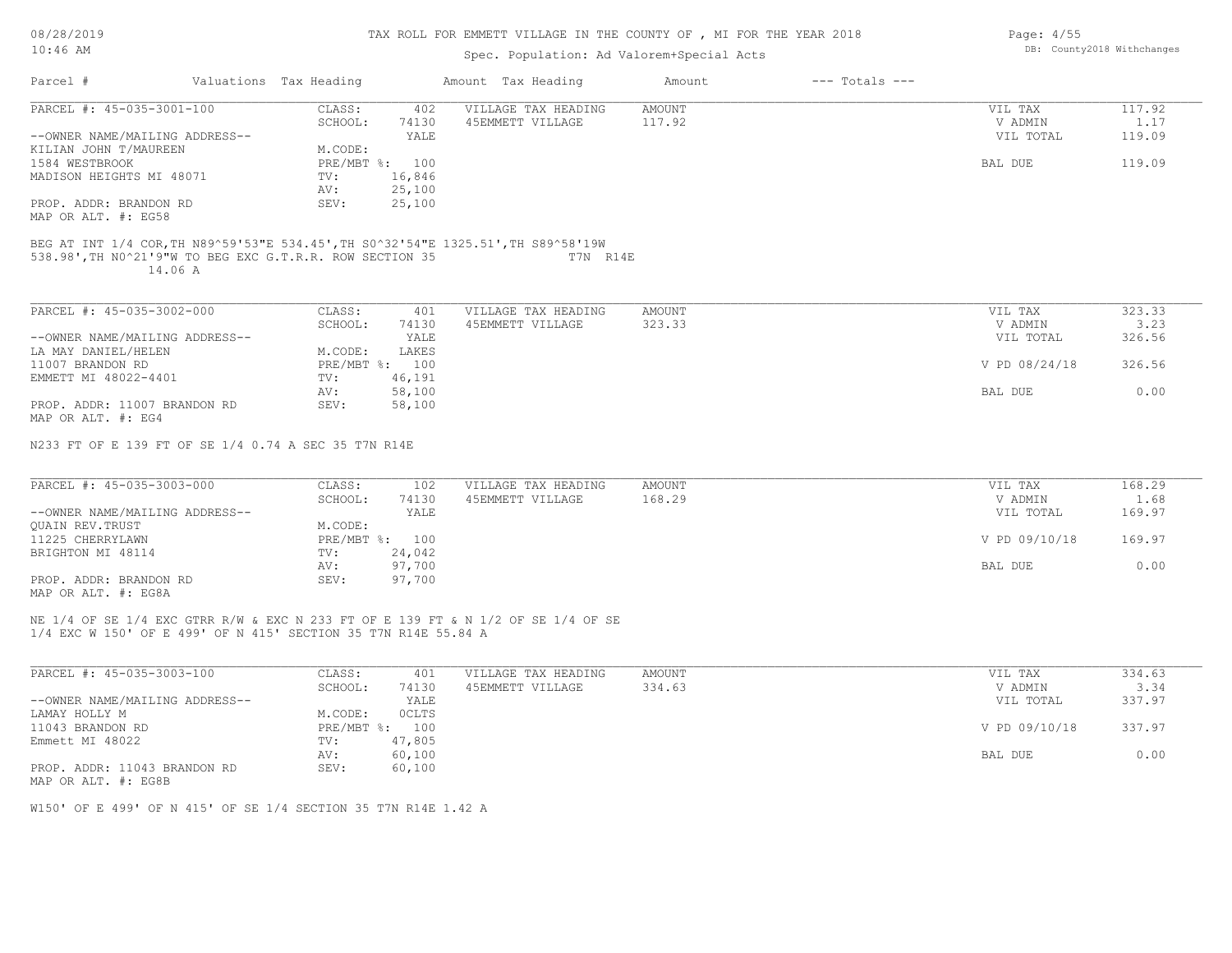## Spec. Population: Ad Valorem+Special Acts

| Page: $5/55$ |                            |
|--------------|----------------------------|
|              | DB: County2018 Withchanges |

| Parcel #                        | Valuations Tax Heading |        | Amount Tax Heading  | Amount | $---$ Totals $---$ |               |       |
|---------------------------------|------------------------|--------|---------------------|--------|--------------------|---------------|-------|
| PARCEL #: 45-035-3004-000       | CLASS:                 | 402    | VILLAGE TAX HEADING | AMOUNT |                    | VIL TAX       | 85.76 |
|                                 | SCHOOL:                | 74130  | 45EMMETT VILLAGE    | 85.76  |                    | V ADMIN       | 0.85  |
| --OWNER NAME/MAILING ADDRESS--  |                        | YALE   |                     |        |                    | VIL TOTAL     | 86.61 |
| R & R PROPERTY ENTERPRISES, LLC | M.CODE:                |        |                     |        |                    |               |       |
| 36516 SAMOA                     | PRE/MBT %:             |        |                     |        |                    | V PD 09/13/18 | 86.61 |
| STERLING HEIGHTS MI 48312       | TV:                    | 12,252 |                     |        |                    |               |       |
|                                 | AV:                    | 20,000 |                     |        |                    | BAL DUE       | 0.00  |
| PROP. ADDR: BURT RD             | SEV:                   | 20,000 |                     |        |                    |               |       |
|                                 |                        |        |                     |        |                    |               |       |

MAP OR ALT. #: EG7A

S041'25"E 651.06' TO BEG SECTION 35 T7N R14E 10.006 A BEG W 648.38' FROM SE SEC COR,TH W 675',TH N028'16"W 648',TH N8944'24"E 667.13',TH

| PARCEL #: 45-035-3004-100         | CLASS:       | 302      | VILLAGE TAX HEADING | AMOUNT | 64.32<br>VIL TAX       |
|-----------------------------------|--------------|----------|---------------------|--------|------------------------|
|                                   | SCHOOL:      | 74130    | 45EMMETT VILLAGE    | 64.32  | V ADMIN<br>0.64        |
| --OWNER NAME/MAILING ADDRESS--    |              | YALE     |                     |        | 64.96<br>VIL TOTAL     |
| DORSEY DANNY W H/W, DORSEY MARY A | M.CODE:      |          |                     |        |                        |
| 4518 EMMETT RD                    | $PRE/MBT$ %: | $\Omega$ |                     |        | V PD 07/24/18<br>64.96 |
| EMMETT MI 48022                   | TV:          | 9,189    |                     |        |                        |
|                                   | AV:          | 36,200   |                     |        | 0.00<br>BAL DUE        |
| PROP. ADDR: 11118 BURT RD         | SEV:         | 36,200   |                     |        |                        |
| MAP OR ALT. #: EG7B               |              |          |                     |        |                        |

24S E 318.38', TH S 0D 41M 25S E 652.5' TO BEG SECTION 35 T7N R14E 4.76 A BEG W 330' FROM SE SEC COR, TH W 318.38', TH N 0D 41M 25S W 651.06', TH N 89D 44M

| PARCEL #: 45-035-3004-200      | CLASS:     | 201    | VILLAGE TAX HEADING | AMOUNT | VIL TAX       | 539.39 |
|--------------------------------|------------|--------|---------------------|--------|---------------|--------|
|                                | SCHOOL:    | 74130  | 45EMMETT VILLAGE    | 539.39 | V ADMIN       | 5.39   |
| --OWNER NAME/MAILING ADDRESS-- |            | YALE   |                     |        | VIL TOTAL     | 544.78 |
| REEVES KENNETH A               | M.CODE:    |        |                     |        |               |        |
| 3961 HITCHINGS                 | PRE/MBT %: |        |                     |        | V PD 09/13/18 | 544.78 |
| Fort Gratiot MI 48059          | TV:        | 77,057 |                     |        |               |        |
|                                | AV:        | 99,200 |                     |        | BAL DUE       | 0.00   |
| PROP. ADDR: 11116 BURT RD      | SEV:       | 99,200 |                     |        |               |        |
| MAP OR ALT. #: EG7C            |            |        |                     |        |               |        |

BEG AT SE SEC COR,TH W 330',TH N041'25"W 652.5',TH N89 44'24"E 330',TH S041'25"E

654' TO BEG SECTION 35 T7N R14E 4.94 A

| PARCEL #: 45-035-3005-000      | CLASS:       | 401    | VILLAGE TAX HEADING | AMOUNT | VIL TAX       | 448.25 |
|--------------------------------|--------------|--------|---------------------|--------|---------------|--------|
|                                | SCHOOL:      | 74130  | 45EMMETT VILLAGE    | 448.25 | V ADMIN       | 4.48   |
| --OWNER NAME/MAILING ADDRESS-- |              | YALE   |                     |        | VIL TOTAL     | 452.73 |
| GUDME BRAD                     | M.CODE:      | WFRET  |                     |        |               |        |
| 11172 BURT RD                  | $PRE/MBT$ %: | 100    |                     |        | V PD 09/05/18 | 452.73 |
| Emmett MI 48022                | TV:          | 64,037 |                     |        |               |        |
|                                | AV:          | 86,300 |                     |        | BAL DUE       | 0.00   |
| PROP. ADDR: 11172 BURT RD      | SEV:         | 86,300 |                     |        |               |        |
| MAP OR ALT. #: EG6C            |              |        |                     |        |               |        |

## S0^15'9"E 1325.13',TH W 177.95' TO BEG SECTION 35 T7N R14E BEG E 964.94' FROM S 1/4 COR,TH N0^15'9"W 1325.21',TH S 89^58'24"E 177.95',TH

5.41 A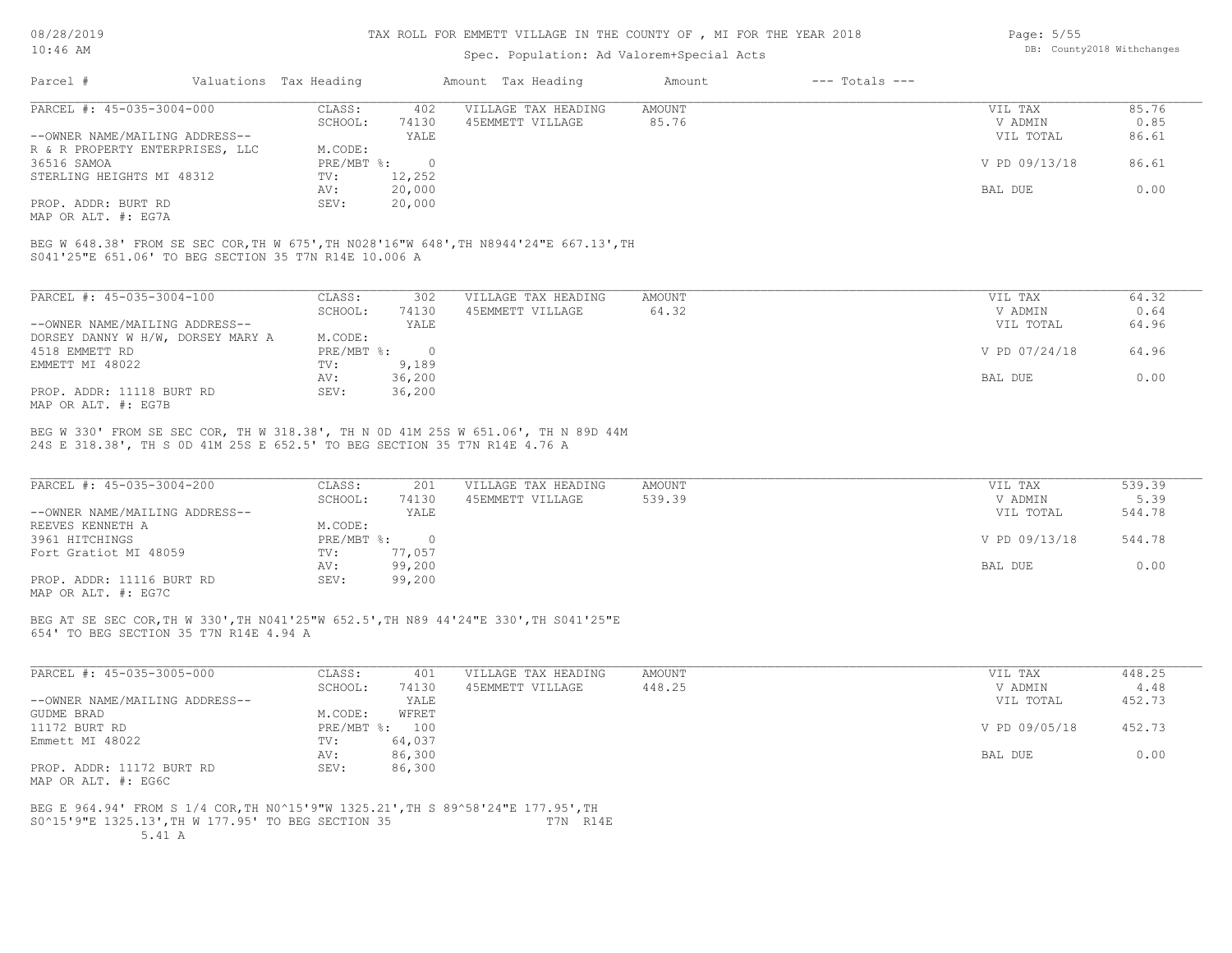## Spec. Population: Ad Valorem+Special Acts

| Parcel #                          | Valuations Tax Heading |        | Amount Tax Heading  | Amount | $---$ Totals $---$ |               |       |
|-----------------------------------|------------------------|--------|---------------------|--------|--------------------|---------------|-------|
| PARCEL #: 45-035-3005-100         | CLASS:                 | 401    | VILLAGE TAX HEADING | AMOUNT |                    | VIL TAX       | 65.03 |
|                                   | SCHOOL:                | 74130  | 45EMMETT VILLAGE    | 65.03  |                    | V ADMIN       | 0.65  |
| --OWNER NAME/MAILING ADDRESS--    |                        | YALE   |                     |        |                    | VIL TOTAL     | 65.68 |
| QUAIN GALIA L/TUCKER A/FRANKLIN J | M.CODE:                |        |                     |        |                    |               |       |
| 410 N. BATCHEWANA                 | $PRE/MBT$ %:           |        |                     |        |                    | V PD 09/12/18 | 65.68 |
| Clawson MI 48017                  | TV:                    | 9,291  |                     |        |                    |               |       |
|                                   | AV:                    | 16,700 |                     |        |                    | BAL DUE       | 0.00  |
| PROP. ADDR: BURT RD               | SEV:                   | 16,700 |                     |        |                    |               |       |
|                                   |                        |        |                     |        |                    |               |       |

MAP OR ALT. #: EG6D

S028'16"E 1325.08',TH W 180.49' TO BEG SECTION 35 T7N R14E 5.14 A BEG E 1142.89' FROM S 1/4 COR,TH N015'9"W 1325.13',TH S8958'24"E 175.43',TH

| PARCEL #: 45-035-3005-200      | CLASS:       | 401    | VILLAGE TAX HEADING | AMOUNT | VIL TAX       | 424.74 |
|--------------------------------|--------------|--------|---------------------|--------|---------------|--------|
|                                | SCHOOL:      | 74130  | 45EMMETT VILLAGE    | 424.74 | V ADMIN       | 4.24   |
| --OWNER NAME/MAILING ADDRESS-- |              | YALE   |                     |        | VIL TOTAL     | 428.98 |
| MC CLELLAND LARRY              | M.CODE:      |        |                     |        |               |        |
| 11176 BURT RD                  | $PRE/MBT$ %: | 100    |                     |        | V PD 08/21/18 | 428.98 |
| EMMETT MI 48022                | TV:          | 60,678 |                     |        |               |        |
|                                | AV:          | 82,200 |                     |        | BAL DUE       | 0.00   |
| PROP. ADDR: 11176 BURT RD      | SEV:         | 82,200 |                     |        |               |        |
| MAP OR ALT. #: EG6E            |              |        |                     |        |               |        |

#### 5.41 A 1325.21',TH W 177.94' TO BEG SECTION 35 T7N R14E BEG E 787' FROM S 1/4 COR,TH N0^15'9"W 13325.29',TH S89^58'24"E 177.94'TH S0^15'9"E

| PARCEL #: 45-035-3006-000      | CLASS:       | 401    | VILLAGE TAX HEADING | AMOUNT | VIL TAX       | 264.54 |
|--------------------------------|--------------|--------|---------------------|--------|---------------|--------|
|                                | SCHOOL:      | 74130  | 45EMMETT VILLAGE    | 264.54 | V ADMIN       | 2.64   |
| --OWNER NAME/MAILING ADDRESS-- |              | YALE   |                     |        | VIL TOTAL     | 267.18 |
| CLARK CHRISTOPHER ALAN         | M.CODE:      | OCLTS  |                     |        |               |        |
| 11188 BURT RD                  | $PRE/MBT$ %: | 100    |                     |        | V PD 09/10/18 | 267.18 |
| EMMETT MI 48022-4407           | TV:          | 37,792 |                     |        |               |        |
|                                | AV:          | 51,800 |                     |        | BAL DUE       | 0.00   |
| PROP. ADDR: 11188 BURT RD      | SEV:         | 51,800 |                     |        |               |        |

 $\_$  , and the state of the state of the state of the state of the state of the state of the state of the state of the state of the state of the state of the state of the state of the state of the state of the state of the

MAP OR ALT. #: EG6B

E324 FT MEAS ON S SEC LINE OF W 787 FT OF SW 1/4 OF SE 1/4 9.82 A SEC 35 T7N R14E

| PARCEL #: 45-035-3007-000      | CLASS:       | 401    | VILLAGE TAX HEADING | AMOUNT | VIL TAX   | 282.02 |
|--------------------------------|--------------|--------|---------------------|--------|-----------|--------|
|                                | SCHOOL:      | 74130  | 45EMMETT VILLAGE    | 282.02 | V ADMIN   | 2.82   |
| --OWNER NAME/MAILING ADDRESS-- |              | YALE   |                     |        | VIL TOTAL | 284.84 |
| BERNARDI DINO / BRENDA         | M.CODE:      |        |                     |        |           |        |
| 11276 BURT RD                  | $PRE/MBT$ %: |        |                     |        | BAL DUE   | 284.84 |
| EMMETT MI 48022                | TV:          | 40,289 |                     |        |           |        |
|                                | AV:          | 47,500 |                     |        |           |        |
| PROP. ADDR: 11276 BURT RD      | SEV:         | 47,500 |                     |        |           |        |
| MAP OR ALT. #: EG6A            |              |        |                     |        |           |        |

9S E 1325.59'TH W 154.33' TOTHE BEG SEC 35 T7N R14E 4.7 A BEG AT S 1/4 COR.TH N 0D 15M 9S W 1325.66',TH S 89D 58M 24S E 154.33', TH S OD 15M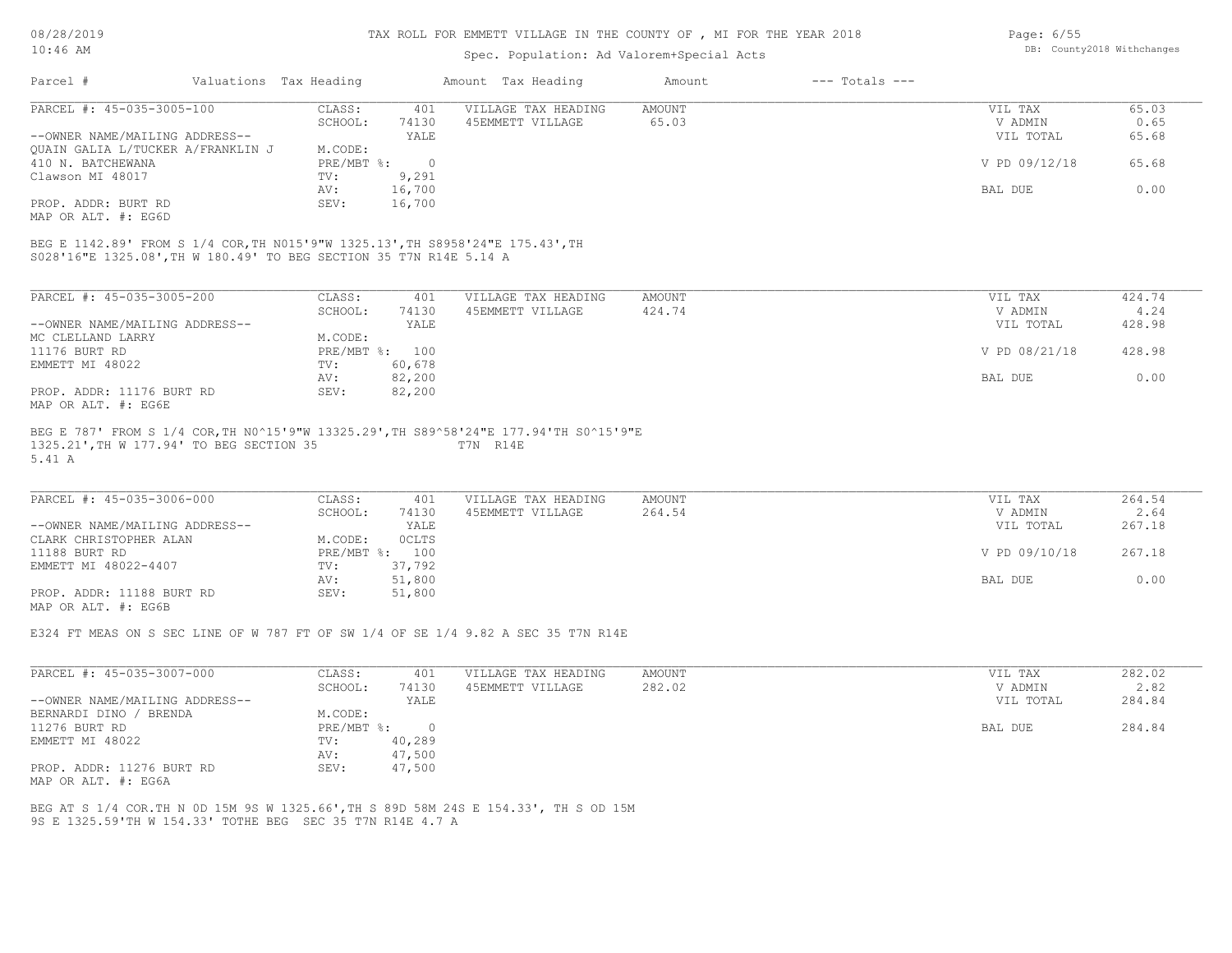08/28/2019 10:46 AM

#### TAX ROLL FOR EMMETT VILLAGE IN THE COUNTY OF , MI FOR THE YEAR 2018

## Spec. Population: Ad Valorem+Special Acts

|                                                                                                                                                 | Valuations Tax Heading |                | Amount Tax Heading  | Amount | $---$ Totals $---$ |               |       |
|-------------------------------------------------------------------------------------------------------------------------------------------------|------------------------|----------------|---------------------|--------|--------------------|---------------|-------|
| PARCEL #: 45-035-3007-100                                                                                                                       | CLASS:                 | 402            | VILLAGE TAX HEADING | AMOUNT |                    | VIL TAX       | 64.32 |
|                                                                                                                                                 | SCHOOL:                | 74130          | 45EMMETT VILLAGE    | 64.32  |                    | V ADMIN       | 0.64  |
| --OWNER NAME/MAILING ADDRESS--                                                                                                                  |                        | YALE           |                     |        |                    | VIL TOTAL     | 64.96 |
| BERNARDI DINO JR                                                                                                                                | M.CODE:                |                |                     |        |                    |               |       |
| P.O. BOX 241                                                                                                                                    | $PRE/MBT$ %:           | $\overline{0}$ |                     |        |                    | BAL DUE       | 64.96 |
| Dryden MI 48428                                                                                                                                 | TV:                    | 9,189          |                     |        |                    |               |       |
|                                                                                                                                                 | AV:                    | 16,100         |                     |        |                    |               |       |
| PROP. ADDR: BURT RD                                                                                                                             | SEV:                   | 16,100         |                     |        |                    |               |       |
| MAP OR ALT. #: EG6A2                                                                                                                            |                        |                |                     |        |                    |               |       |
| BEG E 154.33' FROM S 1/4 COR, TH NO^15'9"W 1325.59', TH S89^58'24"E 154.33', TH<br>S0^15'9"E 1325.52', TH W 154.33' TO BEG SECTION 35<br>4.70 A |                        |                | T7N R14E            |        |                    |               |       |
| PARCEL #: 45-035-3007-200                                                                                                                       | CLASS:                 | 402            | VILLAGE TAX HEADING | AMOUNT |                    | VIL TAX       | 34.27 |
|                                                                                                                                                 | SCHOOL:                | 74130          | 45EMMETT VILLAGE    | 34.27  |                    | V ADMIN       | 0.34  |
| --OWNER NAME/MAILING ADDRESS--                                                                                                                  |                        | YALE           |                     |        |                    | VIL TOTAL     | 34.61 |
| ADAMS DAVE/ CLIFFORD                                                                                                                            | M.CODE:                |                |                     |        |                    |               |       |
| 25667 PRINCESS DR.                                                                                                                              | PRE/MBT %:             | $\overline{0}$ |                     |        |                    | V PD 09/05/18 | 34.61 |
| New Baltimore MI 48051                                                                                                                          | TV:                    | 4,896          |                     |        |                    |               |       |
|                                                                                                                                                 | AV:                    | 16,100         |                     |        |                    | BAL DUE       | 0.00  |
| PROP. ADDR: BURT RD<br>MAP OR ALT. #: EG6A3                                                                                                     | SEV:                   | 16,100         |                     |        |                    |               |       |

4.70 A

| PARCEL #: 45-036-1001-001      | CLASS:       | 102     | VILLAGE TAX HEADING | AMOUNT | VIL TAX       | 342.02 |
|--------------------------------|--------------|---------|---------------------|--------|---------------|--------|
|                                | SCHOOL:      | 74130   | 45EMMETT VILLAGE    | 342.02 | V ADMIN       | 3.42   |
| --OWNER NAME/MAILING ADDRESS-- |              | YALE    |                     |        | VIL TOTAL     | 345.44 |
| CENTENNIAL PINES FARMS, INC    | M.CODE:      |         |                     |        |               |        |
| 2775 BRICKER RD                | $PRE/MBT$ %: | 100     |                     |        | V PD 08/02/18 | 345.44 |
| GOODELLS MI 48027              | TV:          | 48,861  |                     |        |               |        |
|                                | AV:          | 115,700 |                     |        | BAL DUE       | 0.00   |
| PROP. ADDR: 2775 BRICKER RD    | SEV:         | 115,700 |                     |        |               |        |
| MAP OR ALT. #: EG16A           |              |         |                     |        |               |        |

 $\_$  , and the state of the state of the state of the state of the state of the state of the state of the state of the state of the state of the state of the state of the state of the state of the state of the state of the

 T7N R14E 76.37 A SPLIT ON 10/14/2005 FROM 0S W 454.62', TH S 2D 24M 40S W 454.81', TH N 87D 5M 0S W 921.01' TO BEG SECTION 36 OF A 1482.39' RADIUS CV TO THE LEFT, L.C. BEARS S 24D 33M 40S W 82.72', TH N 75D 8M 40S W 2191.29', TH S 75D 8M 0S E 76.94' TO W'LY LINE OF M-19, SW'LY 82.73' ALG ARC BEG W 1/4 COR, TH N 2D 33M 5S E 2646.05', TH S 87D 1M 35S E 1315.31', TH S 2D 25M

74-19-036-1001-000;

Page: 7/55 DB: County2018 Withchanges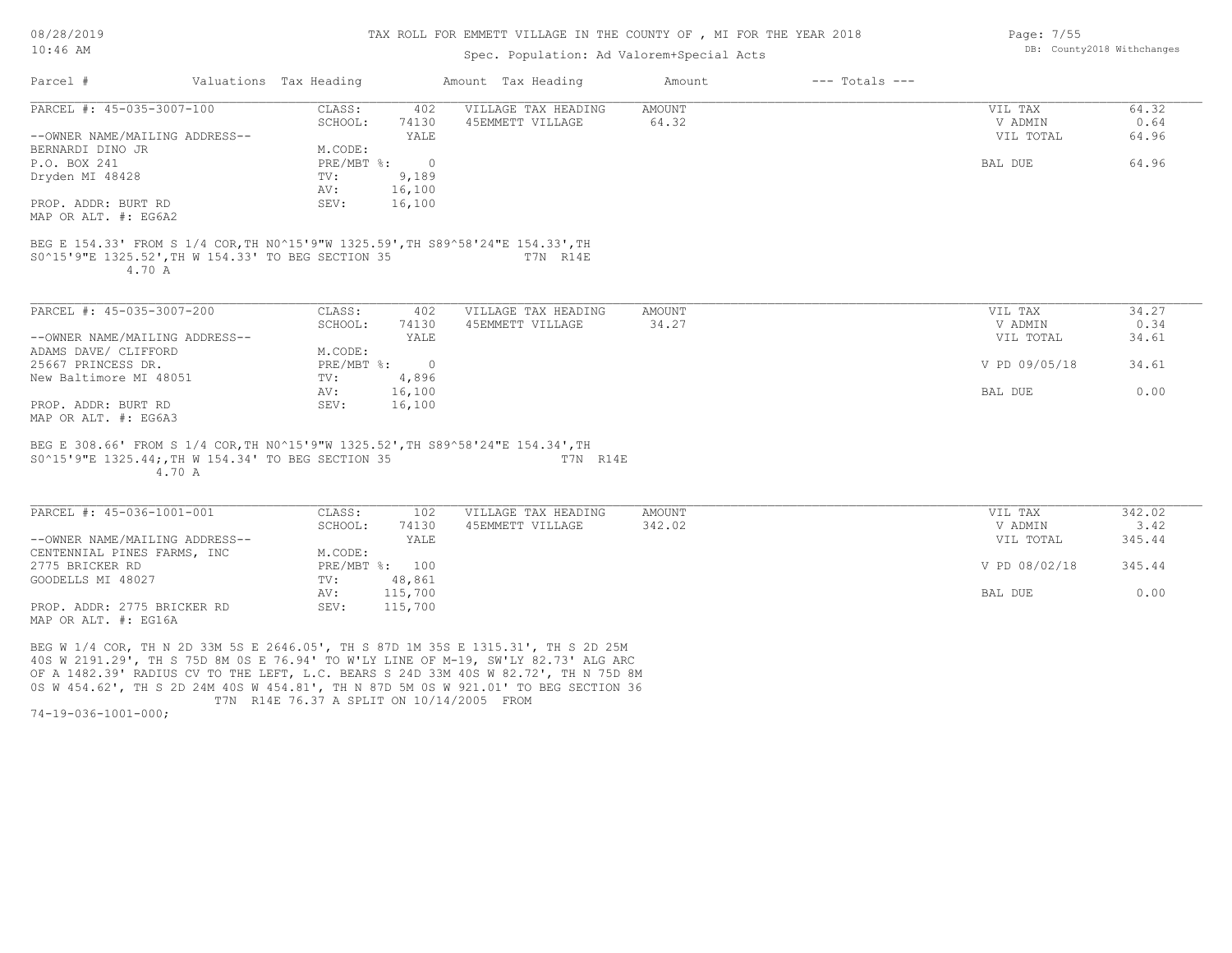Page: 8/55

DB: County2018 Withchanges

# Spec. Population: Ad Valorem+Special Acts

|                                                                                     |                                | spec. Population: Ad valorem+special Acts        |                              |               |        |
|-------------------------------------------------------------------------------------|--------------------------------|--------------------------------------------------|------------------------------|---------------|--------|
| Parcel #<br>Valuations Tax Heading                                                  |                                | Amount Tax Heading                               | $---$ Totals $---$<br>Amount |               |        |
| PARCEL #: 45-036-1001-101                                                           | CLASS:<br>401                  | VILLAGE TAX HEADING                              | AMOUNT                       | VIL TAX       | 380.64 |
|                                                                                     | SCHOOL:<br>74130               | 45EMMETT VILLAGE                                 | 380.64                       | V ADMIN       | 3.80   |
| --OWNER NAME/MAILING ADDRESS--<br>OLEJNIK ROBERT                                    | YALE<br>M.CODE:                |                                                  |                              | VIL TOTAL     | 384.44 |
| 9901 RYNN RD                                                                        | $PRE/MBT$ %:<br>$\Omega$       |                                                  |                              | V PD 08/08/18 | 384.44 |
| Avoca MI 48006                                                                      | TV:<br>54,378                  |                                                  |                              |               |        |
|                                                                                     | AV:<br>72,000                  |                                                  |                              | BAL DUE       | 0.00   |
| PROP. ADDR: 3257 KINNEY RD                                                          | SEV:<br>72,000                 |                                                  |                              |               |        |
| MAP OR ALT. #: EG16B                                                                |                                |                                                  |                              |               |        |
| BEG S 87D 5M OS E 921.01' FROM W 1/4 COR, TH N 2D 25M 40S E 454.81', TH S 75D 8M OS |                                |                                                  |                              |               |        |
| E 454.62' TO W'LY LNE OF M-19, TH SW'LY 144.3' ALG W'LY LINE OF M-19 & THE ARC OF A |                                |                                                  |                              |               |        |
| 1482.39' RADIUS CV TO THE LEFT, L.C. BEARS S 20D 10M 25S W 144.24' TH S 2D 25M 40S  |                                |                                                  |                              |               |        |
| W 222.92', TH N 87D 5M OS W 400' TO BEG SECTION 36                                  |                                | T7N                                              |                              |               |        |
| R14E                                                                                |                                | 3.85 A SPLIT 10/14/2005 FROM 74-19-036-1001-100, |                              |               |        |
| $74 - 19 - 036 - 1001 - 000$ ;                                                      |                                |                                                  |                              |               |        |
|                                                                                     |                                |                                                  |                              |               |        |
| PARCEL #: 45-036-1002-000                                                           | CLASS:<br>201                  | VILLAGE TAX HEADING                              | AMOUNT                       | VIL TAX       | 423.50 |
|                                                                                     | SCHOOL:<br>74130               | 45EMMETT VILLAGE                                 | 423.50                       | V ADMIN       | 4.23   |
| --OWNER NAME/MAILING ADDRESS--                                                      | YALE                           |                                                  |                              | VIL TOTAL     | 427.73 |
| JAG ENTERPRISE                                                                      | M.CODE:                        |                                                  |                              |               |        |
| 10820 DUNNIGAN RD                                                                   | $\overline{0}$<br>$PRE/MBT$ %: |                                                  |                              | V PD 07/18/18 | 427.73 |
| EMMETT MI 48022                                                                     | 60,500<br>TV:                  |                                                  |                              |               |        |
|                                                                                     | 60,500<br>AV:                  |                                                  |                              | BAL DUE       | 0.00   |
| PROP. ADDR: 10820 DUNNIGAN RD                                                       | SEV:<br>60,500                 |                                                  |                              |               |        |
| MAP OR ALT. #: EG14K1                                                               |                                |                                                  |                              |               |        |
|                                                                                     |                                |                                                  |                              |               |        |
| BEG N 87D 8M W 1349.35' & S 2D 22M W 300' FROM N 1/4 COR, TH S 87D 8M E 519.05' TH  |                                |                                                  |                              |               |        |
| S 2D 22M W 250', TH S 42D 50M 48S W 185.55', TH S 39D 21M W 250', TH N 50D 39M W    |                                |                                                  |                              |               |        |
| 310.7', TH N 2D 22M E 408.45' TO BEG; AND BEG N 87D 8M W 1349.35' & S 2D 22M W      |                                |                                                  |                              |               |        |
| 708.45' & S 50D 39M E 310.7' FROM N 1/4 COR, TH N 39D 21M E 250', TH S 48D 43M E    |                                |                                                  |                              |               |        |
| 385.43', TH S 29D 9M W 240.92', TH N 50D 39M W 428.02' TO BEG SECTION 36            |                                |                                                  |                              |               |        |
| T7N R14E                                                                            | 7.53 A                         |                                                  |                              |               |        |
|                                                                                     |                                |                                                  |                              |               |        |
| PARCEL #: 45-036-1002-100                                                           | 201<br>CLASS:                  | VILLAGE TAX HEADING                              | AMOUNT                       | VIL TAX       | 29.55  |
|                                                                                     | SCHOOL:<br>74130               | 45EMMETT VILLAGE                                 | 29.55                        | V ADMIN       | 0.29   |
| --OWNER NAME/MAILING ADDRESS--                                                      | YALE                           |                                                  |                              | VIL TOTAL     | 29.84  |
| GREENIA DANIEL                                                                      | M.CODE:<br>000#6               |                                                  |                              |               |        |
| P.O. BOX 155                                                                        | $PRE/MBT$ %:<br>$\overline{0}$ |                                                  |                              | V PD 07/16/18 | 29.84  |
| 10820 DUNNIGAN RD                                                                   | 4,222<br>TV:                   |                                                  |                              |               |        |
| EMMETT MI 48022                                                                     | AV:<br>10,000                  |                                                  |                              | BAL DUE       | 0.00   |
|                                                                                     | 10,000<br>SEV:                 |                                                  |                              |               |        |
| PROP. ADDR: RYNN RD                                                                 |                                |                                                  |                              |               |        |
| MAP OR ALT. #: EG14K2                                                               |                                |                                                  |                              |               |        |
|                                                                                     |                                |                                                  |                              |               |        |

R14E 1.50 A TH N 2D 22M E 300', TH S 87D 3M E 219.05' TO BEG SECTION 36 T7N BEG N 87D 8M W 1130.3' FROM N 1/4 COR, TH S 2D 22M W 300', TH N 87D 3M W 219.05',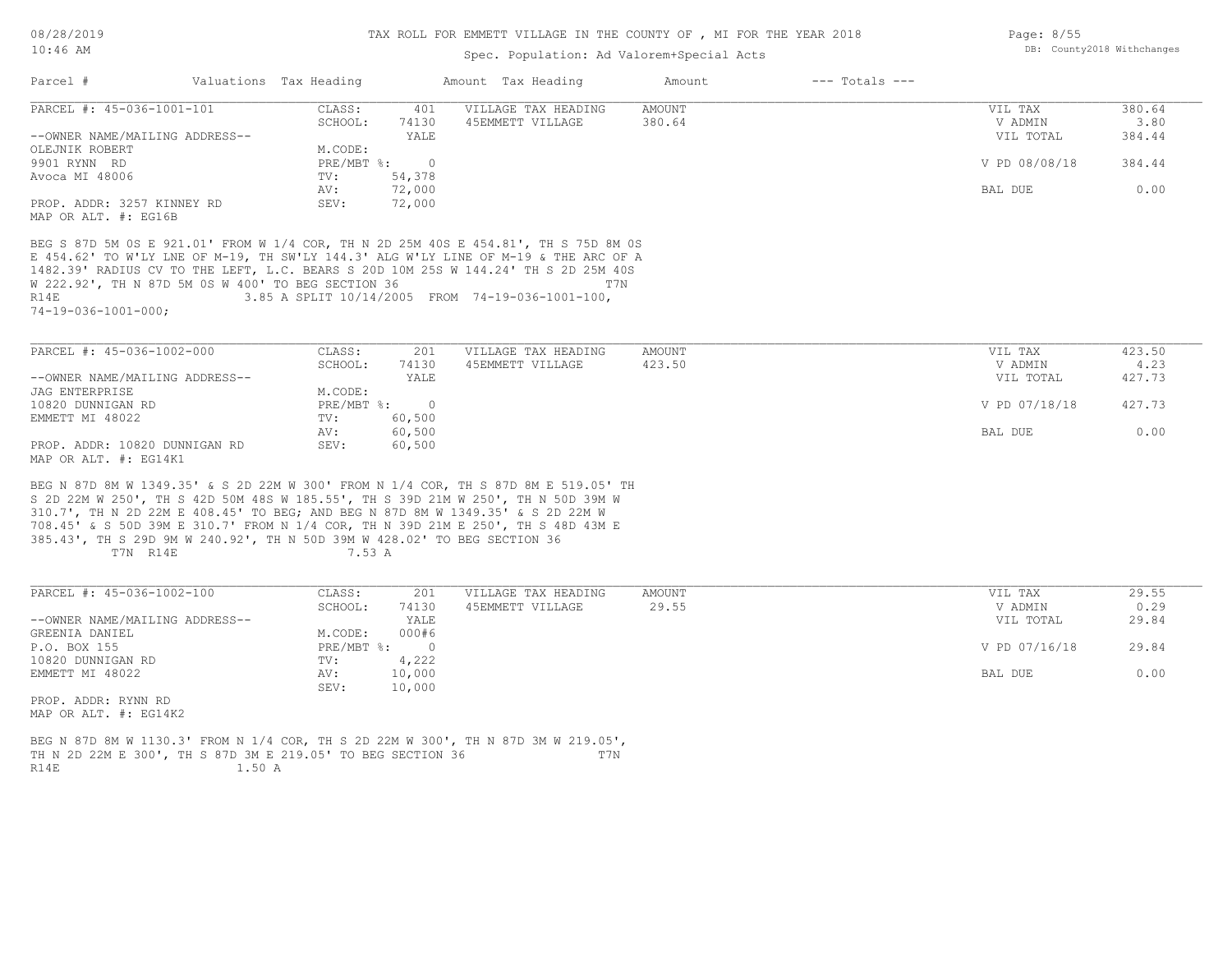### Spec. Population: Ad Valorem+Special Acts

| Parcel #                       | Valuations Tax Heading |                | Amount Tax Heading  | Amount | $---$ Totals $---$ |               |        |
|--------------------------------|------------------------|----------------|---------------------|--------|--------------------|---------------|--------|
| PARCEL #: 45-036-1003-000      | CLASS:                 | 401            | VILLAGE TAX HEADING | AMOUNT |                    | VIL TAX       | 520.21 |
|                                | SCHOOL:                | 74130          | 45EMMETT VILLAGE    | 520.21 |                    | V ADMIN       | 5.20   |
| --OWNER NAME/MAILING ADDRESS-- |                        | YALE           |                     |        |                    | VIL TOTAL     | 525.41 |
| LEVIN PAUL/MICHELLE            | M.CODE:                | OCLTS          |                     |        |                    |               |        |
| 10835 RYNN RD                  |                        | PRE/MBT %: 100 |                     |        |                    | V PD 09/10/18 | 525.41 |
| EMMETT MI 48022                | TV:                    | 74,316         |                     |        |                    |               |        |
|                                | AV:                    | 103,900        |                     |        |                    | BAL DUE       | 0.00   |
| PROP. ADDR: 10835 RYNN RD      | SEV:                   | 103,900        |                     |        |                    |               |        |
| MAP OR ALT. #: EG14C/F         |                        |                |                     |        |                    |               |        |

FT TO BEG. 3.09 A SEC 36 T7N R14E FT, TH N 87 DEG 8 MIN W 450 FT, TH N 2 DEG 22 MIN E 300 FT, TH S 87 DEG 8 MIN E 450 BEG ON N SEC LINE N 87 DEG 8 MIN W 680.3 FT FROM N 1/4 COR, TH S 2 DEG 22 MIN W 300

| PARCEL #: 45-036-1006-000      | CLASS:  | 401            | VILLAGE TAX HEADING | AMOUNT | VIL TAX       | 395.33 |
|--------------------------------|---------|----------------|---------------------|--------|---------------|--------|
|                                | SCHOOL: | 74130          | 45EMMETT VILLAGE    | 395.33 | V ADMIN       | 3.95   |
| --OWNER NAME/MAILING ADDRESS-- |         | YALE           |                     |        | VIL TOTAL     | 399.28 |
| STAMM LAURA/ DAVID             | M.CODE: | <b>OCLTS</b>   |                     |        |               |        |
| 3405 KINNEY RD                 |         | PRE/MBT %: 100 |                     |        | V PD 09/10/18 | 399.28 |
| Emmett MI 48022                | TV:     | 56,477         |                     |        |               |        |
|                                | AV:     | 77,400         |                     |        | BAL DUE       | 0.00   |
| PROP. ADDR: 3405 KINNEY RD     | SEV:    | 77,400         |                     |        |               |        |
| MAP OR ALT. $\#$ : EG14H/J     |         |                |                     |        |               |        |

8M 'E 497.03' TO BEG SECTION 36 T7N R14E 7.71 A TH N 48D 43'M W 385.43',TH N 41D 50M '48S "E 185.55' ,TH N M2D 22'M E 250',TH S 87D 330.65' & S2D 52M 'W 300' TO W'LY LINE M-19 FROM N 1/4 COR,TH S 89D 09M 'W 704.51' W OF N 1/4 COR,TH S 2 D 22M 'W 300', TH S 87D 8M' E TO M-19 & BEG N 87D 8M W THAT PART OF NW 1/4 LYING W OF NEW M-19 & N & E OF A LINE, BEG ON N SEC LINE 680.3'

| PARCEL #: 45-036-1008-001                                                | CLASS:       | 401    | VILLAGE TAX HEADING | AMOUNT | VIL TAX       | 83.02 |
|--------------------------------------------------------------------------|--------------|--------|---------------------|--------|---------------|-------|
|                                                                          | SCHOOL:      | 74130  | 45EMMETT VILLAGE    | 83.02  | V ADMIN       | 0.83  |
| --OWNER NAME/MAILING ADDRESS--                                           |              | YALE   |                     |        | VIL TOTAL     | 83.85 |
| BIRKENSHAW ROBERT                                                        | M.CODE:      | 000#2  |                     |        |               |       |
| P.O. BOX 188                                                             | $PRE/MBT$ %: |        |                     |        | V PD 09/13/18 | 83.85 |
| EMMETT MI 48022                                                          | TV:          | 11,860 |                     |        |               |       |
|                                                                          | AV:          | 17,400 |                     |        | BAL DUE       | 0.00  |
| PROP. ADDR: 3301 EMMETT RD<br>$MAP$ $OP$ $ATT$ $#$ , $ECMA$ $D/2A/25/26$ | SEV:         | 17,400 |                     |        |               |       |

MAP OR ALT. #: EG14A/B/24/25/26

19-036-1009-000, 19-036-1010-000; R14E 3.63 A SPLIT ON 11/21/2007 FROM 19-036-1008-000, 19-036-1007-000, PART OF N 1/2 OF SE 1/4 OF NW 1/4 LYING SW OF M-21 & E OF EMMETT RD SECTION 36 T7N 1/4 ALSO W 99' OF E 231' OF N 99' OF S 660' OF SE 1/4 OF NW 1/4 & E 393 FT OF THAT 594' OF THE E 132' OF THE SE 1/4 & N 66' OF THE S 660' OF E 132' OF SE 1/4 OF NW THE N 66' OF THE S 458' OF THE E 132' OF THE SE 1/4 OF NW 1/4 & THE N 136' OF THE S Page: 9/55 DB: County2018 Withchanges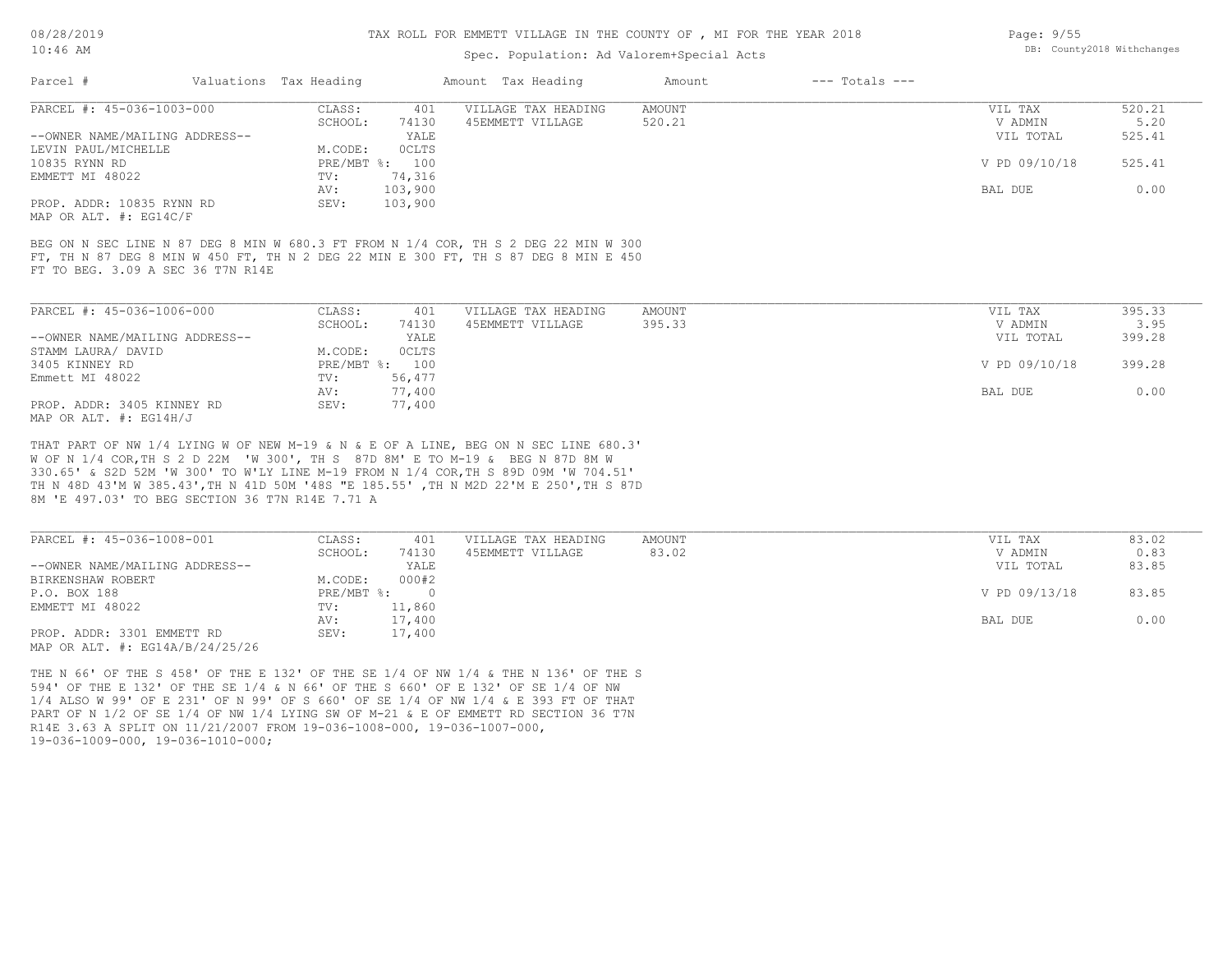08/28/2019 10:46 AM

#### TAX ROLL FOR EMMETT VILLAGE IN THE COUNTY OF , MI FOR THE YEAR 2018

### Spec. Population: Ad Valorem+Special Acts

| Page: 10/55 |                            |
|-------------|----------------------------|
|             | DB: County2018 Withchanges |

| Parcel #                       | Valuations Tax Heading |        | Amount Tax Heading  | Amount | $---$ Totals $---$ |           |        |
|--------------------------------|------------------------|--------|---------------------|--------|--------------------|-----------|--------|
| PARCEL #: 45-036-1011-000      | CLASS:                 | 201    | VILLAGE TAX HEADING | AMOUNT |                    | VIL TAX   | 176.36 |
|                                | SCHOOL:                | 74130  | 45EMMETT VILLAGE    | 176.36 |                    | V ADMIN   | 1.76   |
| --OWNER NAME/MAILING ADDRESS-- |                        | YALE   |                     |        |                    | VIL TOTAL | 178.12 |
| FULLERTON JAMES/S ET-AL        | M.CODE:                |        |                     |        |                    |           |        |
| 21735 GREGORY                  | $PRE/MBT$ %:           |        |                     |        |                    | BAL DUE   | 178.12 |
| DEARBORN MI 48124              | TV:                    | 25,195 |                     |        |                    |           |        |
|                                | AV:                    | 39,200 |                     |        |                    |           |        |
| PROP. ADDR: 3279 EMMETT RD     | SEV:                   | 39,200 |                     |        |                    |           |        |
| MAP OR ALT. #: EG23            |                        |        |                     |        |                    |           |        |

T7N R14E

| PARCEL #: 45-036-1012-000      | CLASS:       | 401    | VILLAGE TAX HEADING | AMOUNT | VIL TAX   | 312.30 |
|--------------------------------|--------------|--------|---------------------|--------|-----------|--------|
|                                | SCHOOL:      | 74130  | 45EMMETT VILLAGE    | 312.30 | V ADMIN   | 3.12   |
| --OWNER NAME/MAILING ADDRESS-- |              | YALE   |                     |        | VIL TOTAL | 315.42 |
| BECK DAVID J/GAIL R.           | M.CODE:      |        |                     |        |           |        |
| 10772 BRANDON RD               | $PRE/MBT$ %: | 100    |                     |        | BAL DUE   | 315.42 |
| EMMETT MI 48022                | TV:          | 44,615 |                     |        |           |        |
|                                | AV:          | 59,700 |                     |        |           |        |
| PROP. ADDR: 10772 BRANDON RD   | SEV:         | 59,700 |                     |        |           |        |
| MAP OR ALT. #: EG22            |              |        |                     |        |           |        |

THEREOF. 3.63 A SEC 36 T7N R14E 946.9 FT & EXC E 132 FT OF N 495 FT THEREOF & EXC W 99 FT OF E 231 FT OF N 99 FT THAT PART OF S 1/2 OF SE 1/4 OF NW 1/4 LYING N & W OF BRANDON & EMMETT RDS, EXC W

| PARCEL #: 45-036-1012-100      | CLASS:     | 402    | VILLAGE TAX HEADING | AMOUNT | VIL TAX |               | 56.40 |
|--------------------------------|------------|--------|---------------------|--------|---------|---------------|-------|
|                                | SCHOOL:    | 74130  | 45EMMETT VILLAGE    | 56.40  |         | V ADMIN       | 0.56  |
| --OWNER NAME/MAILING ADDRESS-- |            | YALE   |                     |        |         | VIL TOTAL     | 56.96 |
| PIERCE DENNIS R.TRUST          | M.CODE:    | 00#19  |                     |        |         |               |       |
| 10895 BRANDON RD               | PRE/MBT %: | 100    |                     |        |         | V PD 09/12/18 | 56.96 |
| EMMETT MI 48022                | TV:        | 8,058  |                     |        |         |               |       |
|                                | AV:        | 11,200 |                     |        | BAL DUE |               | 0.00  |
| PROP. ADDR: BRANDON RD         | SEV:       | 11,200 |                     |        |         |               |       |
| $\frac{1}{2}$                  |            |        |                     |        |         |               |       |

MAP OR ALT. #: EG22B

T7N R14E 2.80 A N2^34'25"E 396',TH N87^4'W 99',TH N2^34'25"E 99' TO BEG SECTION 36 214.43', RADIUS 263.43', CHORD BEARING N56^10'54"E 208.56',TH N87^4'E 63.04',TH S2^34'25"W 429.17',TH S87^4'W E 161',TH S4^1'50"W 190.65',TH ALG CURV TO LEFT BEG S2^34'25"W 1983.26' & N87^4'W 231' FROM N 1/4 COR, TH N87^4'W 162',TH

| PARCEL #: 45-036-1013-000      | CLASS:  | 401            | VILLAGE TAX HEADING | AMOUNT | VIL TAX       | 197.65 |
|--------------------------------|---------|----------------|---------------------|--------|---------------|--------|
|                                | SCHOOL: | 74130          | 45EMMETT VILLAGE    | 197.65 | V ADMIN       | 1.97   |
| --OWNER NAME/MAILING ADDRESS-- |         | YALE           |                     |        | VIL TOTAL     | 199.62 |
| HAZELMAN JACK E/MATILDA        | M.CODE: |                |                     |        |               |        |
| 10782 BRANDON RD               |         | PRE/MBT %: 100 |                     |        | V PD 07/10/18 | 199.62 |
| EMMETT MI 48022-4506           | TV:     | 28,237         |                     |        |               |        |
|                                | AV:     | 36,200         |                     |        | BAL DUE       | 0.00   |
| PROP. ADDR: 10782 BRANDON RD   | SEV:    | 36,200         |                     |        |               |        |
| MAP OR ALT. #: EG21A           |         |                |                     |        |               |        |

THE E 100 FT OF W 946.9 FT OF S 1/2 OF SE 1/4 OF NW 1/4 1.51 A SEC 36 T7N R14E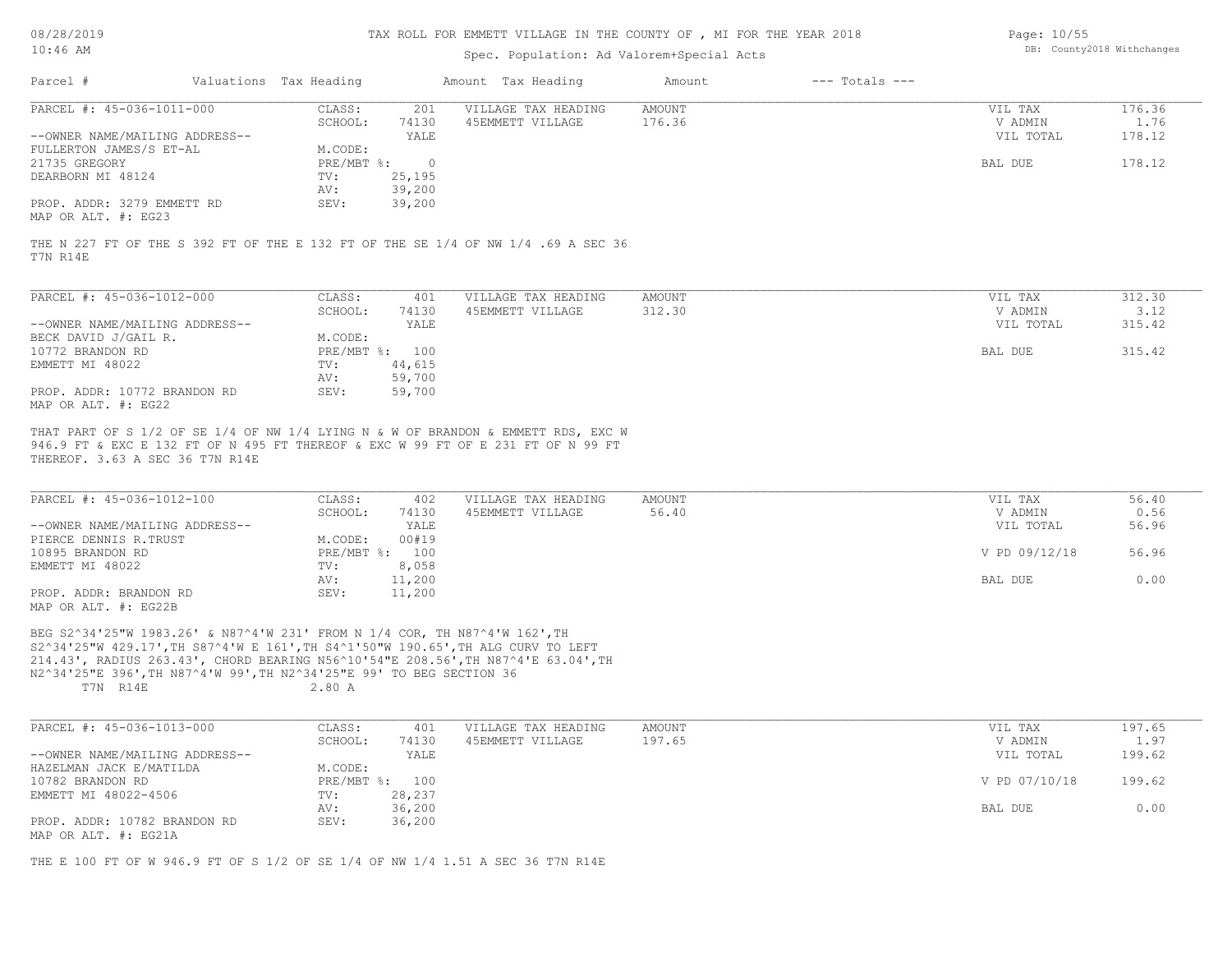### Spec. Population: Ad Valorem+Special Acts

| Page: 11/55 |                            |
|-------------|----------------------------|
|             | DB: County2018 Withchanges |

| Parcel #                       | Valuations Tax Heading |        | Amount Tax Heading  | Amount | $---$ Totals $---$ |               |        |
|--------------------------------|------------------------|--------|---------------------|--------|--------------------|---------------|--------|
| PARCEL #: 45-036-1014-000      | CLASS:                 | 401    | VILLAGE TAX HEADING | AMOUNT |                    | VIL TAX       | 146.73 |
|                                | SCHOOL:                | 74130  | 45EMMETT VILLAGE    | 146.73 |                    | V ADMIN       | 1.46   |
| --OWNER NAME/MAILING ADDRESS-- |                        | YALE   |                     |        |                    | VIL TOTAL     | 148.19 |
| MCNESKY GUY                    | M.CODE:                |        |                     |        |                    |               |        |
| 10786 BRANDON RD               | PRE/MBT %: 100         |        |                     |        |                    | V PD 09/05/18 | 148.19 |
| Emmett MI 48022                | TV:                    | 20,962 |                     |        |                    |               |        |
|                                | AV:                    | 25,600 |                     |        |                    | BAL DUE       | 0.00   |
| PROP. ADDR: 10786 BRANDON RD   | SEV:                   | 25,600 |                     |        |                    |               |        |
|                                |                        |        |                     |        |                    |               |        |

MAP OR ALT. #: EG21C

E70 FT OF W 846.9 FT OF S 1/2 OF SE 1/4 OF NW 1/4 1.06 A SEC 36 T7N R14E

| PARCEL #: 45-036-1016-001      | CLASS:     | 401    | VILLAGE TAX HEADING | AMOUNT | VIL TAX       | 260.86 |
|--------------------------------|------------|--------|---------------------|--------|---------------|--------|
|                                | SCHOOL:    | 74130  | 45EMMETT VILLAGE    | 260.86 | V ADMIN       | 2.60   |
| --OWNER NAME/MAILING ADDRESS-- |            | YALE   |                     |        | VIL TOTAL     | 263.46 |
| KEEGAN PATRICK V               | M.CODE:    |        |                     |        |               |        |
| 3207 QUAIN RD                  | PRE/MBT %: |        |                     |        | V PD 07/09/18 | 263.46 |
| Emmett MI 48022                | TV:        | 37,267 |                     |        |               |        |
|                                | AV:        | 49,700 |                     |        | BAL DUE       | 0.00   |
| PROP. ADDR: 10806 BRANDON RD   | SEV:       | 49,700 |                     |        |               |        |
| MAP OR ALT. $\#$ : EG20/21B    |            |        |                     |        |               |        |

11/08/2007 FROM 19-036-1016-000, 19-036-1015-000; E 235' OF W 776.9' OF S 1/2 OF SE 1/4 OF NW 1/4 SECTION 36 T7N R14E 3.51 A SPLIT ON

| PARCEL #: 45-036-1017-000           | CLASS:       | 708   | VILLAGE TAX HEADING | AMOUNT | VIL TAX   | 0.00 |
|-------------------------------------|--------------|-------|---------------------|--------|-----------|------|
|                                     | SCHOOL:      | 74130 | 45EMMETT VILLAGE    | 0.00   | V ADMIN   | 0.00 |
| --OWNER NAME/MAILING ADDRESS--      |              | YALE  |                     |        | VIL TOTAL | 0.00 |
| MOONEY REAL ESTATE HOLDINGS NON PRO | M.CODE:      |       |                     |        |           |      |
| 12 STATE STREET                     | $PRE/MBT$ %: |       |                     |        | BAL DUE   | 0.00 |
| DETROIT MI 48226-1825               | TV:          |       |                     |        |           |      |
|                                     | AV:          |       |                     |        |           |      |
| PROP. ADDR: 10828 BRANDON RD        | SEV:         |       |                     |        |           |      |
| MAP OR ALT. #: EG19A                |              |       |                     |        |           |      |

80D 16M E 103.31' SECTION 36 T7N R14E 3.7 A S 87D 4M E 1356.82' & N 23D 9M E 378.97' FROM W 1/4 COR,TH S 71D 6M E 285',TH S ALL THAT PART OF THE W 541.9' OF SE 1/4 OF NW 1/4 LYING E OF M-19 & S OF A LINE BEG

| PARCEL #: 45-036-1017-100      | CLASS:       | 704   | VILLAGE TAX HEADING | AMOUNT | VIL TAX   | 0.00 |
|--------------------------------|--------------|-------|---------------------|--------|-----------|------|
|                                | SCHOOL:      | 74130 | 45EMMETT VILLAGE    | 0.00   | V ADMIN   | 0.00 |
| --OWNER NAME/MAILING ADDRESS-- |              | YALE  |                     |        | VIL TOTAL | 0.00 |
| YALE PUBLIC SCHOOLS            | M.CODE:      |       |                     |        |           |      |
| 198 SCHOOL DR                  | $PRE/MBT$ %: |       |                     |        | BAL DUE   | 0.00 |
| YALE MI 48097-3342             | TV:          |       |                     |        |           |      |
|                                | AV:          |       |                     |        |           |      |
| PROP. ADDR: BRANDON RD         | SEV:         |       |                     |        |           |      |
| MAP OR ALT. #: EG19B           |              |       |                     |        |           |      |

103.31',TH N 71D 6M W 285' TO BEG. SECTION 36 T7N R14E 7.84 A S 23D 4M W 373.72',TH N 87D 4M W 400.11',TH S 3D 12M 30S W 393.98',TH N 80D 16M 50D 35M E 217.85',TH S 2D 34M W 21.24', TH S 39D 25M W 18',TH S 50D 35M E 13.49',TH 323.25',TH S 87D 4M E 23.53', TH N 29D 12M E 550.15',TH N 79D 21M E 228.45',TH S BEG S 87D 4M E 1356.82' & N 23D 9M E 378.97' FROM W 1/4 COR,TH N 23D 9M E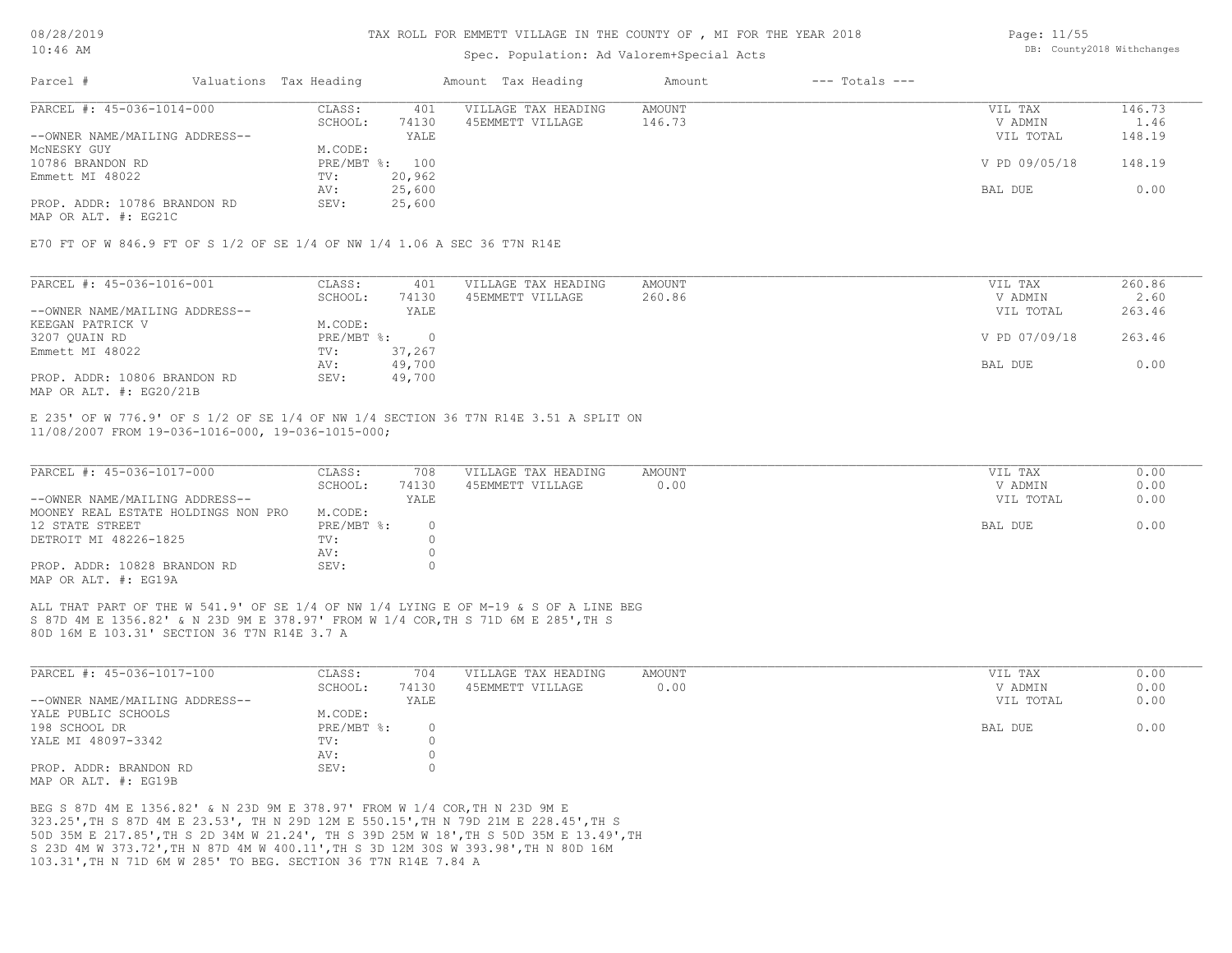## Spec. Population: Ad Valorem+Special Acts

| Page: 12/55 |                            |
|-------------|----------------------------|
|             | DB: County2018 Withchanges |

| Parcel #                       | Valuations Tax Heading |                | Amount Tax Heading  | Amount | $---$ Totals $---$ |               |        |
|--------------------------------|------------------------|----------------|---------------------|--------|--------------------|---------------|--------|
| PARCEL #: 45-036-1018-000      | CLASS:                 | 401            | VILLAGE TAX HEADING | AMOUNT |                    | VIL TAX       | 286.41 |
|                                | SCHOOL:                | 74130          | 45EMMETT VILLAGE    | 286.41 |                    | V ADMIN       | 2.86   |
| --OWNER NAME/MAILING ADDRESS-- |                        | YALE           |                     |        |                    | VIL TOTAL     | 289.27 |
| BOURY DAVID / CHRISTINE        | M.CODE:                | OCLTS          |                     |        |                    |               |        |
| 3301 KINNEY RD                 |                        | PRE/MBT %: 100 |                     |        |                    | V PD 09/10/18 | 289.27 |
| Emmett MI 48022                | TV:                    | 40,916         |                     |        |                    |               |        |
|                                | AV:                    | 46,400         |                     |        |                    | BAL DUE       | 0.00   |
| PROP. ADDR: 3301 KINNEY RD     | SEV:                   | 46,400         |                     |        |                    |               |        |
| MAP OR ALT. #: EG17A           |                        |                |                     |        |                    |               |        |

M-19 1.08 A SEC 36 T7N R14E ON W LINE 1172.84 FT S OF C.L. M-21, TH S 79 DEG 37 MIN E TO M-19, & LYING W OF THAT PART OF N 241.75 FT OF S 695.25 FT OF E 1/2 OF NW 1/4 LYING S OF A LINE, BEG

| PARCEL #: 45-036-1019-000      | CLASS:  | 401            | VILLAGE TAX HEADING | AMOUNT | VIL TAX       | 460.60 |
|--------------------------------|---------|----------------|---------------------|--------|---------------|--------|
|                                | SCHOOL: | 74130          | 45EMMETT VILLAGE    | 460.60 | V ADMIN       | 4.60   |
| --OWNER NAME/MAILING ADDRESS-- |         | YALE           |                     |        | VIL TOTAL     | 465.20 |
| MILLER SHERYL A                | M.CODE: | <b>OCLTS</b>   |                     |        |               |        |
| 3319 KINNEY RD                 |         | PRE/MBT %: 100 |                     |        | V PD 09/10/18 | 465.20 |
| EMMETT MI 48022-3507           | TV:     | 65,800         |                     |        |               |        |
|                                | AV:     | 65,800         |                     |        | BAL DUE       | 0.00   |
| PROP. ADDR: 3319 KINNEY RD     | SEV:    | 65,800         |                     |        |               |        |
| MAP OR ALT. #: EG17B           |         |                |                     |        |               |        |

TH N 2 DEG 31 MIN E 146 FT TO BEG. 0.70 A SEC 36 T7N R14E 253.97 FT TH S 29 DEG 09 MIN W ALG M-19 152.74 FT, TH N 79 DEG 37 MIN W 184.85 FT BEG ON W LINE OF E 1/2 OF NW 1/4, 1026.84 FT S OF C.L. M-21, TH S 79 DEG 37 MIN E

| PARCEL #: 45-036-1020-000      | CLASS:  | 401            | VILLAGE TAX HEADING | AMOUNT | VIL TAX       | 248.36 |
|--------------------------------|---------|----------------|---------------------|--------|---------------|--------|
|                                | SCHOOL: | 74130          | 45EMMETT VILLAGE    | 248.36 | V ADMIN       | 2.48   |
| --OWNER NAME/MAILING ADDRESS-- |         | YALE           |                     |        | VIL TOTAL     | 250.84 |
| PERRY LEONARD/MARG TRUST       | M.CODE: |                |                     |        |               |        |
| 3323 KINNEY RD                 |         | PRE/MBT %: 100 |                     |        | V PD 07/17/18 | 250.84 |
| EMMETT MI 48022-3507           | TV:     | 35,481         |                     |        |               |        |
|                                | AV:     | 45,000         |                     |        | BAL DUE       | 0.00   |
| PROP. ADDR: 3323 KINNEY RD     | SEV:    | 45,000         |                     |        |               |        |
| MAP OR ALT. #: EG18            |         |                |                     |        |               |        |

DEG 9 MIN E TO BEG. 1.25 A SEC 36 T7N R14E W 370.84 FT, TH S 2 DEG 27 MIN E 132 FT, TH S 79 DEG 37 MIN E TO RD C.L. TH N 29 BEG ON C.L. M-19 S 29 DEG 9 MIN W 544.8 FT FROM INT WITH C.L. M-21, TH N 79 1/2 DEG

| PARCEL #: 45-036-1021-000      | CLASS:       | 201     | VILLAGE TAX HEADING | AMOUNT | VIL TAX       | 835.78 |
|--------------------------------|--------------|---------|---------------------|--------|---------------|--------|
|                                | SCHOOL:      | 74130   | 45EMMETT VILLAGE    | 835.78 | V ADMIN       | 8.35   |
| --OWNER NAME/MAILING ADDRESS-- |              | YALE    |                     |        | VIL TOTAL     | 844.13 |
| AMTEC HOLDING LLC              | M.CODE:      |         |                     |        |               |        |
| 14220 BELLE RIVER RD           | $PRE/MBT$ %: |         |                     |        | V PD 09/05/18 | 844.13 |
| Allenton MI 48002              | TV:          | 119,398 |                     |        |               |        |
|                                | AV:          | 140,800 |                     |        | BAL DUE       | 0.00   |
| PROP. ADDR: DUNNIGAN RD        | SEV:         | 140,800 |                     |        |               |        |
| MAP OR ALT. $\#$ : EG14G       |              |         |                     |        |               |        |

Split on 07/23/2018 into 45-036-1021-010, 45-036-1021-001; A SEC 36 T7N R14E 544.8 FT, TH N 79 DEG 30 MIN W 370.84 FT, TH N 2 DEG 27 MIN E 894.84 FT TO BEG. 8.5 FT ON C.L. OF M-21 TO INT OF C.L. OF RE-LOC M-19, TH S 29 DEG 9 MIN W ON SAID C.L. BEG AT INT OF W LINE OF E 1/2 OF NW 1/4 & C.L. OF M-21, TH S 50 DEG 39 MIN E 765.3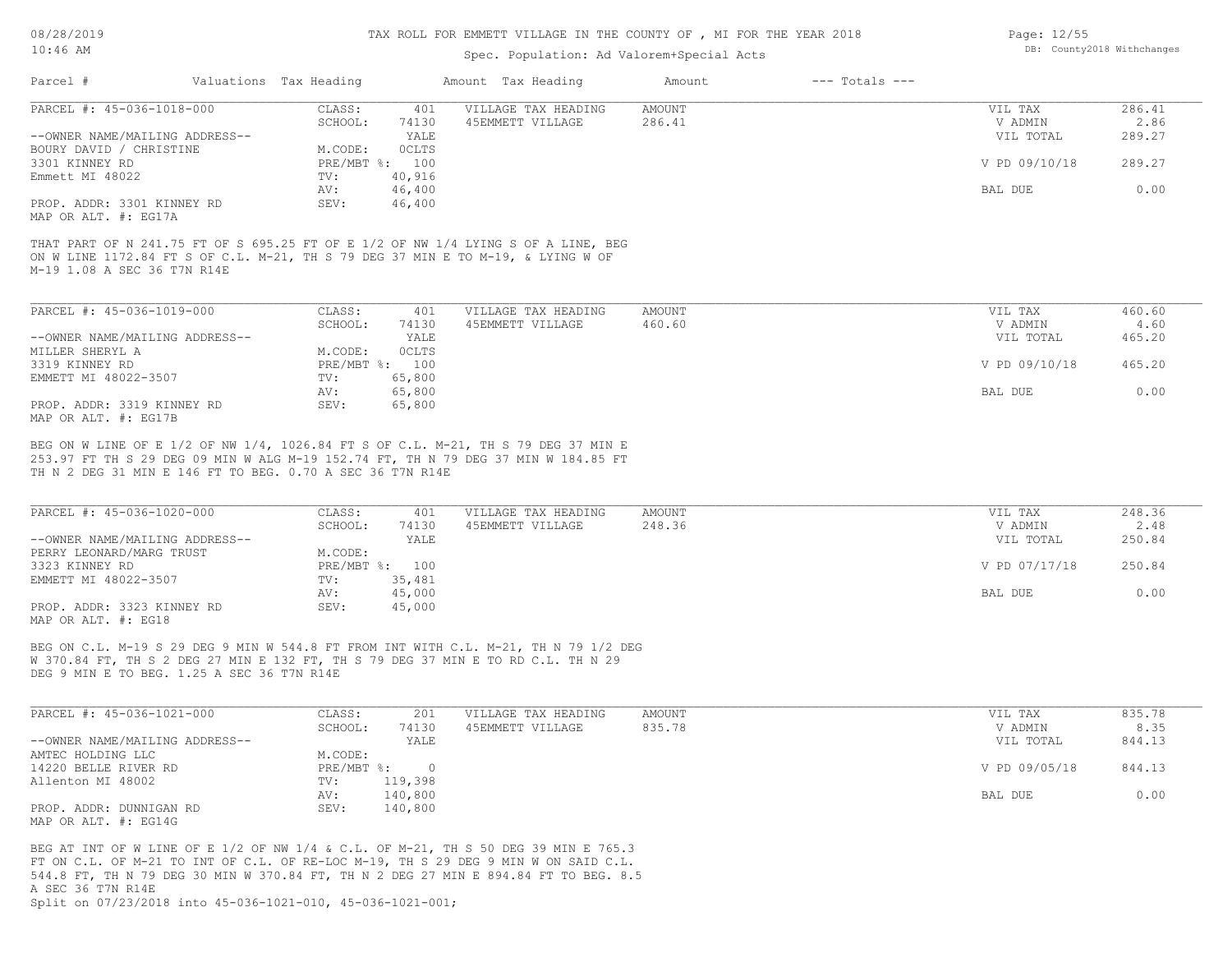### Spec. Population: Ad Valorem+Special Acts

| Page: 13/55 |                            |
|-------------|----------------------------|
|             | DB: County2018 Withchanges |

| Parcel #                       | Valuations Tax Heading |                | Amount Tax Heading  | Amount | $---$ Totals $---$ |               |        |
|--------------------------------|------------------------|----------------|---------------------|--------|--------------------|---------------|--------|
| PARCEL #: 45-036-2001-000      | CLASS:                 | 101            | VILLAGE TAX HEADING | AMOUNT |                    | VIL TAX       | 151.66 |
|                                | SCHOOL:                | 74130          | 45EMMETT VILLAGE    | 151.66 |                    | V ADMIN       | 1.51   |
| --OWNER NAME/MAILING ADDRESS-- |                        | YALE           |                     |        |                    | VIL TOTAL     | 153.17 |
| KEEGAN JAMES L/NANCY           | M.CODE:                | 000#9          |                     |        |                    |               |        |
| 3516 EMMETT RD                 |                        | PRE/MBT %: 100 |                     |        |                    | V PD 08/18/18 | 153.17 |
| EMMETT MI 48022-3900           | TV:                    | 21,666         |                     |        |                    |               |        |
|                                | AV:                    | 124,500        |                     |        |                    | BAL DUE       | 0.00   |
| PROP. ADDR: EMMETT RD          | SEV:                   | 124,500        |                     |        |                    |               |        |
| MAP OR ALT. #: EG10            |                        |                |                     |        |                    |               |        |

NW 1/4 OF NE 1/4 40 A SEC 36 T7N R14E

| PARCEL #: 45-036-2002-000      | CLASS:  | 402            | VILLAGE TAX HEADING | AMOUNT | VIL TAX       | 142.94 |
|--------------------------------|---------|----------------|---------------------|--------|---------------|--------|
|                                | SCHOOL: | 74130          | 45EMMETT VILLAGE    | 142.94 | V ADMIN       | 1.42   |
| --OWNER NAME/MAILING ADDRESS-- |         | YALE           |                     |        | VIL TOTAL     | 144.36 |
| KEEGAN JAMES L/NANCY           | M.CODE: | 000#9          |                     |        |               |        |
| 3516 EMMETT RD                 |         | PRE/MBT %: 100 |                     |        | V PD 08/18/18 | 144.36 |
| Emmett MI 48022                | TV:     | 20,420         |                     |        |               |        |
|                                | AV:     | 35,000         |                     |        | BAL DUE       | 0.00   |
| PROP. ADDR: BRANDON RD         | SEV:    | 35,000         |                     |        |               |        |
| MAP OR ALT. #: EG9C            |         |                |                     |        |               |        |

W330 FT OF E 1/2 OF NE 1/4 20 A SEC 36 T7N R14E

| PARCEL #: 45-036-2003-000      | CLASS:     | 401    | VILLAGE TAX HEADING | AMOUNT | VIL TAX       | 361.54 |
|--------------------------------|------------|--------|---------------------|--------|---------------|--------|
|                                | SCHOOL:    | 74130  | 45EMMETT VILLAGE    | 361.54 | V ADMIN       | 3.61   |
| --OWNER NAME/MAILING ADDRESS-- |            | YALE   |                     |        | VIL TOTAL     | 365.15 |
| SIWAK JOSEPH/MELANIE           | M.CODE:    | OLERC  |                     |        |               |        |
| 10580 BRANDON RD               | PRE/MBT %: | 100    |                     |        | V PD 09/14/18 | 365.15 |
| EMMETT MI 48022                | TV:        | 51,649 |                     |        |               |        |
|                                | AV:        | 71,100 |                     |        | BAL DUE       | 0.00   |
| PROP. ADDR: 10580 BRANDON RD   | SEV:       | 71,100 |                     |        |               |        |
| MAP OR ALT. #: EG9D            |            |        |                     |        |               |        |

 $\_$  , and the state of the state of the state of the state of the state of the state of the state of the state of the state of the state of the state of the state of the state of the state of the state of the state of the

SECTION 36 T7N R14E 17.50 A N8958'27"E 330',TH S015'35"E 1979.69',TH S8952'W 165',TH S015'35"E 660' TO BEG BEG S8952'W 812.28' FROM E 1/4 COR,TH S8952'W 165',TH N015'35"W 2640.31',TH

| PARCEL #: 45-036-2003-100      | CLASS:       | 401    | VILLAGE TAX HEADING | AMOUNT | VIL TAX       | 368.48 |
|--------------------------------|--------------|--------|---------------------|--------|---------------|--------|
|                                | SCHOOL:      | 74130  | 45EMMETT VILLAGE    | 368.48 | V ADMIN       | 3.68   |
| --OWNER NAME/MAILING ADDRESS-- |              | YALE   |                     |        | VIL TOTAL     | 372.16 |
| DAENZER EDWARD/LISA            | M.CODE:      | WFRET  |                     |        |               |        |
| 10560 BRANDON RD               | $PRE/MBT$ %: | 100    |                     |        | V PD 09/05/18 | 372.16 |
| EMMETT MI 48022                | TV:          | 52,640 |                     |        |               |        |
|                                | AV:          | 99,100 |                     |        | BAL DUE       | 0.00   |
| PROP. ADDR: 10560 BRANDON RD   | SEV:         | 99,100 |                     |        |               |        |

MAP OR ALT. #: EG9E

165',TH S015'35"E 660' TO BEG SECTION 36 T7N R14E 2.5 A BEG S8952'W 647.28' FROM E 1/4 COR,TH S8952'W 165',TH N015'35"W 660',TH N8952'E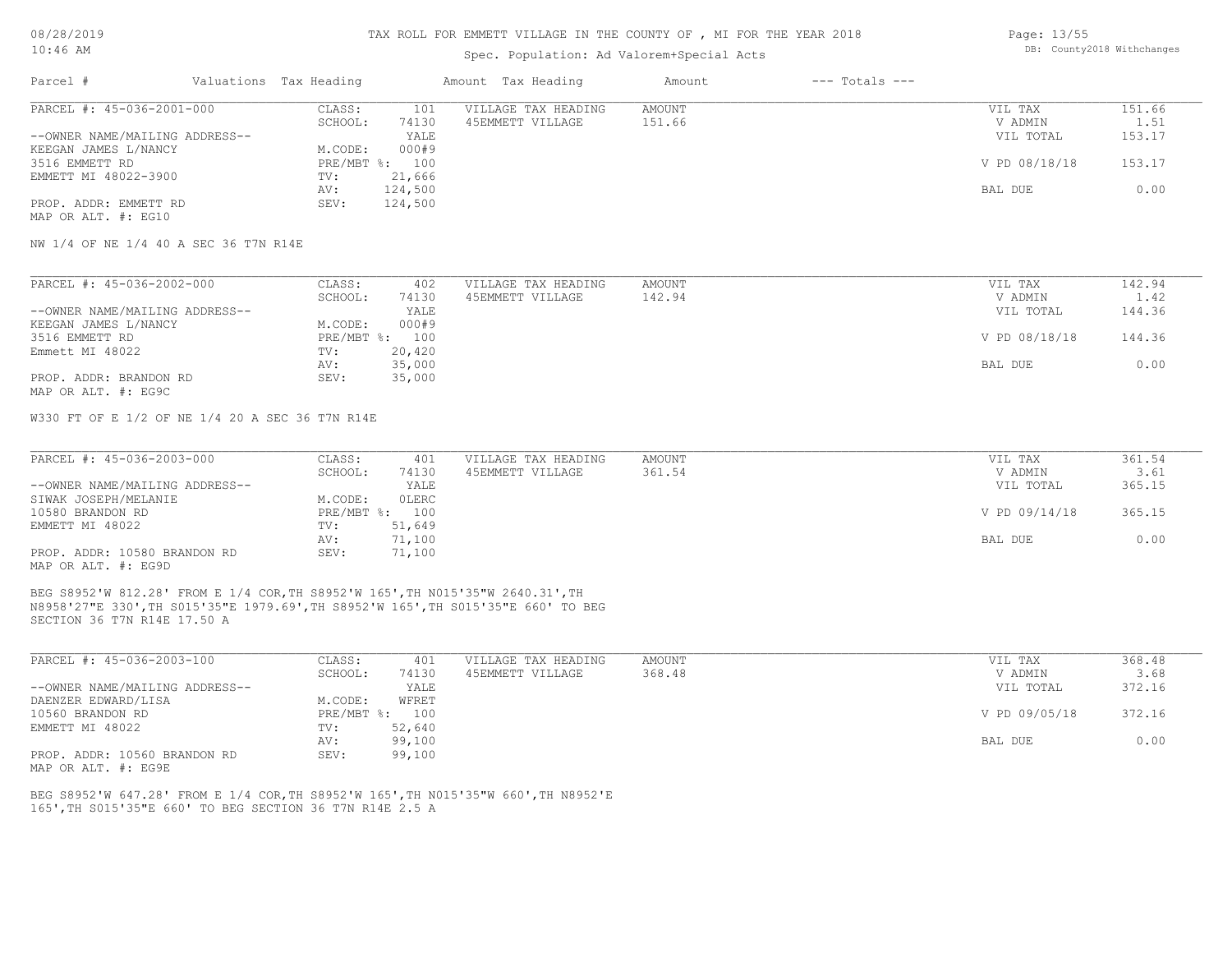## Spec. Population: Ad Valorem+Special Acts

| Page: 14/55 |                            |
|-------------|----------------------------|
|             | DB: County2018 Withchanges |

| Parcel #                       | Valuations Tax Heading |        | Amount Tax Heading  | Amount | $---$ Totals $---$ |               |        |
|--------------------------------|------------------------|--------|---------------------|--------|--------------------|---------------|--------|
| PARCEL #: 45-036-2004-000      | CLASS:                 | 401    | VILLAGE TAX HEADING | AMOUNT |                    | VIL TAX       | 379.91 |
|                                | SCHOOL:                | 74130  | 45EMMETT VILLAGE    | 379.91 |                    | V ADMIN       | 3.79   |
| --OWNER NAME/MAILING ADDRESS-- |                        | YALE   |                     |        |                    | VIL TOTAL     | 383.70 |
| SMIGELSKI PAUL/DIANE           | M.CODE:                |        |                     |        |                    |               |        |
| 10534 BRANDON RD               | PRE/MBT %: 100         |        |                     |        |                    | V PD 09/14/18 | 383.70 |
| EMMETT MI 48022-4500           | TV:                    | 54,274 |                     |        |                    |               |        |
|                                | AV:                    | 78,900 |                     |        |                    | BAL DUE       | 0.00   |
| PROP. ADDR: 10534 BRANDON RD   | SEV:                   | 78,900 |                     |        |                    |               |        |
|                                |                        |        |                     |        |                    |               |        |

MAP OR ALT. #: EG9A

E1/2 OF NE 1/4 EXC W 660' & EXC E 265' SECTION 36 T7N R14E 23.94 A

| PARCEL #: 45-036-2005-000      | CLASS:  | 401            | VILLAGE TAX HEADING | AMOUNT | VIL TAX       | 519.54 |
|--------------------------------|---------|----------------|---------------------|--------|---------------|--------|
|                                | SCHOOL: | 74130          | 45EMMETT VILLAGE    | 519.54 | V ADMIN       | 5.19   |
| --OWNER NAME/MAILING ADDRESS-- |         | YALE           |                     |        | VIL TOTAL     | 524.73 |
| DONNELLON JOHN G.REV LIV.TRUST | M.CODE: |                |                     |        |               |        |
| 10502 BRANDON RD               |         | PRE/MBT %: 100 |                     |        | V PD 07/16/18 | 524.73 |
| EMMETT MI 48022-4500           | TV:     | 74,220         |                     |        |               |        |
|                                | AV:     | 98,000         |                     |        | BAL DUE       | 0.00   |
| PROP. ADDR: 10502 BRANDON RD   | SEV:    | 98,000         |                     |        |               |        |
| MAP OR ALT. #: EG9B            |         |                |                     |        |               |        |

E265' OF NE 1/4 OF SECTION 36 SECTION 36 T7N R14E 16.06 A

| PARCEL #: 45-036-2006-001      | CLASS:  | 401            | VILLAGE TAX HEADING | AMOUNT | VIL TAX       | 777.47 |
|--------------------------------|---------|----------------|---------------------|--------|---------------|--------|
|                                | SCHOOL: | 74130          | 45EMMETT VILLAGE    | 777.47 | V ADMIN       | 7.77   |
| --OWNER NAME/MAILING ADDRESS-- |         | YALE           |                     |        | VIL TOTAL     | 785.24 |
| MAISON MICHAEL D/DIANA L       | M.CODE: |                |                     |        |               |        |
| 10616 DUNNIGAN RD              |         | PRE/MBT %: 100 |                     |        | V PD 09/10/18 | 785.24 |
| EMMETT MI 48022                | TV:     | 111,068        |                     |        |               |        |
|                                | AV:     | 150,700        |                     |        | BAL DUE       | 0.00   |
| PROP. ADDR: 10616 DUNNIGAN RD  | SEV:    | 150,700        |                     |        |               |        |
| MAP OR ALT. #: EG11E           |         |                |                     |        |               |        |

EXC. THAT OF REMAINDER LYING S OF M-21 23.89 A SEC 36 T7N R14E SW 1/4 OF NE 1/4 EXC. W660 FT,OF S 825 FT, & EXC. N 132 FT,OF THE W 660 FT, &

| PARCEL #: 45-036-2007-000      | CLASS:  | 401            | VILLAGE TAX HEADING | AMOUNT | VIL TAX       | 257.94 |
|--------------------------------|---------|----------------|---------------------|--------|---------------|--------|
|                                | SCHOOL: | 74130          | 45EMMETT VILLAGE    | 257.94 | V ADMIN       | 2.57   |
| --OWNER NAME/MAILING ADDRESS-- |         | YALE           |                     |        | VIL TOTAL     | 260.51 |
| O'CONNOR PATRICK/LINDA         | M.CODE: |                |                     |        |               |        |
| 10676 BRANDON RD               |         | PRE/MBT %: 100 |                     |        | V PD 09/10/18 | 260.51 |
| EMMETT MI 48022-4502           | TV:     | 36,849         |                     |        |               |        |
|                                | AV:     | 49,400         |                     |        | BAL DUE       | 0.00   |
| PROP. ADDR: 10676 BRANDON RD   | SEV:    | 49,400         |                     |        |               |        |
| MAP OR ALT. #: EG11G           |         |                |                     |        |               |        |

SEC 36 T7N R14E THAT PART OF SW 1/4 OF NE 1/4 LYING S OF M-21 EXC E 330 FT & EXC W 660 FT. 1.52 A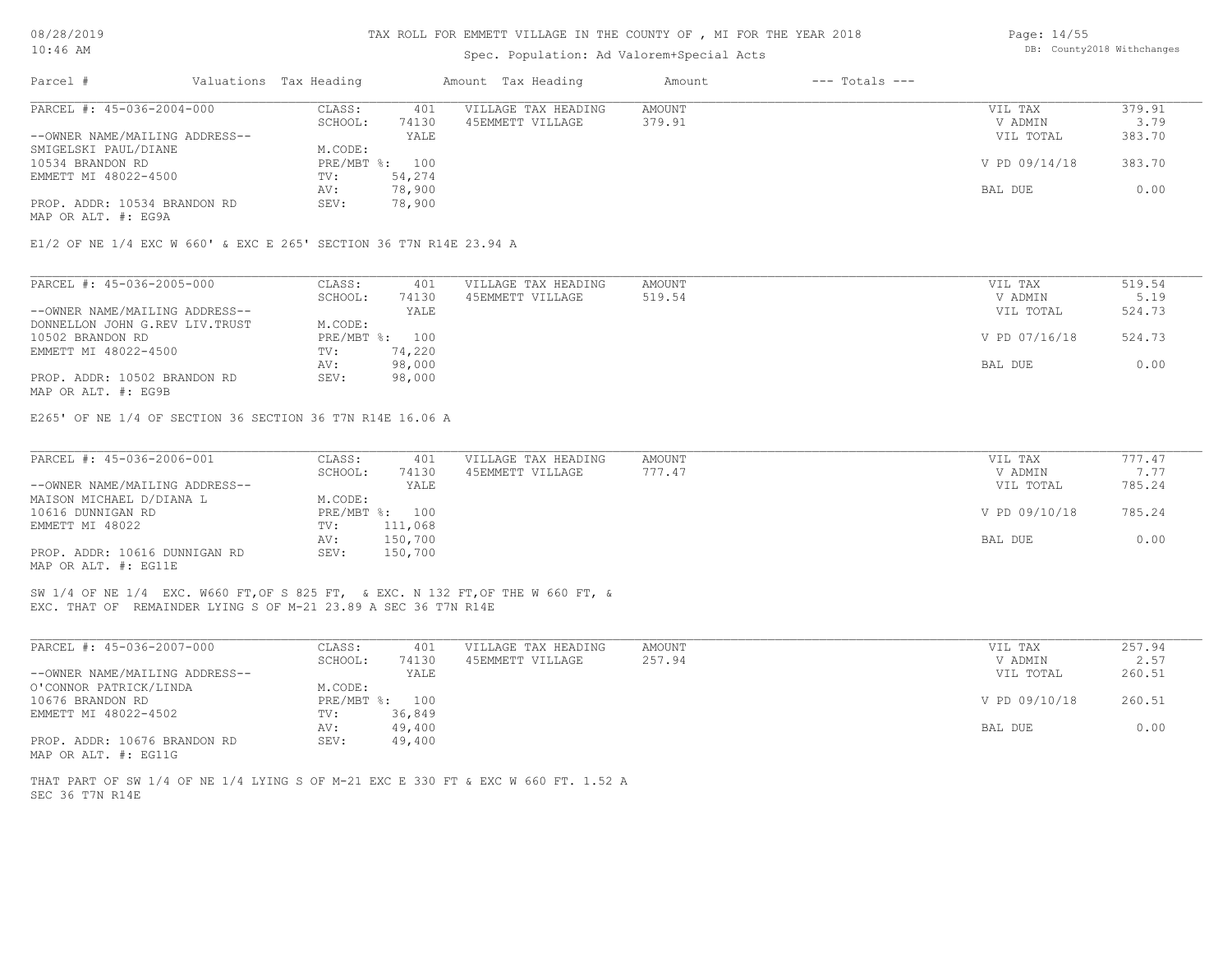## Spec. Population: Ad Valorem+Special Acts

| Parcel #                       | Valuations Tax Heading |        | Amount Tax Heading  | Amount | $---$ Totals $---$ |               |       |
|--------------------------------|------------------------|--------|---------------------|--------|--------------------|---------------|-------|
| PARCEL #: 45-036-2008-001      | CLASS:                 | 402    | VILLAGE TAX HEADING | AMOUNT |                    | VIL TAX       | 50.82 |
|                                | SCHOOL:                | 74130  | 45EMMETT VILLAGE    | 50.82  |                    | V ADMIN       | 0.50  |
| --OWNER NAME/MAILING ADDRESS-- |                        | YALE   |                     |        |                    | VIL TOTAL     | 51.32 |
| COLLINS JAMES W./BRIDGET M.    | M.CODE:                |        |                     |        |                    |               |       |
| COLLINS DANIEL                 | PRE/MBT %:             |        |                     |        |                    | V PD 07/10/18 | 51.32 |
| 5622 OLD ORCHARD RD            | TV:                    | 7,260  |                     |        |                    |               |       |
| Prudenville MI 48651           | AV:                    | 19,700 |                     |        |                    | BAL DUE       | 0.00  |
|                                | SEV:                   | 19,700 |                     |        |                    |               |       |
| PROP. ADDR: BRANDON RD         |                        |        |                     |        |                    |               |       |
| MAP OR ALT. #: EG11D1          |                        |        |                     |        |                    |               |       |

01/19/2006 FROM 19-036-2008-000; 20M 37S E 209' TO BEG SECTION 36 T7N R14E 8.34 A SPLIT ON CURVE TO LEFT 77.18', TH S 0D 20M 37S E 235.89', TH S 89D 52M 0S W 209', TH S 0D A CURVE LEFT RADIUS = 2232.01' & CHORD BEARS S 54D 32M 56S E 77.18', TH ALG SAID TH N 0D 20M 37S W 193.8', TH N 89D 52M 0S E 146.88', TH S 53D 33M 29S E 562.52' TO 331.2', TH N 89D 55M 14S E 133', TH N 0D 20M 37S W 300', TH S 89D 55M 14S W 133', BEG S 89D 52M 0S W 2163.57' FROM E 1/4 COR, TH 89D 52M 0S W 451', TH N 0D 20M 37S W

| PARCEL #: 45-036-2008-010      | CLASS:  | 401            | VILLAGE TAX HEADING | AMOUNT | VIL TAX       | 231.47 |
|--------------------------------|---------|----------------|---------------------|--------|---------------|--------|
|                                | SCHOOL: | 74130          | 45EMMETT VILLAGE    | 231.47 | V ADMIN       | 2.31   |
| --OWNER NAME/MAILING ADDRESS-- |         | YALE           |                     |        | VIL TOTAL     | 233.78 |
| PRINGLE MARK/IRENE             | M.CODE: | <b>OCLTS</b>   |                     |        |               |        |
| 10692 BRANDON RD               |         | PRE/MBT %: 100 |                     |        | V PD 09/10/18 | 233.78 |
| EMMETT MI 48022                | TV:     | 33,068         |                     |        |               |        |
|                                | AV:     | 41,100         |                     |        | BAL DUE       | 0.00   |
| PROP. ADDR: 10692 BRANDON RD   | SEV:    | 41,100         |                     |        |               |        |
| MAP OR ALT. $\#$ : EG11D2      |         |                |                     |        |               |        |

 T7N R14E 1A SPLIT ON 01/19/2006 FROM W 209', TH N 89D 52M 0S E 209', TH S 0D 20M 37S E 209' TO BEG SECTION 36 BEG S 89D 52M 0S W 1954.57' FROM E 1/4 COR, TH S 89D 52M 0S W 209', TH N 0D 20M 37S

19-036-2008-000;

| PARCEL #: 45-036-2009-000      | CLASS:     | 402    | VILLAGE TAX HEADING | AMOUNT | VIL TAX   | 11.20 |
|--------------------------------|------------|--------|---------------------|--------|-----------|-------|
|                                | SCHOOL:    | 74130  | 45EMMETT VILLAGE    | 11.20  | V ADMIN   | 0.11  |
| --OWNER NAME/MAILING ADDRESS-- |            | YALE   |                     |        | VIL TOTAL | 11.31 |
| REID WILLIAM                   | M.CODE:    |        |                     |        |           |       |
| 3288 EMMETT RD                 | PRE/MBT %: | $\cap$ |                     |        | BAL DUE   | 11.31 |
| Emmett MI 48022                | TV:        | 1,600  |                     |        |           |       |
|                                | AV:        | 1,600  |                     |        |           |       |
| PROP. ADDR: EMMETT RD          | SEV:       | 1,600  |                     |        |           |       |
| MAP OR ALT. #: EG11F           |            |        |                     |        |           |       |

 $\_$  , and the state of the state of the state of the state of the state of the state of the state of the state of the state of the state of the state of the state of the state of the state of the state of the state of the

R14E S50 FT OF N 990.5 FT OF E 100 FT OF W 133 FT OF SW 1/4 OF NE 1/4 0.15 A SEC 36 T7N Page: 15/55 DB: County2018 Withchanges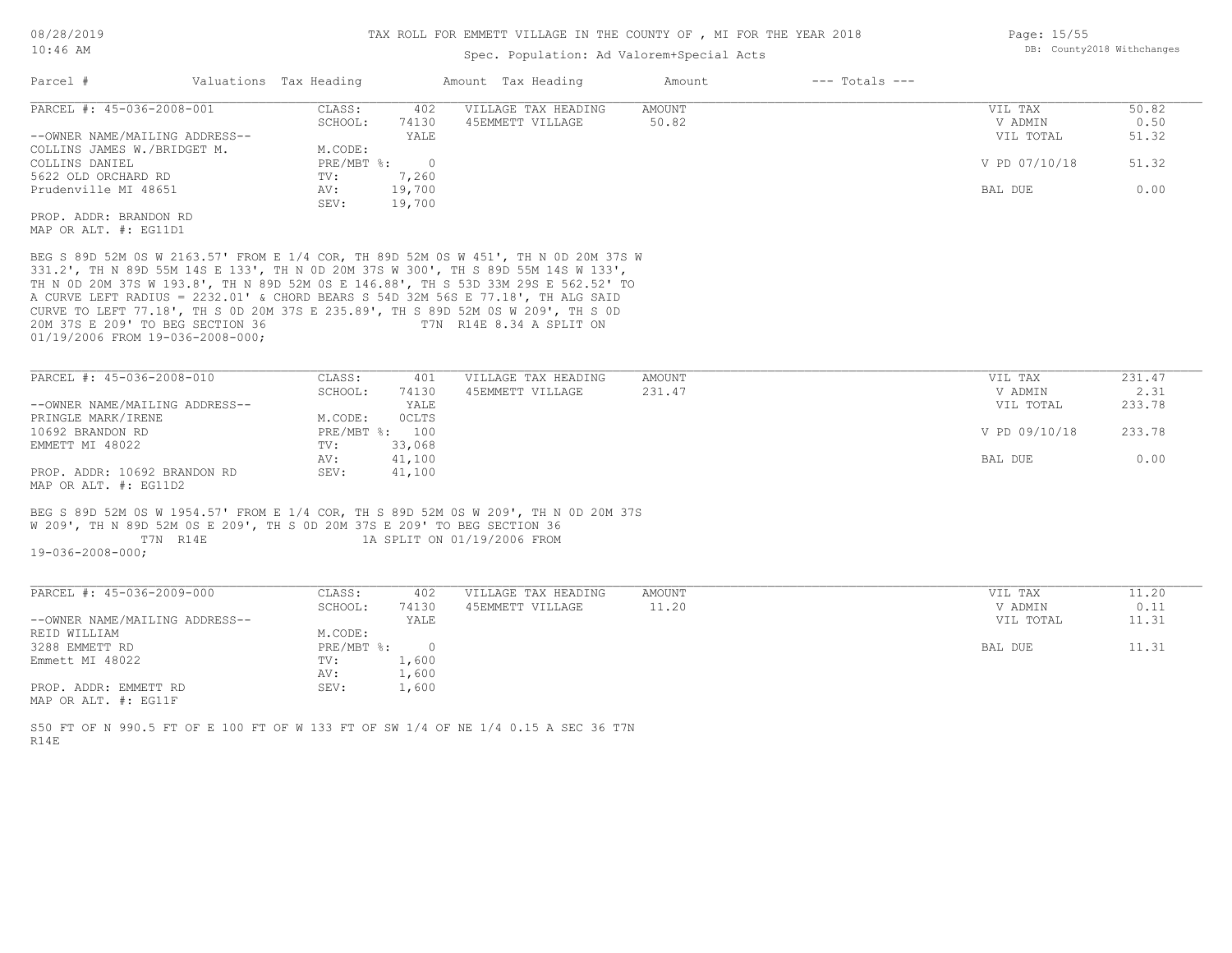## Spec. Population: Ad Valorem+Special Acts

| Page: 16/55 |                            |
|-------------|----------------------------|
|             | DB: County2018 Withchanges |

| Parcel #                                     | Valuations Tax Heading |        | Amount Tax Heading  | Amount | $---$ Totals $---$ |               |        |
|----------------------------------------------|------------------------|--------|---------------------|--------|--------------------|---------------|--------|
| PARCEL #: 45-036-2010-000                    | CLASS:                 | 401    | VILLAGE TAX HEADING | AMOUNT |                    | VIL TAX       | 118.30 |
|                                              | SCHOOL:                | 74130  | 45EMMETT VILLAGE    | 118.30 |                    | V ADMIN       | 1.18   |
| --OWNER NAME/MAILING ADDRESS--               |                        | YALE   |                     |        |                    | VIL TOTAL     | 119.48 |
| REID WILLIAM J/SAMANTHA                      | M.CODE:                | 0CLTS  |                     |        |                    |               |        |
| 3288 EMMETT RD                               | PRE/MBT %:             |        |                     |        |                    | V PD 09/10/18 | 119.48 |
| EMMETT MI 48022                              | TV:                    | 16,900 |                     |        |                    |               |        |
|                                              | AV:                    | 21,000 |                     |        |                    | BAL DUE       | 0.00   |
| PROP. ADDR: 3288 EMMETT RD                   | SEV:                   | 21,000 |                     |        |                    |               |        |
| $\cdots$ $\cdots$ $\cdots$ $\cdots$ $\cdots$ |                        |        |                     |        |                    |               |        |

MAP OR ALT. #: EG11C

R14E S50 FT OF N 940.5 FT OF E 100 FT OF W 133 FT OF SW 1/4 OF NE 1/4 0.11 A SEC 36 T7N

| PARCEL #: 45-036-2011-000      | CLASS:     | 402   | VILLAGE TAX HEADING | AMOUNT | 3.50<br>VIL TAX   |
|--------------------------------|------------|-------|---------------------|--------|-------------------|
|                                | SCHOOL:    | 74130 | 45EMMETT VILLAGE    | 3.50   | 0.03<br>V ADMIN   |
| --OWNER NAME/MAILING ADDRESS-- |            | YALE  |                     |        | 3.53<br>VIL TOTAL |
| HENSHAW ZACHARY T              | M.CODE:    |       |                     |        |                   |
| 2687 MILLER RD                 | PRE/MBT %: | ∩.    |                     |        | 3.53<br>BAL DUE   |
| Allenton MI 48002              | TV:        | 500   |                     |        |                   |
|                                | AV:        | 500   |                     |        |                   |
| PROP. ADDR: 3294 EMMETT RD     | SEV:       | 500   |                     |        |                   |
| MAP OR ALT. #: EG13            |            |       |                     |        |                   |

0.07 A SEC 36 T7N R14E THE S 30 FT OF THE N 890.5 FT OF THE E 100 FT OF THE W 133 FT OF SW 1/4 OF NE 1/4

| PARCEL #: 45-036-2012-000      | CLASS:       | 401    | VILLAGE TAX HEADING | AMOUNT | VIL TAX   | 98.70 |
|--------------------------------|--------------|--------|---------------------|--------|-----------|-------|
|                                | SCHOOL:      | 74130  | 45EMMETT VILLAGE    | 98.70  | V ADMIN   | 0.98  |
| --OWNER NAME/MAILING ADDRESS-- |              | YALE   |                     |        | VIL TOTAL | 99.68 |
| HENSHAW ZACHARY T              | M.CODE:      |        |                     |        |           |       |
| 2687 MILLER RD                 | $PRE/MBT$ %: |        |                     |        | BAL DUE   | 99.68 |
| Allenton MI 48002              | TV:          | 14,100 |                     |        |           |       |
|                                | AV:          | 14,100 |                     |        |           |       |
| PROP. ADDR: 3300 EMMETT RD     | SEV:         | 14,100 |                     |        |           |       |
| MAP OR ALT. #: EG12A           |              |        |                     |        |           |       |

R14E 0.10 A S45' OF THE N 860.5' OF THE E 100' OF THE W 133' OF SW 1/4 OF NE 1/4 SECTION 36 T7N

| PARCEL #: 45-036-2013-000      | CLASS:         | 401    | VILLAGE TAX HEADING | AMOUNT | VIL TAX   | 112.42 |
|--------------------------------|----------------|--------|---------------------|--------|-----------|--------|
|                                | SCHOOL:        | 74130  | 45EMMETT VILLAGE    | 112.42 | V ADMIN   | 1.12   |
| --OWNER NAME/MAILING ADDRESS-- |                | YALE   |                     |        | VIL TOTAL | 113.54 |
| DICKSON ALAN/SUSAN             | M.CODE:        |        |                     |        |           |        |
| 3304 EMMETT RD                 | PRE/MBT %: 100 |        |                     |        | BAL DUE   | 113.54 |
| EMMETT MI 48022-4511           | TV:            | 16,060 |                     |        |           |        |
|                                | AV:            | 21,100 |                     |        |           |        |
| PROP. ADDR: 3304 EMMETT RD     | SEV:           | 21,100 |                     |        |           |        |
| MAP OR ALT. #: EG12B           |                |        |                     |        |           |        |

R14E S75 FT OF N 815.5 FT OF E 100 FT OF W 133 FT OF SW 1/4 OF NE 1/4 0.17 A SEC 36 T7N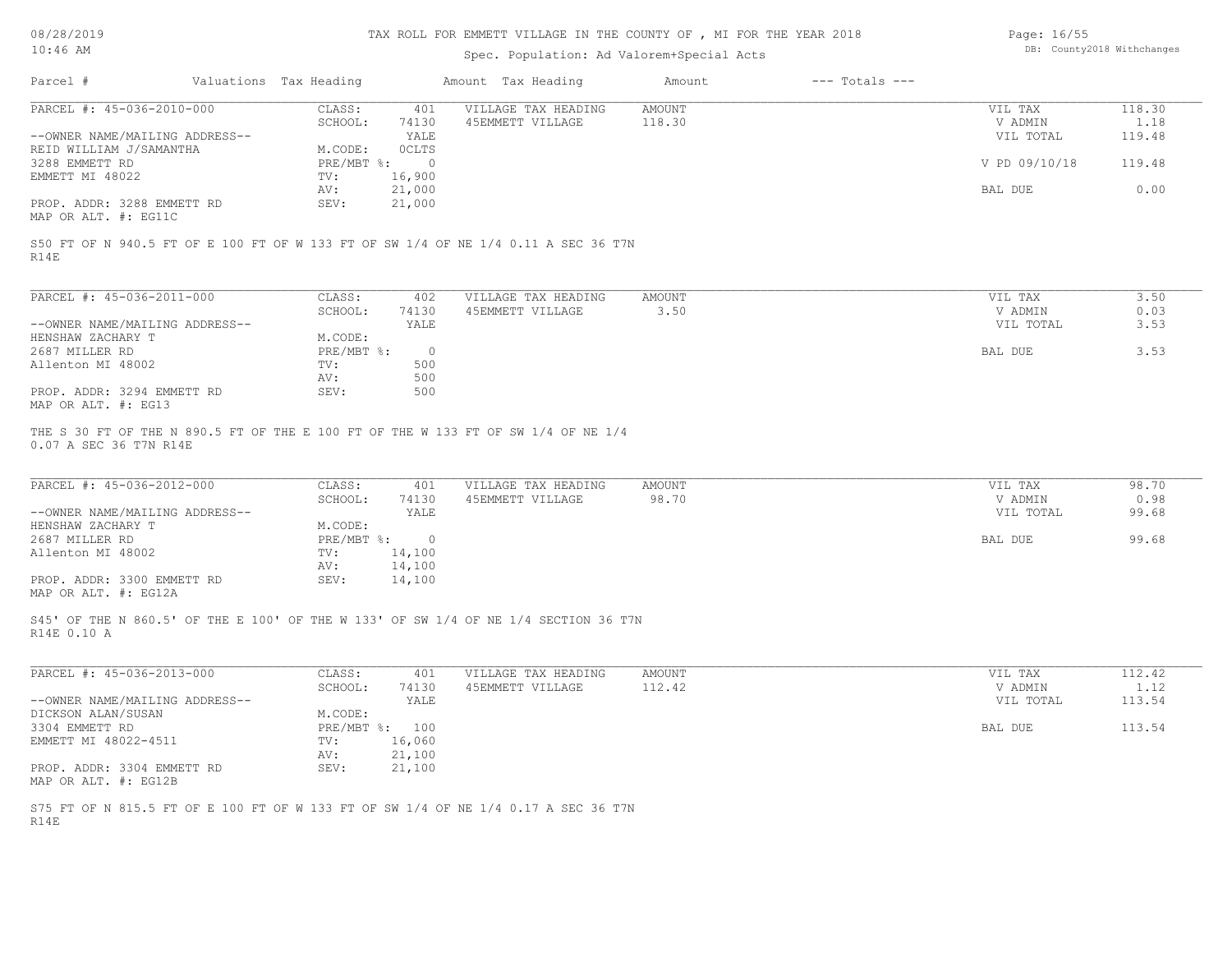### Spec. Population: Ad Valorem+Special Acts

Page: 17/55 DB: County2018 Withchanges

| Parcel #                       | Valuations Tax Heading |       | Amount Tax Heading  | Amount | $---$ Totals $---$ |           |       |
|--------------------------------|------------------------|-------|---------------------|--------|--------------------|-----------|-------|
| PARCEL #: 45-036-2014-000      | CLASS:                 | 401   | VILLAGE TAX HEADING | AMOUNT |                    | VIL TAX   | 10.52 |
|                                | SCHOOL:                | 74130 | 45EMMETT VILLAGE    | 10.52  |                    | V ADMIN   | 0.10  |
| --OWNER NAME/MAILING ADDRESS-- |                        | YALE  |                     |        |                    | VIL TOTAL | 10.62 |
| DICKSON ALAN/SUSAN             | M.CODE:                |       |                     |        |                    |           |       |
| 3304 EMMETT RD                 | PRE/MBT %:             | 100   |                     |        |                    | BAL DUE   | 10.62 |
| EMMETT MI 48022                | TV:                    | 1,504 |                     |        |                    |           |       |
|                                | AV:                    | 2,500 |                     |        |                    |           |       |
| PROP. ADDR: EMMETT RD          | SEV:                   | 2,500 |                     |        |                    |           |       |
| MAP OR ALT. #: EG11B           |                        |       |                     |        |                    |           |       |

R14E S50 FT OF N 740.5 FT OF E 100 FT OF W 133 FT OF SW 1/4 OF NE 1/4 0.11 A SEC 36 T7N

| PARCEL #: 45-036-2015-000                      | CLASS:     | 402    | VILLAGE TAX HEADING | AMOUNT | VIL TAX       | 44.80 |
|------------------------------------------------|------------|--------|---------------------|--------|---------------|-------|
|                                                | SCHOOL:    | 74130  | 45EMMETT VILLAGE    | 44.80  | V ADMIN       | 0.44  |
| --OWNER NAME/MAILING ADDRESS--                 |            | YALE   |                     |        | VIL TOTAL     | 45.24 |
| MCSHANE BRYAN                                  | M.CODE:    |        |                     |        |               |       |
| 556 MONTANA ST                                 | PRE/MBT %: |        |                     |        | V PD 09/13/18 | 45.24 |
| MARYSVILLE MI 48040                            | TV:        | 6,401  |                     |        |               |       |
|                                                | AV:        | 12,200 |                     |        | BAL DUE       | 0.00  |
| PROP. ADDR: 10696 DUNNIGAN RD<br>$\frac{1}{2}$ | SEV:       | 12,200 |                     |        |               |       |

MAP OR ALT. #: EG11I

PART OF S 825 FT OF W 660 FT OF NE 1/4 LYING N OF M-21 2.12 A SEC 36 T7N R14E

| PARCEL #: 45-036-2017-000                                                                                       | CLASS:  | 401            | VILLAGE TAX HEADING | AMOUNT | VIL TAX       | 277.76 |
|-----------------------------------------------------------------------------------------------------------------|---------|----------------|---------------------|--------|---------------|--------|
|                                                                                                                 | SCHOOL: | 74130          | 45EMMETT VILLAGE    | 277.76 | V ADMIN       | 2.77   |
| --OWNER NAME/MAILING ADDRESS--                                                                                  |         | YALE           |                     |        | VIL TOTAL     | 280.53 |
| FRISBIE BRIAN/LISA                                                                                              | M.CODE: | OCLTS          |                     |        |               |        |
| 3320 EMMETT RD                                                                                                  |         | PRE/MBT %: 100 |                     |        | V PD 09/10/18 | 280.53 |
| EMMETT MI 48022                                                                                                 | TV:     | 39,681         |                     |        |               |        |
|                                                                                                                 | AV:     | 50,800         |                     |        | BAL DUE       | 0.00   |
| PROP. ADDR: 3320 EMMETT RD                                                                                      | SEV:    | 50,800         |                     |        |               |        |
| the contract of the contract of the contract of the contract of the contract of the contract of the contract of |         |                |                     |        |               |        |

MAP OR ALT. #: EG11H

N132 FT OF W 660 FT OF SW 1/4 OF NE 1/4 2 A SEC 36 T7N R14E

| 74130<br>225.30<br>SCHOOL:<br>45EMMETT VILLAGE<br>YALE<br>00#10<br>M.CODE: | V ADMIN       | 2.25   |
|----------------------------------------------------------------------------|---------------|--------|
| --OWNER NAME/MAILING ADDRESS--                                             |               |        |
| EASTERN MICHIGAN GRAIN LLC                                                 | VIL TOTAL     | 227.55 |
|                                                                            |               |        |
| PRE/MBT %:<br>100<br>THE STAR OF THE WEST MILLING CO.                      | V PD 09/12/18 | 227.55 |
| 32,187<br>P.O. BOX 146<br>TV:                                              |               |        |
| 96,100<br>FRANKENMUTH MI 48734<br>AV:                                      | BAL DUE       | 0.00   |
| 96,100<br>SEV:                                                             |               |        |

MAP OR ALT. #: EG61A PROP. ADDR: BRANDON RD

R14E 29.19 A 1307.26' & S330'46"W 1059.99' FROM E 1/4 COR,TH N8629' 14"W 1017.71' SECTION 36 T7N 380', TH N 2 30' E 475', TH W 100' TO BEG EXC THAT PART S OF A LINE, BEG N8713'20"W 242' TH W 66', TH S 242', TH W 441.95', TH S 2 30' W 231.81', TH N 87 13' 20" W LINE, TH S 2 DEG 28 MIN W 50 FT, TH N 87 DEG 05 MIN W 150 FT, TH N 2 DEG 28 MIN E LINE, TH N TO PTE 192 FT S OF E & W 1/4 LINE, TH W TO PTE 1153.45 FT E OF N & S 1/4 TH S 77 DEG 32 MIN E 618.45 FT, TH S 243.45 FT TO RR R/W, TH SE ON R/W TO E 1/8TH BEG 12.1 FT E OF INT 1/4 COR, TH S 178 FT, TH W 346 FT, TH S 2 DEG 30 MIN W 765 FT,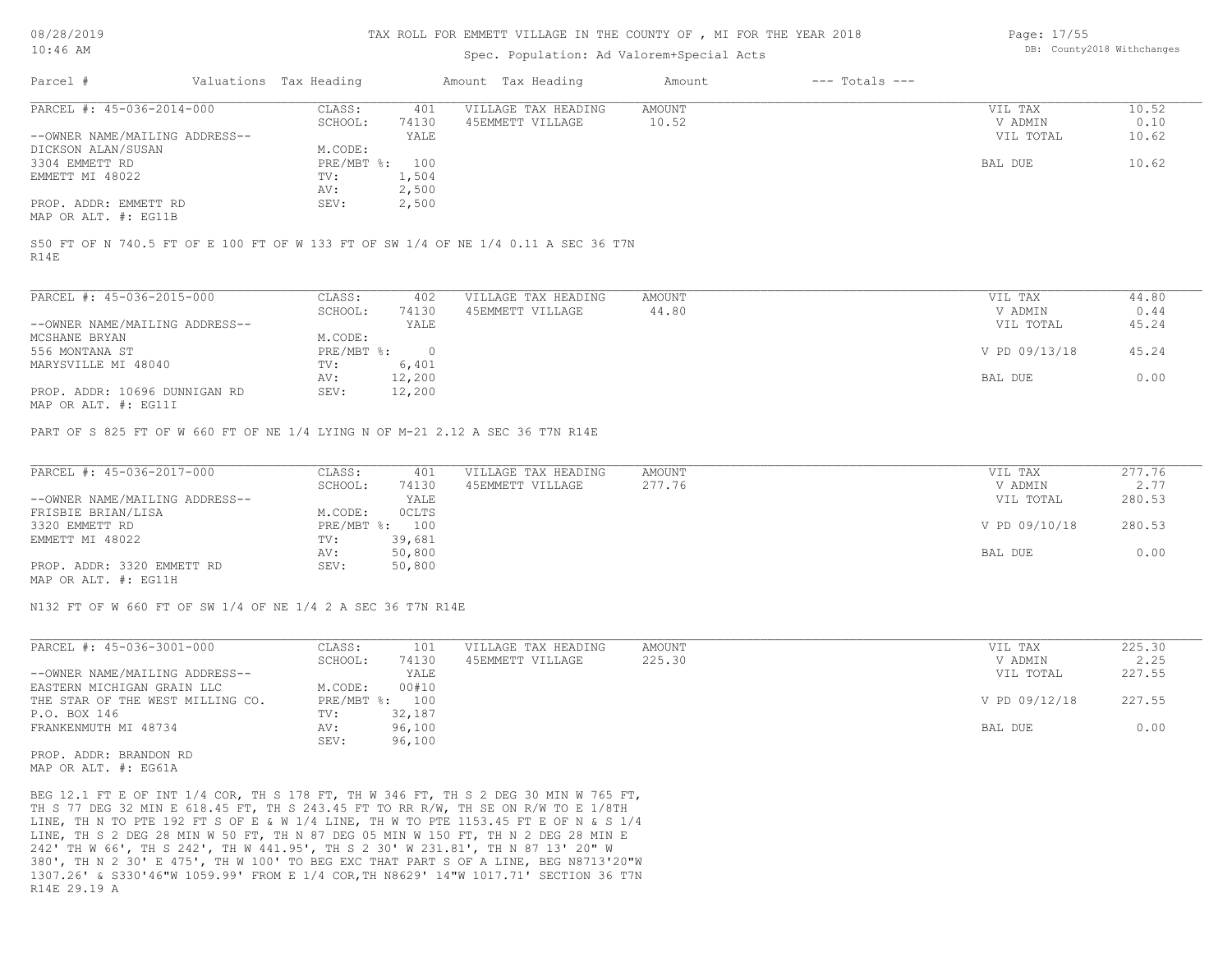## Spec. Population: Ad Valorem+Special Acts

| Parcel #                       | Valuations Tax Heading |                | Amount Tax Heading  | Amount | $---$ Totals $---$ |               |        |
|--------------------------------|------------------------|----------------|---------------------|--------|--------------------|---------------|--------|
| PARCEL #: 45-036-3001-100      | CLASS:                 | 401            | VILLAGE TAX HEADING | AMOUNT |                    | VIL TAX       | 331.89 |
|                                | SCHOOL:                | 74130          | 45EMMETT VILLAGE    | 331.89 |                    | V ADMIN       | 3.31   |
| --OWNER NAME/MAILING ADDRESS-- |                        | YALE           |                     |        |                    | VIL TOTAL     | 335.20 |
| TOTON ANTHONY/LILLIAN          | M.CODE:                |                |                     |        |                    |               |        |
| 10729 BRANDON RD               |                        | PRE/MBT %: 100 |                     |        |                    | V PD 08/03/18 | 335.20 |
| EMMETT MI 48022-4508           | TV:                    | 47,413         |                     |        |                    |               |        |
|                                | AV:                    | 68,100         |                     |        |                    | BAL DUE       | 0.00   |
| PROP. ADDR: 10729 BRANDON RD   | SEV:                   | 68,100         |                     |        |                    |               |        |
| MAP OR ALT. #: EG61H           |                        |                |                     |        |                    |               |        |

380', TH N 2 30' E 475' TO BEG. SEC 36 T7N R14E 2.97 A 2 30' W 242.68', TH S 87 5' E 210.85', TH S 2 30' W 231.81', TH N 87 13' 20" W BEG AT INT/SEC 1/4 COR, TH S 87 13' 20" E 112.10', TH S 87 13' 20" E 169.15', TH S

| PARCEL #: 45-036-3002-000      | CLASS:  | 401            | VILLAGE TAX HEADING | AMOUNT | VIL TAX       | 391.92 |
|--------------------------------|---------|----------------|---------------------|--------|---------------|--------|
|                                | SCHOOL: | 74130          | 45EMMETT VILLAGE    | 391.92 | V ADMIN       | 3.91   |
| --OWNER NAME/MAILING ADDRESS-- |         | YALE           |                     |        | VIL TOTAL     | 395.83 |
| GRACE JOSEPH REV TRUST         | M.CODE: |                |                     |        |               |        |
| 10715 BRANDON RD               |         | PRE/MBT %: 100 |                     |        | V PD 08/14/18 | 395.83 |
| EMMETT MI 48022                | TV:     | 55,989         |                     |        |               |        |
|                                | AV:     | 69,800         |                     |        | BAL DUE       | 0.00   |
| PROP. ADDR: 10715 BRANDON RD   | SEV:    | 69,800         |                     |        |               |        |
| MAP OR ALT. #: EG61B           |         |                |                     |        |               |        |

22 MIN E 242 FT TO BEG. 1.11 A SEC 36 T7N R14E 5 MIN E 200 FT TH S 3 DEG 22 MIN W 242 FT, TH N 87 DEG 5 MIN W 200 FT, TH N 3 DEG BEG ON E & W 1/4 LINE S 87 DEG 5 MIN E 284.65 FT FROM NW COR OF SE 1/4, TH S 87 DEG

| PARCEL #: 45-036-3003-000      | CLASS:  | 401            | VILLAGE TAX HEADING | AMOUNT | VIL TAX       | 320.64 |
|--------------------------------|---------|----------------|---------------------|--------|---------------|--------|
|                                | SCHOOL: | 74130          | 45EMMETT VILLAGE    | 320.64 | V ADMIN       | 3.20   |
| --OWNER NAME/MAILING ADDRESS-- |         | YALE           |                     |        | VIL TOTAL     | 323.84 |
| PIERCE MICHAEL/VICI            | M.CODE: |                |                     |        |               |        |
| 10711 BRANDON RD               |         | PRE/MBT %: 100 |                     |        | V PD 09/10/18 | 323.84 |
| EMMETT MI 48022-4508           | TV:     | 45,807         |                     |        |               |        |
|                                | AV:     | 59,200         |                     |        | BAL DUE       | 0.00   |
| PROP. ADDR: 10711 BRANDON RD   | SEV:    | 59,200         |                     |        |               |        |
| MAP OR ALT. #: EG61C           |         |                |                     |        |               |        |

22 MIN E 242 FT TO BEG. 0.83 A SEC 36 T7N R14E 5 MIN E 150 FT TH S 3 DEG 22 MIN W 242 FT, TH N 87 DEG 5 MIN W 150 FT, TH N 3 DEG BEG ON E & W 1/4 LINE 484.65 FT S 87 DEG 5 MIN E FROM NW COR OF SE 1/4, TH S 87 DEG

| PARCEL #: 45-036-3004-000      | CLASS:  | 401            | VILLAGE TAX HEADING | AMOUNT | VIL TAX       | 300.55 |
|--------------------------------|---------|----------------|---------------------|--------|---------------|--------|
|                                | SCHOOL: | 74130          | 45EMMETT VILLAGE    | 300.55 | V ADMIN       | 3.00   |
| --OWNER NAME/MAILING ADDRESS-- |         | YALE           |                     |        | VIL TOTAL     | 303.55 |
| COWHY BRENDA                   | M.CODE: |                |                     |        |               |        |
| 10695 BRANDON RD               |         | PRE/MBT %: 100 |                     |        | V PD 09/06/18 | 303.55 |
| EMMETT MI 48022-4503           | TV:     | 42,936         |                     |        |               |        |
|                                | AV:     | 52,900         |                     |        | BAL DUE       | 0.00   |
| PROP. ADDR: 10695 BRANDON RD   | SEV:    | 52,900         |                     |        |               |        |
| MAP OR ALT. #: EG61F           |         |                |                     |        |               |        |

DEG 05 MIN W 150 FT TO PLACE OF BEG. 0.83 A SEC 36 T7N R14E 28 MIN W 242 FT TH S 87 DEG 05 MIN E 150 FT, TH N 2 DEG 28 MIN E 242 FT, TH N 87 BEG ON E & W 1/4 LINE S 87 DEG 5 MIN E 634.65 FT FROM NW COR OF SE 1/4 TH S 2 DEG Page: 18/55 DB: County2018 Withchanges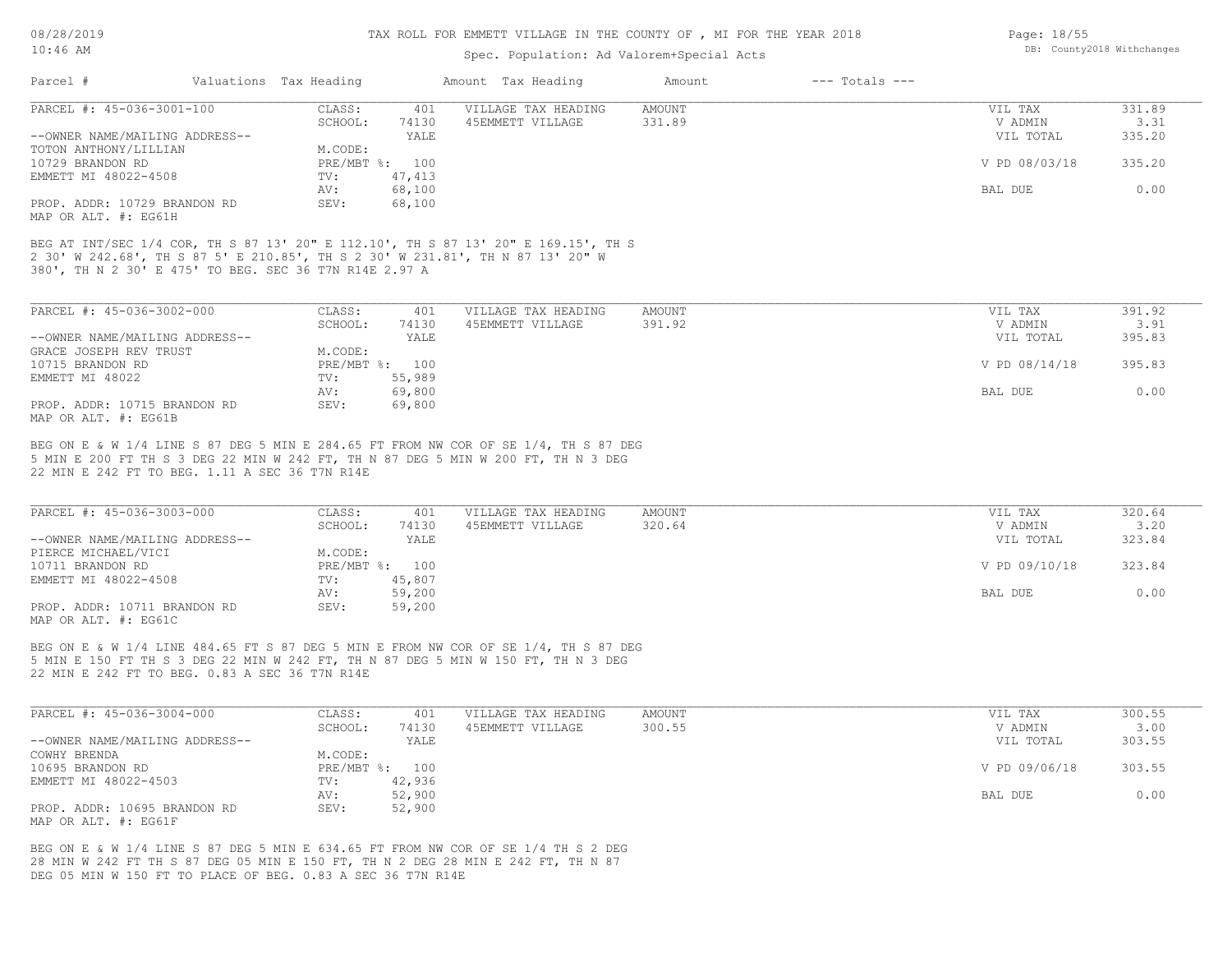## Spec. Population: Ad Valorem+Special Acts

| Parcel #                       | Valuations Tax Heading |       | Amount Tax Heading  | Amount | $---$ Totals $---$ |               |       |
|--------------------------------|------------------------|-------|---------------------|--------|--------------------|---------------|-------|
| PARCEL #: 45-036-3005-000      | CLASS:                 | 402   | VILLAGE TAX HEADING | AMOUNT |                    | VIL TAX       | 17.73 |
|                                | SCHOOL:                | 74130 | 45EMMETT VILLAGE    | 17.73  |                    | V ADMIN       | 0.17  |
| --OWNER NAME/MAILING ADDRESS-- |                        | YALE  |                     |        |                    | VIL TOTAL     | 17.90 |
| MORGAN GEORGE J                | M.CODE:                |       |                     |        |                    |               |       |
| 2496 STAPLETON RD              | PRE/MBT %:             |       |                     |        |                    | V PD 09/14/18 | 17.90 |
| GOODELLS MI 48027              | TV:                    | 2,534 |                     |        |                    |               |       |
|                                | AV:                    | 7,900 |                     |        |                    | BAL DUE       | 0.00  |
| PROP. ADDR: BRANDON RD         | SEV:                   | 7,900 |                     |        |                    |               |       |
| MAP OR ALT. #: EG61D           |                        |       |                     |        |                    |               |       |

DEG 22 MIN E 242 FT TO BEG. 0.85 A SEC 36 T7N R14E 5 MIN E 152.8 FT, TH S 3 DEG 22 MIN W 242 FT, TH S 87 DEG 5 MIN W 152.8 FT, TH N 3 BEG ON E & W 1/4 LINE S 87 DEG 5 MIN E 784.65 FT FROM NW COR OF SE 1/4, TH N 87 DEG

| PARCEL #: 45-036-3006-000      | CLASS:     | 401    | VILLAGE TAX HEADING | AMOUNT | VIL TAX       | 251.95 |
|--------------------------------|------------|--------|---------------------|--------|---------------|--------|
|                                | SCHOOL:    | 74130  | 45EMMETT VILLAGE    | 251.95 | V ADMIN       | 2.51   |
| --OWNER NAME/MAILING ADDRESS-- |            | YALE   |                     |        | VIL TOTAL     | 254.46 |
| ELSEY TIMOTHY K                | M.CODE:    | OCLTS  |                     |        |               |        |
| 10643 BRANDON RD               | PRE/MBT %: | 100    |                     |        | V PD 09/10/18 | 254.46 |
| EMMETT MI 48022                | TV:        | 35,994 |                     |        |               |        |
|                                | AV:        | 46,800 |                     |        | BAL DUE       | 0.00   |
| PROP. ADDR: 10643 BRANDON RD   | SEV:       | 46,800 |                     |        |               |        |
| MAP OR ALT. #: EG61E           |            |        |                     |        |               |        |

E150 FT OF W 1153.45 FT OF N 242 FT OF SE 1/4 .84 A SEC 36 T7N R14E

| PARCEL #: 45-036-3007-000      | CLASS:     | 201    | VILLAGE TAX HEADING | AMOUNT | VIL TAX       | 32.60 |
|--------------------------------|------------|--------|---------------------|--------|---------------|-------|
|                                | SCHOOL:    | 74130  | 45EMMETT VILLAGE    | 32.60  | V ADMIN       | 0.32  |
| --OWNER NAME/MAILING ADDRESS-- |            | YALE   |                     |        | VIL TOTAL     | 32.92 |
| SOUTHEASTERN MICH GAS CO       | M.CODE:    |        |                     |        |               |       |
| PO BOX 5004                    | PRE/MBT %: |        |                     |        | V PD 09/05/18 | 32.92 |
| PORT HURON MI 48060            | TV:        | 4,658  |                     |        |               |       |
|                                | AV:        | 13,400 |                     |        | BAL DUE       | 0.00  |
| PROP. ADDR: BRANDON RD         | SEV:       | 13,400 |                     |        |               |       |
| MAP OR ALT. #: EG61G           |            |        |                     |        |               |       |

N192 FT OF W 1/2 OF SE 1/4 EXC W 1153.45 FT. 0.66 A SEC 36 T7N R14E

| CLASS:  | 401    | VILLAGE TAX HEADING | AMOUNT | VIL TAX       | 329.20 |
|---------|--------|---------------------|--------|---------------|--------|
| SCHOOL: | 74130  | 45EMMETT VILLAGE    | 329.20 | V ADMIN       | 3.29   |
|         | YALE   |                     |        | VIL TOTAL     | 332.49 |
| M.CODE: |        |                     |        |               |        |
|         | 100    |                     |        | V PD 07/10/18 | 332.49 |
| TV:     | 47,029 |                     |        |               |        |
| AV:     | 63,700 |                     |        | BAL DUE       | 0.00   |
| SEV:    | 63,700 |                     |        |               |        |
|         |        | $PRE/MBT$ %:        |        |               |        |

MAP OR ALT. #: EG60B/C

FROM 19-036-3008-000,19-036,3009-000; N 1320' OF W 330' OF E 1/2 OF SE 1/4 SECTION 36 T7N R14E 10 A SPLIT ON 08/22/2007 Page: 19/55 DB: County2018 Withchanges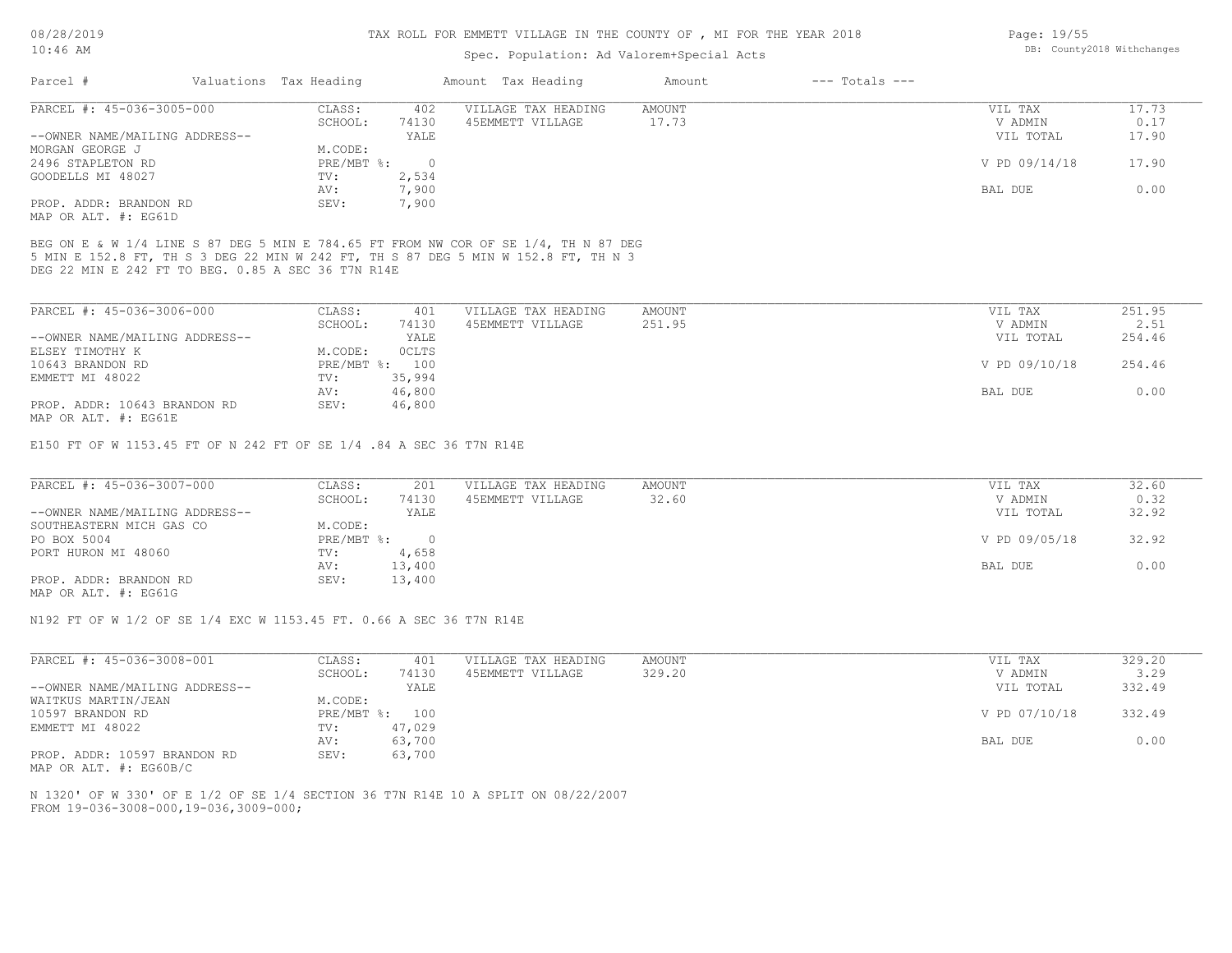## Spec. Population: Ad Valorem+Special Acts

| Page: 20/55 |                            |
|-------------|----------------------------|
|             | DB: County2018 Withchanges |

| Parcel #                            | Valuations Tax Heading |                | Amount Tax Heading  | Amount | $---$ Totals $---$ |               |        |
|-------------------------------------|------------------------|----------------|---------------------|--------|--------------------|---------------|--------|
| PARCEL #: 45-036-3010-001           | CLASS:                 | 101            | VILLAGE TAX HEADING | AMOUNT |                    | VIL TAX       | 290.75 |
|                                     | SCHOOL:                | 74130          | 45EMMETT VILLAGE    | 290.75 |                    | V ADMIN       | 2.90   |
| --OWNER NAME/MAILING ADDRESS--      |                        | YALE           |                     |        |                    | VIL TOTAL     | 293.65 |
| VANDERBOSSCHE ROBERT / JOANN LIFE E | M.CODE:                |                |                     |        |                    |               |        |
| 10541 BRANDON RD                    |                        | PRE/MBT %: 100 |                     |        |                    | V PD 08/15/18 | 293.65 |
| EMMETT MI 48022                     | TV:                    | 41,536         |                     |        |                    |               |        |
|                                     | AV:                    | 138,800        |                     |        |                    | BAL DUE       | 0.00   |
| PROP. ADDR: 10541 BRANDON RD        | SEV:                   | 138,800        |                     |        |                    |               |        |
| MAP OR ALT. $\#$ : EG60D/E          |                        |                |                     |        |                    |               |        |

R14E 50 A SPLIT ON 08/22/2007 FROM 19-036-3010-000, 19-036-3010-250; E 1/2 OF SE 1/4 AS MEAS ALG RD EXC E 330'AND EXC W 330' OF N 1320' SECTION 36 T7N

| PARCEL #: 45-036-3011-000      | CLASS:     | 402    | VILLAGE TAX HEADING | AMOUNT | VIL TAX       | 437.64 |
|--------------------------------|------------|--------|---------------------|--------|---------------|--------|
|                                | SCHOOL:    | 74130  | 45EMMETT VILLAGE    | 437.64 | V ADMIN       | 4.37   |
| --OWNER NAME/MAILING ADDRESS-- |            | YALE   |                     |        | VIL TOTAL     | 442.01 |
| KESSLER CLAIR/IRENE TRUST      | M.CODE:    |        |                     |        |               |        |
| 10535 BRANDON RD               | PRE/MBT %: | 100    |                     |        | V PD 09/10/18 | 442.01 |
| EMMETT MI 48022-4501           | TV:        | 62,520 |                     |        |               |        |
|                                | AV:        | 80,100 |                     |        | BAL DUE       | 0.00   |
| PROP. ADDR: 10535 BRANDON RD   | SEV:       | 80,100 |                     |        |               |        |
| MAP OR ALT. #: EG60A           |            |        |                     |        |               |        |

E330 FT OF SE 1/4 20 A SEC 36 T7N R14E

| PARCEL #: 45-036-4001-000      | CLASS:     | 401    | VILLAGE TAX HEADING | AMOUNT | VIL TAX       | 182.23 |
|--------------------------------|------------|--------|---------------------|--------|---------------|--------|
|                                | SCHOOL:    | 74130  | 45EMMETT VILLAGE    | 182.23 | V ADMIN       | 1.82   |
| --OWNER NAME/MAILING ADDRESS-- |            | YALE   |                     |        | VIL TOTAL     | 184.05 |
| MULLALLY MARY ALICE            | M.CODE:    |        |                     |        |               |        |
| 2924 SHENANDOAH                | PRE/MBT %: |        |                     |        | V PD 08/02/18 | 184.05 |
| ROYAL OAK MI 48073             | TV:        | 26,033 |                     |        |               |        |
|                                | AV:        | 33,200 |                     |        | BAL DUE       | 0.00   |
| PROP. ADDR: 10991 BRANDON RD   | SEV:       | 33,200 |                     |        |               |        |
| MAP OR ALT. $\#$ : EG43/44     |            |        |                     |        |               |        |

 1.65 A S2^18'43"W 50',TH N87^0'W 9',TH N2^18'43"E 50' TO BEG SECTION 36 T7N R14E 291.37' & BEG S87^0'E 99' & S2^18'43"W 446.50' FROM W 1/4 COR,TH S87^0'E 9',TH FROM W 1/4 COR,TH S87^0'E 4.96', TH S1^31'4"W 291.45',TH N87^0'W 9',TH N2^18'43"E THE W 99' OF THE N 495' OF W 1/2 OF SW 1/4 & BEG S87^0'E 99' & S2^18'43"W 155.13'

| PARCEL #: 45-036-4002-000      | CLASS:  | 401            | VILLAGE TAX HEADING | AMOUNT | VIL TAX       | 448.00 |
|--------------------------------|---------|----------------|---------------------|--------|---------------|--------|
|                                | SCHOOL: | 74130          | 45EMMETT VILLAGE    | 448.00 | V ADMIN       | 4.48   |
| --OWNER NAME/MAILING ADDRESS-- |         | YALE           |                     |        | VIL TOTAL     | 452.48 |
| COOK JOHN D.JR/LAURA M.        | M.CODE: | <b>OCLTS</b>   |                     |        |               |        |
| 10975 BRANDON RD               |         | PRE/MBT %: 100 |                     |        | V PD 09/10/18 | 452.48 |
| EMMETT MI 48022-4507           | TV:     | 64,000         |                     |        |               |        |
|                                | AV:     | 64,000         |                     |        | BAL DUE       | 0.00   |
| PROP. ADDR: 10975 BRANDON RD   | SEV:    | 64,000         |                     |        |               |        |
| MAP OR ALT. #: EG42            |         |                |                     |        |               |        |

R14E 1.54 A S1^31'4"W 291.45',TH N87^0'W 9',TH N2^18'43"E 291.37' TO BEG SECTION 36 T7N EXC BEG S87^0'E 99' & S2^18'43"W 155.13' FROM W 1/4 COR, TH S87^0'E 4.96',TH N0^4'13"E 158', TH N89^19'25"W 2.74', TH N0^4'13"E 287', TH N89^19'25"W 155' TO BEG BEG S89^19'25"E 99' FROM W 1/4 COR, TH S0^4'13"W 445' TH S89^19'25"E 157.74', TH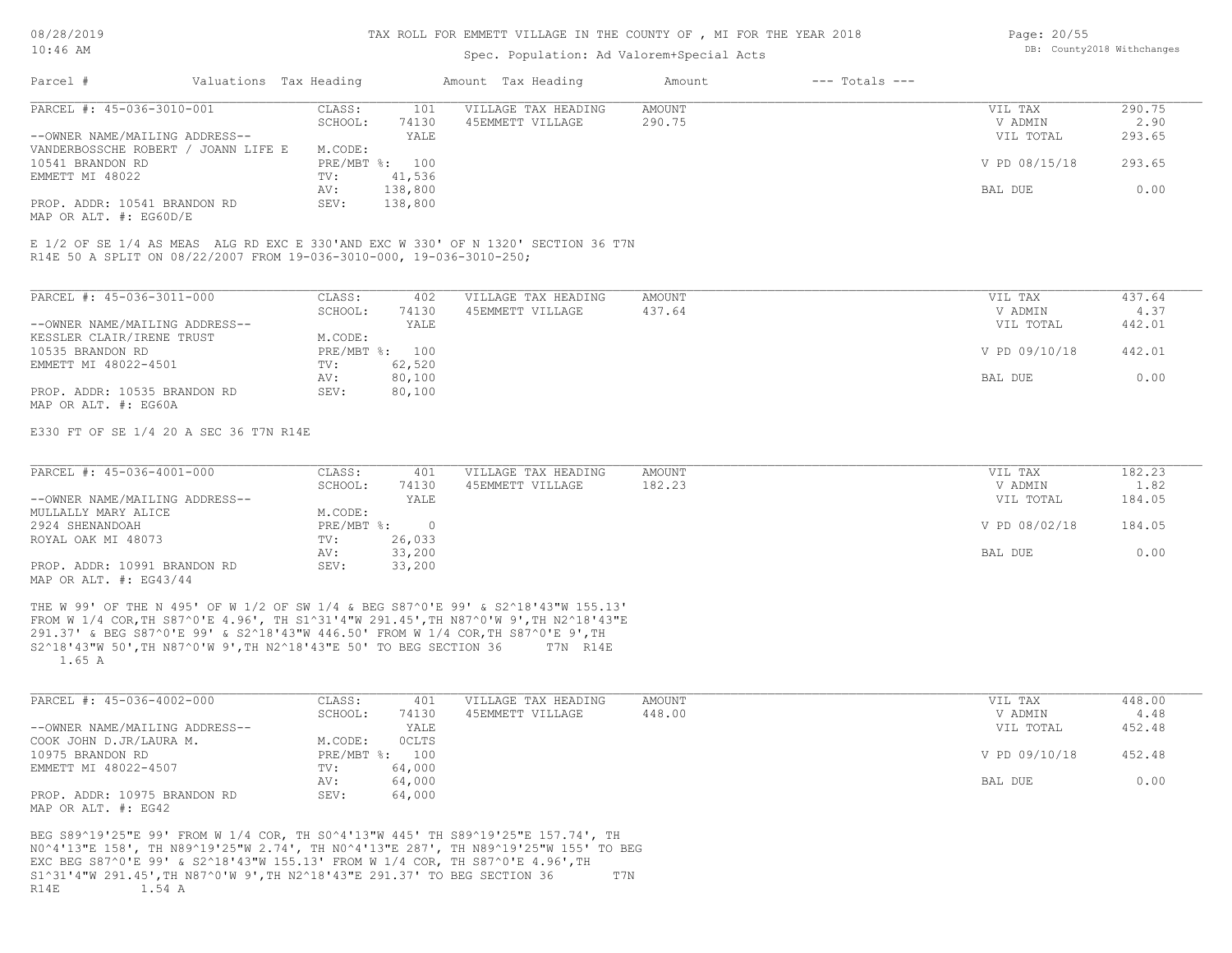| $10:46$ AM                                                                                                     |                        |                | Spec. Population: Ad Valorem+Special Acts                                                                                                                               | DB: County2018 Withchanges |                    |               |        |
|----------------------------------------------------------------------------------------------------------------|------------------------|----------------|-------------------------------------------------------------------------------------------------------------------------------------------------------------------------|----------------------------|--------------------|---------------|--------|
| Parcel #                                                                                                       | Valuations Tax Heading |                | Amount Tax Heading                                                                                                                                                      | Amount                     | $---$ Totals $---$ |               |        |
| PARCEL #: 45-036-4003-000                                                                                      | CLASS:                 | 401            | VILLAGE TAX HEADING                                                                                                                                                     | AMOUNT                     |                    | VIL TAX       | 401.80 |
|                                                                                                                | SCHOOL:                | 74130          | 45EMMETT VILLAGE                                                                                                                                                        | 401.80                     |                    | V ADMIN       | 4.01   |
| --OWNER NAME/MAILING ADDRESS--                                                                                 |                        | YALE           |                                                                                                                                                                         |                            |                    | VIL TOTAL     | 405.81 |
| SEDEWAR SAMANTHA                                                                                               | M.CODE:                | OCLTS          |                                                                                                                                                                         |                            |                    |               |        |
| 10965 BRANDON RD                                                                                               |                        | PRE/MBT %: 100 |                                                                                                                                                                         |                            |                    | V PD 09/10/18 | 405.81 |
| EMMETT MI 48022-4507                                                                                           | TV:                    | 57,400         |                                                                                                                                                                         |                            |                    |               |        |
|                                                                                                                | AV:                    | 57,400         |                                                                                                                                                                         |                            |                    | BAL DUE       | 0.00   |
| PROP. ADDR: 10965 BRANDON RD<br>MAP OR ALT. #: EG41                                                            | SEV:                   | 57,400         |                                                                                                                                                                         |                            |                    |               |        |
| TH N 281.82': TH W 2.74' TO POB .57 A SEC 36 T7N R14E                                                          |                        |                | S89*19'25"E 254' FROM W 1/4 COR; TH S 287'; TH E 86.06'; TH N 5/18'; TH W 83.32';                                                                                       |                            |                    |               |        |
| PARCEL #: 45-036-4004-000                                                                                      | CLASS:                 | 401            | VILLAGE TAX HEADING                                                                                                                                                     | <b>AMOUNT</b>              |                    | VIL TAX       | 627.56 |
|                                                                                                                | SCHOOL:                | 74130          | 45EMMETT VILLAGE                                                                                                                                                        | 627.56                     |                    | V ADMIN       | 6.27   |
| --OWNER NAME/MAILING ADDRESS--                                                                                 |                        | YALE           |                                                                                                                                                                         |                            |                    | VIL TOTAL     | 633.83 |
| PIERCE DENNIS R./CECILIA REV. TRUST                                                                            | M.CODE:                | 00#19          |                                                                                                                                                                         |                            |                    |               |        |
| PIERCE PATRICK R.                                                                                              |                        | PRE/MBT %: 100 |                                                                                                                                                                         |                            |                    | V PD 09/12/18 | 633.83 |
| 10895 BRANDON RD                                                                                               | TV:                    | 89,652         |                                                                                                                                                                         |                            |                    |               |        |
| Emmett MI 48022                                                                                                | AV:                    | 118,300        |                                                                                                                                                                         |                            |                    | BAL DUE       | 0.00   |
|                                                                                                                | SEV:                   | 118,300        |                                                                                                                                                                         |                            |                    |               |        |
| PROP. ADDR: 10895 BRANDON RD<br>MAP OR ALT. #: EG40A                                                           |                        |                |                                                                                                                                                                         |                            |                    |               |        |
| 158', TH S89*19'25"E 438.44', TH NO*14'8"E 50.32', TH S 89*19'25"E 20', TH<br>NO*14'8"E 236.67' TO POB. 4.12 A |                        |                | BEG S 89*19'25"E 716' FROM W 1/4 COR, TH S89*19'25"E 241.63', TH S0*14'8"W 428.72,<br>TH N89*19'25"W 99.31', TH S0*19'1'"W 16.27', TH N89*19'25"W 600.28', TH N0*4'13"E |                            |                    |               |        |
| PARCEL #: 45-036-4004-100                                                                                      | CLASS:                 | 401            | VILLAGE TAX HEADING                                                                                                                                                     | <b>AMOUNT</b>              |                    | VIL TAX       | 468.10 |
|                                                                                                                | SCHOOL:                | 74130          | 45EMMETT VILLAGE                                                                                                                                                        | 468.10                     |                    | V ADMIN       | 4.68   |

| --OWNER NAME/MAILING ADDRESS-- |            | YALE   | VIL TOTAL     | 472.78 |
|--------------------------------|------------|--------|---------------|--------|
| PIERCE PATRICK/NANCY           | M.CODE:    | OLERC  |               |        |
| 10951 BRANDON RD               | PRE/MBT %: | 100    | V PD 09/12/18 | 472.78 |
| EMMETT MI 48022                | TV:        | 66,872 |               |        |
|                                | AV:        | 82,200 | BAL DUE       | 0.00   |
| PROP. ADDR: 10951 BRANDON RD   | SEV:       | 82,200 |               |        |
| MAP OR ALT. #: EG40B           |            |        |               |        |

W200' OF E 979.68' OF N 287' OF W 1/2 OF SW 1/4 SECTION 36 T7N R14E 1.3 A

| PARCEL #: 45-036-4004-200      | CLASS:  | 401            | VILLAGE TAX HEADING | AMOUNT | VIL TAX       | 519.54 |
|--------------------------------|---------|----------------|---------------------|--------|---------------|--------|
|                                | SCHOOL: | 74130          | 45EMMETT VILLAGE    | 519.54 | V ADMIN       | 5.19   |
| --OWNER NAME/MAILING ADDRESS-- |         | YALE           |                     |        | VIL TOTAL     | 524.73 |
| PIERCE RICHARD/ELIZABETH       | M.CODE: |                |                     |        |               |        |
| 10925 BRANDON RD               |         | PRE/MBT %: 100 |                     |        | V PD 09/13/18 | 524.73 |
| EMMETT MI 48022                | TV:     | 74,220         |                     |        |               |        |
|                                | AV:     | 92,600         |                     |        | BAL DUE       | 0.00   |
| PROP. ADDR: 10925 BRANDON RD   | SEV:    | 92,600         |                     |        |               |        |
| MAP OR ALT. #: EG40C           |         |                |                     |        |               |        |

175' TO BEG. SEC 36 T7N R14E. 1.13 A. 237', TH N 89\* 32' W 20', TH S 50', TH N 89\* 32' W 155', TH N 287', TH S 89\* 32' E BEG AT INT/SEC OF W 1/8 LN & E & W 1/4 LN, TH N 89\* 32' W 604.68' TO BEG, TH S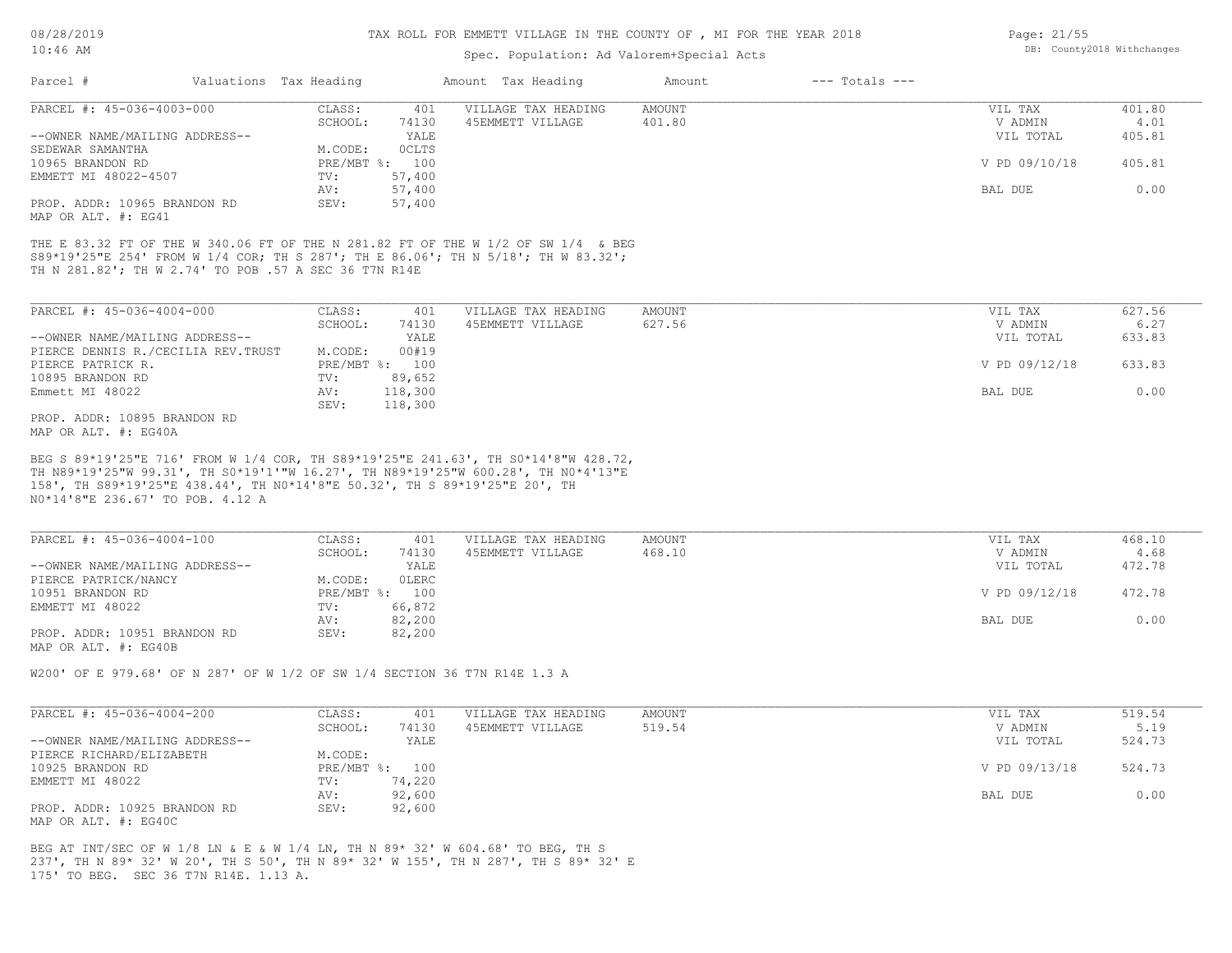### Spec. Population: Ad Valorem+Special Acts

Page: 22/55 DB: County2018 Withchanges

| Parcel #                       | Valuations Tax Heading |        | Amount Tax Heading  | Amount | $---$ Totals $---$ |           |        |
|--------------------------------|------------------------|--------|---------------------|--------|--------------------|-----------|--------|
| PARCEL #: 45-036-4005-000      | CLASS:                 | 401    | VILLAGE TAX HEADING | AMOUNT |                    | VIL TAX   | 322.70 |
|                                | SCHOOL:                | 74130  | 45EMMETT VILLAGE    | 322.70 |                    | V ADMIN   | 3.22   |
| --OWNER NAME/MAILING ADDRESS-- |                        | YALE   |                     |        |                    | VIL TOTAL | 325.92 |
| SPENCER BETH                   | M.CODE:                |        |                     |        |                    |           |        |
| 3241 MAIN ST                   | PRE/MBT %: 100         |        |                     |        |                    | BAL DUE   | 325.92 |
| EMMETT MI 48022                | TV:                    | 46,100 |                     |        |                    |           |        |
|                                | AV:                    | 46,100 |                     |        |                    |           |        |
| PROP. ADDR: 3241 MAIN ST       | SEV:                   | 46,100 |                     |        |                    |           |        |
|                                |                        |        |                     |        |                    |           |        |

MAP OR ALT. #: EG37

THE N 176 FT OF THE E 363 FT OF THE W 1/2 OF SW 1/4 1.33 A SEC 36 T7N R14E

| PARCEL #: 45-036-4006-000      | CLASS:  | 401            | VILLAGE TAX HEADING | AMOUNT | VIL TAX   | 218.24 |
|--------------------------------|---------|----------------|---------------------|--------|-----------|--------|
|                                | SCHOOL: | 74130          | 45EMMETT VILLAGE    | 218.24 | V ADMIN   | 2.18   |
| --OWNER NAME/MAILING ADDRESS-- |         | YALE           |                     |        | VIL TOTAL | 220.42 |
| BULAR STEVEN/MAUREEN           | M.CODE: |                |                     |        |           |        |
| 3235 MAIN ST                   |         | PRE/MBT %: 100 |                     |        | BAL DUE   | 220.42 |
| EMMETT MI 48022                | TV:     | 31,178         |                     |        |           |        |
|                                | AV:     | 37,600         |                     |        |           |        |
| PROP. ADDR: 3235 MAIN ST       | SEV:    | 37,600         |                     |        |           |        |
| MAP OR ALT. #: EG38            |         |                |                     |        |           |        |

T7N R14E THE S 111 FT OF THE N 287 FT OF THE E 363 FT OF THE W 1/2 OF SW 1/4 0.92 A SEC 36

| PARCEL #: 45-036-4007-000      | CLASS:         | 401    | VILLAGE TAX HEADING | AMOUNT | VIL TAX       | 205.40 |
|--------------------------------|----------------|--------|---------------------|--------|---------------|--------|
|                                | SCHOOL:        | 74130  | 45EMMETT VILLAGE    | 205.40 | V ADMIN       | 2.05   |
| --OWNER NAME/MAILING ADDRESS-- |                | YALE   |                     |        | VIL TOTAL     | 207.45 |
| MCCLELLAND WILLIAM/PATRICK     | M.CODE:        |        |                     |        |               |        |
| 3227 MAIN ST                   | PRE/MBT %: 100 |        |                     |        | V PD 07/20/18 | 207.45 |
| EMMETT MI 48022-4520           | TV:            | 29,344 |                     |        |               |        |
|                                | AV:            | 42,700 |                     |        | BAL DUE       | 0.00   |
| PROP. ADDR: 3227 MAIN ST       | SEV:           | 42,700 |                     |        |               |        |
| $\frac{1}{2}$                  |                |        |                     |        |               |        |

MAP OR ALT. #: EG39

R14E THE S 127 FT OF THE N 414 FT OF THE E 363 FT OF W 1/2 OF SW 1/4 1.05 A SEC 36 T7N

| PARCEL #: 45-036-4008-001                                      | CLASS:           | 402   | VILLAGE TAX HEADING | AMOUNT | VIL TAX       | 45.73 |
|----------------------------------------------------------------|------------------|-------|---------------------|--------|---------------|-------|
|                                                                | SCHOOL:          | 74130 | 45EMMETT VILLAGE    | 45.73  | V ADMIN       | 0.45  |
| --OWNER NAME/MAILING ADDRESS--                                 |                  | YALE  |                     |        | VIL TOTAL     | 46.18 |
| VERNIER PATRICK/DOROTHY                                        | M.CODE:          |       |                     |        |               |       |
| PO BOX 24                                                      | $PRE/MBT$ $\div$ | 100   |                     |        | V PD 09/05/18 | 46.18 |
| Emmett MI 48022                                                | TV:              | 6,534 |                     |        |               |       |
|                                                                | AV:              | ,100  |                     |        | BAL DUE       | 0.00  |
| PROP. ADDR: 3219 MAIN ST                                       | SEV:             | ,100  |                     |        |               |       |
| $\cdots$ $\cdots$ $\cdots$ $\cdots$ $\cdots$ $\cdots$ $\cdots$ |                  |       |                     |        |               |       |

MAP OR ALT. #: EG45B/A

SPLIT ON 11/08/2007 FROM 19-036-4008-000, 19-036-4009-000; N OF WALTER CHILLSON' ADDITION TO VILLAGE OF EMMETT SECTION 36 T7N R14E 1.00 A S 132' OF E 264' & 363' EXC N 414' & EXC 132' OF THAT PART OF W 1/2 OF SW 1/4 LYING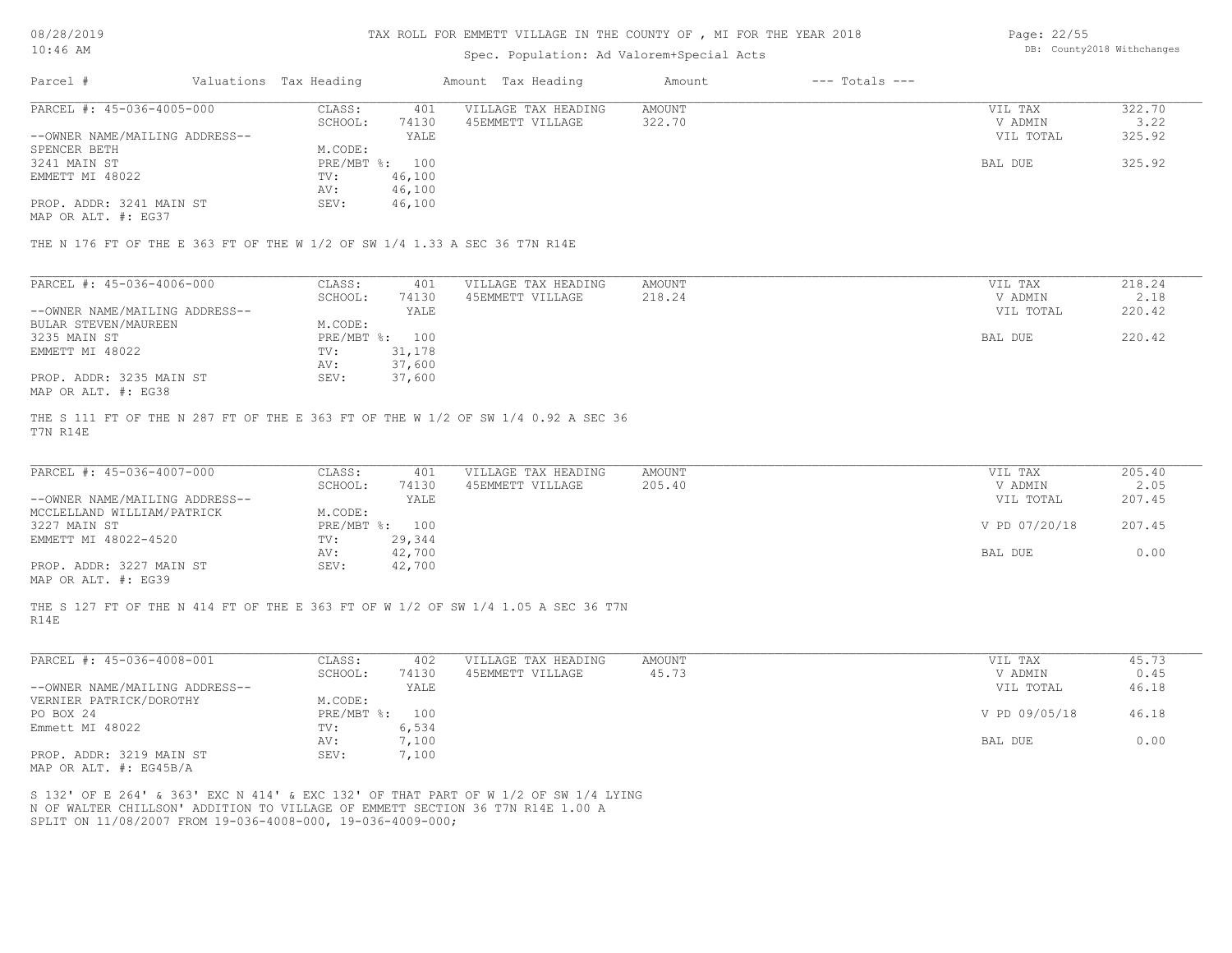## Spec. Population: Ad Valorem+Special Acts

|                                      |                                                                                                                                                                                                                                                                                                                                                                                                                                   | ppcc. reputation. na valorem special nece |               |                    |               |        |
|--------------------------------------|-----------------------------------------------------------------------------------------------------------------------------------------------------------------------------------------------------------------------------------------------------------------------------------------------------------------------------------------------------------------------------------------------------------------------------------|-------------------------------------------|---------------|--------------------|---------------|--------|
| Parcel #                             | Valuations Tax Heading                                                                                                                                                                                                                                                                                                                                                                                                            | Amount Tax Heading                        | Amount        | $---$ Totals $---$ |               |        |
| PARCEL #: 45-036-4010-000            | CLASS:                                                                                                                                                                                                                                                                                                                                                                                                                            | VILLAGE TAX HEADING<br>708                | <b>AMOUNT</b> |                    | VIL TAX       | 0.00   |
|                                      | SCHOOL:<br>74130                                                                                                                                                                                                                                                                                                                                                                                                                  | 45EMMETT VILLAGE                          | 0.00          |                    | V ADMIN       | 0.00   |
| --OWNER NAME/MAILING ADDRESS--       | YALE                                                                                                                                                                                                                                                                                                                                                                                                                              |                                           |               |                    | VIL TOTAL     | 0.00   |
| MOONEY REAL ESTATE HOLDINGS NON PRO  | M.CODE:                                                                                                                                                                                                                                                                                                                                                                                                                           |                                           |               |                    |               |        |
| 12 STATE STREET                      | PRE/MBT %:                                                                                                                                                                                                                                                                                                                                                                                                                        | $\circ$                                   |               |                    | BAL DUE       | 0.00   |
| DETROIT MI 48226                     | TV:                                                                                                                                                                                                                                                                                                                                                                                                                               | $\circ$                                   |               |                    |               |        |
|                                      | AV:                                                                                                                                                                                                                                                                                                                                                                                                                               | $\circ$                                   |               |                    |               |        |
| PROP. ADDR: 10817 BRANDON RD         | SEV:                                                                                                                                                                                                                                                                                                                                                                                                                              | $\Omega$                                  |               |                    |               |        |
| MAP OR ALT. #: EG28A                 |                                                                                                                                                                                                                                                                                                                                                                                                                                   |                                           |               |                    |               |        |
| OF SW 1/4 SECTION 36 T7N R14E 5.94 A | W393 FT OF N 280 FT OF E 1/2 OF SW 1/4 & BEG N 87 DEG 5 MIN W 334.5 FT & S 2 DEG 30<br>MIN W 178 FT FROM INT 1/4 COR, TH N 87 DEG 5 MIN W 618 FT, TH S 2 DEG 30 MIN W<br>232.6', TH S875'E 618', TH N230'E 232.6' TO BEG & E 150' OF W 543' OF N 178' OF E 1/2                                                                                                                                                                    |                                           |               |                    |               |        |
| PARCEL #: 45-036-4010-100            | CLASS:                                                                                                                                                                                                                                                                                                                                                                                                                            | 703<br>VILLAGE TAX HEADING                | AMOUNT        |                    | VIL TAX       | 0.00   |
|                                      | SCHOOL:<br>74130                                                                                                                                                                                                                                                                                                                                                                                                                  | 45EMMETT VILLAGE                          | 0.00          |                    | V ADMIN       | 0.00   |
| --OWNER NAME/MAILING ADDRESS--       | YALE                                                                                                                                                                                                                                                                                                                                                                                                                              |                                           |               |                    | VIL TOTAL     | 0.00   |
|                                      |                                                                                                                                                                                                                                                                                                                                                                                                                                   |                                           |               |                    |               |        |
| VILLAGE OF EMMETT                    | M.CODE:                                                                                                                                                                                                                                                                                                                                                                                                                           |                                           |               |                    |               |        |
| P.O. BOX 127                         | $PRE/MBT$ $\frac{1}{6}$ :                                                                                                                                                                                                                                                                                                                                                                                                         | $\circ$                                   |               |                    | BAL DUE       | 0.00   |
| EMMETT MI 48022                      | TV:                                                                                                                                                                                                                                                                                                                                                                                                                               | $\Omega$                                  |               |                    |               |        |
|                                      | AV:                                                                                                                                                                                                                                                                                                                                                                                                                               | $\circ$                                   |               |                    |               |        |
| PROP. ADDR: MAIN ST                  | SEV:                                                                                                                                                                                                                                                                                                                                                                                                                              | $\Omega$                                  |               |                    |               |        |
| MAP OR ALT. #: EG28B                 |                                                                                                                                                                                                                                                                                                                                                                                                                                   |                                           |               |                    |               |        |
| .00A                                 | BEG N875'W 334.50' & S230'W 410.60' FROM INT 1/4 COR, TH N875'W 618', TH S230'W<br>261.05', TH S7820'E 121.60', TH S717'W 166.62', TH S7728'30"E 519.80' TH N230'E<br>532.46' TO BEG AND BEG N 87D 5M W 1342.56', S 2D 30M W 974.74', S 77D 32M E 486.72',<br>& N 6D 30M E 155.13', FROM INT. 1/4 COR., TH N 6D 30M E 211.53', TH N 77D 43M E<br>76.39', TH S 2D 4M W 218.57', TH S 82D 14M E 59.12' TO BEG SECTION 36 T7N R14E 7 |                                           |               |                    |               |        |
| PARCEL #: 45-036-4011-000            | CLASS:                                                                                                                                                                                                                                                                                                                                                                                                                            | VILLAGE TAX HEADING<br>401                | AMOUNT        |                    | VIL TAX       | 283.64 |
|                                      | 74130<br>SCHOOL:                                                                                                                                                                                                                                                                                                                                                                                                                  | 45EMMETT VILLAGE                          | 283.64        |                    | V ADMIN       | 2.83   |
| --OWNER NAME/MAILING ADDRESS--       | YALE                                                                                                                                                                                                                                                                                                                                                                                                                              |                                           |               |                    | VIL TOTAL     | 286.47 |
| PIERCE KATHLEEN LIFE LEASE           | M.CODE:                                                                                                                                                                                                                                                                                                                                                                                                                           |                                           |               |                    |               |        |
| 3224 MAIN ST                         | PRE/MBT %: 100                                                                                                                                                                                                                                                                                                                                                                                                                    |                                           |               |                    | V PD 08/18/18 | 286.47 |
| EMMETT MI 48022-4519                 | 40,521<br>TV:                                                                                                                                                                                                                                                                                                                                                                                                                     |                                           |               |                    |               |        |
|                                      | 49,800<br>AV:                                                                                                                                                                                                                                                                                                                                                                                                                     |                                           |               |                    | BAL DUE       | 0.00   |
| PROP. ADDR: 3224 MAIN ST             | 49,800<br>SEV:                                                                                                                                                                                                                                                                                                                                                                                                                    |                                           |               |                    |               |        |
| MAP OR ALT. #: EG27C                 |                                                                                                                                                                                                                                                                                                                                                                                                                                   |                                           |               |                    |               |        |
|                                      | N394.70 FT OF W 390 FT OF E 1/2 OF SW 1/4 EXC N 280 FT THEREOF. 1 A SEC 36 T7N R14E                                                                                                                                                                                                                                                                                                                                               |                                           |               |                    |               |        |
| PARCEL #: 45-036-4012-000            | CLASS:                                                                                                                                                                                                                                                                                                                                                                                                                            | VILLAGE TAX HEADING<br>401                | <b>AMOUNT</b> |                    | VIL TAX       | 296.13 |
|                                      | SCHOOL:<br>74130                                                                                                                                                                                                                                                                                                                                                                                                                  | 45EMMETT VILLAGE                          | 296.13        |                    | V ADMIN       | 2.96   |
|                                      |                                                                                                                                                                                                                                                                                                                                                                                                                                   |                                           |               |                    |               |        |

|                                | ------- | $\cdot$        | ------ | .             | - - - - |
|--------------------------------|---------|----------------|--------|---------------|---------|
| --OWNER NAME/MAILING ADDRESS-- |         | YALE           |        | VIL TOTAL     | 299.09  |
| DONNELLON G JAMES JR           | M.CODE: |                |        |               |         |
| 3218 MAIN ST                   |         | PRE/MBT %: 100 |        | V PD 09/13/18 | 299.09  |
| EMMETT MI 48022-4519           | TV:     | 42,305         |        |               |         |
|                                | AV:     | 52,400         |        | BAL DUE       | 0.00    |
| PROP. ADDR: 3218 MAIN ST       | SEV:    | 52,400         |        |               |         |
| MAP OR ALT. #: EG29            |         |                |        |               |         |

1/4 LYING N OF GTRR R/W. .91 A SEC 36 T7N R14E THE S 111 FT OF THE N 505.7 FT OF THE W 356.15 FT OF ALL THAT PART OF E 1/2 OF SW Page: 23/55 DB: County2018 Withchanges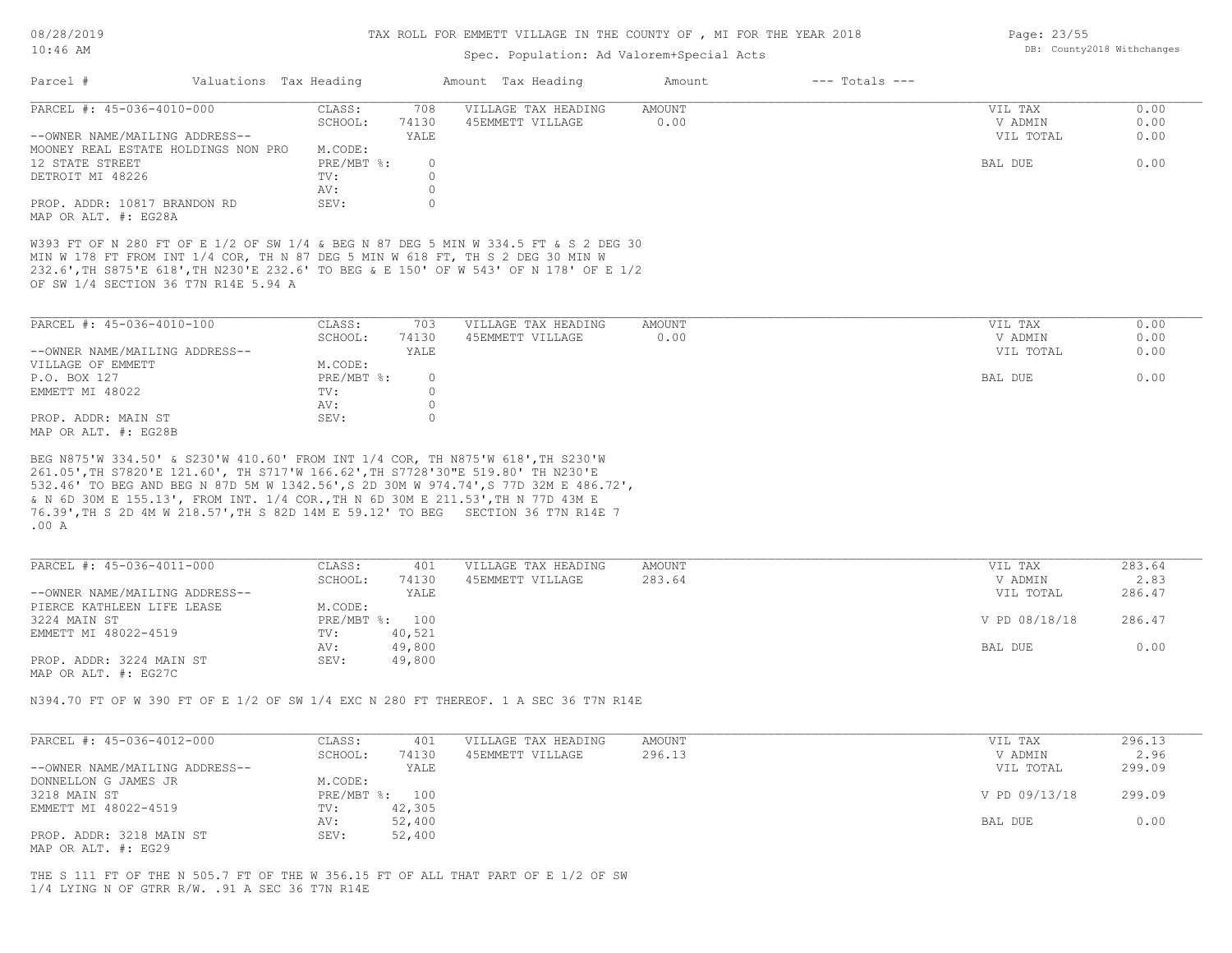## Spec. Population: Ad Valorem+Special Acts

| Parcel #                       | Valuations Tax Heading |              | Amount Tax Heading  | Amount | $---$ Totals $---$ |               |        |
|--------------------------------|------------------------|--------------|---------------------|--------|--------------------|---------------|--------|
| PARCEL #: 45-036-4013-000      | CLASS:                 | 401          | VILLAGE TAX HEADING | AMOUNT |                    | VIL TAX       | 209.83 |
|                                | SCHOOL:                | 74130        | 45EMMETT VILLAGE    | 209.83 |                    | V ADMIN       | 2.09   |
| --OWNER NAME/MAILING ADDRESS-- |                        | YALE         |                     |        |                    | VIL TOTAL     | 211.92 |
| ZUKOWSKI ASHLEY                | M.CODE:                | <b>OCLTS</b> |                     |        |                    |               |        |
| 3208 MAIN ST                   | $PRE/MBT$ %:           | 100          |                     |        |                    | V PD 09/10/18 | 211.92 |
| Emmett MI 48022                | TV:                    | 29,977       |                     |        |                    |               |        |
|                                | AV:                    | 31,000       |                     |        |                    | BAL DUE       | 0.00   |
| PROP. ADDR: 3208 MAIN ST       | SEV:                   | 31,000       |                     |        |                    |               |        |
| MAP OR ALT. #: EG30            |                        |              |                     |        |                    |               |        |

TO THE PLACE OF BEG. 1.12 A SEC 36 T7N R14E MIN W 173.7 FT, TH N 76 DEG 35 MIN W 363.5 FT TO M-19, TH N 2 DEG 30 MIN E 100 FT M-19 WITH E & W 1/4 LINE OF SEC 36, TH S 88 DEG 18 MIN E 356.15 FT, TH S 2 DEG 17 BEG AT A PTE WHICH LIES S 2 DEG 30 MIN W 505.7 FT FROM THE INT/SEC OF THE E LINE OF

| PARCEL #: 45-036-4014-000      | CLASS:     | 201      | VILLAGE TAX HEADING | AMOUNT | VIL TAX       | 93.74 |
|--------------------------------|------------|----------|---------------------|--------|---------------|-------|
|                                | SCHOOL:    | 74130    | 45EMMETT VILLAGE    | 93.74  | V ADMIN       | 0.93  |
| --OWNER NAME/MAILING ADDRESS-- |            | YALE     |                     |        | VIL TOTAL     | 94.67 |
| MALLOY WILLIAM                 | M.CODE:    |          |                     |        |               |       |
| 14950 SULLIVAN RD              | PRE/MBT %: | $\Omega$ |                     |        | V PD 09/13/18 | 94.67 |
| Capac MI 48014                 | TV:        | 13,392   |                     |        |               |       |
|                                | AV:        | 17,600   |                     |        | BAL DUE       | 0.00  |
| PROP. ADDR: 3206 MAIN ST       | SEV:       | 17,600   |                     |        |               |       |
| MAP OR ALT. $\#$ : EG31        |            |          |                     |        |               |       |

35 MIN W 190 FT, TH N 2 DEG 30 MIN E 100 FT TO PLACE OF BEG. .42 A SEC 36 T7N R14E LINE OF SEC 36, TH S 76 DEG 35 MIN E 190 FT, TH S 2 DEG 30 MIN W 100 FT TH N 76 DEG BEG AT A PTE ON THE E LINE OF M-19, S 2 DEG 30 MIN W 605.7 FT FROM THE E & W 1/4

| PARCEL #: 45-036-4015-000      | CLASS:  | 401            | VILLAGE TAX HEADING | AMOUNT | VIL TAX       | 411.51 |
|--------------------------------|---------|----------------|---------------------|--------|---------------|--------|
|                                | SCHOOL: | 74130          | 45EMMETT VILLAGE    | 411.51 | V ADMIN       | 4.11   |
| --OWNER NAME/MAILING ADDRESS-- |         | YALE           |                     |        | VIL TOTAL     | 415.62 |
| MORAN ROBERT/PATRICIA          | M.CODE: | <b>OCLTS</b>   |                     |        |               |        |
| 3188 MAIN ST                   |         | PRE/MBT %: 100 |                     |        | V PD 09/10/18 | 415.62 |
| EMMETT MI 48022                | TV:     | 58,788         |                     |        |               |        |
|                                | AV:     | 72,900         |                     |        | BAL DUE       | 0.00   |
| PROP. ADDR: 3188 MAIN ST       | SEV:    | 72,900         |                     |        |               |        |
| MAP OR ALT. #: EG32            |         |                |                     |        |               |        |

OF BEG. 1.4 A SEC 36 T7N R14E FT TH N 81 DEG 30 MIN W 156.3 FT TO M-19, TH N 2 DEG 30 MIN E 142.6 FT TO THE PLACE S 76 DEG 35 MIN E 213.6 FT, TH S 2 DEG 4 MIN W 162.6 FT, TH S 89 DEG 18 MIN W 243.1 & W 1/4 LINE OF SEC 36, TH S 76 DEG 35 MIN E 190 FT, TH N 2 DEG 30 MIN E 100 FT, TH BEG AT A PTE ON THE E LINE OF M-19 WHICH LIES S 2 DEG 30 MIN W 705.7 FT FROM THE E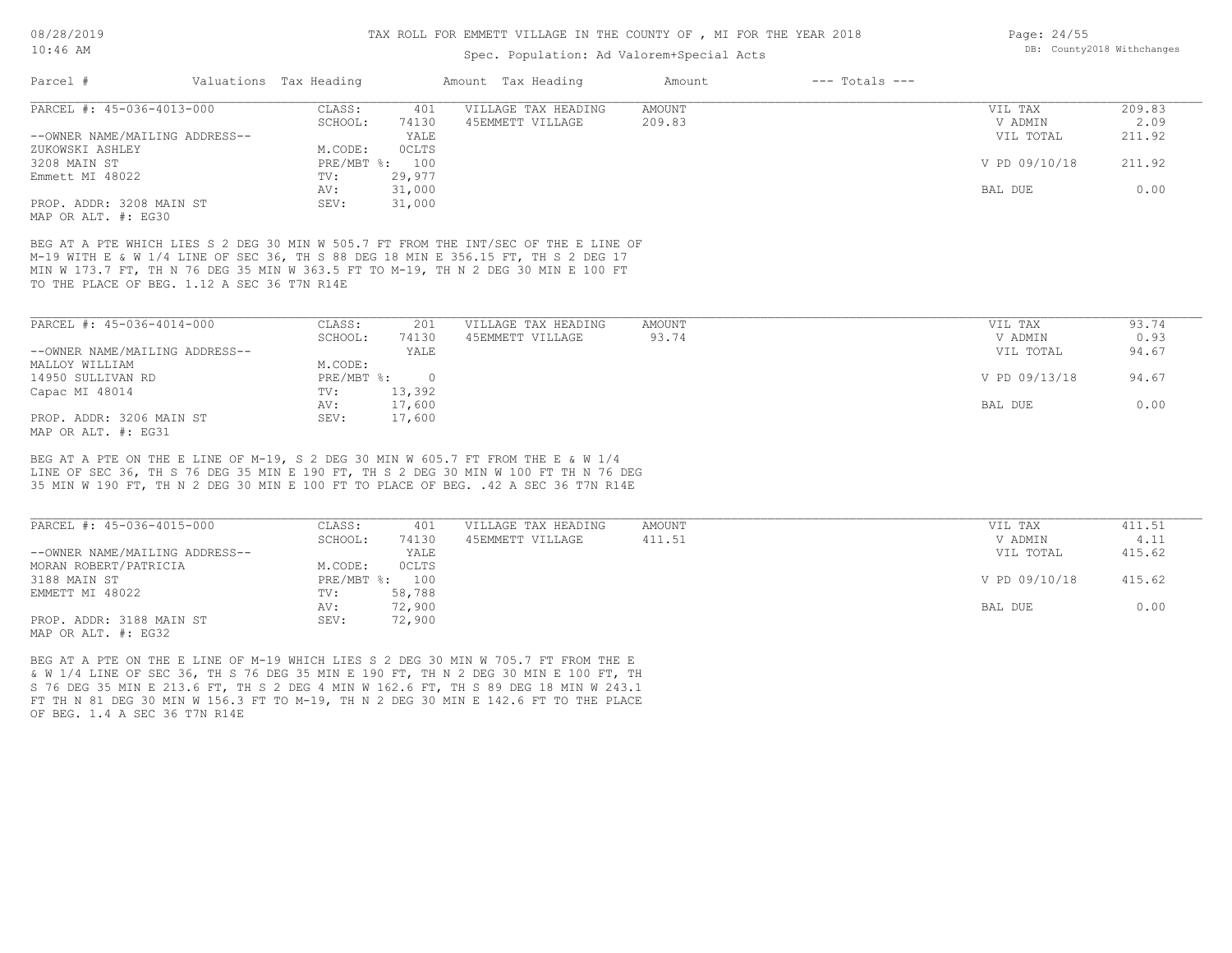| TAR QE:AR                                                                                                       | Spec. Population: Ad Valorem+Special Acts |  |  |                    |        |                    |  |  |  |
|-----------------------------------------------------------------------------------------------------------------|-------------------------------------------|--|--|--------------------|--------|--------------------|--|--|--|
| Parcel                                                                                                          | Valuations Tax Heading                    |  |  | Amount Tax Heading | Amount | $---$ Totals $---$ |  |  |  |
| the contract of the contract of the contract of the contract of the contract of the contract of the contract of |                                           |  |  |                    |        |                    |  |  |  |

| PARCEL #: 45-036-4016-000      | CLASS:     | 201      | VILLAGE TAX HEADING | AMOUNT | VIL TAX       | 199.74 |
|--------------------------------|------------|----------|---------------------|--------|---------------|--------|
|                                |            |          |                     |        |               |        |
|                                | SCHOOL:    | 74130    | 45EMMETT VILLAGE    | 199.74 | V ADMIN       | 1.99   |
| --OWNER NAME/MAILING ADDRESS-- |            | YALE     |                     |        | VIL TOTAL     | 201.73 |
| KRAUSS JAMES L/SAIMA L         | M.CODE:    |          |                     |        |               |        |
| 11665 DUNN RD                  | PRE/MBT %: | $\Omega$ |                     |        | V PD 07/10/18 | 201.73 |
| Memphis MI 48041               | TV:        | 28,535   |                     |        |               |        |
|                                | AV:        | 34,600   |                     |        | BAL DUE       | 0.00   |
| PROP. ADDR: 10842 MARY ST      | SEV:       | 34,600   |                     |        |               |        |
|                                |            |          |                     |        |               |        |

MAP OR ALT. #: EG33

R14E W 131.5 FT TO M-19, TH N 2 DEG 30 MIN E 132 FT TO PLACE OF BEG. .45 A SEC 36 T7N LINE, TH S 81 DEG 30 MIN E 156.3 FT, TH S 6 DEG 59 MIN W 148 FT, TH N 77 DEG 30 MIN BEG AT A PTE ON E LINE OF M-19 WHICH LIES S 2 DEG 30 MIN W 849.28 FT FROM E & W 1/4

| PARCEL #: 45-036-4017-000      | CLASS:     | 705   | VILLAGE TAX HEADING | AMOUNT | VIL TAX<br>0.00   |
|--------------------------------|------------|-------|---------------------|--------|-------------------|
|                                | SCHOOL:    | 74130 | 45EMMETT VILLAGE    | 0.00   | 0.00<br>V ADMIN   |
| --OWNER NAME/MAILING ADDRESS-- |            | YALE  |                     |        | 0.00<br>VIL TOTAL |
| EMMETT LION'S CLUB INC         | M.CODE:    |       |                     |        |                   |
| 3481 COGLEY RD                 | PRE/MBT %: |       |                     |        | 0.00<br>BAL DUE   |
| AVOCA MI 48006                 | TV:        |       |                     |        |                   |
|                                | AV:        |       |                     |        |                   |
| PROP. ADDR: MARY ST            | SEV:       |       |                     |        |                   |
| MAP OR ALT. #: EG34            |            |       |                     |        |                   |

N 77 DEG 30 MIN W 126 FT TO THE PLACE OF BEG. .46 A SEC 36 T7N R14E 6 DEG 59 MIN E 148 FT, TH N 89 DEG 18 MIN E 133 FT, TH S 14 DEG 15 MIN W 170 FT TH 30 MIN W 981.28 FT TH S 77 DEG 33 MIN E 131.5 FT TO PLACE OF BEG OF THIS DESC, TH N FROM THE INT/SEC OF THE E LINE OF M-19 WITH THE E & W 1/4 LINE OF SEC 36, S 2 DEG

| PARCEL #: 45-036-4018-000      | CLASS:     | 401    | VILLAGE TAX HEADING | AMOUNT | VIL TAX   | 56.57 |
|--------------------------------|------------|--------|---------------------|--------|-----------|-------|
|                                | SCHOOL:    | 74130  | 45EMMETT VILLAGE    | 56.57  | V ADMIN   | 0.56  |
| --OWNER NAME/MAILING ADDRESS-- |            | YALE   |                     |        | VIL TOTAL | 57.13 |
| BOYER MICHAEL                  | M.CODE:    |        |                     |        |           |       |
| MAPLE STREET STATION           | PRE/MBT %: |        |                     |        | BAL DUE   | 57.13 |
| PO BOX 4385                    | TV:        | 8,082  |                     |        |           |       |
| DEARBORN MI 48126              | AV:        | 11,000 |                     |        |           |       |
|                                | SEV:       | 11,000 |                     |        |           |       |
| PROP. ADDR: MARY ST            |            |        |                     |        |           |       |

MAP OR ALT. #: EG35

FT TO THE PLACE OF BEG. . 49 A SEC 36 T7N R14E TH N 82 DEG 14 MIN W 15 FT, TH S 6 DEG 30 MIN W 148 FT TH N 77 DEG 30 MIN W 121.65 TH N 14 DEG 15 MIN E 170 FT TH N 89 DEG 18 MIN E 110 FT TH S 2 DEG 4 MIN W 55.6 FT, 30 MIN W 981.28 FT, TH S 77 DEG 30 MIN E 257.5 FT TO THE PLACE OF BEG OF THIS DESC, FROM THE INT-SEC OF THE E LINE OF M-19 WITH THE E & W 1/4 LINE OF SEC 36, S 2 DEG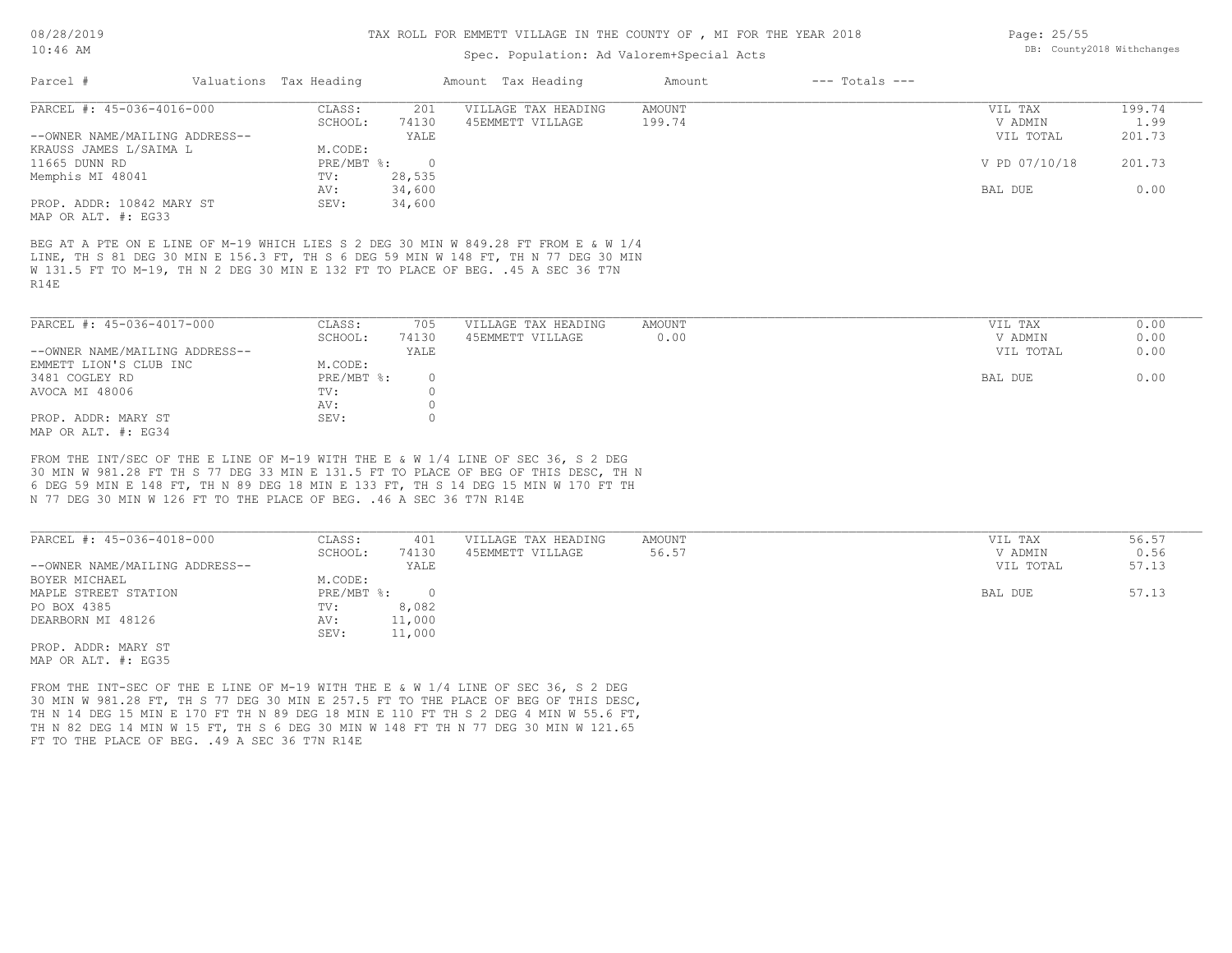## Spec. Population: Ad Valorem+Special Acts

| Parcel #                  | Valuations Tax Heading |       | Amount Tax Heading   | Amount | --- Totals --- |                  |       |
|---------------------------|------------------------|-------|----------------------|--------|----------------|------------------|-------|
| PARCEL #: 45-036-4019-001 | CLASS:                 |       | VILLAGE TAX HEADING  | AMOUNT |                | VIL TAX          | 38.83 |
|                           | $CCTI\cap T$ .         | 71120 | A E DMMDOO IITTI ACD | 17000  |                | <b>IZ ADMINI</b> |       |

|                                | SCHOOL:    | 74130    | 45EMMETT VILLAGE | 178.83 | V ADMIN       | 1.78   |
|--------------------------------|------------|----------|------------------|--------|---------------|--------|
| --OWNER NAME/MAILING ADDRESS-- |            | YALE     |                  |        | VIL TOTAL     | 180.61 |
| VIVANO MARY                    | M.CODE:    | OCLTS    |                  |        |               |        |
| 28 GRATIOT AVE                 | PRE/MBT %: | $\Omega$ |                  |        | V PD 09/10/18 | 180.61 |
| Marysville MI 48040            | TV:        | 25,548   |                  |        |               |        |
|                                | AV:        | 27,500   |                  |        | BAL DUE       | 0.00   |
| PROP. ADDR: 10808 MARY ST      | SEV:       | 27,500   |                  |        |               |        |

MAP OR ALT. #: EG36

74.81' TO THE BEG. 0.26 A SEC 36 T7N R14E N 6D 46M 1S E 148.98', TH S 82D 14M E 73.73', TH S 6D 30M W 155.13',TH N 77D 32M W N 87D 5M W 1342.56',S 2D 30M W 974.74', & S 77D 32M E 411.91',FROM INT. 1/4 COR.,TH

| PARCEL #: 45-036-4021-000      | CLASS:  | 401            | VILLAGE TAX HEADING | AMOUNT | VIL TAX       | 102.13 |
|--------------------------------|---------|----------------|---------------------|--------|---------------|--------|
|                                | SCHOOL: | 74130          | 45EMMETT VILLAGE    | 102.13 | V ADMIN       | 1.02   |
| --OWNER NAME/MAILING ADDRESS-- |         | YALE           |                     |        | VIL TOTAL     | 103.15 |
| WOOLMAN DAVID T                | M.CODE: |                |                     |        |               |        |
| 10807 BRANDON RD               |         | PRE/MBT %: 100 |                     |        | V PD 07/10/18 | 103.15 |
| EMMETT MI 48022-4505           | TV:     | 14,591         |                     |        |               |        |
|                                | AV:     | 19,000         |                     |        | BAL DUE       | 0.00   |
| PROP. ADDR: 10807 BRANDON RD   | SEV:    | 19,000         |                     |        |               |        |
| MAP OR ALT. #: EG27E           |         |                |                     |        |               |        |

E75 FT OF W 618 FT OF N 178 FT OF E 1/2 OF SW 1/4 0.31 A SEC 36 T7N R14E

| PARCEL #: 45-036-4022-000      | CLASS:  | 401            | VILLAGE TAX HEADING | AMOUNT | VIL TAX |           | 157.99     |
|--------------------------------|---------|----------------|---------------------|--------|---------|-----------|------------|
|                                | SCHOOL: | 74130          | 45EMMETT VILLAGE    | 157.99 |         | V ADMIN   | $\pm 0.57$ |
| --OWNER NAME/MAILING ADDRESS-- |         | YALE           |                     |        |         | VIL TOTAL | 159.56     |
| STELZER EDWARD/MARG            | M.CODE: |                |                     |        |         |           |            |
| 10791 BRANDON RD               |         | PRE/MBT %: 100 |                     |        | BAL DUE |           | 159.56     |
| EMMETT MI 48022-4508           | TV:     | 22,570         |                     |        |         |           |            |
|                                | AV:     | 29,200         |                     |        |         |           |            |
| PROP. ADDR: 10791 BRANDON RD   | SEV:    | 29,200         |                     |        |         |           |            |
| MAP OR ALT. #: EG27I           |         |                |                     |        |         |           |            |

E115 FT OF W 733 FT OF N 178 FT OF E 1/2 OF SW 1/4 0.47 A SEC 36 T7N R14E

| PARCEL #: 45-036-4023-000      | CLASS:     | 401    | VILLAGE TAX HEADING | AMOUNT | VIL TAX       | 186.64 |
|--------------------------------|------------|--------|---------------------|--------|---------------|--------|
|                                | SCHOOL:    | 74130  | 45EMMETT VILLAGE    | 186.64 | V ADMIN       | 1.86   |
| --OWNER NAME/MAILING ADDRESS-- |            | YALE   |                     |        | VIL TOTAL     | 188.50 |
| TWARDY RANDALL G               | M.CODE:    |        |                     |        |               |        |
| P.O. BOX 81                    | PRE/MBT %: |        |                     |        | V PD 07/10/18 | 188.50 |
| MEMPHIS MI 48041               | TV:        | 26,663 |                     |        |               |        |
|                                | AV:        | 34,800 |                     |        | BAL DUE       | 0.00   |
| PROP. ADDR: 10785 BRANDON RD   | SEV:       | 34,800 |                     |        |               |        |

MAP OR ALT. #: EG27F

E125' OF W 858' OF N 178' OF E 1/2 OF SW 1/4 SECTION 36 T7N R14E 0.51 A

Page: 26/55 DB: County2018 Withchanges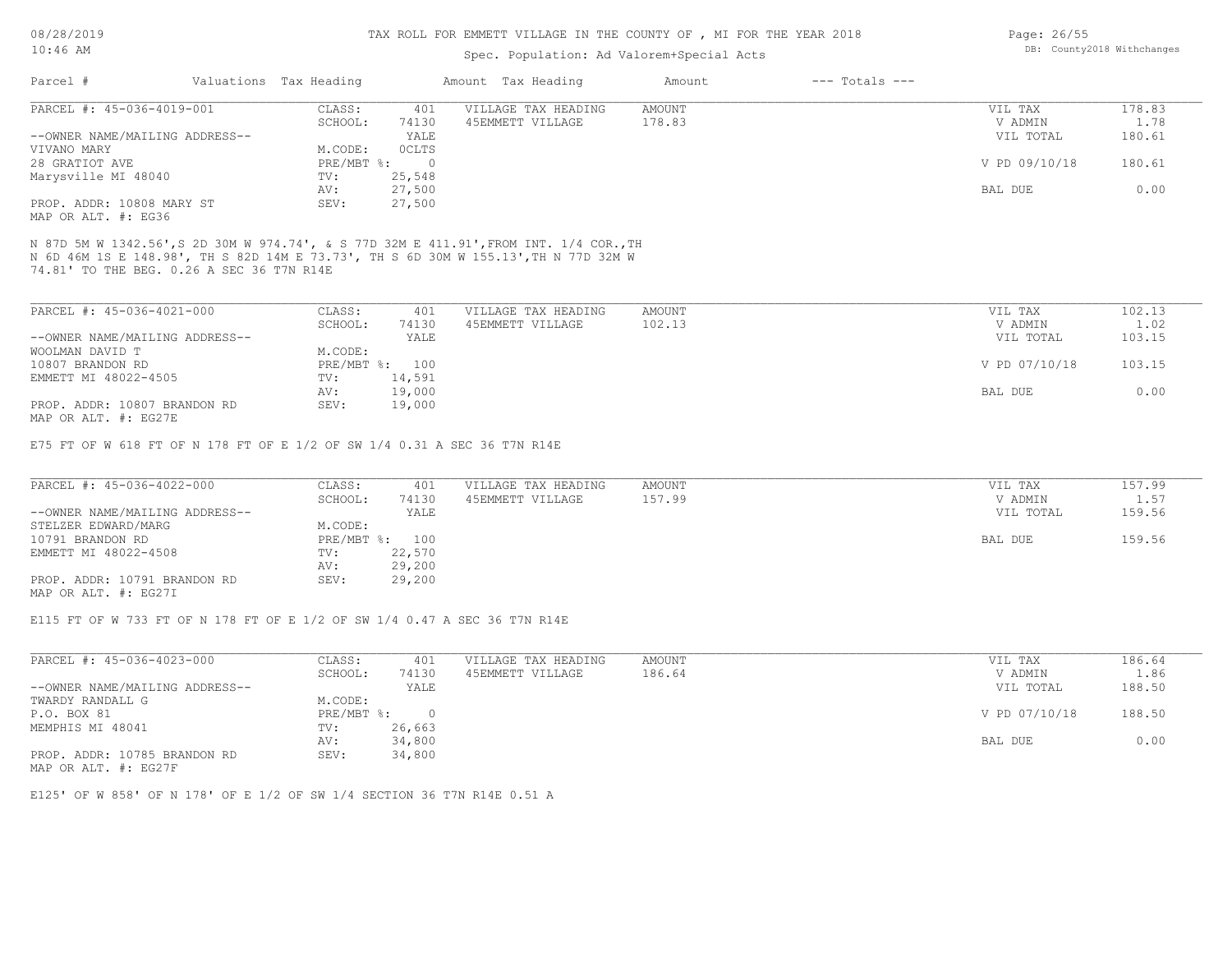### Spec. Population: Ad Valorem+Special Acts

Page: 27/55 DB: County2018 Withchanges

| Parcel #                       | Valuations Tax Heading |       | Amount Tax Heading  | Amount | $---$ Totals $---$ |               |       |
|--------------------------------|------------------------|-------|---------------------|--------|--------------------|---------------|-------|
| PARCEL #: 45-036-4024-000      | CLASS:                 | 401   | VILLAGE TAX HEADING | AMOUNT |                    | VIL TAX       | 35.01 |
|                                | SCHOOL:                | 74130 | 45EMMETT VILLAGE    | 35.01  |                    | V ADMIN       | 0.35  |
| --OWNER NAME/MAILING ADDRESS-- |                        | YALE  |                     |        |                    | VIL TOTAL     | 35.36 |
| GRACE THERESA ANN TRUST        | M.CODE:                |       |                     |        |                    |               |       |
| 2039 N. LINCOLN AVE UNIT F     | PRE/MBT %:             |       |                     |        |                    | V PD 08/14/18 | 35.36 |
| CHICAGO IL 60614               | TV:                    | 5,002 |                     |        |                    |               |       |
|                                | AV:                    | 7,500 |                     |        |                    | BAL DUE       | 0.00  |
| PROP. ADDR: 10777 BRANDON RD   | SEV:                   | 7,500 |                     |        |                    |               |       |
| MAP OR ALT. #: EG27G           |                        |       |                     |        |                    |               |       |

E150 FT OF W 1008 FT OF N 178 FT OF E 1/2 OF SW 1/4 0.61 A SEC 36 T7N R14E

| PARCEL #: 45-036-4025-000      | CLASS:     | 402   | VILLAGE TAX HEADING | AMOUNT | VIL TAX       | 35.01 |
|--------------------------------|------------|-------|---------------------|--------|---------------|-------|
|                                | SCHOOL:    | 74130 | 45EMMETT VILLAGE    | 35.01  | V ADMIN       | 0.35  |
| --OWNER NAME/MAILING ADDRESS-- |            | YALE  |                     |        | VIL TOTAL     | 35.36 |
| GRACE THERESA ANN REV. TRUST   | M.CODE:    |       |                     |        |               |       |
| 2039 N. LINCOLN AVE UNIT F     | PRE/MBT %: |       |                     |        | V PD 08/14/18 | 35.36 |
| CHICAGO IL 60614               | TV:        | 5,002 |                     |        |               |       |
|                                | AV:        | 7,500 |                     |        | BAL DUE       | 0.00  |
| PROP. ADDR: BRANDON RD         | SEV:       | 7,500 |                     |        |               |       |
| MAP OR ALT. #: EG27H           |            |       |                     |        |               |       |

E150' OF W 1158' OF N 178' OF E 1/2 OF SW 1/4 SECTION 36 T7N R14E 0.61 A

| PARCEL #: 45-036-4026-000      | CLASS:  | 401            | VILLAGE TAX HEADING | AMOUNT | VIL TAX       | 338.75 |
|--------------------------------|---------|----------------|---------------------|--------|---------------|--------|
|                                | SCHOOL: | 74130          | 45EMMETT VILLAGE    | 338.75 | V ADMIN       | 3.38   |
| --OWNER NAME/MAILING ADDRESS-- |         | YALE           |                     |        | VIL TOTAL     | 342.13 |
| KINNEY FAMILY TRUST            | M.CODE: |                |                     |        |               |        |
| 10745 BRANDON RD               |         | PRE/MBT %: 100 |                     |        | V PD 08/29/18 | 342.13 |
| EMMETT MI 48022-4508           | TV:     | 48,394         |                     |        |               |        |
|                                | AV:     | 63,000         |                     |        | BAL DUE       | 0.00   |
| PROP. ADDR: 10745 BRANDON RD   | SEV:    | 63,000         |                     |        |               |        |
| MAP OR ALT. #: EG27A/B         |         |                |                     |        |               |        |

R14E E183.9 FT OF N 178 FT OF SW 1/4 & W 12.1 FT OF N 178 FT OF SE 1/4 0.8 A SEC 36 T7N

| PARCEL #: 45-036-4027-000        | CLASS:       | 201     | VILLAGE TAX HEADING | AMOUNT | VIL TAX       | 680.33 |
|----------------------------------|--------------|---------|---------------------|--------|---------------|--------|
|                                  | SCHOOL:      | 74130   | 45EMMETT VILLAGE    | 680.33 | V ADMIN       | 6.80   |
| --OWNER NAME/MAILING ADDRESS--   |              | YALE    |                     |        | VIL TOTAL     | 687.13 |
| EASTERN MICHIGAN GRAIN           | M.CODE:      | 00#10   |                     |        |               |        |
| THE STAR OF THE WEST MILLING CO. | $PRE/MBT$ %: |         |                     |        | V PD 09/12/18 | 687.13 |
| P.O. BOX 146                     | TV:          | 97,190  |                     |        |               |        |
| FRANKENMUTH MI 48734             | AV:          | 112,700 |                     |        | BAL DUE       | 0.00   |
|                                  | SEV:         | 112,700 |                     |        |               |        |
|                                  |              |         |                     |        |               |        |

MAP OR ALT. #: PROP. ADDR: 10668 MARY ST

403.67 TO BEG.T7N R14E 11.41 A. 1017.71',TH S 3D 36M 50S W 243.45',TH S 77D 32M 40S E 1030.67'TH N 3D 30M 46S E 20SW 1307.26'&S 3D 30M 46S W 1059.99 FROM E 1/4 COR. FROM 1/4 COR.TH 86D 29M 14S 52M E 243.45', TH N 77D 30M 30S W 769.35', TH S7 18M 30S W200;TO BEG. N 87D 13M COR.TH S77D 30M 30S E 550;,TH S 10D 10M W 41.58',TH N 77 30M 30S E 235.88',TH N 3D BEG. S 87D 5M E 1321.57;,TH S 2D 30M W 974.91',&S 77D 30M 30S E 855.35',FROM W 1/4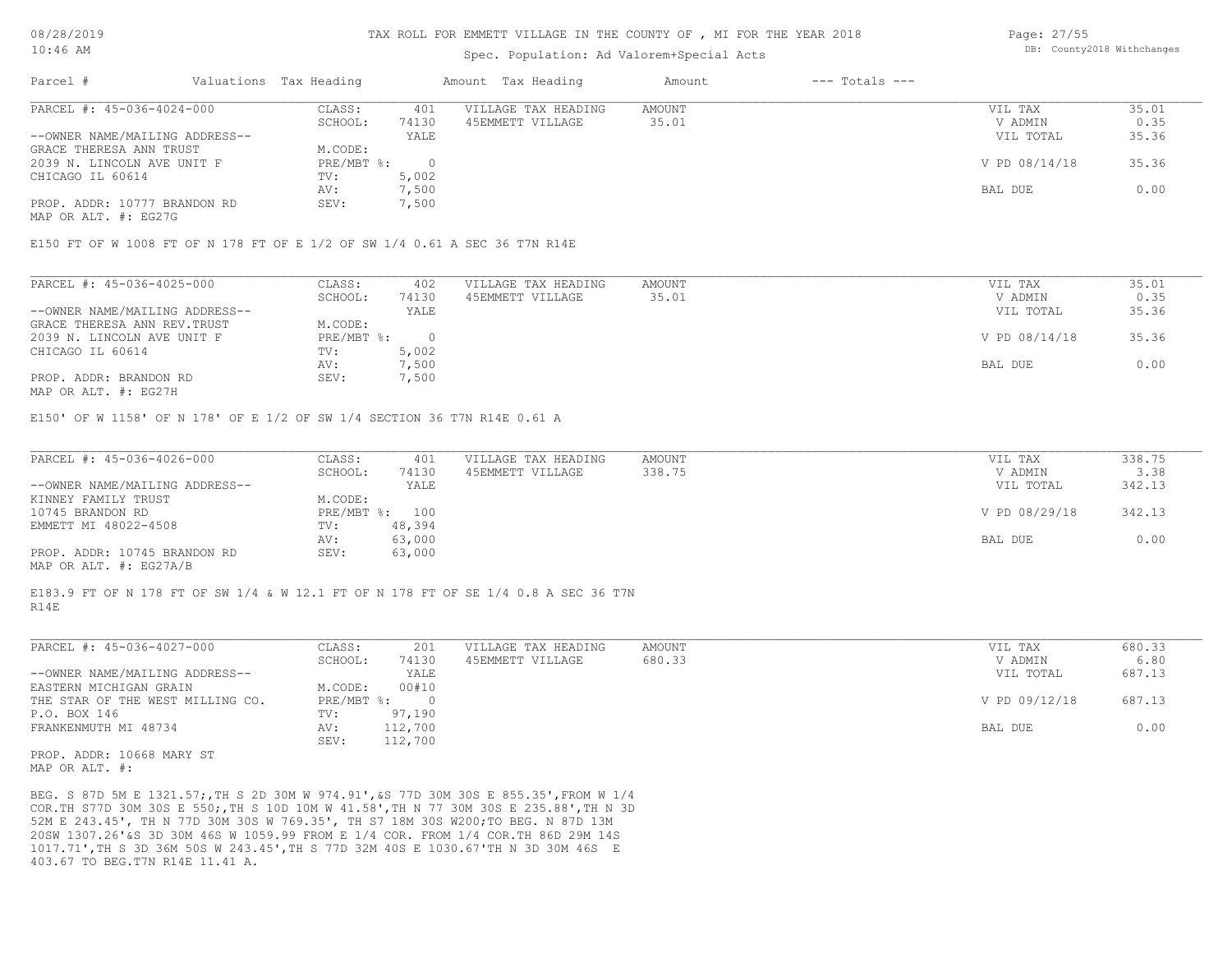## Spec. Population: Ad Valorem+Special Acts

| Parcel #                       | Valuations Tax Heading |       | Amount Tax Heading  | Amount | $---$ Totals $---$ |           |      |
|--------------------------------|------------------------|-------|---------------------|--------|--------------------|-----------|------|
| PARCEL #: 45-036-4027-100      | CLASS:                 | 703   | VILLAGE TAX HEADING | AMOUNT |                    | VIL TAX   | 0.00 |
|                                | SCHOOL:                | 74130 | 45EMMETT VILLAGE    | 0.00   |                    | V ADMIN   | 0.00 |
| --OWNER NAME/MAILING ADDRESS-- |                        | YALE  |                     |        |                    | VIL TOTAL | 0.00 |
| VILLAGE OF EMMETT              | M.CODE:                |       |                     |        |                    |           |      |
| 3099 MAIN ST                   | PRE/MBT %:             |       |                     |        |                    | BAL DUE   | 0.00 |
| EMMETT MI 48022                | TV:                    |       |                     |        |                    |           |      |
|                                | AV:                    |       |                     |        |                    |           |      |
| PROP. ADDR: MARY ST            | SEV:                   |       |                     |        |                    |           |      |
|                                |                        |       |                     |        |                    |           |      |

MAP OR ALT. #: EG27D2

BEG. SECTION 36 T7N R14E 1.7 A S7730'30"E 368.75',TH N718' 30"E 200',TH N7730'30"W 368.75',TH S718'30"W 200' TO BEG S875'E 1321.57', S230'W 974.91' & S7730'30"E 486.6' FROM W 1/4 COR,TH

| PARCEL #: 45-036-4028-001                                        | CLASS:  | 402            | VILLAGE TAX HEADING | AMOUNT | VIL TAX       | 440.96 |
|------------------------------------------------------------------|---------|----------------|---------------------|--------|---------------|--------|
|                                                                  | SCHOOL: | 74130          | 45EMMETT VILLAGE    | 440.96 | V ADMIN       | 4.40   |
| --OWNER NAME/MAILING ADDRESS--                                   |         | YALE           |                     |        | VIL TOTAL     | 445.36 |
| GROT STANLEY/SYLWIA                                              | M.CODE: |                |                     |        |               |        |
| 11927 HIAWATHA                                                   |         | PRE/MBT %: 100 |                     |        | V PD 09/12/18 | 445.36 |
| UTICA MI 48315                                                   | TV:     | 62,995         |                     |        |               |        |
|                                                                  | AV:     | 77,400         |                     |        | BAL DUE       | 0.00   |
| PROP. ADDR: KINNEY RD                                            | SEV:    | 77,400         |                     |        |               |        |
| $M \land D$ $\land D \land T$ $m$ $\#$ , $D \land E \land \land$ |         |                |                     |        |               |        |

MAP OR ALT. #: EG59A

SECTION 36 T7N R16E 51.93 A SPLIT ON 10/05/2007 FROM 19-036-4028-000; 33D 27M 40S W 214.5', S 3D 6M 21S E 124.54', TH S 86D 39M 8S W 1105.88 TO BEG 40S W 313.5', S 30D 57M 40S W 132', S 49D 57M 40S W 726', S 73D 27M 40S W 247.5', S TH ALG COWHY DRAIN TH FOLLOWING SEVEN COURSES; S 37D 27M 40S W 107.87', S 61D 27M TH S 83D 49M 17S E 445.67', TH N 5D 59M 36S E 37.75', TH S 84D 0M 24S E 1234.32', 98.48', TH N 3D 26M 4S W 98.7', TH S 84D 0M 24S E 535.6', TH N 3D 26M 4S W 101.76', 29S W 250', TH N 85D 35M 34S E 70.38', TH N 3D 26M 4S W 49.5', TH N 85D 35M 34S E 39M 35S W 70.2', TH N 3D 58M 29S W 627.4', TH N 85D 35M 34S E 209.2', TH N 3D 58M BEG N 86D 39M 8S E 1382.76' FROM SW SEC COR, TH N 3D 58M 29S W 300.16', TH S 86D

| PARCEL #: 45-036-4028-010          | CLASS:       | 703   | VILLAGE TAX HEADING | AMOUNT | VIL TAX   | 0.00 |
|------------------------------------|--------------|-------|---------------------|--------|-----------|------|
|                                    | SCHOOL:      | 74130 | 45EMMETT VILLAGE    | 0.00   | V ADMIN   | 0.00 |
| --OWNER NAME/MAILING ADDRESS--     |              | YALE  |                     |        | VIL TOTAL | 0.00 |
| SOUTH BRANCH PINE RIVER DRAIN      | M.CODE:      |       |                     |        |           |      |
| DRAINAGE DISTRICT                  | $PRE/MBT$ %: | 100   |                     |        | BAL DUE   | 0.00 |
| ST CLAIR COUNTY DRAIN COMMISSIONER | TV:          |       |                     |        |           |      |
| 21 AIRPORT DR                      | AV:          |       |                     |        |           |      |
| SAINT CLAIR MI 48079               | SEV:         |       |                     |        |           |      |
|                                    |              |       |                     |        |           |      |

 $\_$  , and the state of the state of the state of the state of the state of the state of the state of the state of the state of the state of the state of the state of the state of the state of the state of the state of the

MAP OR ALT. #: EG59B PROP. ADDR: KINNEY RD

10/05/2007 FROM 19-036-4028-000; 1342.74', TH S 86D 39M 8S W 84.96' TO BEG SECTION 36 T7N R16E 21.16 A SPLIT ON 107.87', TH S 84D 0M 24S E 55.01', TH S 2D 57M 44S E 1093.74', TH S 86D 18M 37S W 49D 57M 40S E 726', N 30D 57M 40S E 132', N 61D 27M 40S E 313.5', N 37D 27M 40S E COURSE; N 3D 6M 21S W 124.54', N 33D 27M 40S E 214.5', N 73D 27M 40S E 247.5', N BEG N 86D 39M 8S E 2488.64' FROM SW SEC COR, TH ALG COWHY DRAIN FOLLOWING SEVEN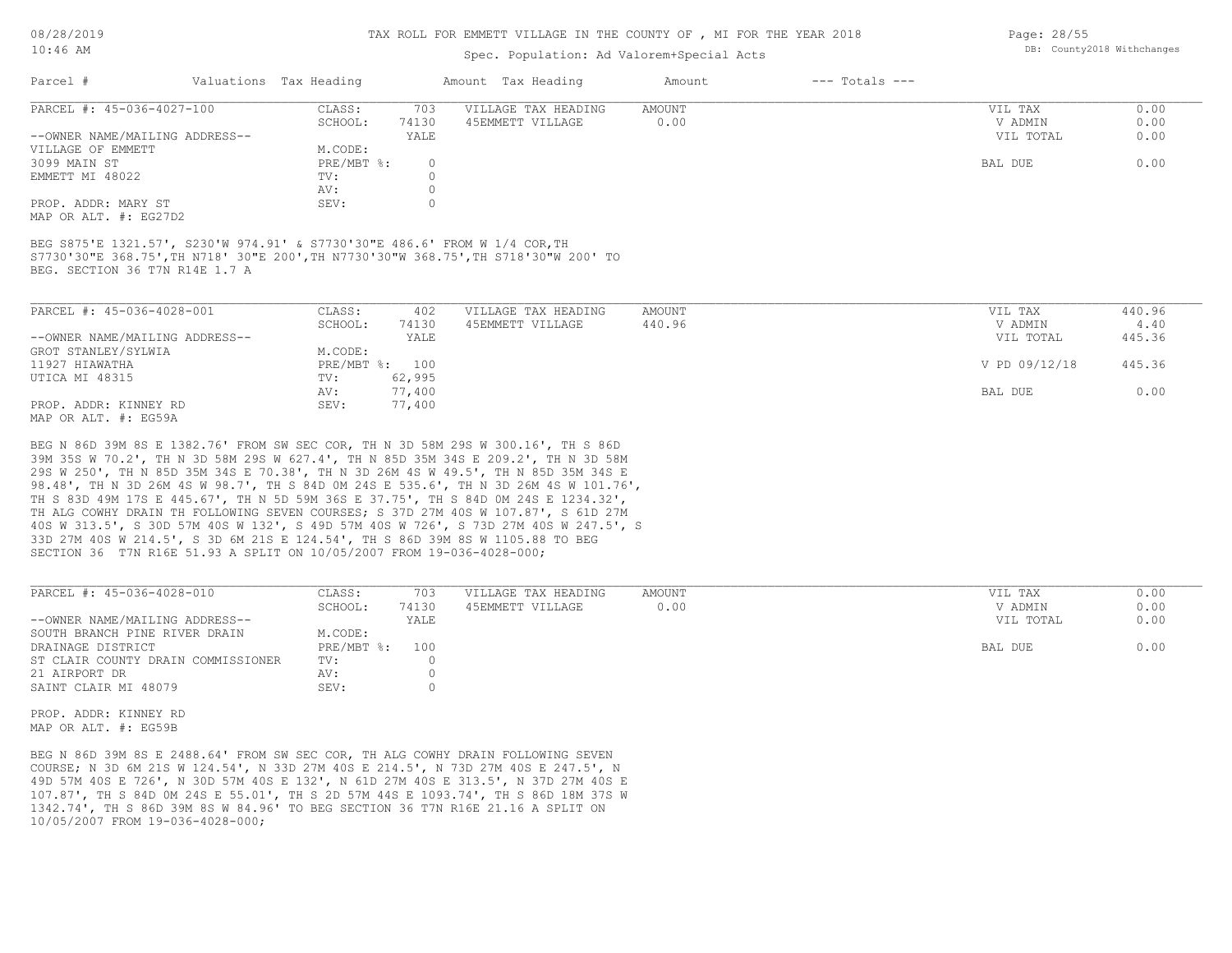## Spec. Population: Ad Valorem+Special Acts

| Page: 29/55 |                            |
|-------------|----------------------------|
|             | DB: County2018 Withchanges |

| Parcel #                       | Valuations Tax Heading |        | Amount Tax Heading  | Amount | $---$ Totals $---$ |               |        |
|--------------------------------|------------------------|--------|---------------------|--------|--------------------|---------------|--------|
| PARCEL #: 45-036-4029-000      | CLASS:                 | 201    | VILLAGE TAX HEADING | AMOUNT |                    | VIL TAX       | 207.68 |
|                                | SCHOOL:                | 74130  | 45EMMETT VILLAGE    | 207.68 |                    | V ADMIN       | 2.07   |
| --OWNER NAME/MAILING ADDRESS-- |                        | YALE   |                     |        |                    | VIL TOTAL     | 209.75 |
| PIERCE INVESMENT LLC           | M.CODE:                | 00#19  |                     |        |                    |               |        |
| 10895 BRANDON RD               | PRE/MBT %:             |        |                     |        |                    | V PD 09/12/18 | 209.75 |
| EMMETT MI 48022                | TV:                    | 29,669 |                     |        |                    |               |        |
|                                | AV:                    | 36,400 |                     |        |                    | BAL DUE       | 0.00   |
| PROP. ADDR: 3120 MAIN ST       | SEV:                   | 36,400 |                     |        |                    |               |        |
|                                |                        |        |                     |        |                    |               |        |

MAP OR ALT. #: EG59C

OF MECHANIC ST. 1 A SEC 36 T7N R14E N250 FT OF W 176.20 FT OF THAT PART OF E 1/2 OF SW 1/4 LYING E OF E LINE M-19 & S

| PARCEL #: 45-036-4030-000      | CLASS:     | 401      | VILLAGE TAX HEADING | AMOUNT | VIL TAX   | 240.28 |
|--------------------------------|------------|----------|---------------------|--------|-----------|--------|
|                                | SCHOOL:    | 74130    | 45EMMETT VILLAGE    | 240.28 | V ADMIN   | 2.40   |
| --OWNER NAME/MAILING ADDRESS-- |            | YALE     |                     |        | VIL TOTAL | 242.68 |
| THIERRY TIMOTHY F/DEBRA        | M.CODE:    |          |                     |        |           |        |
| 8995 MORRIS RD                 | PRE/MBT %: | $\Omega$ |                     |        | BAL DUE   | 242.68 |
| GOODELLS MI 48027              | TV:        | 34,327   |                     |        |           |        |
|                                | AV:        | 43,800   |                     |        |           |        |
| PROP. ADDR: 3130 PATRICK ST    | SEV:       | 43,800   |                     |        |           |        |
| MAP OR ALT. #: EG58            |            |          |                     |        |           |        |

SEC 36 T7N R14E TO PATRICK ST TH N 2 DEG 30 MIN E ALG PATRICK ST 131.3 FT TO PLACE OF BEG. .28 A TH S 2 DEG 30 MIN W 113.91 FT TO JOHN ST TH N 87 DEG 30 MIN W ALG JOHN ST 98.48 FT BEG AT THE SW COR OF LOT 8 DUNEGANS ADDITION TO EMMETT, TH S 77 DEG 30 MIN E 100 FT

| PARCEL #: 45-036-4031-000                           | CLASS:       | 201   | VILLAGE TAX HEADING | AMOUNT | VIL TAX       | 28.58 |
|-----------------------------------------------------|--------------|-------|---------------------|--------|---------------|-------|
|                                                     | SCHOOL:      | 74130 | 45EMMETT VILLAGE    | 28.58  | V ADMIN       | 0.28  |
| --OWNER NAME/MAILING ADDRESS--                      |              | YALE  |                     |        | VIL TOTAL     | 28.86 |
| GAUTHIER FREDERICK JR/MARTHA                        | M.CODE:      |       |                     |        |               |       |
| 1100 S. 15TH STREET                                 | $PRE/MBT$ %: |       |                     |        | V PD 07/10/18 | 28.86 |
| ST CLAIR MI 48079                                   | TV:          | 4,084 |                     |        |               |       |
|                                                     | AV:          | 9,500 |                     |        | BAL DUE       | 0.00  |
| PROP. ADDR: 10808 JOSEPH ST<br>MAP OR ALT. #: EG59B | SEV:         | 9,500 |                     |        |               |       |

DEG 32 MIN W 435.6 FT TO BEG. 1 A SEC 36 T7N R14E 30 MIN W 100 FT TH S 77 DEG 32 MIN E 435.6 FT TH N 2 DEG 30 MIN E 100 FT, TH N 77 SAID S LINE 484.5 FT, TH S 2 DEG 30 MIN W 39.4 FT TO BEG OF THIS DESC, TH S 2 DEG BEG AT INT OF CENTER OF MAIN ST WITH S LINE OF GTRR R/W, TH S 77 DEG 32 MIN E ON

| PARCEL #: 45-036-4036-001      | CLASS:       | 401    | VILLAGE TAX HEADING | AMOUNT | VIL TAX       | 475.45 |
|--------------------------------|--------------|--------|---------------------|--------|---------------|--------|
|                                | SCHOOL:      | 74130  | 45EMMETT VILLAGE    | 475.45 | V ADMIN       | 4.75   |
| --OWNER NAME/MAILING ADDRESS-- |              | YALE   |                     |        | VIL TOTAL     | 480.20 |
| THOMAS WILLIAM/JENNIFER        | M.CODE:      | OCLTS  |                     |        |               |        |
| 3079 WASHINGTON ST             | $PRE/MBT$ %: | 100    |                     |        | V PD 09/10/18 | 480.20 |
| EMMETT MI 48022                | TV:          | 67,922 |                     |        |               |        |
|                                | AV:          | 84,200 |                     |        | BAL DUE       | 0.00   |
| PROP. ADDR: 3079 WASHINGTON ST | SEV:         | 84,200 |                     |        |               |        |
| MAP OR ALT. #: EG57            |              |        |                     |        |               |        |

VILLAGE OF MT CROWLEY SEC 36 T7N R14E .35 A. 88\* 28' 30" W 280', TH N 1\* 41' 30" E 401.98' TO BEG.2.17A ALSO SE COR.OF LOTS 28 51" E 162.66', TH S 0\* 45' E 150', TH N 89\* 11' E 100', TH S 0\* 45' E 256.35', TH N BEG N 0\* 41' 2" W 993.38' & S 88\* 27' 51" E 695.86' FROM SW SEC COR, TH S 88\* 27'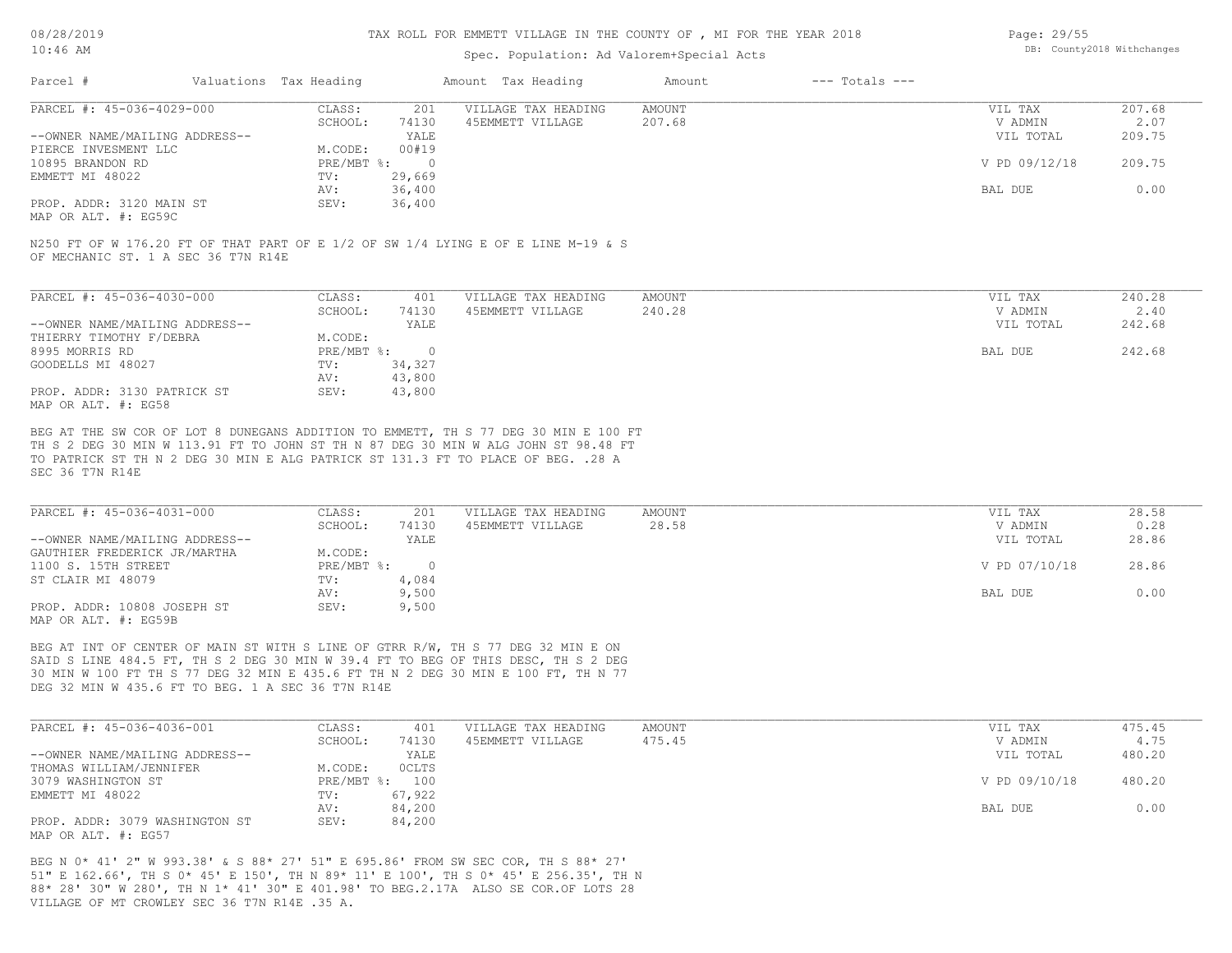### Spec. Population: Ad Valorem+Special Acts

| Page: 30/55 |                            |
|-------------|----------------------------|
|             | DB: County2018 Withchanges |

| Parcel #                       | Valuations Tax Heading |              | Amount Tax Heading  | Amount        | $---$ Totals $---$ |               |        |
|--------------------------------|------------------------|--------------|---------------------|---------------|--------------------|---------------|--------|
| PARCEL #: 45-036-4036-100      | CLASS:                 | 201          | VILLAGE TAX HEADING | <b>AMOUNT</b> |                    | VIL TAX       | 140.00 |
|                                | SCHOOL:                | 74130        | 45EMMETT VILLAGE    | 140.00        |                    | V ADMIN       | 1.40   |
| --OWNER NAME/MAILING ADDRESS-- |                        | YALE         |                     |               |                    | VIL TOTAL     | 141.40 |
| JRD INVESTMENTS, LLC           | M.CODE:                |              |                     |               |                    |               |        |
| P.O. BOX 337                   |                        | PRE/MBT %: 0 |                     |               |                    | V PD 07/10/18 | 141.40 |
| Emmett MI 48022                | TV:                    | 20,000       |                     |               |                    |               |        |
|                                | AV:                    | 20,000       |                     |               |                    | BAL DUE       | 0.00   |
| PROP. ADDR: WASHINGTON ST      | SEV:                   | 20,000       |                     |               |                    |               |        |
| MAP OR ALT. #: EG57B           |                        |              |                     |               |                    |               |        |
| BEG SECTION 36                 | T7N R14E               |              | 10.26A              |               |                    |               |        |
|                                |                        |              |                     |               |                    |               |        |
| PARCEL #: 45-036-4037-000      | CLASS:                 | 402          | VILLAGE TAX HEADING | AMOUNT        |                    | VIL TAX       | 11.90  |
|                                | SCHOOL:                | 74130        | 45EMMETT VILLAGE    | 11.90         |                    | V ADMIN       | 0.11   |
| --OWNER NAME/MAILING ADDRESS-- |                        | YALE         |                     |               |                    | VIL TOTAL     | 12.01  |
| PROSCH TINA M                  | M.CODE:                | OCLTS        |                     |               |                    |               |        |
| 10877 MECHANIC ST              | PRE/MBT %:             | $\circ$      |                     |               |                    | V PD 09/10/18 | 12.01  |
| EMMETT MI 48022                | TV:                    | 1,700        |                     |               |                    |               |        |
|                                | AV:                    | 3,500        |                     |               |                    | BAL DUE       | 0.00   |
| PROP. ADDR: WASHINGTON ST      | SEV:                   | 3,500        |                     |               |                    |               |        |
| MAP OR ALT. $\#$ : EG54/55     |                        |              |                     |               |                    |               |        |

CROWLEY EXC S 835.1 FT. .17 A SEC 36 T7N R14E W100 FT OF E 265 FT OF THAT PART OF SW 1/4 LYING W OF M-19 & S OF VILLAGE OF MT

| PARCEL #: 45-036-4038-000      | CLASS:     | 401   | VILLAGE TAX HEADING | AMOUNT | VIL TAX   | 11.20 |
|--------------------------------|------------|-------|---------------------|--------|-----------|-------|
|                                | SCHOOL:    | 74130 | 45EMMETT VILLAGE    | 11.20  | V ADMIN   | 0.11  |
| --OWNER NAME/MAILING ADDRESS-- |            | YALE  |                     |        | VIL TOTAL | 11.31 |
| VILLAGE OF EMMETT              | M.CODE:    |       |                     |        |           |       |
| 3119 MAIN ST                   | PRE/MBT %: |       |                     |        | BAL DUE   | 11.31 |
| EMMETT MI 48022                | TV:        | 1,600 |                     |        |           |       |
|                                | AV:        | 1,600 |                     |        |           |       |
| PROP. ADDR: 3084 WASHINGTON ST | SEV:       | 1,600 |                     |        |           |       |
| MAP OR ALT. #: EG53B           |            |       |                     |        |           |       |

 $\_$  , and the state of the state of the state of the state of the state of the state of the state of the state of the state of the state of the state of the state of the state of the state of the state of the state of the

W OF M-19 & CONT 0.25 A. 0.25 A SEC 36 T7N R14E N66 FT OF S 835.1 FT OF W 165 FT OF E 330 FT OF THAT PART OF W 1/2 OF SW 1/4 LYING

| PARCEL #: 45-036-4040-000      | CLASS:       | 401          | VILLAGE TAX HEADING | AMOUNT | VIL TAX       | 284.44 |
|--------------------------------|--------------|--------------|---------------------|--------|---------------|--------|
|                                | SCHOOL:      | 74130        | 45EMMETT VILLAGE    | 284.44 | V ADMIN       | 2.84   |
| --OWNER NAME/MAILING ADDRESS-- |              | YALE         |                     |        | VIL TOTAL     | 287.28 |
| ROBERT H.<br>RIX FRANK K. /    | M.CODE:      | <b>OCLTS</b> |                     |        |               |        |
| 3077 MAIN ST                   | $PRE/MBT$ %: | 100          |                     |        | V PD 09/10/18 | 287.28 |
| EMMETT MI 48022                | TV:          | 40,635       |                     |        |               |        |
|                                | AV:          | 41,200       |                     |        | BAL DUE       | 0.00   |
| PROP. ADDR: 3077 MAIN ST       | SEV:         | 41,200       |                     |        |               |        |
| MAP OR ALT. #: EG52            |              |              |                     |        |               |        |

LYING W OF M-19. .75 A SEC 36 T7N R14E LYING W OF M-19 & N 66' OF S 835.1' OF E 165' OF ALL THAT PART OF W 1/2 OF SW 1/4 THE N 66 FT OF THE S 769.1 FT OF THE E 330 FT OF ALL THAT PART OF W 1/2 OF SW 1/4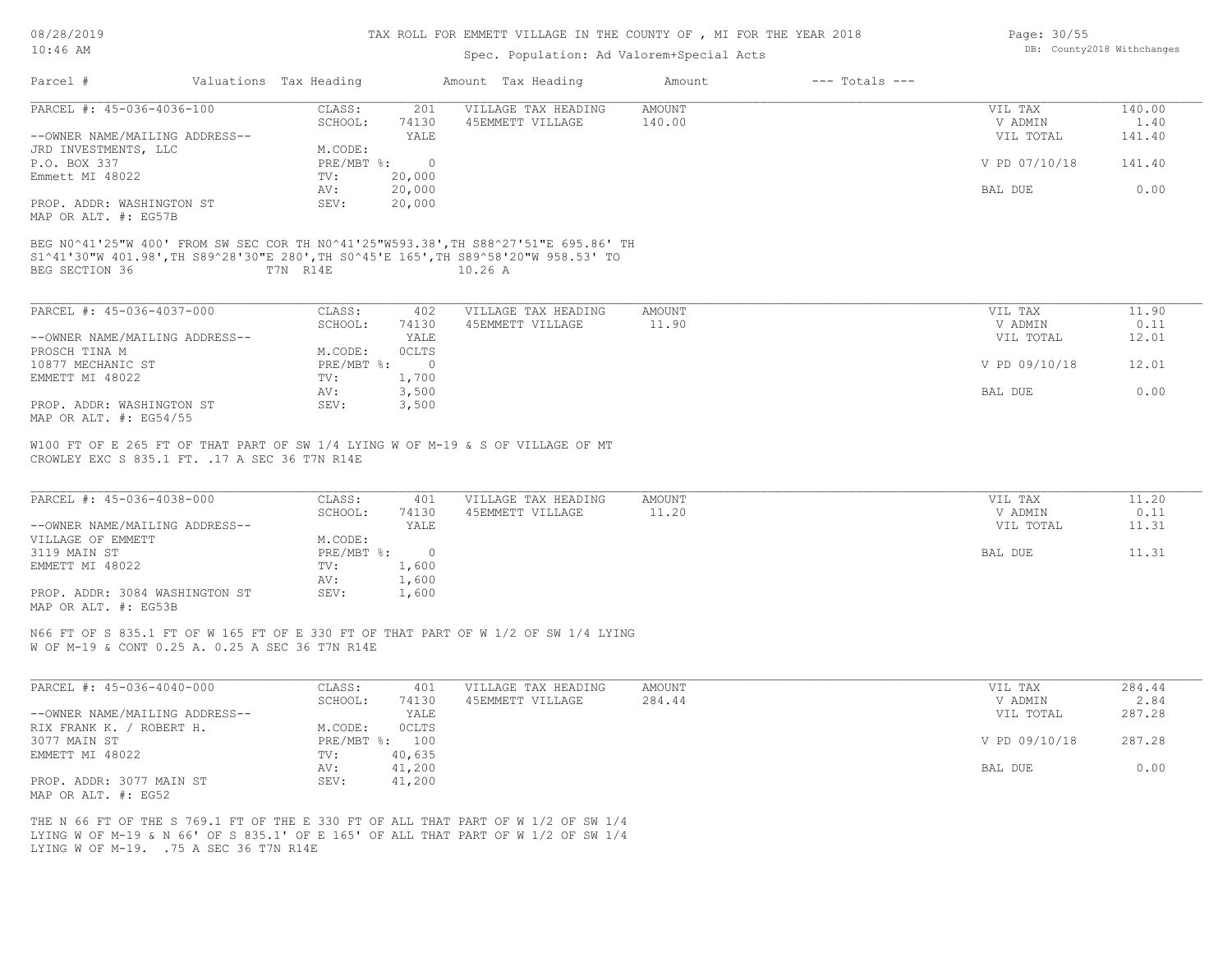08/28/2019 10:46 AM

## TAX ROLL FOR EMMETT VILLAGE IN THE COUNTY OF , MI FOR THE YEAR 2018

## Spec. Population: Ad Valorem+Special Acts

| Page: 31/55 |                            |
|-------------|----------------------------|
|             | DB: County2018 Withchanges |

| Parcel #                                                                                                                                         | Valuations Tax Heading                     |                                        |                                         |                  |                                                  |                                    |
|--------------------------------------------------------------------------------------------------------------------------------------------------|--------------------------------------------|----------------------------------------|-----------------------------------------|------------------|--------------------------------------------------|------------------------------------|
| PARCEL #: 45-036-4041-000                                                                                                                        | CLASS:<br>SCHOOL:                          | 401<br>74130                           | VILLAGE TAX HEADING<br>45EMMETT VILLAGE | AMOUNT<br>389.90 | VIL TAX<br>V ADMIN                               | 389.90<br>3.89                     |
| --OWNER NAME/MAILING ADDRESS--                                                                                                                   |                                            | YALE                                   |                                         |                  | VIL TOTAL                                        | 393.79                             |
| NORAT ERIC D./NICOLE                                                                                                                             | M.CODE:                                    | <b>OCLTS</b>                           |                                         |                  |                                                  |                                    |
| 3069 MAIN ST                                                                                                                                     | PRE/MBT %: 100                             |                                        |                                         |                  | V PD 09/10/18                                    | 393.79                             |
| EMMETT MI 48022                                                                                                                                  | TV:                                        | 55,700                                 |                                         |                  |                                                  |                                    |
|                                                                                                                                                  | AV:                                        | 55,700                                 |                                         |                  | BAL DUE                                          | 0.00                               |
| PROP. ADDR: 3069 MAIN ST<br>MAP OR ALT. #: EG51                                                                                                  | SEV:                                       | 55,700                                 |                                         |                  |                                                  |                                    |
| THE N 132 FT OF THE S 703.1 FT OF THE E 330 FT OF ALL THAT PART OF THE W 1/2 OF SW<br>1/4 LYING W OF M-19 1 A SEC 36 T7N R14E                    |                                            |                                        |                                         |                  |                                                  |                                    |
| PARCEL #: 45-036-4042-000                                                                                                                        | CLASS:                                     | 401                                    | VILLAGE TAX HEADING                     | <b>AMOUNT</b>    | VIL TAX                                          | 223.38                             |
|                                                                                                                                                  | SCHOOL:                                    | 74130                                  | 45EMMETT VILLAGE                        | 223.38           | V ADMIN                                          | 2.23                               |
| --OWNER NAME/MAILING ADDRESS--                                                                                                                   |                                            | YALE                                   |                                         |                  | VIL TOTAL                                        | 225.61                             |
| BARNUM NATHANIEL                                                                                                                                 | M.CODE:                                    |                                        |                                         |                  |                                                  |                                    |
| 3057 MAIN ST                                                                                                                                     | PRE/MBT %: 100                             |                                        |                                         |                  | V PD 09/10/18                                    | 225.61                             |
| EMMETT MI 48022                                                                                                                                  | TV:                                        | 31,912                                 |                                         |                  |                                                  |                                    |
|                                                                                                                                                  | AV:                                        | 41,000                                 |                                         |                  | BAL DUE                                          | 0.00                               |
| PROP. ADDR: 3057 MAIN ST                                                                                                                         | SEV:                                       | 41,000                                 |                                         |                  |                                                  |                                    |
| MAP OR ALT. #: EG50<br>THE N 66 FT OF THE S 571.1 FT OF THE E 330 FT OF ALL THAT PART OF W 1/2 OF SW 1/4<br>LYING W OF M-19 .5 A SEC 36 T7N R14E |                                            |                                        |                                         |                  |                                                  |                                    |
| PARCEL #: 45-036-4043-000<br>--OWNER NAME/MAILING ADDRESS--<br>TAYLOR RESA/ WICKINGS RESA<br>8221 FARGO RD                                       | CLASS:<br>SCHOOL:<br>M.CODE:<br>PRE/MBT %: | 401<br>74130<br>YALE<br>$\overline{0}$ | VILLAGE TAX HEADING<br>45EMMETT VILLAGE | AMOUNT<br>142.54 | VIL TAX<br>V ADMIN<br>VIL TOTAL<br>V PD 09/13/18 | 142.54<br>1.42<br>143.96<br>143.96 |
| YALE MI 48097                                                                                                                                    | TV:                                        | 20,364                                 |                                         |                  |                                                  |                                    |
|                                                                                                                                                  | AV:                                        | 26,300                                 |                                         |                  | BAL DUE                                          | 0.00                               |
| PROP. ADDR: 3025 MAIN ST<br>MAP OR ALT. #: EG49                                                                                                  | SEV:                                       | 26,300                                 |                                         |                  |                                                  |                                    |
| THE N 78 FT OF THE S 288.5 FT OF THE E 165 FT OF ALL THAT PART OF THE W 1/2 OF SW<br>1/4 LYING W OF M-19 0.30 A SEC 36 T7N R14E                  |                                            |                                        |                                         |                  |                                                  |                                    |
| PARCEL #: 45-036-4044-000                                                                                                                        | CLASS:                                     | 401                                    | VILLAGE TAX HEADING                     | AMOUNT           | VIL TAX                                          | 8.39                               |
|                                                                                                                                                  | SCHOOL:                                    | 74130                                  | 45EMMETT VILLAGE                        | 8.39             | V ADMIN                                          | 0.08                               |
| --OWNER NAME/MAILING ADDRESS--                                                                                                                   |                                            | YALE                                   |                                         |                  | VIL TOTAL                                        | 8.47                               |
| MUNEIO MICHAEL/KEVIN                                                                                                                             | M.CODE:                                    |                                        |                                         |                  |                                                  |                                    |
| 8393 kendall rd                                                                                                                                  | PRE/MBT %: 0                               |                                        |                                         |                  | V PD 09/14/18                                    | 8.47                               |
| Columbus MI 48063                                                                                                                                | TV:                                        | 1,199                                  |                                         |                  |                                                  |                                    |
|                                                                                                                                                  | AV:                                        | 1,200                                  |                                         |                  | BAL DUE                                          | 0.00                               |
| PROP. ADDR: MAIN ST<br>MAP OR ALT. #: EG48                                                                                                       | SEV:                                       | 1,200                                  |                                         |                  |                                                  |                                    |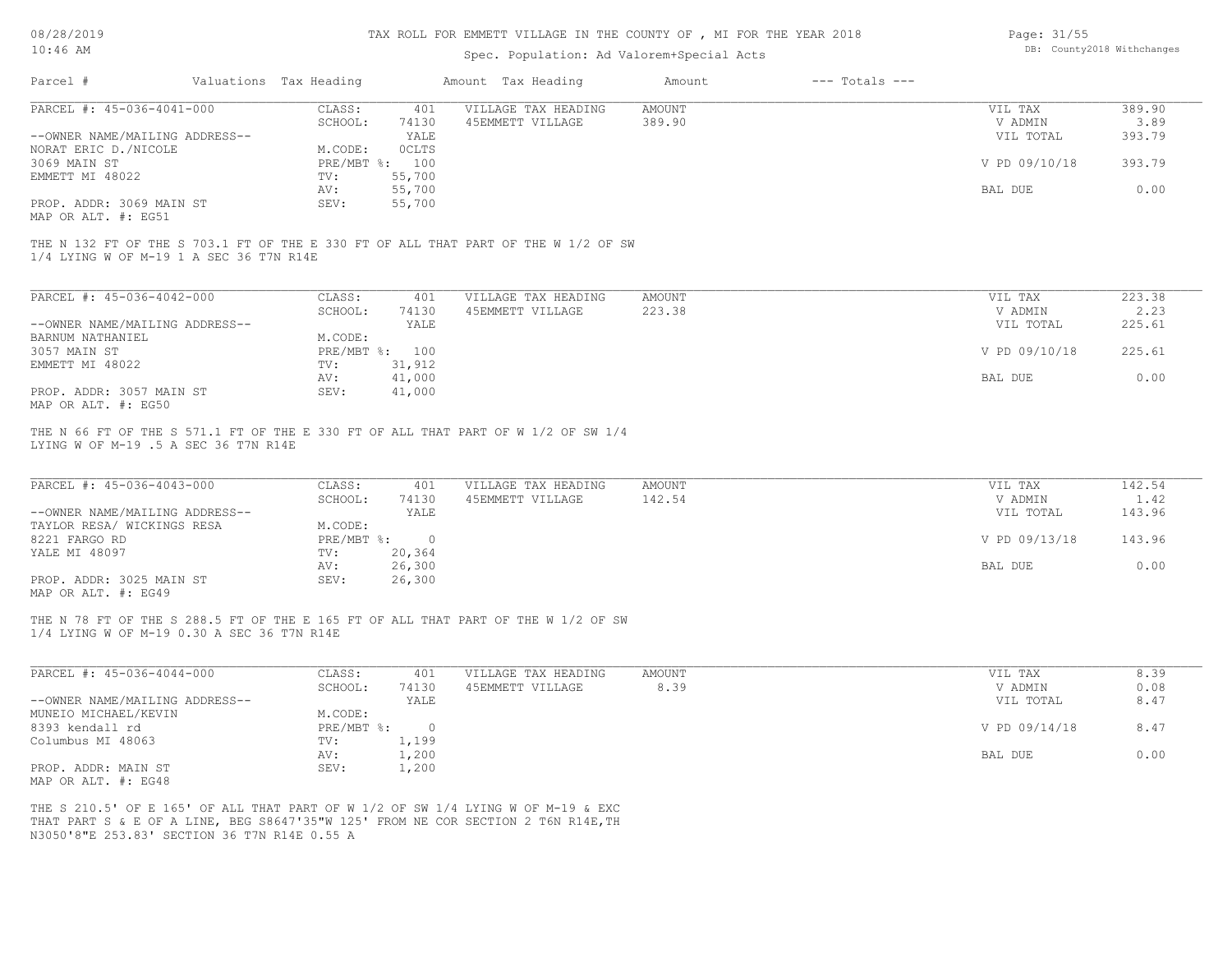## Spec. Population: Ad Valorem+Special Acts

| Page: 32/55 |                            |
|-------------|----------------------------|
|             | DB: County2018 Withchanges |

| Parcel #                       | Valuations Tax Heading |        | Amount Tax Heading  | Amount | $---$ Totals $---$ |               |        |
|--------------------------------|------------------------|--------|---------------------|--------|--------------------|---------------|--------|
| PARCEL #: 45-036-4045-000      | CLASS:                 | 201    | VILLAGE TAX HEADING | AMOUNT |                    | VIL TAX       | 264.64 |
|                                | SCHOOL:                | 74130  | 45EMMETT VILLAGE    | 264.64 |                    | V ADMIN       | 2.64   |
| --OWNER NAME/MAILING ADDRESS-- |                        | YALE   |                     |        |                    | VIL TOTAL     | 267.28 |
| JRD INVESTMENTS, LLC           | M.CODE:                |        |                     |        |                    |               |        |
| P.O.BOX 337                    | PRE/MBT %:             |        |                     |        |                    | V PD 07/10/18 | 267.28 |
| Emmett MI 48022                | TV:                    | 37,807 |                     |        |                    |               |        |
|                                | AV:                    | 81,100 |                     |        |                    | BAL DUE       | 0.00   |
| PROP. ADDR: 11114 BURT RD      | SEV:                   | 81,100 |                     |        |                    |               |        |
|                                |                        |        |                     |        |                    |               |        |

MAP OR ALT. #: EG47A

S8958'20"W 558.95' TO BEG SECTION 36 T7N R14E 5.13 A BEG AT SW SEC COR,TH N041'25"W 400',TH N8958'20"E 558.53',TH S045'E 400',TH

| PARCEL #: 45-036-4045-100                                  | CLASS:       | 401    | VILLAGE TAX HEADING | AMOUNT | VIL TAX       | 475.45 |
|------------------------------------------------------------|--------------|--------|---------------------|--------|---------------|--------|
|                                                            | SCHOOL:      | 74130  | 45EMMETT VILLAGE    | 475.45 | V ADMIN       | 4.75   |
| --OWNER NAME/MAILING ADDRESS--                             |              | YALE   |                     |        | VIL TOTAL     | 480.20 |
| LEENKNEGT MATTHEW/JESSICA                                  | M.CODE:      | LAKES  |                     |        |               |        |
| 3035 MAIN ST                                               | $PRE/MBT$ %: | 100    |                     |        | V PD 08/24/18 | 480.20 |
| EMMETT MI 48022                                            | TV:          | 67,922 |                     |        |               |        |
|                                                            | AV:          | 82,600 |                     |        | BAL DUE       | 0.00   |
| PROP. ADDR: 3035 MAIN ST<br>$MAD$ $CD$ $ATM$ $H$ , $DCACD$ | SEV:         | 82,600 |                     |        |               |        |

MAP OR ALT. #: EG47D

N216.6' OF S 505.1' OF E 330' OF SW 1/4 OF SW 1/4 SEC 36 T7N R14E 1.64 A

| PARCEL #: 45-036-4045-200      | CLASS:     | 201    | VILLAGE TAX HEADING | AMOUNT | VIL TAX       | 113.02 |
|--------------------------------|------------|--------|---------------------|--------|---------------|--------|
|                                | SCHOOL:    | 74130  | 45EMMETT VILLAGE    | 113.02 | V ADMIN       | 1.13   |
| --OWNER NAME/MAILING ADDRESS-- |            | YALE   |                     |        | VIL TOTAL     | 114.15 |
| MUNEIO MICHAEL/KEVIN           | M.CODE:    |        |                     |        |               |        |
| 8393 KENDALL RD                | PRE/MBT %: |        |                     |        | V PD 09/14/18 | 114.15 |
| Columbus MI 48063              | TV:        | 16,146 |                     |        |               |        |
|                                | AV:        | 28,200 |                     |        | BAL DUE       | 0.00   |
| PROP. ADDR: 11110 BURT RD      | SEV:       | 28,200 |                     |        |               |        |
| MAP OR ALT. #: EG47E           |            |        |                     |        |               |        |

SECTION 36 T7N R14E 0.59 A PLAT,TH S876'E 101.34',TH S2 16'W 255.5',TH N876'W 101.19',TH N214'E 255.5' TO BEG. BEG S8526'E 28.02', S214'W 681.6' & S876'E 28' FROM SE COR LOT 28 MT CROWLEY

| PARCEL #: 45-036-4045-300      | CLASS:       | 201    | VILLAGE TAX HEADING | AMOUNT | VIL TAX       | 159.99 |
|--------------------------------|--------------|--------|---------------------|--------|---------------|--------|
|                                | SCHOOL:      | 74130  | 45EMMETT VILLAGE    | 159.99 | V ADMIN       | 1.59   |
| --OWNER NAME/MAILING ADDRESS-- |              | YALE   |                     |        | VIL TOTAL     | 161.58 |
| MELDRUM TODD LIVING TRUST      | M.CODE:      |        |                     |        |               |        |
| 332 STINSON                    | $PRE/MBT$ %: |        |                     |        | V PD 07/10/18 | 161.58 |
| MEMPHIS MI 48041               | TV:          | 22,856 |                     |        |               |        |
|                                | AV:          | 49,900 |                     |        | BAL DUE       | 0.00   |
| PROP. ADDR: 11112 BURT RD      | SEV:         | 49,900 |                     |        |               |        |
| MAP OR ALT. #: EG47F           |              |        |                     |        |               |        |

400',TH S8958'20"W 400' TO BEG SECTION 36 T7N R14E 3.67 A BEG N8958'20"E 558.95' FROM SW SEC COR,TH N045'W 400', TH N8958'20"E 400',TH S045'E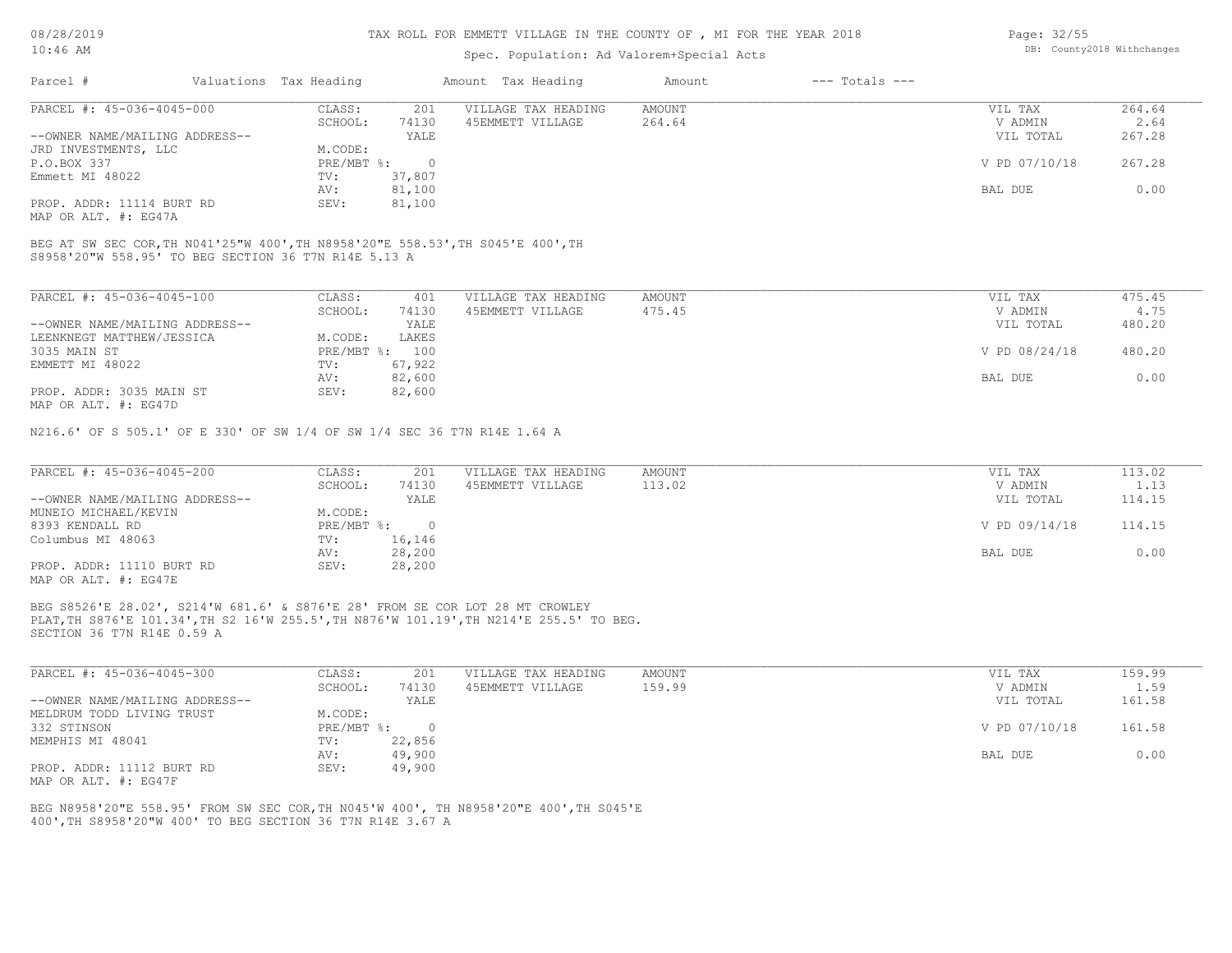## Spec. Population: Ad Valorem+Special Acts

| Page: 33/55 |                            |
|-------------|----------------------------|
|             | DB: County2018 Withchanges |

| Parcel #                       | Valuations Tax Heading |        | Amount Tax Heading  | Amount | $---$ Totals $---$ |               |       |
|--------------------------------|------------------------|--------|---------------------|--------|--------------------|---------------|-------|
| PARCEL #: 45-036-4046-000      | CLASS:                 | 402    | VILLAGE TAX HEADING | AMOUNT |                    | VIL TAX       | 65.09 |
|                                | SCHOOL:                | 74130  | 45EMMETT VILLAGE    | 65.09  |                    | V ADMIN       | 0.65  |
| --OWNER NAME/MAILING ADDRESS-- |                        | YALE   |                     |        |                    | VIL TOTAL     | 65.74 |
| FANION BRIAN JR & SR           | M.CODE:                |        |                     |        |                    |               |       |
| 1406 S RIVERSIDE AVE           | PRE/MBT %:             |        |                     |        |                    | V PD 09/12/18 | 65.74 |
| Saint Clair MI 48079           | TV:                    | 9,299  |                     |        |                    |               |       |
|                                | AV:                    | 24,400 |                     |        |                    | BAL DUE       | 0.00  |
| PROP. ADDR: WASHINGTON ST      | SEV:                   | 24,400 |                     |        |                    |               |       |
| MAP OR ALT. #: EG46            |                        |        |                     |        |                    |               |       |

OF MT CROWLEY EXC THE S 993 FT THEREOF & CONT 13.5 A. 13.5 A SEC 36 T7N R14E ALL THAT PART OF W 1/2 OF SW 1/4 LYING S OF GTRR R/W & W OF THE PLAT OF THE VILLAGE

| PARCEL #: 45-217-0001-000      | CLASS:     | 201      | VILLAGE TAX HEADING | AMOUNT | 19.29<br>VIL TAX       |
|--------------------------------|------------|----------|---------------------|--------|------------------------|
|                                | SCHOOL:    | 74130    | 45EMMETT VILLAGE    | 19.29  | V ADMIN<br>0.19        |
| --OWNER NAME/MAILING ADDRESS-- |            | YALE     |                     |        | 19.48<br>VIL TOTAL     |
| BISCOS INN                     | M.CODE:    | 000#2    |                     |        |                        |
| P.O. BOX 188                   | PRE/MBT %: | $\Omega$ |                     |        | V PD 09/13/18<br>19.48 |
| EMMETT MI 48022                | TV:        | 2,756    |                     |        |                        |
|                                | AV:        | 4,900    |                     |        | 0.00<br>BAL DUE        |
| PROP. ADDR: 3146 MAIN ST       | SEV:       | 4,900    |                     |        |                        |
| MAP OR ALT. $\#$ : EG62/64     |            |          |                     |        |                        |

LOT 1 DUNEGANS ADDITION TO VILLAGE OF EMMETT

| PARCEL #: 45-217-0002-001                                                                                                                                                                                                                                                                                                                    | CLASS:       | 201    | VILLAGE TAX HEADING | AMOUNT | VIL TAX       | 111.69 |
|----------------------------------------------------------------------------------------------------------------------------------------------------------------------------------------------------------------------------------------------------------------------------------------------------------------------------------------------|--------------|--------|---------------------|--------|---------------|--------|
|                                                                                                                                                                                                                                                                                                                                              | SCHOOL:      | 74130  | 45EMMETT VILLAGE    | 111.69 | V ADMIN       | 1.11   |
| --OWNER NAME/MAILING ADDRESS--                                                                                                                                                                                                                                                                                                               |              | YALE   |                     |        | VIL TOTAL     | 112.80 |
| BIRKENSHAW ROBERT                                                                                                                                                                                                                                                                                                                            | M.CODE:      | 000#2  |                     |        |               |        |
| P.O. BOX 188                                                                                                                                                                                                                                                                                                                                 | $PRE/MBT$ %: |        |                     |        | V PD 09/13/18 | 112.80 |
| EMMETT MI 48022                                                                                                                                                                                                                                                                                                                              | TV:          | 15,956 |                     |        |               |        |
|                                                                                                                                                                                                                                                                                                                                              | AV:          | 23,100 |                     |        | BAL DUE       | 0.00   |
| PROP. ADDR: 3146 MAIN ST                                                                                                                                                                                                                                                                                                                     | SEV:         | 23,100 |                     |        |               |        |
| $\cdots$ $\cdots$ $\cdots$ $\cdots$ $\cdots$ $\cdots$ $\cdots$ $\cdots$ $\cdots$ $\cdots$ $\cdots$ $\cdots$ $\cdots$ $\cdots$ $\cdots$ $\cdots$ $\cdots$ $\cdots$ $\cdots$ $\cdots$ $\cdots$ $\cdots$ $\cdots$ $\cdots$ $\cdots$ $\cdots$ $\cdots$ $\cdots$ $\cdots$ $\cdots$ $\cdots$ $\cdots$ $\cdots$ $\cdots$ $\cdots$ $\cdots$ $\cdots$ |              |        |                     |        |               |        |

MAP OR ALT. #: EG65/69/76A

#### 19-217-0002-000, 19-217-0006-000, 19-217-0012-000; LOT 3, 12 &14 DUNEGANS ADDITION TO VILLAGE OF EMMETT SPLIT ON 11/21/2007 FROM

| PARCEL #: 45-217-0003-000      | CLASS:       | 201    | VILLAGE TAX HEADING | AMOUNT | VIL TAX       | 225.09 |
|--------------------------------|--------------|--------|---------------------|--------|---------------|--------|
|                                | SCHOOL:      | 74130  | 45EMMETT VILLAGE    | 225.09 | V ADMIN       | 2.25   |
| --OWNER NAME/MAILING ADDRESS-- |              | YALE   |                     |        | VIL TOTAL     | 227.34 |
| FENECH RICHARD                 | M.CODE:      |        |                     |        |               |        |
| 3132 MAIN ST                   | $PRE/MBT$ %: | 100    |                     |        | V PD 09/10/18 | 227.34 |
| EMMETT MI 48022                | TV:          | 32,156 |                     |        |               |        |
|                                | AV:          | 35,300 |                     |        | BAL DUE       | 0.00   |
| PROP. ADDR: 3132 MAIN ST       | SEV:         | 35,300 |                     |        |               |        |
|                                |              |        |                     |        |               |        |

MAP OR ALT. #: EG66

LOT 4 DUNEGANS ADDITION TO VILLAGE OF EMMETT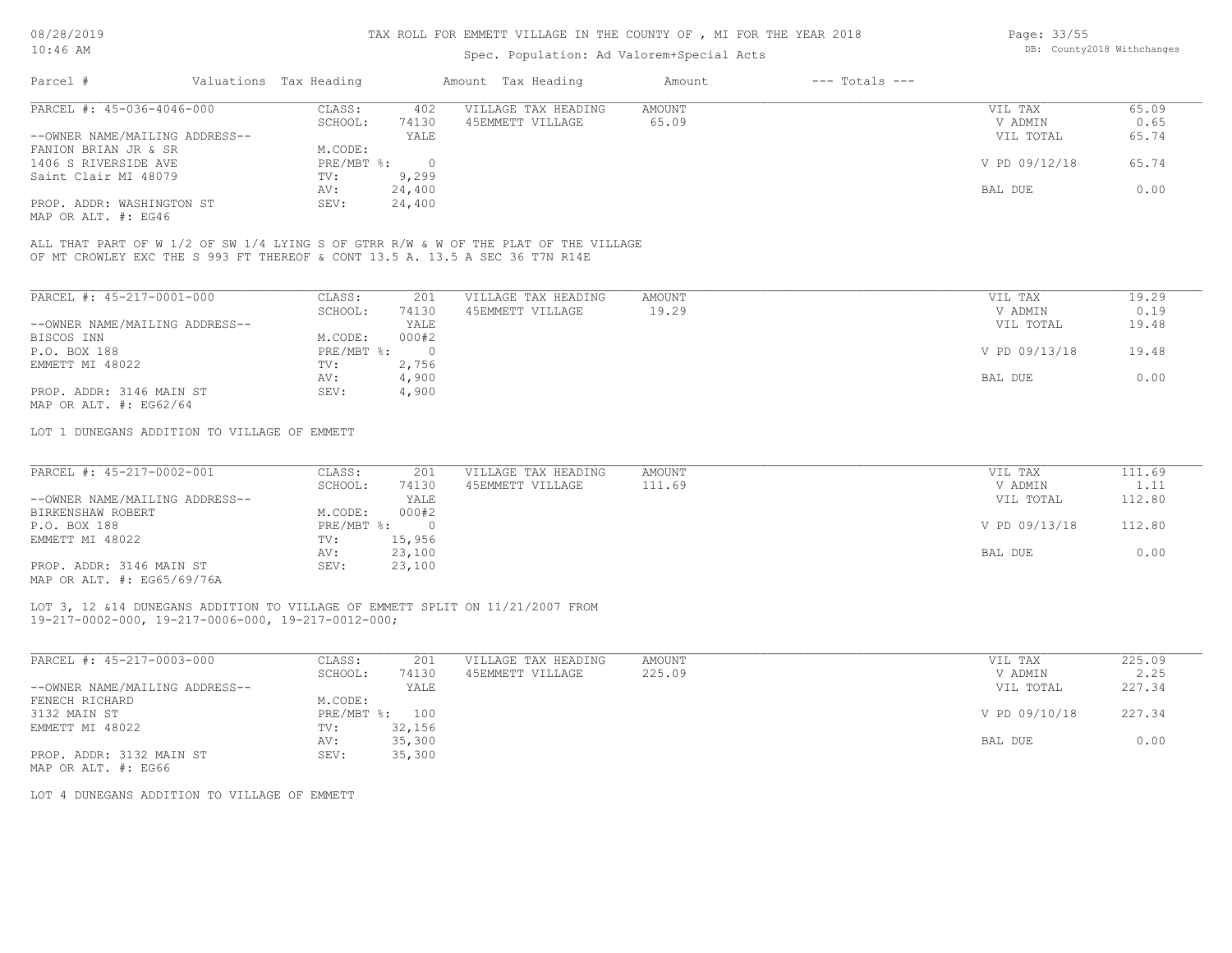## Spec. Population: Ad Valorem+Special Acts

Page: 34/55 DB: County2018 Withchanges

| Parcel #                       | Valuations Tax Heading |       | Amount Tax Heading  | Amount | $---$ Totals $---$ |           |      |
|--------------------------------|------------------------|-------|---------------------|--------|--------------------|-----------|------|
| PARCEL #: 45-217-0004-000      | CLASS:                 | 705   | VILLAGE TAX HEADING | AMOUNT |                    | VIL TAX   | 0.00 |
|                                | SCHOOL:                | 74130 | 45EMMETT VILLAGE    | 0.00   |                    | V ADMIN   | 0.00 |
| --OWNER NAME/MAILING ADDRESS-- |                        | YALE  |                     |        |                    | VIL TOTAL | 0.00 |
| GLEASON BUTLER MEM HALL        | M.CODE:                |       |                     |        |                    |           |      |
| 3128 MAIN ST                   | PRE/MBT %:             |       |                     |        |                    | BAL DUE   | 0.00 |
| EMMETT MI 48022                | TV:                    |       |                     |        |                    |           |      |
|                                | AV:                    |       |                     |        |                    |           |      |
| PROP. ADDR: 3128 MAIN ST       | SEV:                   |       |                     |        |                    |           |      |
| MAP OR ALT. #: EG67            |                        |       |                     |        |                    |           |      |

LOT 5 DUNEGANS ADDITION TO VILLAGE OF EMMETT

| PARCEL #: 45-217-0005-000      | CLASS:     | 201    | VILLAGE TAX HEADING | AMOUNT | VIL TAX       | 304.96 |
|--------------------------------|------------|--------|---------------------|--------|---------------|--------|
|                                | SCHOOL:    | 74130  | 45EMMETT VILLAGE    | 304.96 | V ADMIN       | 3.04   |
| --OWNER NAME/MAILING ADDRESS-- |            | YALE   |                     |        | VIL TOTAL     | 308.00 |
| BISCOS INC                     | M.CODE:    | 000#2  |                     |        |               |        |
| P.O. BOX 188                   | PRE/MBT %: |        |                     |        | V PD 09/13/18 | 308.00 |
| EMMETT MI 48022                | TV:        | 43,567 |                     |        |               |        |
|                                | AV:        | 81,200 |                     |        | BAL DUE       | 0.00   |
| PROP. ADDR: 3146 MAIN ST       | SEV:       | 81,200 |                     |        |               |        |
| MAP OR ALT. #: EG68            |            |        |                     |        |               |        |

LOTS 2, 6 & 7 DUNEGANS ADDITION TO VILLAGE OF EMMETT

| PARCEL #: 45-217-0007-000        | CLASS:  | 401            | VILLAGE TAX HEADING | AMOUNT | VIL TAX   | 86.69 |
|----------------------------------|---------|----------------|---------------------|--------|-----------|-------|
|                                  | SCHOOL: | 74130          | 45EMMETT VILLAGE    | 86.69  | V ADMIN   | 0.86  |
| --OWNER NAME/MAILING ADDRESS--   |         | YALE           |                     |        | VIL TOTAL | 87.55 |
| GODD TODD HENRY/WILLETT MURIEL M | M.CODE: |                |                     |        |           |       |
| 10821 JOSEPH ST                  |         | PRE/MBT %: 100 |                     |        | BAL DUE   | 87.55 |
| EMMETT MI 48022                  | TV:     | 12,385         |                     |        |           |       |
|                                  | AV:     | 15,300         |                     |        |           |       |
| PROP. ADDR: 10821 JOSEPH ST      | SEV:    | 15,300         |                     |        |           |       |
| MAP OR ALT. #: EG70              |         |                |                     |        |           |       |

LOT 8 DUNEGANS ADDITION TO VILLAGE OF EMMETT

| PARCEL #: 45-217-0008-000      | CLASS:       | 401    | VILLAGE TAX HEADING | AMOUNT | VIL TAX   | 124.35 |
|--------------------------------|--------------|--------|---------------------|--------|-----------|--------|
|                                | SCHOOL:      | 74130  | 45EMMETT VILLAGE    | 124.35 | V ADMIN   | 1.24   |
| --OWNER NAME/MAILING ADDRESS-- |              | YALE   |                     |        | VIL TOTAL | 125.59 |
| HENDERSON SCOTT                | M.CODE:      |        |                     |        |           |        |
| 10817 Joseph St                | $PRE/MBT$ %: | 100    |                     |        | BAL DUE   | 125.59 |
| Emmett MI 48022                | TV:          | 17,765 |                     |        |           |        |
|                                | AV:          | 18,300 |                     |        |           |        |
| PROP. ADDR: 10817 JOSEPH ST    | SEV:         | 18,300 |                     |        |           |        |
| MAP OR ALT. $\#$ : EG71/72     |              |        |                     |        |           |        |

LOT 9 DUNEGANS ADDITION TO VILLAGE OF EMMETT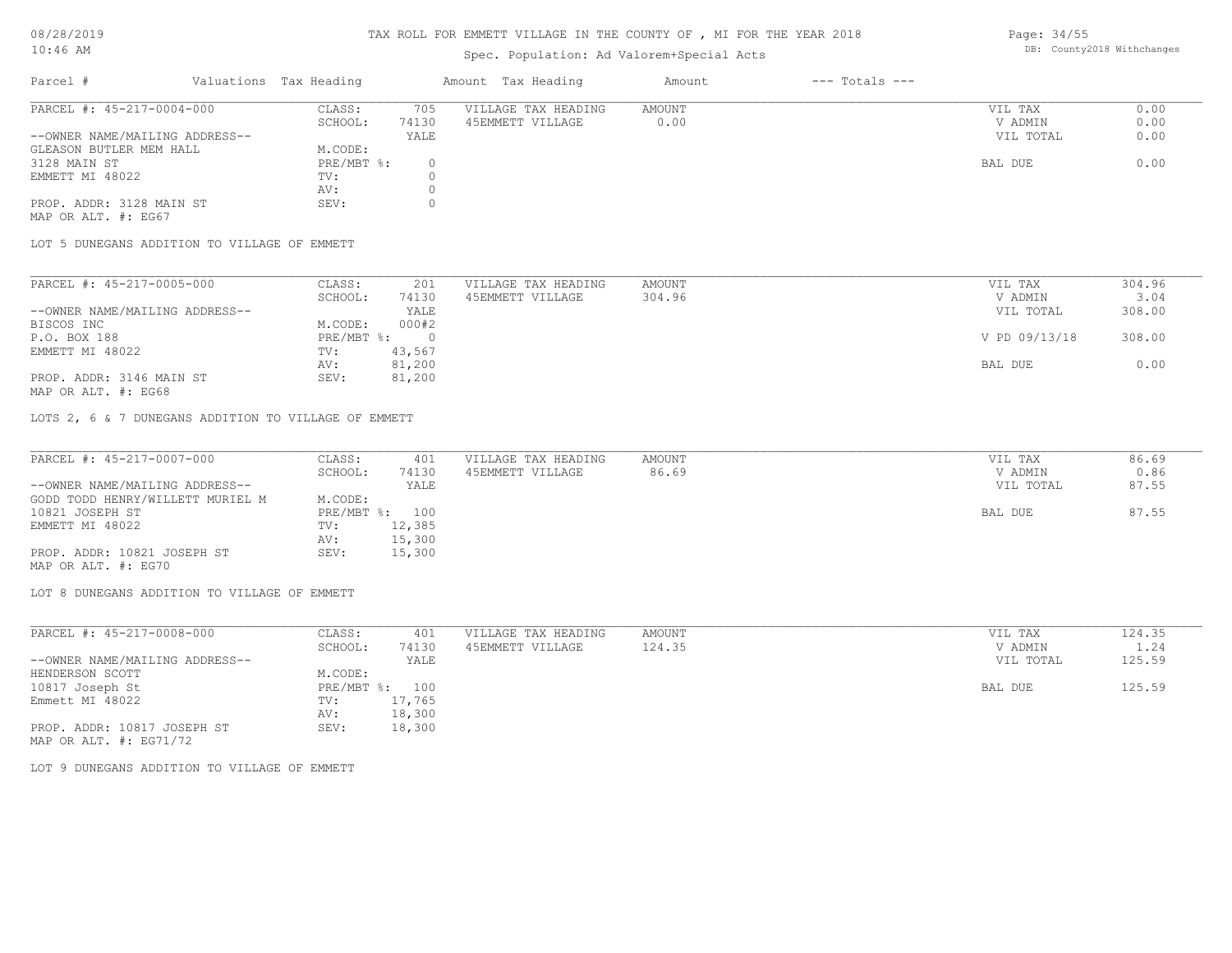## Spec. Population: Ad Valorem+Special Acts

Page: 35/55 DB: County2018 Withchanges

| Parcel #                       | Valuations Tax Heading |       | Amount Tax Heading  | Amount | $---$ Totals $---$ |               |       |
|--------------------------------|------------------------|-------|---------------------|--------|--------------------|---------------|-------|
| PARCEL #: 45-217-0010-000      | CLASS:                 | 201   | VILLAGE TAX HEADING | AMOUNT |                    | VIL TAX       | 49.75 |
|                                | SCHOOL:                | 74130 | 45EMMETT VILLAGE    | 49.75  |                    | V ADMIN       | 0.49  |
| --OWNER NAME/MAILING ADDRESS-- |                        | YALE  |                     |        |                    | VIL TOTAL     | 50.24 |
| GAUTHIER FREDERICK J/MARTHA E  | M.CODE:                |       |                     |        |                    |               |       |
| 5544 REGAL WAY                 | $PRE/MBT$ %:           |       |                     |        |                    | V PD 07/09/18 | 50.24 |
| ZEPHYRHILLS FL 33541           | TV:                    | 7,108 |                     |        |                    |               |       |
|                                | AV:                    | 8,400 |                     |        |                    | BAL DUE       | 0.00  |
| PROP. ADDR: JOSEPH ST          | SEV:                   | 8,400 |                     |        |                    |               |       |
| MAP OR ALT. $\#$ : EG73/74     |                        |       |                     |        |                    |               |       |

LOT 11 DUNEGANS ADDITION TO VILLAGE OF EMMETT

| PARCEL #: 45-217-0011-000      | CLASS:     | 705   | VILLAGE TAX HEADING | AMOUNT | VIL TAX   | 0.00 |
|--------------------------------|------------|-------|---------------------|--------|-----------|------|
|                                | SCHOOL:    | 74130 | 45EMMETT VILLAGE    | 0.00   | V ADMIN   | 0.00 |
| --OWNER NAME/MAILING ADDRESS-- |            | YALE  |                     |        | VIL TOTAL | 0.00 |
| GLEASON BUTLER MEM HALL        | M.CODE:    |       |                     |        |           |      |
| 3128 MAIN ST                   | PRE/MBT %: |       |                     |        | BAL DUE   | 0.00 |
| EMMETT MI 48022                | TV:        |       |                     |        |           |      |
|                                | AV:        |       |                     |        |           |      |
| PROP. ADDR: MECHANIC ST        | SEV:       |       |                     |        |           |      |
| MAP OR ALT. #: EG75            |            |       |                     |        |           |      |

LOT 13 DUNEGANS ADDITION TO VILLAGE OF EMMETT

| PARCEL #: 45-218-0002-000      | CLASS:     | 702   | VILLAGE TAX HEADING | AMOUNT | VIL TAX   | 0.00 |
|--------------------------------|------------|-------|---------------------|--------|-----------|------|
|                                | SCHOOL:    | 74130 | 45EMMETT VILLAGE    | 0.00   | V ADMIN   | 0.00 |
| --OWNER NAME/MAILING ADDRESS-- |            | YALE  |                     |        | VIL TOTAL | 0.00 |
| M-19 R/W 77023                 | M.CODE:    |       |                     |        |           |      |
| EMMETT MI 48022                | PRE/MBT %: |       |                     |        | BAL DUE   | 0.00 |
|                                | TV:        |       |                     |        |           |      |
| PROP. ADDR: JOSEPH ST          | AV:        |       |                     |        |           |      |
| MAP OR ALT. #: EG59D           | SEV:       |       |                     |        |           |      |

ADDITION THAT PART OF M-19 R/W LYING WITHIN LOTS 15, 18, 19, 22, 23 & 26 DUNEGANS FIRST

| PARCEL #: 45-538-0001-000      | CLASS:       | 201    | VILLAGE TAX HEADING | AMOUNT | VIL TAX       | 128.73 |
|--------------------------------|--------------|--------|---------------------|--------|---------------|--------|
|                                | SCHOOL:      | 74130  | 45EMMETT VILLAGE    | 128.73 | V ADMIN       | 1.28   |
| --OWNER NAME/MAILING ADDRESS-- |              | YALE   |                     |        | VIL TOTAL     | 130.01 |
| PIERCE PROPERTY HOLDINGS LLC   | M.CODE:      | 00#19  |                     |        |               |        |
| 10465 BRYCE RD                 | $PRE/MBT$ %: |        |                     |        | V PD 09/14/18 | 130.01 |
| AVOCA MI 48006                 | TV:          | 18,391 |                     |        |               |        |
|                                | AV:          | 30,400 |                     |        | BAL DUE       | 0.00   |
| PROP. ADDR: 3147 MAIN ST       | SEV:         | 30,400 |                     |        |               |        |
| MAP OR ALT. #: EG77            |              |        |                     |        |               |        |

N1/2 OF LOT 1 VILLAGE OF MT CROWLEY ALTERATIONS & EXTENSION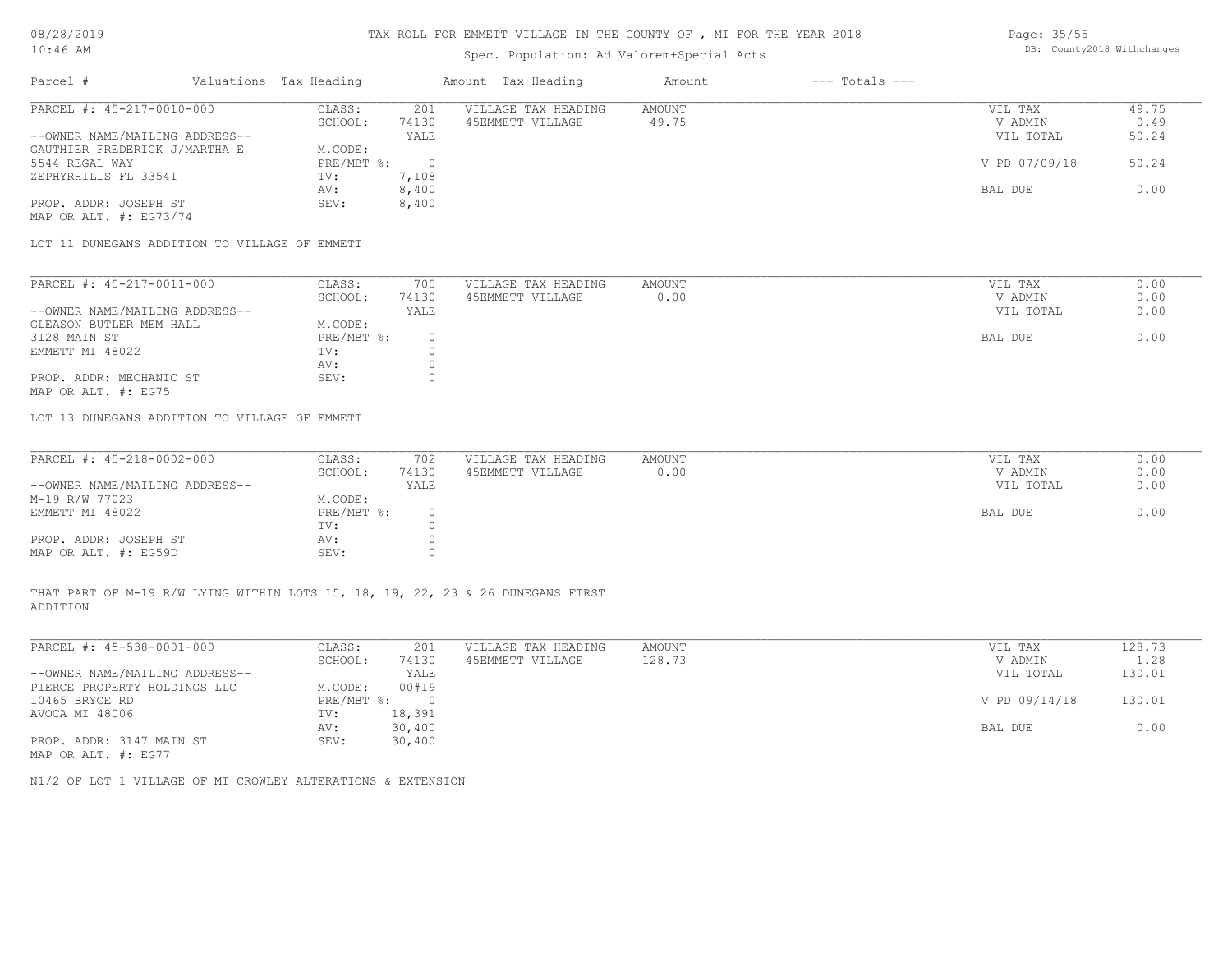### Spec. Population: Ad Valorem+Special Acts

| Page: 36/55 |                            |
|-------------|----------------------------|
|             | DB: County2018 Withchanges |

| Parcel #                       |         | Valuations Tax Heading |                  | Amount Tax Heading  | Amount | $---$ Totals $---$ |           |        |
|--------------------------------|---------|------------------------|------------------|---------------------|--------|--------------------|-----------|--------|
| PARCEL #: 45-538-0002-000      |         | CLASS:                 | 201              | VILLAGE TAX HEADING | AMOUNT |                    | VIL TAX   | 312.31 |
|                                | SCHOOL: | 74130                  | 45EMMETT VILLAGE | 312.31              |        | V ADMIN            | 3.12      |        |
| --OWNER NAME/MAILING ADDRESS-- |         |                        | YALE             |                     |        |                    | VIL TOTAL | 315.43 |
| HARTZELL HOLDINGS LLC          |         | M.CODE:                |                  |                     |        |                    |           |        |
| 2304 SUNNYSIDE RD              |         | $PRE/MBT$ %:           |                  |                     |        |                    | BAL DUE   | 315.43 |
| SMITHS CREEK MI 48074          |         | TV:                    | 44,617           |                     |        |                    |           |        |
|                                |         | AV:                    | 46,000           |                     |        |                    |           |        |
| PROP. ADDR: 3143 MAIN ST       |         | SEV:                   | 46,000           |                     |        |                    |           |        |
| MAP OR ALT. #: EG78            |         |                        |                  |                     |        |                    |           |        |

S1/2 OF LOT 1 VILLAGE OF MT CROWLEY ALTERATIONS & EXTENSION

| PARCEL #: 45-538-0004-001      | CLASS:     | 201   | VILLAGE TAX HEADING | AMOUNT | VIL TAX       | 35.00 |
|--------------------------------|------------|-------|---------------------|--------|---------------|-------|
|                                | SCHOOL:    | 74130 | 45EMMETT VILLAGE    | 35.00  | V ADMIN       | 0.35  |
| --OWNER NAME/MAILING ADDRESS-- |            | YALE  |                     |        | VIL TOTAL     | 35.35 |
| HESS RICHARD                   | M.CODE:    | 00#14 |                     |        |               |       |
| 3137 MAIN ST                   | PRE/MBT %: |       |                     |        | V PD 07/12/18 | 35.35 |
| PO BOX 312                     | TV:        | 5,000 |                     |        |               |       |
| Emmett MI 48022                | AV:        | 5,000 |                     |        | BAL DUE       | 0.00  |
|                                | SEV:       | 5,000 |                     |        |               |       |
| PROP. ADDR: MAIN ST            |            |       |                     |        |               |       |

MAP OR ALT. #: EG79/80

02/01/2008 FROM 19-538-004-000, 19-538-0003-000; LOT 2 & N 1/2 OF LOT 3 VILLAGE OF MT CROWLEY ALTERATIONS & EXTENSION SPLIT ON

| PARCEL #: 45-538-0005-000      | CLASS:       | 201   | VILLAGE TAX HEADING | AMOUNT | VIL TAX       | 12.04 |
|--------------------------------|--------------|-------|---------------------|--------|---------------|-------|
|                                | SCHOOL:      | 74130 | 45EMMETT VILLAGE    | 12.04  | V ADMIN       | 0.12  |
| --OWNER NAME/MAILING ADDRESS-- |              | YALE  |                     |        | VIL TOTAL     | 12.16 |
| HESS RICHARD C                 | M.CODE:      | 00#14 |                     |        |               |       |
| P.O. BOX 312                   | $PRE/MBT$ %: |       |                     |        | V PD 07/12/18 | 12.16 |
| EMMETT MI 48022                | TV:          | 1,720 |                     |        |               |       |
|                                | AV:          | 2,600 |                     |        | BAL DUE       | 0.00  |
| PROP. ADDR: MAIN ST            | SEV:         | 2,600 |                     |        |               |       |
|                                |              |       |                     |        |               |       |

MAP OR ALT. #: EG81

ALTERATIONS & EXTENSION THE N 37 FT OF THE S 60 FT OF THE E 66 FT OF LOT 4 VILLAGE OF MT CROWLEY

| PARCEL #: 45-538-0006-000      | CLASS:     | 201      | VILLAGE TAX HEADING | AMOUNT | VIL TAX       | 134.19 |
|--------------------------------|------------|----------|---------------------|--------|---------------|--------|
|                                | SCHOOL:    | 74130    | 45EMMETT VILLAGE    | 134.19 | V ADMIN       | 1.34   |
| --OWNER NAME/MAILING ADDRESS-- |            | YALE     |                     |        | VIL TOTAL     | 135.53 |
| HESS RICHARD C                 | M.CODE:    | 00#14    |                     |        |               |        |
| P.O. BOX 312                   | PRE/MBT %: | $\Omega$ |                     |        | V PD 07/12/18 | 135.53 |
| EMMETT MI 48022                | TV:        | 19,170   |                     |        |               |        |
|                                | AV:        | 30,700   |                     |        | BAL DUE       | 0.00   |
| PROP. ADDR: 3137 MAIN ST       | SEV:       | 30,700   |                     |        |               |        |
| MAP OR ALT. #: EG82            |            |          |                     |        |               |        |

 $\_$  , and the state of the state of the state of the state of the state of the state of the state of the state of the state of the state of the state of the state of the state of the state of the state of the state of the

CROWLEY ALTERATIONS & EXTENSION S1/2 OF LOT 3 ALSO LOT 4 EXC THE S 60 FT OF THE E 86 FT THEREOF. VILLAGE OF MT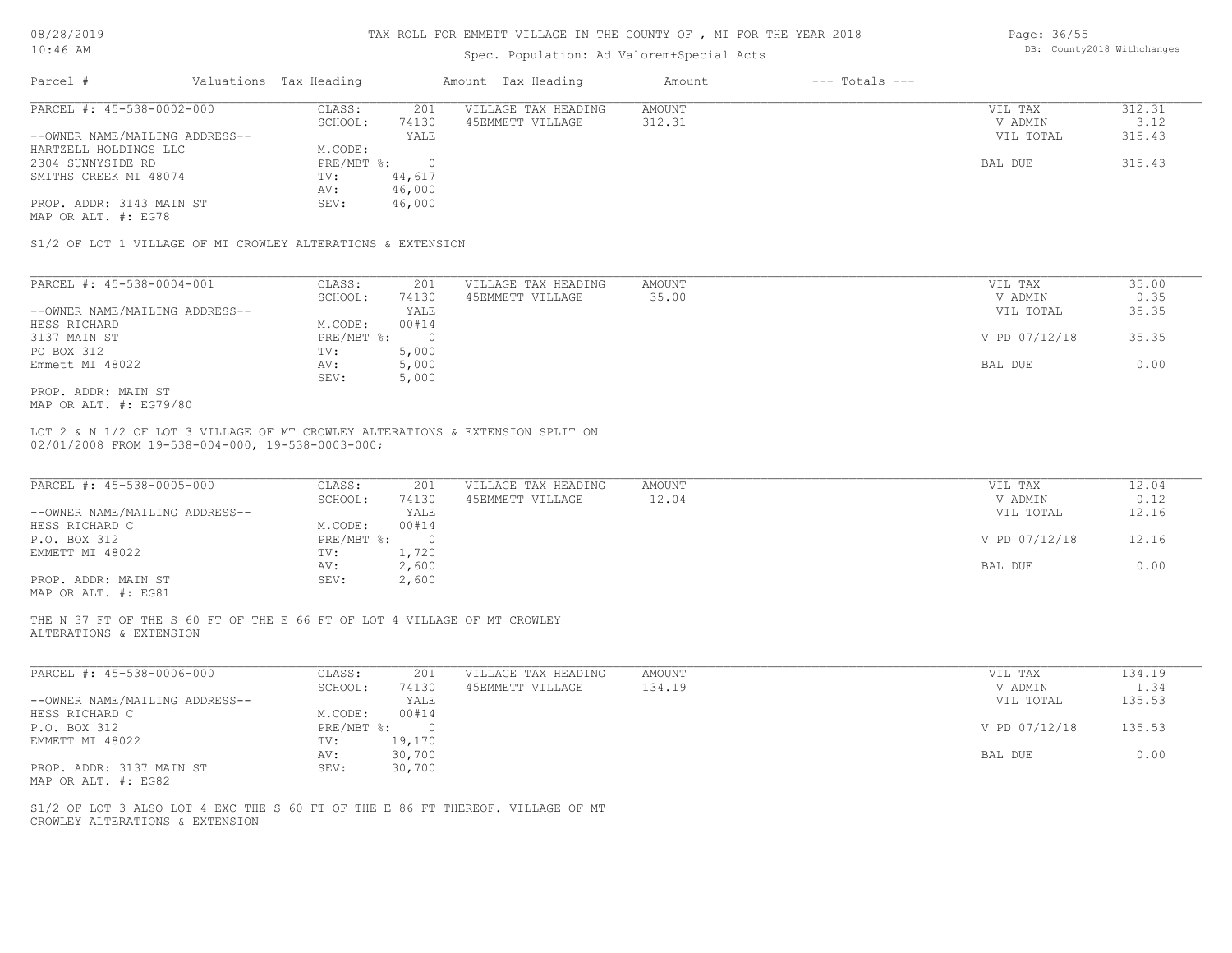## Spec. Population: Ad Valorem+Special Acts

Page: 37/55 DB: County2018 Withchanges

| Parcel #                       |  | Valuations Tax Heading |       | Amount Tax Heading  | Amount | $---$ Totals $---$ |               |      |
|--------------------------------|--|------------------------|-------|---------------------|--------|--------------------|---------------|------|
| PARCEL #: 45-538-0007-000      |  | CLASS:                 | 201   | VILLAGE TAX HEADING | AMOUNT |                    | VIL TAX       | 7.86 |
|                                |  | SCHOOL:                | 74130 | 45EMMETT VILLAGE    | 7.86   |                    | V ADMIN       | 0.07 |
| --OWNER NAME/MAILING ADDRESS-- |  |                        | YALE  |                     |        |                    | VIL TOTAL     | 7.93 |
| HESS RICHARD C                 |  | M.CODE:                | 00#14 |                     |        |                    |               |      |
| P.O. BOX 312                   |  | $PRE/MBT$ %:           |       |                     |        |                    | V PD 07/12/18 | 7.93 |
| EMMETT MI 48022                |  | TV:                    | 1,123 |                     |        |                    |               |      |
|                                |  | AV:                    | 1,700 |                     |        |                    | BAL DUE       | 0.00 |
| PROP. ADDR: MAIN ST            |  | SEV:                   | 1,700 |                     |        |                    |               |      |
| MAP OR ALT. #: EG83            |  |                        |       |                     |        |                    |               |      |

CROWLEY ALTERATIONS & EXTENSION W20 FT OF E 86 FT OF S 60 FT & THE S 23 FT OF THE E 66 FT OF LOT 4 VILLAGE OF MT

| PARCEL #: 45-538-0008-000                 | CLASS:     | 703   | VILLAGE TAX HEADING | AMOUNT | VIL TAX   | 0.00 |
|-------------------------------------------|------------|-------|---------------------|--------|-----------|------|
|                                           | SCHOOL:    | 74130 | 45EMMETT VILLAGE    | 0.00   | V ADMIN   | 0.00 |
| --OWNER NAME/MAILING ADDRESS--            |            | YALE  |                     |        | VIL TOTAL | 0.00 |
| VILLAGE OF EMMETT                         | M.CODE:    |       |                     |        |           |      |
| P.O. BOX 127                              | PRE/MBT %: |       |                     |        | BAL DUE   | 0.00 |
| EMMETT MI 48022-4518                      | TV:        |       |                     |        |           |      |
|                                           | AV:        |       |                     |        |           |      |
| PROP. ADDR: 3119 MAIN ST<br>$\frac{1}{2}$ | SEV:       |       |                     |        |           |      |

MAP OR ALT. #: EG84/85

LOT 5 & N 31 FT OF LOT 6 VILLAGE OF MT CROWLEY ALTERATIONS & EXTENSION

| PARCEL #: 45-538-0009-000        | CLASS:     | 703   | VILLAGE TAX HEADING | AMOUNT | VIL TAX   | 0.00 |
|----------------------------------|------------|-------|---------------------|--------|-----------|------|
|                                  | SCHOOL:    | 74130 | 45EMMETT VILLAGE    | 0.00   | V ADMIN   | 0.00 |
| --OWNER NAME/MAILING ADDRESS--   |            | YALE  |                     |        | VIL TOTAL | 0.00 |
| VILLAGE OF EMMETT                | M.CODE:    |       |                     |        |           |      |
| P.O. BOX 127                     | PRE/MBT %: |       |                     |        | BAL DUE   | 0.00 |
| EMMETT MI 48022                  | TV:        |       |                     |        |           |      |
|                                  | AV:        |       |                     |        |           |      |
| PROP. ADDR: 3099 MAIN ST         | SEV:       |       |                     |        |           |      |
| $M3D$ $CD$ $3T$ $m$ $\pm$ , $DQ$ |            |       |                     |        |           |      |

MAP OR ALT. #: EG86

EXTENSION LOT 6 EXC N 31 FT THEREOF & N 10 FT OF LOT 7 VILLAGE OF MT CROWLEY ALTERATIONS &

| PARCEL #: 45-538-0010-000      | CLASS:     | 703   | VILLAGE TAX HEADING | AMOUNT | VIL TAX   | 0.00 |
|--------------------------------|------------|-------|---------------------|--------|-----------|------|
|                                | SCHOOL:    | 74130 | 45EMMETT VILLAGE    | 0.00   | V ADMIN   | 0.00 |
| --OWNER NAME/MAILING ADDRESS-- |            | YALE  |                     |        | VIL TOTAL | 0.00 |
| VILLAGE OF EMMETT FIRE HALL    | M.CODE:    |       |                     |        |           |      |
| 3109 MAIN ST                   | PRE/MBT %: |       |                     |        | BAL DUE   | 0.00 |
| EMMETT MI 48022                | TV:        |       |                     |        |           |      |
|                                | AV:        |       |                     |        |           |      |
| PROP. ADDR: 3109 MAIN ST       | SEV:       |       |                     |        |           |      |
| $\frac{1}{2}$                  |            |       |                     |        |           |      |

MAP OR ALT. #: EG87A

EXTENSION LOT 7 EXC N 10 FT & N 38.2 FT OF LOT 8 VILLAGE OF MT CROWLEY ALTERATIONS &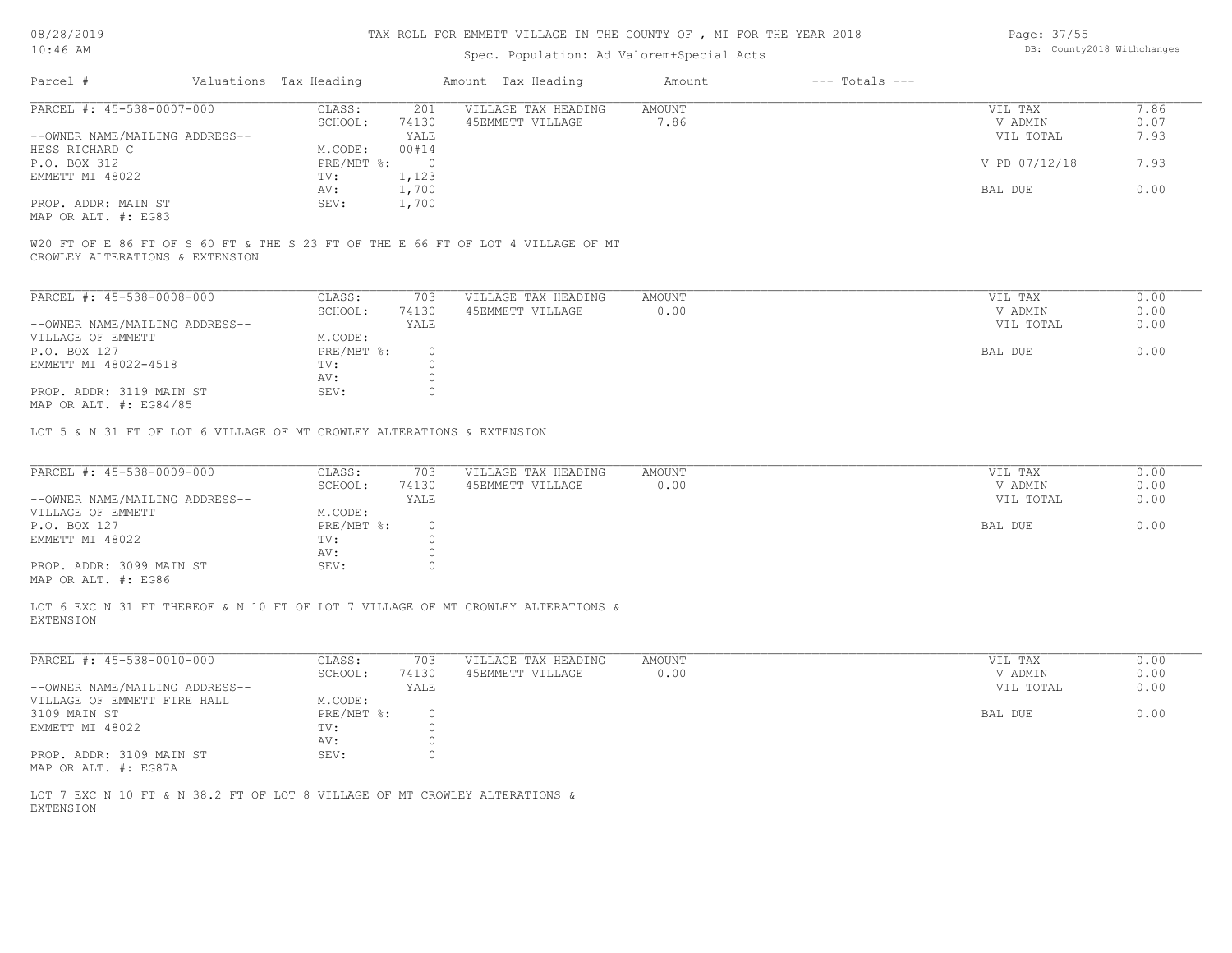## Spec. Population: Ad Valorem+Special Acts

| ppost formations na sature product note |  |                        |        |                     |        |                |           |        |  |  |
|-----------------------------------------|--|------------------------|--------|---------------------|--------|----------------|-----------|--------|--|--|
| Parcel #                                |  | Valuations Tax Heading |        | Amount Tax Heading  | Amount | --- Totals --- |           |        |  |  |
| PARCEL #: 45-538-0011-000               |  | CLASS:                 | 401    | VILLAGE TAX HEADING | AMOUNT |                | VIL TAX   | 187.37 |  |  |
|                                         |  | SCHOOL:                | 74130  | 45EMMETT VILLAGE    | 187.37 |                | V ADMIN   | 1.87   |  |  |
| --OWNER NAME/MAILING ADDRESS--          |  |                        | YALE   |                     |        |                | VIL TOTAL | 189.24 |  |  |
|                                         |  | $\cdots$ $\alpha$      | ------ |                     |        |                |           |        |  |  |

| PATTERSON LISA REGINA    | WFRET<br>M.CODE: |         |                         |
|--------------------------|------------------|---------|-------------------------|
| 3093 MAIN ST             | PRE/MBT %: 100   |         | V PD 09/05/18<br>189.24 |
| EMMETT MI 48022          | TV:<br>26,768    |         |                         |
|                          | AV:<br>34,400    | BAL DUE |                         |
| PROP. ADDR: 3093 MAIN ST | 34,400<br>SEV:   |         |                         |
| MAP OR ALT. #: EG87B     |                  |         |                         |

CROWLEY ALTERATIONS & EXTENSION SEC 36 LYING W OF M-19 & S OF SAID PLAT, OWNED & OCC AS ONE LOT VILLAGE OF MT LOT 8 EXC N 38.2 FT ALSO N 72.2 FT OF E 165 FT OF THAT PART OF W 1/2 OF SW 1/2 OF

| PARCEL #: 45-538-0012-000      | CLASS:     | 401          | VILLAGE TAX HEADING | AMOUNT | VIL TAX       | 15.00 |
|--------------------------------|------------|--------------|---------------------|--------|---------------|-------|
|                                | SCHOOL:    | 74130        | 45EMMETT VILLAGE    | 15.00  | V ADMIN       | 0.15  |
| --OWNER NAME/MAILING ADDRESS-- |            | YALE         |                     |        | VIL TOTAL     | 15.15 |
| PROSCH TINA M                  | M.CODE:    | <b>OCLTS</b> |                     |        |               |       |
| 10877 MECHANIC ST              | PRE/MBT %: |              |                     |        | V PD 09/10/18 | 15.15 |
| EMMETT MI 48022                | TV:        | 2,144        |                     |        |               |       |
|                                | AV:        | 3,200        |                     |        | BAL DUE       | 0.00  |
| PROP. ADDR: WASHINGTON ST      | SEV:       | 3,200        |                     |        |               |       |
| MAP OR ALT. #: EG87C           |            |              |                     |        |               |       |

LOT 9 VILLAGE OF MT CROWLEY ALTERATIONS & EXTENSION

| PARCEL #: 45-538-0013-000      | CLASS:         | 401    | VILLAGE TAX HEADING | AMOUNT | VIL TAX       | 343.17 |
|--------------------------------|----------------|--------|---------------------|--------|---------------|--------|
|                                | SCHOOL:        | 74130  | 45EMMETT VILLAGE    | 343.17 | V ADMIN       | 3.43   |
| --OWNER NAME/MAILING ADDRESS-- |                | YALE   |                     |        | VIL TOTAL     | 346.60 |
| PROSCH TINA M                  | M.CODE:        | OCLTS  |                     |        |               |        |
| 10877 MECHANIC ST              | PRE/MBT %: 100 |        |                     |        | V PD 09/10/18 | 346.60 |
| EMMETT MI 48022                | TV:            | 49,025 |                     |        |               |        |
|                                | AV:            | 62,000 |                     |        | BAL DUE       | 0.00   |
| PROP. ADDR: 10877 MECHANIC ST  | SEV:           | 62,000 |                     |        |               |        |
|                                |                |        |                     |        |               |        |

MAP OR ALT. #: EG88

LOTS 10, 11 & 12 VILLAGE OF MT CROWLEY ALTERATIONS & EXTENSION

| PARCEL #: 45-538-0014-000      | CLASS:       | 401    | VILLAGE TAX HEADING | AMOUNT | VIL TAX       | 162.39 |
|--------------------------------|--------------|--------|---------------------|--------|---------------|--------|
|                                | SCHOOL:      | 74130  | 45EMMETT VILLAGE    | 162.39 | V ADMIN       | 1.62   |
| --OWNER NAME/MAILING ADDRESS-- |              | YALE   |                     |        | VIL TOTAL     | 164.01 |
| HORON RICHARD L/MONIQUE        | M.CODE:      | OCLTS  |                     |        |               |        |
| 10876 MECHANIC ST              | $PRE/MBT$ %: | 100    |                     |        | V PD 09/10/18 | 164.01 |
| EMMETT MI 48022                | TV:          | 23,199 |                     |        |               |        |
|                                | AV:          | 29,600 |                     |        | BAL DUE       | 0.00   |
| PROP. ADDR: 10876 MECHANIC ST  | SEV:         | 29,600 |                     |        |               |        |

MAP OR ALT. #: EG89

LOTS 13, 14 & 15 VILLAGE OF MT CROWLEY ALTERATIONS & EXTENSION

Page: 38/55 DB: County2018 Withchanges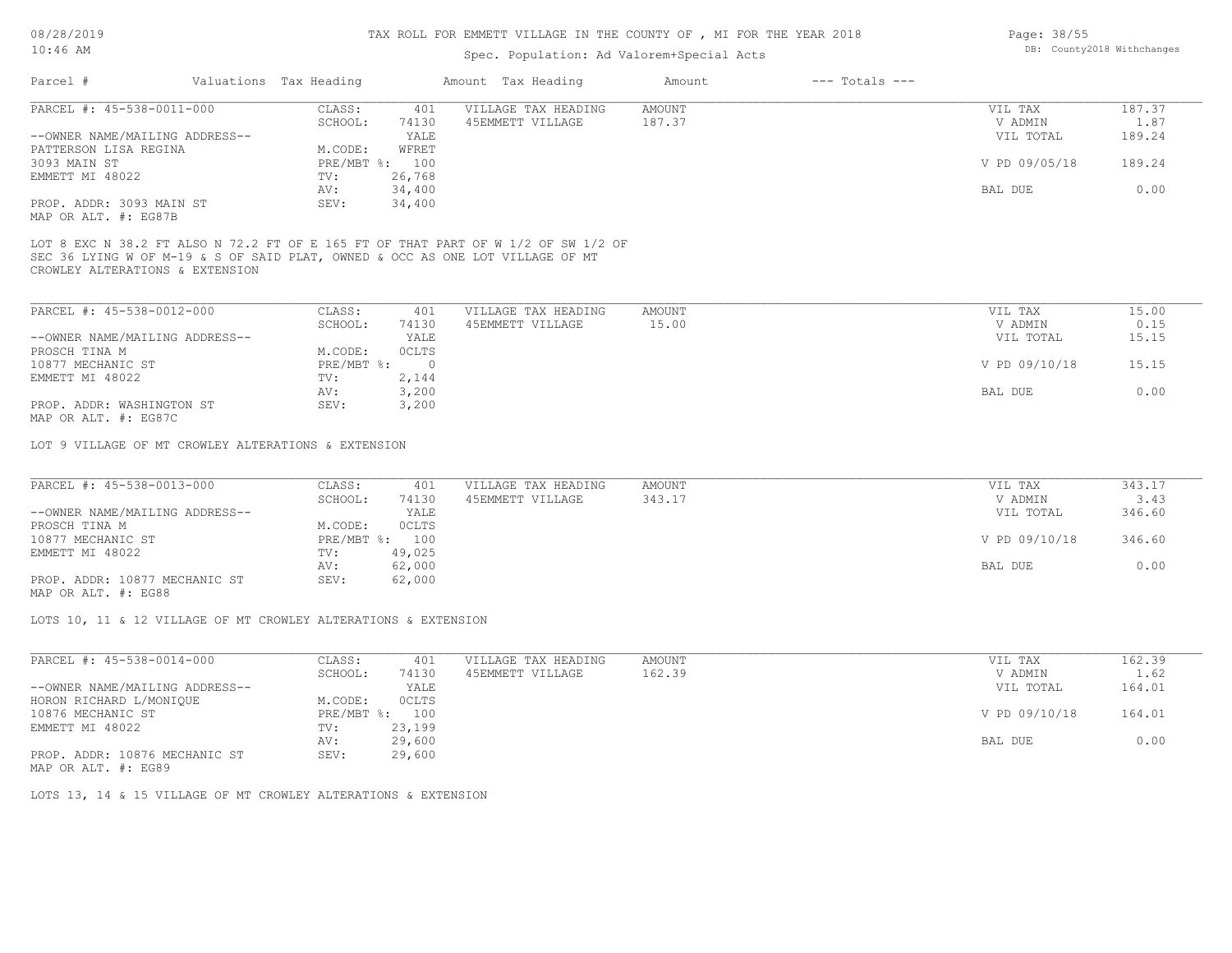## Spec. Population: Ad Valorem+Special Acts

| Page: 39/55 |                            |
|-------------|----------------------------|
|             | DB: County2018 Withchanges |

| Parcel #                       | Valuations Tax Heading |       | Amount Tax Heading  | Amount | $---$ Totals $---$ |           |      |
|--------------------------------|------------------------|-------|---------------------|--------|--------------------|-----------|------|
| PARCEL #: 45-538-0015-000      | CLASS:                 | 705   | VILLAGE TAX HEADING | AMOUNT |                    | VIL TAX   | 0.00 |
|                                | SCHOOL:                | 74130 | 45EMMETT VILLAGE    | 0.00   |                    | V ADMIN   | 0.00 |
| --OWNER NAME/MAILING ADDRESS-- |                        | YALE  |                     |        |                    | VIL TOTAL | 0.00 |
| FRONTIER COMMUNICATION         | M.CODE:                |       |                     |        |                    |           |      |
| 401 MERRRITT 7                 | $PRE/MBT$ %:           |       |                     |        |                    | BAL DUE   | 0.00 |
| Norwalk CT 06851               | TV:                    |       |                     |        |                    |           |      |
|                                | AV:                    |       |                     |        |                    |           |      |
| PROP. ADDR: 3147 WASHINGTON ST | SEV:                   |       |                     |        |                    |           |      |
|                                |                        |       |                     |        |                    |           |      |

MAP OR ALT. #: EG90

LOTS 16 & 17 VILLAGE OF MT CROWLEY ALTERATIONS & EXTENSION

| PARCEL #: 45-538-0016-000      | CLASS:     | 401   | VILLAGE TAX HEADING | AMOUNT | VIL TAX   | 10.89 |
|--------------------------------|------------|-------|---------------------|--------|-----------|-------|
|                                | SCHOOL:    | 74130 | 45EMMETT VILLAGE    | 10.89  | V ADMIN   | 0.10  |
| --OWNER NAME/MAILING ADDRESS-- |            | YALE  |                     |        | VIL TOTAL | 10.99 |
| PIERCE PROPERTY HOLDINGS LLC   | M.CODE:    | 00#19 |                     |        |           |       |
| 10465 BRYCE RD                 | PRE/MBT %: |       |                     |        | BAL DUE   | 10.99 |
| AVOCA MI 48006                 | TV:        | 1,556 |                     |        |           |       |
|                                | AV:        | 4,900 |                     |        |           |       |
| PROP. ADDR: JOSEPH ST          | SEV:       | 4,900 |                     |        |           |       |
|                                |            |       |                     |        |           |       |

MAP OR ALT. #: EG91

LOT 18 VILLAGE OF MT CROWLEY ALTERATIONS & EXTENSION

| PARCEL #: 45-538-0017-000      | CLASS:     | 401   | VILLAGE TAX HEADING | AMOUNT | VIL TAX       | 17.50 |
|--------------------------------|------------|-------|---------------------|--------|---------------|-------|
|                                | SCHOOL:    | 74130 | 45EMMETT VILLAGE    | 17.50  | V ADMIN       | 0.17  |
| --OWNER NAME/MAILING ADDRESS-- |            | YALE  |                     |        | VIL TOTAL     | 17.67 |
| PIERCE PROPERTY HOLDINGS LLC   | M.CODE:    | 00#19 |                     |        |               |       |
| 10465 BRYCE RD                 | PRE/MBT %: |       |                     |        | V PD 09/14/18 | 17.67 |
| AVOCA MI 48006                 | TV:        | 2,500 |                     |        |               |       |
|                                | AV:        | 2,500 |                     |        | BAL DUE       | 0.00  |
| PROP. ADDR: JOSEPH ST          | SEV:       | 2,500 |                     |        |               |       |
|                                |            |       |                     |        |               |       |

MAP OR ALT. #: EG92

LOT 19 VILLAGE OF MT CROWLEY ALTERATIONS & EXTENSION

| PARCEL #: 45-538-0018-001      | CLASS:     | 401    | VILLAGE TAX HEADING | AMOUNT | VIL TAX   | 116.44 |
|--------------------------------|------------|--------|---------------------|--------|-----------|--------|
|                                | SCHOOL:    | 74130  | 45EMMETT VILLAGE    | 116.44 | V ADMIN   | 1.16   |
| --OWNER NAME/MAILING ADDRESS-- |            | YALE   |                     |        | VIL TOTAL | 117.60 |
| HADER DAVID P                  | M.CODE:    |        |                     |        |           |        |
| PO BOX 86                      | PRE/MBT %: | 100    |                     |        | BAL DUE   | 117.60 |
| EMMETT MI 48022                | TV:        | 16,635 |                     |        |           |        |
|                                | AV:        | 19,300 |                     |        |           |        |
| PROP. ADDR: 3137 WASHINGTON ST | SEV:       | 19,300 |                     |        |           |        |
| MAP OR ALT. #: EG93A/B/C/D/E   |            |        |                     |        |           |        |

11/08/2007 FROM 19-538-0018-000, 19-538-0019-000, 19-538-0020-000; LOTS 20, 21, 22 & 23 VILLAGE OF MT CROWLEY ALTERATIONS & EXTENSION SPLIT ON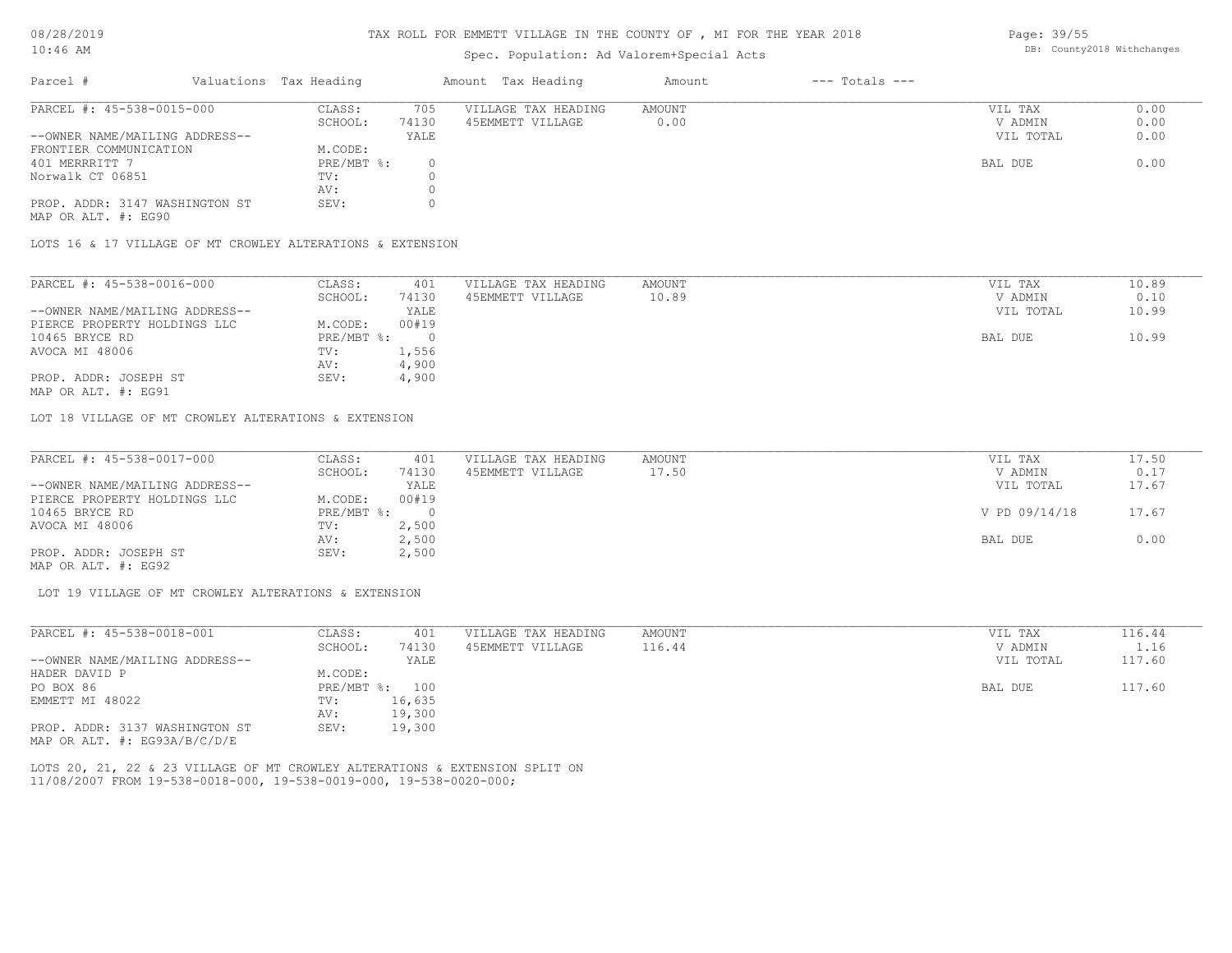### Spec. Population: Ad Valorem+Special Acts

Page: 40/55 DB: County2018 Withchanges

| Parcel #                                             | Valuations Tax Heading |           | Amount Tax Heading  | Amount | $---$ Totals $---$ |           |       |
|------------------------------------------------------|------------------------|-----------|---------------------|--------|--------------------|-----------|-------|
| PARCEL #: 45-538-0021-000                            | CLASS:                 | 401       | VILLAGE TAX HEADING | AMOUNT |                    | VIL TAX   | 17.15 |
|                                                      | SCHOOL:                | 74130     | 45EMMETT VILLAGE    | 17.15  |                    | V ADMIN   | 0.17  |
| --OWNER NAME/MAILING ADDRESS--                       |                        | YALE      |                     |        |                    | VIL TOTAL | 17.32 |
| DENMAN ENTERPRISES, LLC                              | M.CODE:                |           |                     |        |                    |           |       |
| PO BOX 5309                                          | $PRE/MBT$ $\div$       | $\bigcap$ |                     |        |                    | BAL DUE   | 17.32 |
| Ocala FL 34478                                       | TV:                    | 2,450     |                     |        |                    |           |       |
|                                                      | AV:                    | 3,200     |                     |        |                    |           |       |
| PROP. ADDR: WASHINGTON ST                            | SEV:                   | 3,200     |                     |        |                    |           |       |
| MAP OR ALT. #: EG93F                                 |                        |           |                     |        |                    |           |       |
|                                                      |                        |           |                     |        |                    |           |       |
| LOT 24 VILLAGE OF MT CROWLEY ALTERATIONS & EXTENSION |                        |           |                     |        |                    |           |       |

| PARCEL #: 45-538-0022-001      | CLASS:     | 401    | VILLAGE TAX HEADING | AMOUNT | VIL TAX       | 235.50 |
|--------------------------------|------------|--------|---------------------|--------|---------------|--------|
|                                | SCHOOL:    | 74130  | 45EMMETT VILLAGE    | 235.50 | V ADMIN       | 2.35   |
| --OWNER NAME/MAILING ADDRESS-- |            | YALE   |                     |        | VIL TOTAL     | 237.85 |
| PRATT ROBERT/KATHLEEN          | M.CODE:    | OCLTS  |                     |        |               |        |
| 3119 WASHINGTON ST             | PRE/MBT %: | 100    |                     |        | V PD 09/10/18 | 237.85 |
| EMMETT MI 48022                | TV:        | 33,643 |                     |        |               |        |
|                                | AV:        | 48,900 |                     |        | BAL DUE       | 0.00   |
| PROP. ADDR: 3119 WASHINGTON ST | SEV:       | 48,900 |                     |        |               |        |
| MAP OR ALT. $\#$ : EG94/95     |            |        |                     |        |               |        |

02/01/2008 FROM 19-538-0022-000, 19-538-0023-000; LOTS 25,26, 27 & 28 VILLAGE OF MT CROWLEY ALTERATIONS & EXTENSION SPLIT ON

| PARCEL #: 45-864-0001-001           | CLASS:       | 401    | VILLAGE TAX HEADING | AMOUNT | VIL TAX       | 230.72 |
|-------------------------------------|--------------|--------|---------------------|--------|---------------|--------|
|                                     | SCHOOL:      | 74130  | 45EMMETT VILLAGE    | 230.72 | V ADMIN       | 2.30   |
| --OWNER NAME/MAILING ADDRESS--      |              | YALE   |                     |        | VIL TOTAL     | 233.02 |
| KOROTKO JOAN                        | M.CODE:      | LAKES  |                     |        |               |        |
| 3207 MAIN ST                        | $PRE/MBT$ %: | 100    |                     |        | V PD 08/24/18 | 233.02 |
| EMMETT MI 48022                     | TV:          | 32,961 |                     |        |               |        |
|                                     | AV:          | 42,800 |                     |        | BAL DUE       | 0.00   |
| PROP. ADDR: 3207 MAIN ST            | SEV:         | 42,800 |                     |        |               |        |
| $\cdots$ $\cdots$ $\cdots$ $\cdots$ |              |        |                     |        |               |        |

MAP OR ALT. #:

02/01/2007 FROM 19-864-0001-000, 19-864-0005-000; LOTS 1, 2, 11 & 12 WATTERS CHILLSONS ADDITION TO THE VILLAGE OF EMMETT SPLIT ON

| PARCEL #: 45-864-0003-000      | CLASS:     | 201     | VILLAGE TAX HEADING | AMOUNT   | VIL TAX       | 1,316.75 |
|--------------------------------|------------|---------|---------------------|----------|---------------|----------|
|                                | SCHOOL:    | 74130   | 45EMMETT VILLAGE    | 1,316.75 | V ADMIN       | 13.16    |
| --OWNER NAME/MAILING ADDRESS-- |            | YALE    |                     |          | VIL TOTAL     | 1,329.91 |
| LAKESTONE BANK                 | M.CODE:    |         |                     |          |               |          |
| PO BOX 250                     | PRE/MBT %: |         |                     |          | V PD 07/31/18 | 1,329.91 |
| LAPEER MI 48446                | TV:        | 188,108 |                     |          |               |          |
|                                | AV:        | 210,000 |                     |          | BAL DUE       | 0.00     |
| PROP. ADDR: 3177 MAIN ST       | SEV:       | 210,000 |                     |          |               |          |

MAP OR ALT. #: EG99

LOTS 3 TO 10 & LOTS 19 TO 24 WATTERS CHILLSONS ADDITION TO VILLAGE OF EMMETT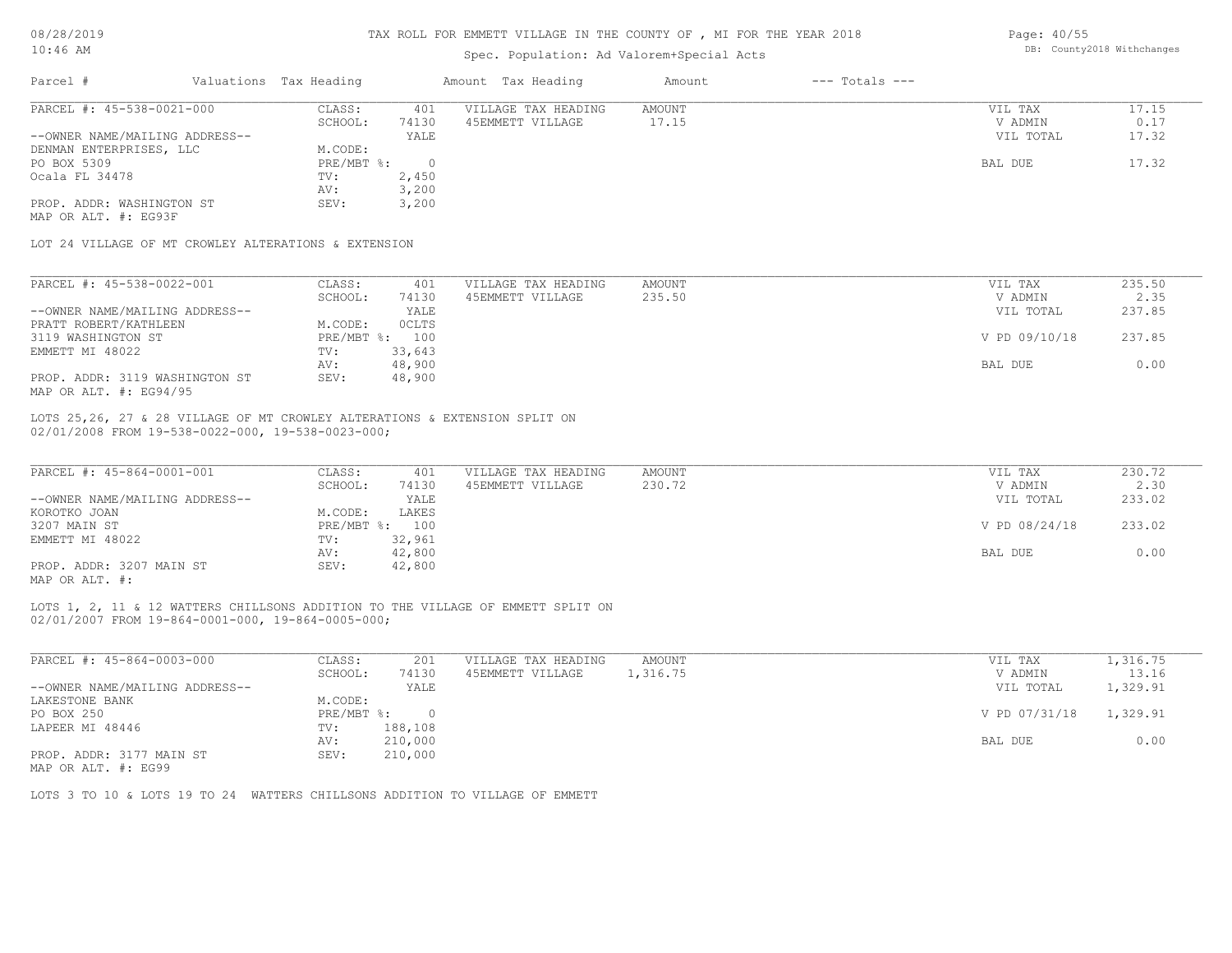## Spec. Population: Ad Valorem+Special Acts

| Page: 41/55 |                            |
|-------------|----------------------------|
|             | DB: County2018 Withchanges |

| Parcel #                                       | Valuations Tax Heading |        | Amount Tax Heading  | Amount | $---$ Totals $---$ |               |        |
|------------------------------------------------|------------------------|--------|---------------------|--------|--------------------|---------------|--------|
| PARCEL #: 45-864-0006-000                      | CLASS:                 | 401    | VILLAGE TAX HEADING | AMOUNT |                    | VIL TAX       | 251.31 |
|                                                | SCHOOL:                | 74130  | 45EMMETT VILLAGE    | 251.31 |                    | V ADMIN       | 2.51   |
| --OWNER NAME/MAILING ADDRESS--                 |                        | YALE   |                     |        |                    | VIL TOTAL     | 253.82 |
| VERNIER PATRICK/DOROTHY                        | M.CODE:                |        |                     |        |                    |               |        |
| PO BOX 24                                      | PRE/MBT %: 100         |        |                     |        |                    | V PD 09/05/18 | 253.82 |
| Emmett MI 48022                                | TV:                    | 35,902 |                     |        |                    |               |        |
|                                                | AV:                    | 41,800 |                     |        |                    | BAL DUE       | 0.00   |
| PROP. ADDR: 10880 PROSPECT ST<br>$\frac{1}{2}$ | SEV:                   | 41,800 |                     |        |                    |               |        |

MAP OR ALT. #: EG102

A OWNED AND OCC AS ONE PARCEL N230'E 124.02',TH S8953'23"E 198',TH S230'W 123.64' TO BEG SECTION 36 T7N R14E 0.56 LOTS 13,14 & 15 WATTERS CHILLSON'S ADDITION & BEG AT NE COR LOT 13,TH W 198',TH

| PARCEL #: 45-864-0007-000           | CLASS:       | 401    | VILLAGE TAX HEADING | AMOUNT | VIL TAX       | 157.99 |
|-------------------------------------|--------------|--------|---------------------|--------|---------------|--------|
|                                     | SCHOOL:      | 74130  | 45EMMETT VILLAGE    | 157.99 | V ADMIN       | 1.57   |
| --OWNER NAME/MAILING ADDRESS--      |              | YALE   |                     |        | VIL TOTAL     | 159.56 |
| PIERCE D.R/PATRICK R./CECILA M.WARD | M.CODE:      | 00#19  |                     |        |               |        |
| 10895 BRANDON RD                    | $PRE/MBT$ %: |        |                     |        | V PD 09/12/18 | 159.56 |
| EMMETT MI 48022                     | TV:          | 22,570 |                     |        |               |        |
|                                     | AV:          | 27,300 |                     |        | BAL DUE       | 0.00   |
| PROP. ADDR: 10890 PROSPECT ST       | SEV:         | 27,300 |                     |        |               |        |
| MAP OR ALT. #: EG103/104            |              |        |                     |        |               |        |

PARCEL PARCEL B T7NR14E WATTERS CHILLSONS ADDITION TO VILLAGE OF EMMETT OWNED & OCCUPIED AS ONE S0\*19'10"W 238.42', TH N89\*16'22"W 132', TH N0\*19'19"E 238.30' TO POB SEC 36 0\*4'13"E 50' & S89\*19'25"E 626.03' FROM W 1/4 COR, TH S89\*19'25"E 132', TH LOTS 16 & 17 & PRT SEC 36 DEXC AS BEG S0\*4'13"W 495', S89\*19'25"E 99', TH N

| PARCEL #: 45-864-0007-200      | CLASS:  | 401            | VILLAGE TAX HEADING | AMOUNT | VIL TAX       | 438.90 |
|--------------------------------|---------|----------------|---------------------|--------|---------------|--------|
|                                | SCHOOL: | 74130          | 45EMMETT VILLAGE    | 438.90 | V ADMIN       | 4.38   |
| --OWNER NAME/MAILING ADDRESS-- |         | YALE           |                     |        | VIL TOTAL     | 443.28 |
| PIERCE PATRICK R               | M.CODE: | OCLTS          |                     |        |               |        |
| 10900 PROSPECT ST              |         | PRE/MBT %: 100 |                     |        | V PD 09/14/18 | 443.28 |
| EMMETT MI 48022                | TV:     | 62,700         |                     |        |               |        |
|                                | AV:     | 62,700         |                     |        | BAL DUE       | 0.00   |
| PROP. ADDR: 10900 PROSPECT ST  | SEV:    | 62,700         |                     |        |               |        |
| MAP OR ALT. #: EG104           |         |                |                     |        |               |        |

EMMETT OWNED & OCCUPIED AS ONE PARCEL. LOT C TH N0\*19'10"E 279.50' TO POB. SECT 36 T7N R14E WATTERS CILLSON'S ADD TO VILAGE OF S0\*19'10"W 238.3', TH N89\*16'22"W 66'; TH S0\*19'10"W 41.25', TH N89\*19'25"W 104', N0\*4'13"E 50', & S89\*19'25"E 456.03' FROM W 1/4 COR, TH S89\*19'25"E 170', TH PRT LOTS 18 & 30 & PRT SEC 36 DESC AS BEG S0\*4'13"W 495', S89\*19'25"E 99',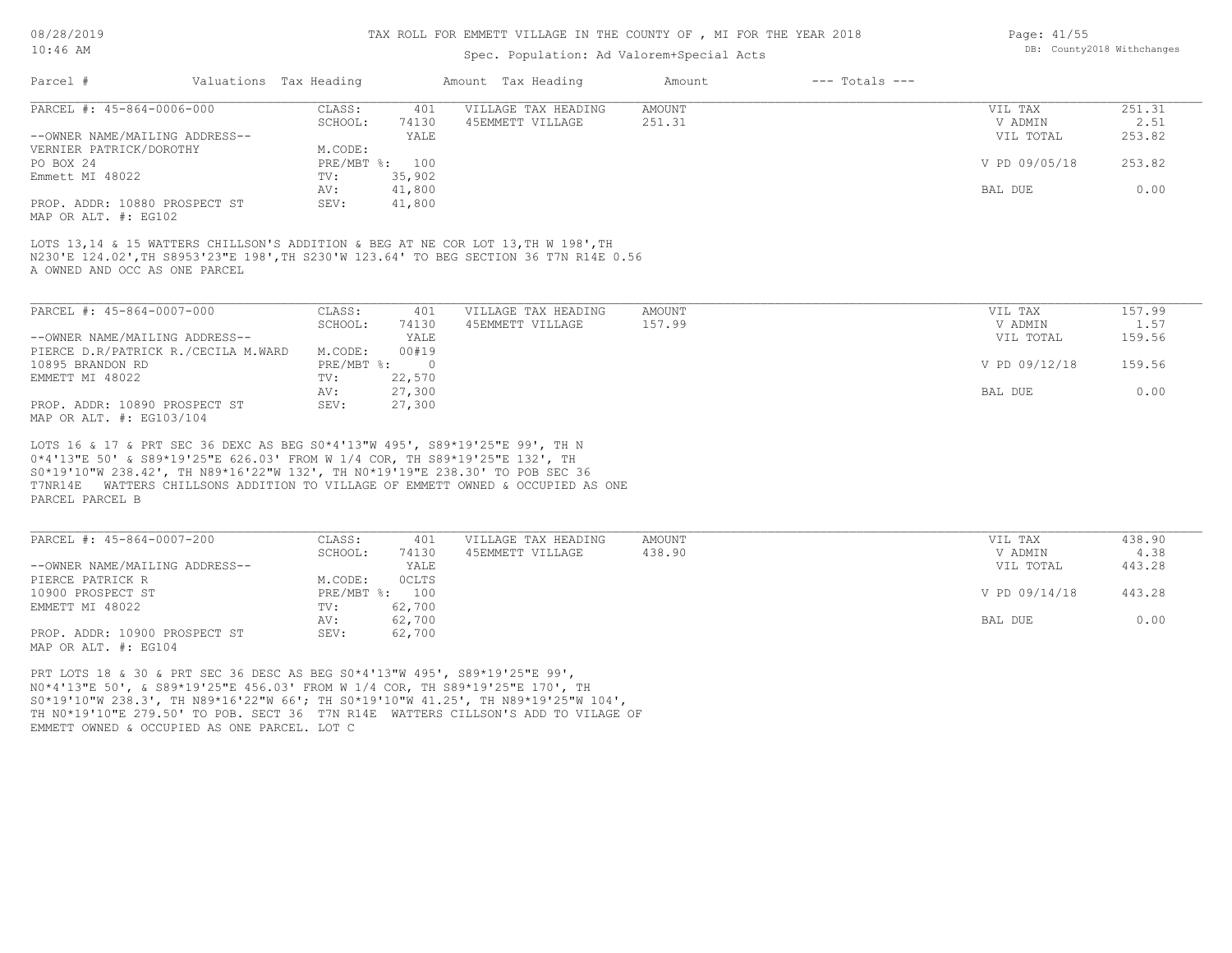## Spec. Population: Ad Valorem+Special Acts

| Parcel #                                               | Valuations Tax Heading |       | Amount Tax Heading                                                                                                                                                                                                                                       | Amount | $---$ Totals $---$ |               |       |
|--------------------------------------------------------|------------------------|-------|----------------------------------------------------------------------------------------------------------------------------------------------------------------------------------------------------------------------------------------------------------|--------|--------------------|---------------|-------|
| PARCEL #: 45-864-0008-000                              | CLASS:                 | 401   | VILLAGE TAX HEADING                                                                                                                                                                                                                                      | AMOUNT |                    | VIL TAX       | 31.82 |
|                                                        | SCHOOL:                | 74130 | 45EMMETT VILLAGE                                                                                                                                                                                                                                         | 31.82  |                    | V ADMIN       | 0.31  |
| --OWNER NAME/MAILING ADDRESS--                         |                        | YALE  |                                                                                                                                                                                                                                                          |        |                    | VIL TOTAL     | 32.13 |
| PIERCE DENNIS/CECILIA/PATRICK TRUST                    | M.CODE:                | 00#19 |                                                                                                                                                                                                                                                          |        |                    |               |       |
| 10895 BRANDON RD                                       | PRE/MBT %: 100         |       |                                                                                                                                                                                                                                                          |        |                    | V PD 09/10/18 | 32.13 |
| EMMETT MI 48022                                        | TV:                    | 4,546 |                                                                                                                                                                                                                                                          |        |                    |               |       |
|                                                        | AV:                    | 8,200 |                                                                                                                                                                                                                                                          |        |                    | BAL DUE       | 0.00  |
| PROP. ADDR: 10992 LAMBERT LN                           | SEV:                   | 8,200 |                                                                                                                                                                                                                                                          |        |                    |               |       |
| MAP OR ALT. #: EG116/120                               |                        |       |                                                                                                                                                                                                                                                          |        |                    |               |       |
| EMMETT ' SEC 36 T7N R14E OWNED & OCC AS 1 PARCEL ( F ) |                        |       | PRT LOT 30 & PRT SEC 36 DESC AS BEG S0*4'13"W 495' FROM W 1'4 COR, TH S89*19'25"E<br>99', TH NO*4'13"E 50', TH S89*19'25"E 116.03', TH SO*19'10"W 279.5' TH N89*19'25"W<br>213.81', TH NO*4'13"E 229.5' TO POB WATTERS CHILLSON'S ADDITION TO VILLAGE OF |        |                    |               |       |
| PARCEL #: 45-864-0008-200                              | CLASS:                 | -401  | VILLAGE TAX HEADING                                                                                                                                                                                                                                      | AMOUNT |                    | VIL TAX       | 31.82 |
|                                                        | SCHOOL:                | 74130 | 45EMMETT VILLAGE                                                                                                                                                                                                                                         | 31.82  |                    | V ADMIN       | 0.31  |

|                                     | SCHOOL:                   | 74130 | 45EMMETT VILLAGE | 31.82 | V ADMIN       | 0.31  |
|-------------------------------------|---------------------------|-------|------------------|-------|---------------|-------|
| --OWNER NAME/MAILING ADDRESS--      |                           | YALE  |                  |       | VIL TOTAL     | 32.13 |
| PIERCE DENNIS/CECILIA/PATRICK TRUST | M.CODE:                   | 00#19 |                  |       |               |       |
| 10895 BRANDON RD                    | $PRE/MBT$ $\frac{1}{6}$ : |       |                  |       | V PD 09/12/18 | 32.13 |
| EMMETT MI 48022                     | TV:                       | 4,546 |                  |       |               |       |
|                                     | AV:                       | 7,400 |                  |       | BAL DUE       | 0.00  |
| PROP. ADDR: 10960 LAMBERT LN        | SEV:                      | 7,400 |                  |       |               |       |
| MAP OR ALT. #: EG117                |                           |       |                  |       |               |       |

ADD TO VILAGE OF EMMETT OWNED & OCCUPIED AS ONE PARCEL.E. N89\*19'25"W 170'; TH N0\*19'10"E 279.5' TO POB. SECT 36 T7N R14E WATTERS CHILLSON'S & S89\*19'25"E 116.03' FROM W 1/4 COR, TH S89\*19'25"E 170', TH S0\*19'10"W 279.5', TH PRT LOT 30 & PRT SEC 36 DESC AS BEG S0\*4'13"W 495', S89\*19'25"E 99', N0\*4'13"E 50',

| PARCEL #: 45-864-0008-400      | CLASS:     | 401   | VILLAGE TAX HEADING | AMOUNT | VIL TAX       | 31.82 |
|--------------------------------|------------|-------|---------------------|--------|---------------|-------|
|                                | SCHOOL:    | 74130 | 45EMMETT VILLAGE    | 31.82  | V ADMIN       | 0.31  |
| --OWNER NAME/MAILING ADDRESS-- |            | YALE  |                     |        | VIL TOTAL     | 32.13 |
| PIERCE CECILIA M.WARD TRUST    | M.CODE:    | 00#19 |                     |        |               |       |
| 10895 BRANDON RD               | PRE/MBT %: |       |                     |        | V PD 09/12/18 | 32.13 |
| EMMETT MI 48022                | TV:        | 4,546 |                     |        |               |       |
|                                | AV:        | 7,400 |                     |        | BAL DUE       | 0.00  |
| PROP. ADDR: 10930 LAMBERT LN   | SEV:       | 7,400 |                     |        |               |       |
| MAP OR ALT. #: EG116           |            |       |                     |        |               |       |

CHILLSON'S ADD TO VILAGE OF EMMETT OWNED & OCCUPIED AS ONE PARCEL.D N89\*16'25"W 170'; TH N0\*19'10"E 279.50' TO POB. SECT 36 T7N R14E WATTERS & S89\*19'25"E 286.03' FROM W 1/4 COR, TH S89\*19'25"E 170', TH S0\*19'10"W 279.5', TH PRT LOT 30 & PRT SEC 36 DESC AS BEG S0\*4'13"W 495', S89\*19'25"E 99', N0\*4'13"E 50',

| PARCEL #: 45-864-0013-000      | CLASS:     | 401   | VILLAGE TAX HEADING | AMOUNT | VIL TAX       | 17.41 |
|--------------------------------|------------|-------|---------------------|--------|---------------|-------|
|                                | SCHOOL:    | 74130 | 45EMMETT VILLAGE    | 17.41  | V ADMIN       | 0.17  |
| --OWNER NAME/MAILING ADDRESS-- |            | YALE  |                     |        | VIL TOTAL     | 17.58 |
| HOFMAN CARL A                  | M.CODE:    | REETS |                     |        |               |       |
| P.O. BOX 73                    | PRE/MBT %: |       |                     |        | V PD 09/05/18 | 17.58 |
| EMMETT MI 48022                | TV:        | 2,488 |                     |        |               |       |
|                                | AV:        | 3,800 |                     |        | BAL DUE       | 0.00  |
| PROP. ADDR: MARY ST            | SEV:       | 3,800 |                     |        |               |       |
| MAP OR ALT. #: EG107/109       |            |       |                     |        |               |       |

LOT 25 WATTERS CHILLSONS ADDITION TO VILLAGE OF EMMETT

Page: 42/55 DB: County2018 Withchanges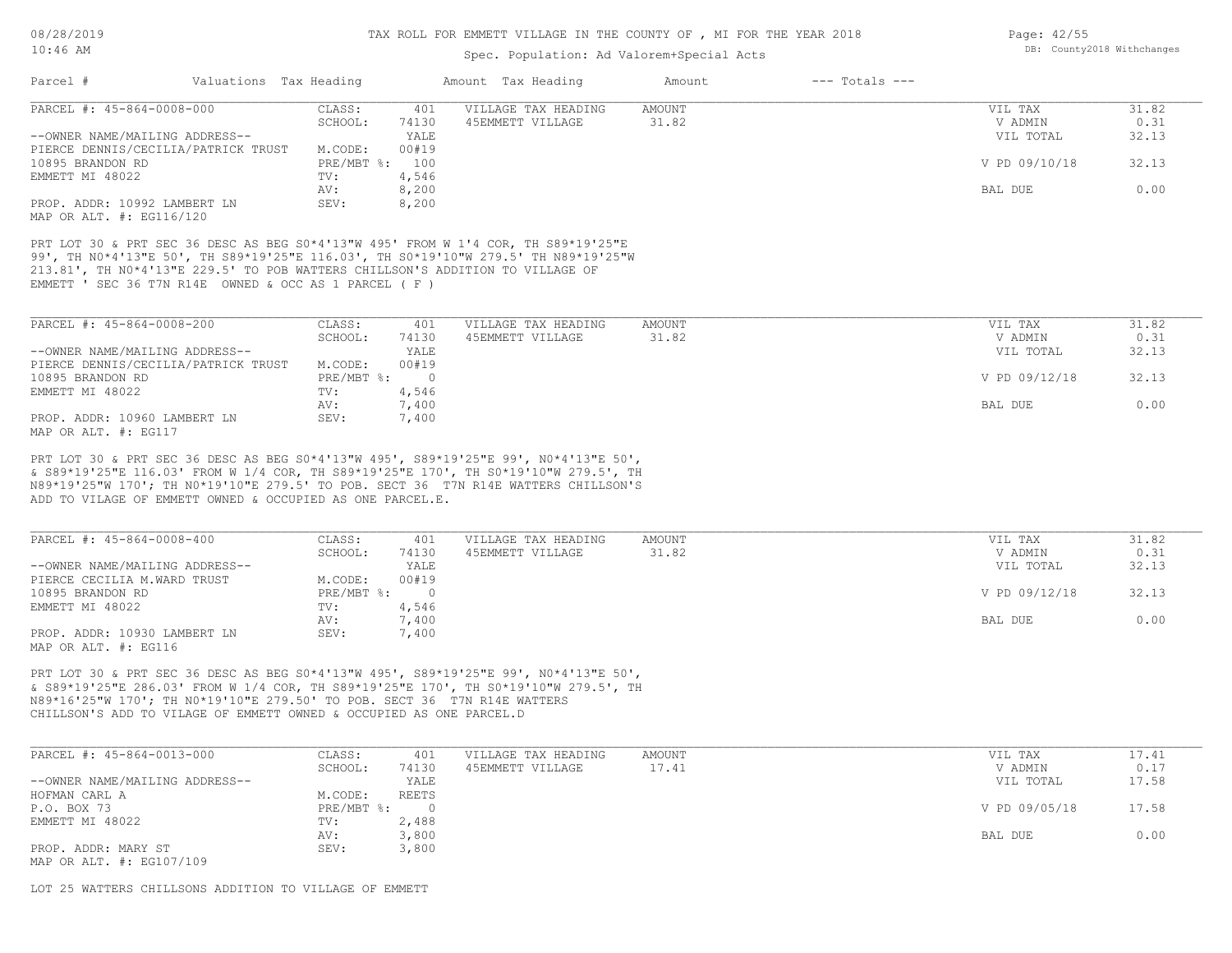## Spec. Population: Ad Valorem+Special Acts

| Page: 43/55 |                            |
|-------------|----------------------------|
|             | DB: County2018 Withchanges |

| Parcel #                       | Valuations Tax Heading |        | Amount Tax Heading  | Amount | $---$ Totals $---$ |               |        |
|--------------------------------|------------------------|--------|---------------------|--------|--------------------|---------------|--------|
| PARCEL #: 45-864-0014-000      | CLASS:                 | 401    | VILLAGE TAX HEADING | AMOUNT |                    | VIL TAX       | 99.92  |
|                                | SCHOOL:                | 74130  | 45EMMETT VILLAGE    | 99.92  |                    | V ADMIN       | 0.99   |
| --OWNER NAME/MAILING ADDRESS-- |                        | YALE   |                     |        |                    | VIL TOTAL     | 100.91 |
| HOFMAN CARL A                  | M.CODE:                | REETS  |                     |        |                    |               |        |
| P.O. 73                        | $PRE/MBT$ %:           |        |                     |        |                    | V PD 09/05/18 | 100.91 |
| EMMETT MI 48022                | TV:                    | 14,275 |                     |        |                    |               |        |
|                                | AV:                    | 17,100 |                     |        |                    | BAL DUE       | 0.00   |
| PROP. ADDR: 10888 MARY ST      | SEV:                   | 17,100 |                     |        |                    |               |        |
| MAP OR ALT. #: EG110           |                        |        |                     |        |                    |               |        |

LOT 26 WATTERS CHILLSONS ADDITION TO VILLAGE OF EMMETT

| PARCEL #: 45-864-0015-001      | CLASS:     | 401    | VILLAGE TAX HEADING | AMOUNT | VIL TAX       | 26.56 |
|--------------------------------|------------|--------|---------------------|--------|---------------|-------|
|                                | SCHOOL:    | 74130  | 45EMMETT VILLAGE    | 26.56  | V ADMIN       | 0.26  |
| --OWNER NAME/MAILING ADDRESS-- |            | YALE   |                     |        | VIL TOTAL     | 26.82 |
| MCGUIRE JEAN M.TRUST           | M.CODE:    |        |                     |        |               |       |
| P.O. BOX 56                    | PRE/MBT %: |        |                     |        | V PD 09/06/18 | 26.82 |
| GOODELLS MI 48027              | TV:        | 3,795  |                     |        |               |       |
|                                | AV:        | 24,100 |                     |        | BAL DUE       | 0.00  |
| PROP. ADDR: 10894 MARY ST      | SEV:       | 24,100 |                     |        |               |       |
| MAP OR ALT. #: EG111/112       |            |        |                     |        |               |       |

FROM 19-864-0015-000, 19-864-0016-000; LOTS 27 & 28 WATTERS CHILLSONS ADDITION TO VILLAGE OF EMMETT SPLIT ON 10/02/2007

| PARCEL #: 45-864-0017-000      | CLASS:     | 401    | VILLAGE TAX HEADING | AMOUNT | VIL TAX   | 206.12 |
|--------------------------------|------------|--------|---------------------|--------|-----------|--------|
|                                | SCHOOL:    | 74130  | 45EMMETT VILLAGE    | 206.12 | V ADMIN   | 2.06   |
| --OWNER NAME/MAILING ADDRESS-- |            | YALE   |                     |        | VIL TOTAL | 208.18 |
| DOUTRY ROBERT                  | M.CODE:    |        |                     |        |           |        |
| 3435 BREEN RD                  | PRE/MBT %: |        |                     |        | BAL DUE   | 208.18 |
| Emmett MI 48022                | TV:        | 29,447 |                     |        |           |        |
|                                | AV:        | 37,200 |                     |        |           |        |
| PROP. ADDR: 3195 2ND ST        | SEV:       | 37,200 |                     |        |           |        |
| MAP OR ALT. #: EG113           |            |        |                     |        |           |        |

ADDITION TO VILLAGE OF EMMETT 2.492 A S8.25 FT OF LOT 30 & LOT 29 EXC THE E 11 RDS OF S 5 RDS THEREOF. WATTERS CHILLSONS

| PARCEL #: 45-864-0018-000      | CLASS:     | 401    | VILLAGE TAX HEADING | AMOUNT | 255.14<br>VIL TAX   |
|--------------------------------|------------|--------|---------------------|--------|---------------------|
|                                | SCHOOL:    | 74130  | 45EMMETT VILLAGE    | 255.14 | 2.55<br>V ADMIN     |
| --OWNER NAME/MAILING ADDRESS-- |            | YALE   |                     |        | 257.69<br>VIL TOTAL |
| HULL THOMAS H./ JESSICA L.     | M.CODE:    |        |                     |        |                     |
| 3187 2ND ST                    | PRE/MBT %: | 100    |                     |        | 257.69<br>BAL DUE   |
| EMMETT MI 48022                | TV:        | 36,449 |                     |        |                     |
|                                | AV:        | 36,600 |                     |        |                     |
| PROP. ADDR: 3187 2ND ST        | SEV:       | 36,600 |                     |        |                     |
| MAP OR ALT. #: EG114/115       |            |        |                     |        |                     |

VILLAGE OF EMMETT THE E 11 RDS OF LOT 29 EXC THE N 5 RDS THEREOF. WATTERS CHILLSONS ADDITION TO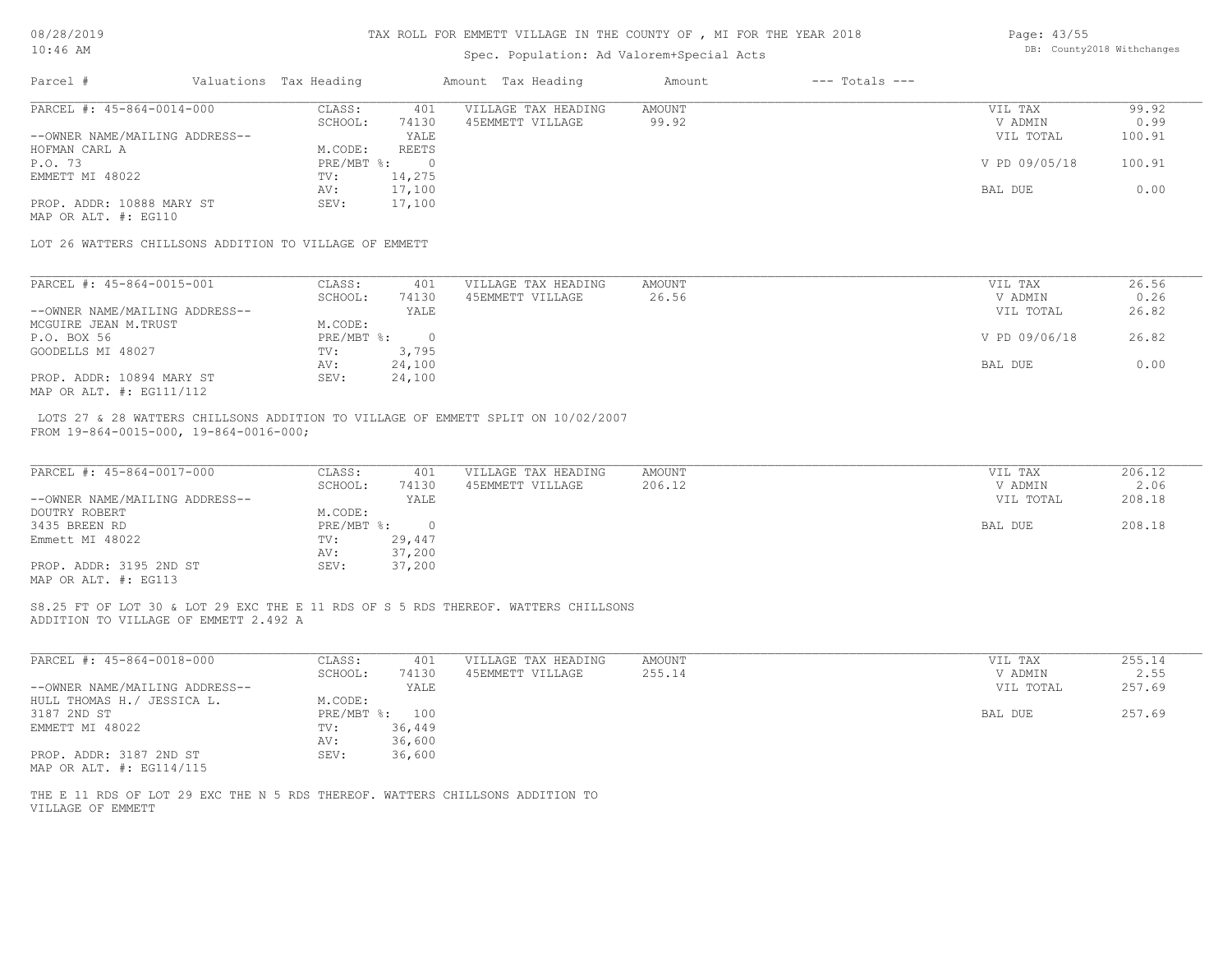## Spec. Population: Ad Valorem+Special Acts

| Page: 44/55 |                            |
|-------------|----------------------------|
|             | DB: County2018 Withchanges |

| Parcel #                       | Valuations Tax Heading |       | Amount Tax Heading  | Amount | $---$ Totals $---$ |               |       |
|--------------------------------|------------------------|-------|---------------------|--------|--------------------|---------------|-------|
| PARCEL #: 45-870-0001-000      | CLASS:                 | 401   | VILLAGE TAX HEADING | AMOUNT |                    | VIL TAX       | 10.11 |
|                                | SCHOOL:                | 74130 | 45EMMETT VILLAGE    | 10.11  |                    | V ADMIN       | 0.10  |
| --OWNER NAME/MAILING ADDRESS-- |                        | YALE  |                     |        |                    | VIL TOTAL     | 10.21 |
| KEEGAN JAMES L/NANCY           | M.CODE:                | 000#9 |                     |        |                    |               |       |
| 3516 EMMETT RD                 | PRE/MBT %:             |       |                     |        |                    | V PD 07/18/18 | 10.21 |
| EMMETT MI 48022                | TV:                    | 1,445 |                     |        |                    |               |       |
|                                | AV:                    | 1,700 |                     |        |                    | BAL DUE       | 0.00  |
| PROP. ADDR: EMMETT RD          | SEV:                   | 1,700 |                     |        |                    |               |       |
| MAP OR ALT. #: EG121           |                        |       |                     |        |                    |               |       |

#### LOT 1 MARTIN F WEIR SUBDIVISION

| PARCEL #: 45-870-0002-000      | CLASS:  | 401            | VILLAGE TAX HEADING | AMOUNT | VIL TAX       | 157.99 |
|--------------------------------|---------|----------------|---------------------|--------|---------------|--------|
|                                | SCHOOL: | 74130          | 45EMMETT VILLAGE    | 157.99 | V ADMIN       | 1.57   |
| --OWNER NAME/MAILING ADDRESS-- |         | YALE           |                     |        | VIL TOTAL     | 159.56 |
| WELSH WILLIAM L/LAURA K        | M.CODE: | OCLTS          |                     |        |               |        |
| 3427 EMMETT RD                 |         | PRE/MBT %: 100 |                     |        | V PD 08/27/18 | 159.56 |
| EMMETT MI 48022-4516           | TV:     | 22,570         |                     |        |               |        |
|                                | AV:     | 28,400         |                     |        | BAL DUE       | 0.00   |
| PROP. ADDR: 3427 EMMETT RD     | SEV:    | 28,400         |                     |        |               |        |
| MAP OR ALT. #: EG122           |         |                |                     |        |               |        |

#### LOT 2 MARTIN F WEIR SUBDIVISION

| PARCEL #: 45-870-0003-000      | CLASS:  | 401            | VILLAGE TAX HEADING | AMOUNT | VIL TAX       | 232.20 |
|--------------------------------|---------|----------------|---------------------|--------|---------------|--------|
|                                | SCHOOL: | 74130          | 45EMMETT VILLAGE    | 232.20 | V ADMIN       | 2.32   |
| --OWNER NAME/MAILING ADDRESS-- |         | YALE           |                     |        | VIL TOTAL     | 234.52 |
| BETHWAY DAVID J                | M.CODE: | <b>OCLTS</b>   |                     |        |               |        |
| 3423 EMMETT RD                 |         | PRE/MBT %: 100 |                     |        | V PD 09/10/18 | 234.52 |
| EMMETT MI 48022-4516           | TV:     | 33,172         |                     |        |               |        |
|                                | AV:     | 42,000         |                     |        | BAL DUE       | 0.00   |
| PROP. ADDR: 3423 EMMETT RD     | SEV:    | 42,000         |                     |        |               |        |
| MAP OR ALT. #: EG123           |         |                |                     |        |               |        |

### LOT 3 MARTIN F WEIR SUBDIVISION

| PARCEL #: 45-870-0004-000      | CLASS:     | 401          | VILLAGE TAX HEADING | AMOUNT | VIL TAX       | 259.39 |
|--------------------------------|------------|--------------|---------------------|--------|---------------|--------|
|                                | SCHOOL:    | 74130        | 45EMMETT VILLAGE    | 259.39 | V ADMIN       | 2.59   |
| --OWNER NAME/MAILING ADDRESS-- |            | YALE         |                     |        | VIL TOTAL     | 261.98 |
| FOX BRIAN/MATHEWS JENNIFER     | M.CODE:    | <b>OCLTS</b> |                     |        |               |        |
| 4425 KILGORE RD                | PRE/MBT %: |              |                     |        | V PD 09/10/18 | 261.98 |
| Avoca MI 48006-3820            | TV:        | 37,056       |                     |        |               |        |
|                                | AV:        | 46,400       |                     |        | BAL DUE       | 0.00   |
| PROP. ADDR: 3419 EMMETT RD     | SEV:       | 46,400       |                     |        |               |        |

MAP OR ALT. #: EG124

LOT 4 MARTIN F WEIR SUBDIVISION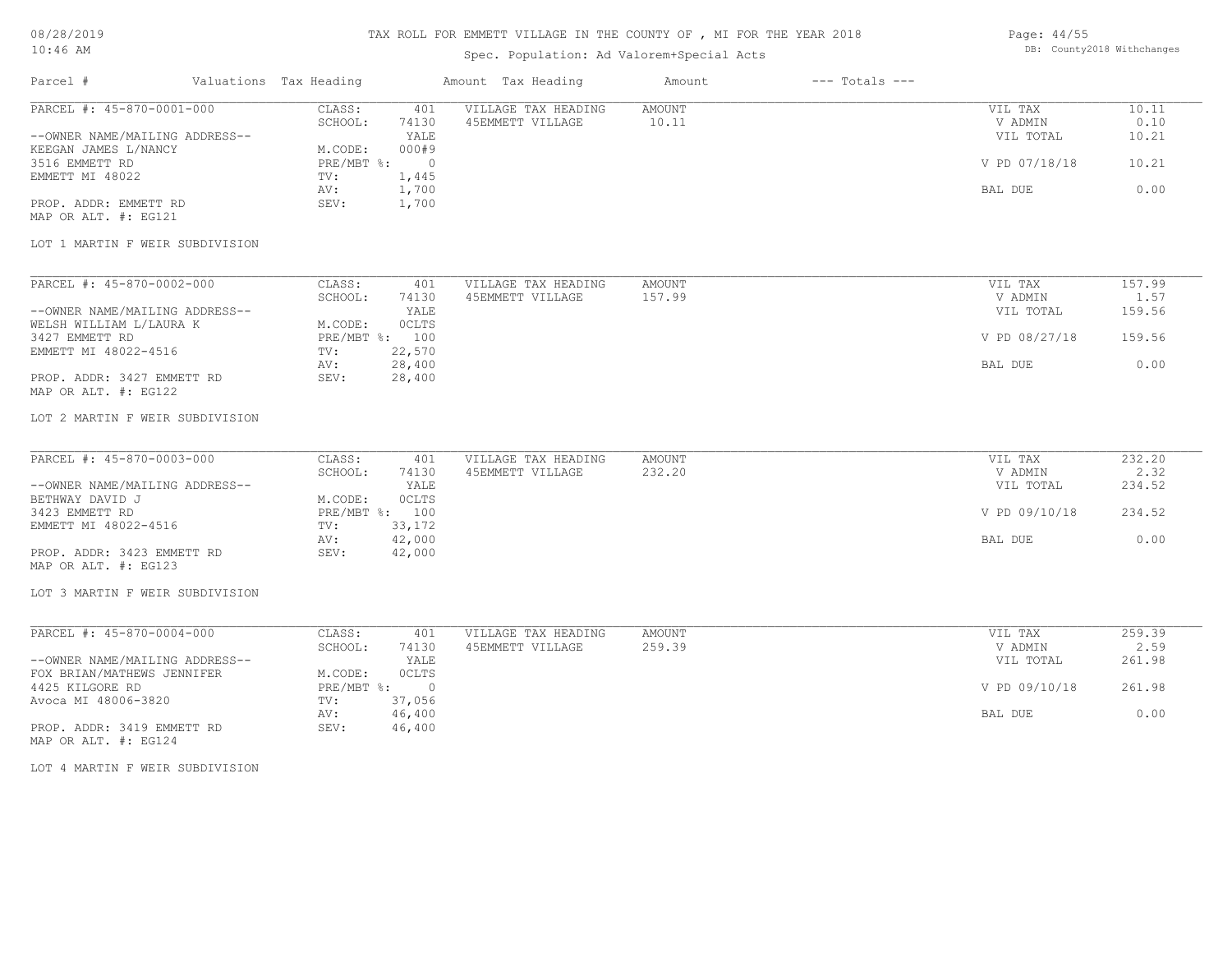## Spec. Population: Ad Valorem+Special Acts

| Page: 45/55 |                            |
|-------------|----------------------------|
|             | DB: County2018 Withchanges |

| Parcel #                       | Valuations Tax Heading |        | Amount Tax Heading  | Amount | $---$ Totals $---$ |               |        |
|--------------------------------|------------------------|--------|---------------------|--------|--------------------|---------------|--------|
| PARCEL #: 45-870-0005-000      | CLASS:                 | 401    | VILLAGE TAX HEADING | AMOUNT |                    | VIL TAX       | 207.95 |
|                                | SCHOOL:                | 74130  | 45EMMETT VILLAGE    | 207.95 |                    | V ADMIN       | 2.07   |
| --OWNER NAME/MAILING ADDRESS-- |                        | YALE   |                     |        |                    | VIL TOTAL     | 210.02 |
| MC CARTY PATRICK/EVELYN        | M.CODE:                | LAKES  |                     |        |                    |               |        |
| 3415 EMMETT RD                 | $PRE/MBT$ %:           | 100    |                     |        |                    | V PD 08/24/18 | 210.02 |
| EMMETT MI 48022-4516           | TV:                    | 29,708 |                     |        |                    |               |        |
|                                | AV:                    | 37,400 |                     |        |                    | BAL DUE       | 0.00   |
| PROP. ADDR: 3415 EMMETT RD     | SEV:                   | 37,400 |                     |        |                    |               |        |
| MAP OR ALT. #: EG125           |                        |        |                     |        |                    |               |        |

### LOT 5 MARTIN F WEIR SUBDIVISION

| PARCEL #: 45-870-0006-001      | CLASS:  | 401            | VILLAGE TAX HEADING | AMOUNT | VIL TAX       | 372.56 |
|--------------------------------|---------|----------------|---------------------|--------|---------------|--------|
|                                | SCHOOL: | 74130          | 45EMMETT VILLAGE    | 372.56 | V ADMIN       | 3.72   |
| --OWNER NAME/MAILING ADDRESS-- |         | YALE           |                     |        | VIL TOTAL     | 376.28 |
| SCHADE VIRGINIA                | M.CODE: |                |                     |        |               |        |
| 3395 EMMETT RD                 |         | PRE/MBT %: 100 |                     |        | V PD 08/08/18 | 376.28 |
| EMMETT MI 48022                | TV:     | 53,223         |                     |        |               |        |
|                                | AV:     | 66,400         |                     |        | BAL DUE       | 0.00   |
| PROP. ADDR: 3395 EMMETT RD     | SEV:    | 66,400         |                     |        |               |        |
| MAP OR ALT. #: EG126/127       |         |                |                     |        |               |        |

19-870-0007-000; LOT 6 & LOT 7 MARTIN F WEIR SUBDIVISION SPLIT ON 07/24/2007 FROM 19-870-0006-000,

| PARCEL #: 45-870-0009-001      | CLASS:  | 401            | VILLAGE TAX HEADING | AMOUNT | VIL TAX       | 269.68 |
|--------------------------------|---------|----------------|---------------------|--------|---------------|--------|
|                                | SCHOOL: | 74130          | 45EMMETT VILLAGE    | 269.68 | V ADMIN       | 2.69   |
| --OWNER NAME/MAILING ADDRESS-- |         | YALE           |                     |        | VIL TOTAL     | 272.37 |
| CHENCHICK DANIEL J.            | M.CODE: | <b>OCLTS</b>   |                     |        |               |        |
| 3379 EMMETT RD                 |         | PRE/MBT %: 100 |                     |        | V PD 08/27/18 | 272.37 |
| EMMETT MI 48022                | TV:     | 38,526         |                     |        |               |        |
|                                | AV:     | 48,700         |                     |        | BAL DUE       | 0.00   |
| PROP. ADDR: 3379 EMMETT RD     | SEV:    | 48,700         |                     |        |               |        |
| MAP OR ALT. #: EG128/129/130   |         |                |                     |        |               |        |

LOTS 8, 9 & 10 MARTIN F WEIR SUBDIVISION SPLIT ON 11/08/2007 FROM 19-870-0009-000,

19-870-0008-000, 19-870-0010-000;

| PARCEL #: 45-870-0011-000      | CLASS:     | 401      | VILLAGE TAX HEADING | AMOUNT | VIL TAX       | 224.85 |
|--------------------------------|------------|----------|---------------------|--------|---------------|--------|
|                                | SCHOOL:    | 74130    | 45EMMETT VILLAGE    | 224.85 | V ADMIN       | 2.24   |
| --OWNER NAME/MAILING ADDRESS-- |            | YALE     |                     |        | VIL TOTAL     | 227.09 |
| HULL JAMES                     | M.CODE:    |          |                     |        |               |        |
| 11933 BRYCE RD                 | PRE/MBT %: | $\Omega$ |                     |        | V PD 08/22/18 | 227.09 |
| EMMETT MI 48022                | TV:        | 32,122   |                     |        |               |        |
|                                | AV:        | 40,200   |                     |        | BAL DUE       | 0.00   |
| PROP. ADDR: 3365 EMMETT RD     | SEV:       | 40,200   |                     |        |               |        |
| MAP OR ALT. #: EG131           |            |          |                     |        |               |        |

LOT 11 MARTIN F WEIR SUBDIVISION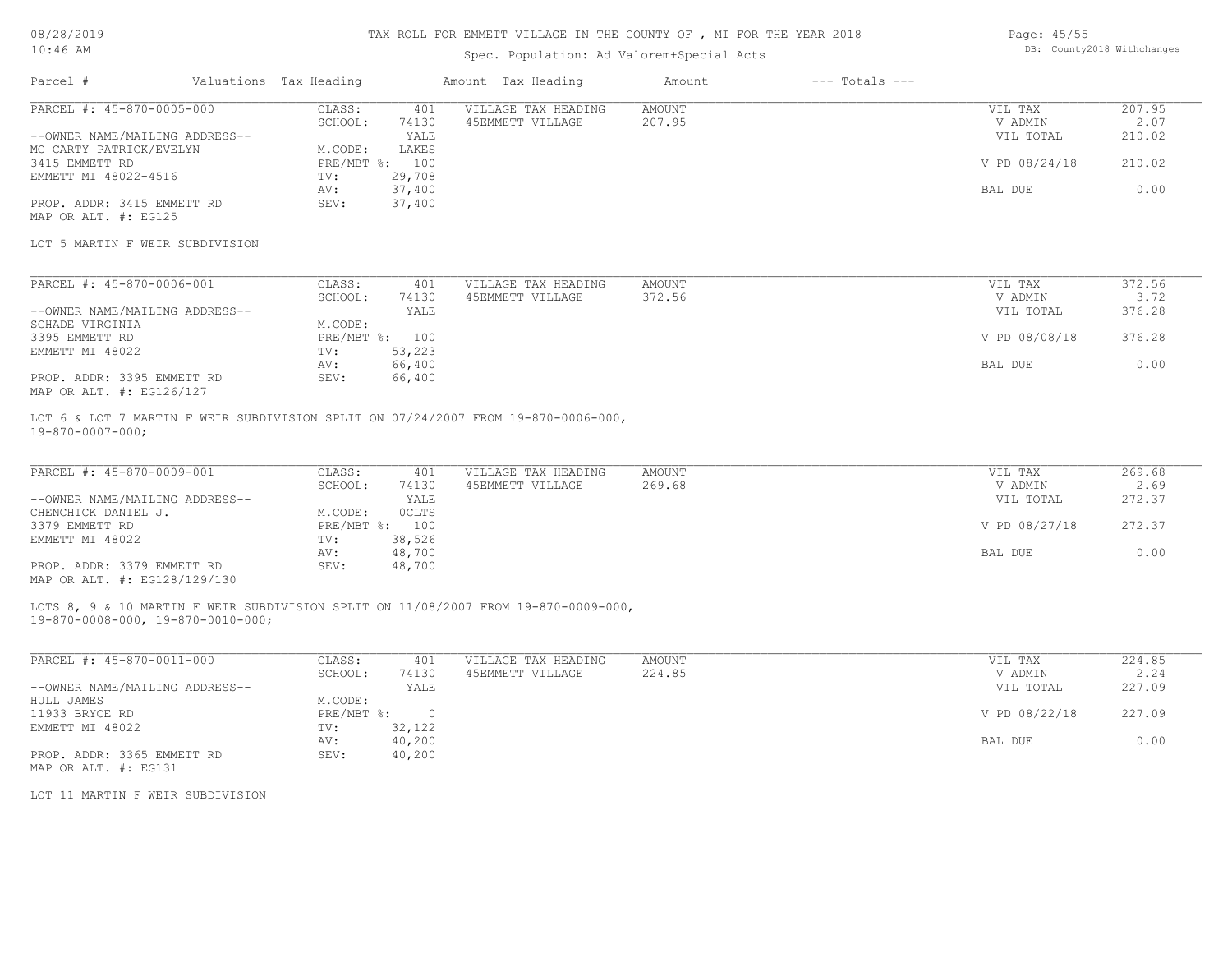## Spec. Population: Ad Valorem+Special Acts

| Parcel #                       | Valuations Tax Heading |        | Amount Tax Heading  | Amount | $---$ Totals $---$ |               |        |
|--------------------------------|------------------------|--------|---------------------|--------|--------------------|---------------|--------|
| PARCEL #: 45-870-0012-000      | CLASS:                 | 401    | VILLAGE TAX HEADING | AMOUNT |                    | VIL TAX       | 187.48 |
|                                | SCHOOL:                | 74130  | 45EMMETT VILLAGE    | 187.48 |                    | V ADMIN       | 1.87   |
| --OWNER NAME/MAILING ADDRESS-- |                        | YALE   |                     |        |                    | VIL TOTAL     | 189.35 |
| SPIEGEL WILLIAM JAMES          | M.CODE:                |        |                     |        |                    |               |        |
| BOWMAN ANNA MARIE              | PRE/MBT %: 100         |        |                     |        |                    | V PD 09/14/18 | 189.35 |
| 3359 EMMETT RD                 | TV:                    | 26,784 |                     |        |                    |               |        |
| EMMETT MI 48022                | AV:                    | 27,900 |                     |        |                    | BAL DUE       | 0.00   |
|                                |                        |        |                     |        |                    |               |        |

MAP OR ALT. #: EG132 PROP. ADDR: 3359 EMMETT RD

## LOT 12 MARTIN F WEIR SUBDIVISION

| PARCEL #: 45-870-0013-001        | CLASS:     | 401    | VILLAGE TAX HEADING | AMOUNT | 38.80<br>VIL TAX       |
|----------------------------------|------------|--------|---------------------|--------|------------------------|
|                                  | SCHOOL:    | 74130  | 45EMMETT VILLAGE    | 38.80  | 0.38<br>V ADMIN        |
| --OWNER NAME/MAILING ADDRESS--   |            | YALE   |                     |        | 39.18<br>VIL TOTAL     |
| MCINTYRE DENNIS/WEBB MICHAEL     | M.CODE:    |        |                     |        |                        |
| 1217 ALLEN RD                    | PRE/MBT %: | $\cap$ |                     |        | V PD 09/13/18<br>39.18 |
| SMITHS CREEK MI 48074            | TV:        | 5,544  |                     |        |                        |
|                                  | AV:        | 7,600  |                     |        | 0.00<br>BAL DUE        |
| PROP. ADDR: DUNNIGAN RD          | SEV:       | 7,600  |                     |        |                        |
| MAP OR ALT. #: EG133/134/135/136 |            |        |                     |        |                        |

LOT 13,14,15, & 16 MARTIN F WEIR SUBDIVISION

SEV: 27,900

| PARCEL #: 45-870-0017-000      | CLASS:       | 401   | VILLAGE TAX HEADING | AMOUNT | VIL TAX       | 8.40 |
|--------------------------------|--------------|-------|---------------------|--------|---------------|------|
|                                | SCHOOL:      | 74130 | 45EMMETT VILLAGE    | 8.40   | V ADMIN       | 0.08 |
| --OWNER NAME/MAILING ADDRESS-- |              | YALE  |                     |        | VIL TOTAL     | 8.48 |
| NEUMANN DONALD J./DONNA        | M.CODE:      | 00#34 |                     |        |               |      |
| 5575 GLEASON RD                | $PRE/MBT$ %: |       |                     |        | V PD 09/14/18 | 8.48 |
| EMMETT MI 48022                | TV:          | 1,200 |                     |        |               |      |
|                                | AV:          | 1,200 |                     |        | BAL DUE       | 0.00 |
| PROP. ADDR: EMMETT RD          | SEV:         | 1,200 |                     |        |               |      |
| MAP OR ALT. #: EG137           |              |       |                     |        |               |      |

#### LOT 17 MARTIN F WEIR SUBDIVISION

| PARCEL #: 45-870-0017-500      | CLASS:     | 401   | VILLAGE TAX HEADING | AMOUNT | VIL TAX       | 28.70 |
|--------------------------------|------------|-------|---------------------|--------|---------------|-------|
|                                | SCHOOL:    | 74130 | 45EMMETT VILLAGE    | 28.70  | V ADMIN       | 0.28  |
| --OWNER NAME/MAILING ADDRESS-- |            | YALE  |                     |        | VIL TOTAL     | 28.98 |
| NEUMANN DONALD/DONNA           | M.CODE:    | 00#34 |                     |        |               |       |
| 5575 GLEASON RD                | PRE/MBT %: |       |                     |        | V PD 09/14/18 | 28.98 |
| Emmett MI 48022                | TV:        | 4,100 |                     |        |               |       |
|                                | AV:        | 4,100 |                     |        | BAL DUE       | 0.00  |
| PROP. ADDR: DUNNIGAN RD        | SEV:       | 4,100 |                     |        |               |       |
| MAP OR ALT. #: EG138           |            |       |                     |        |               |       |

LOT 18 MARTIN F WEIR SUBDIVISION

Page: 46/55 DB: County2018 Withchanges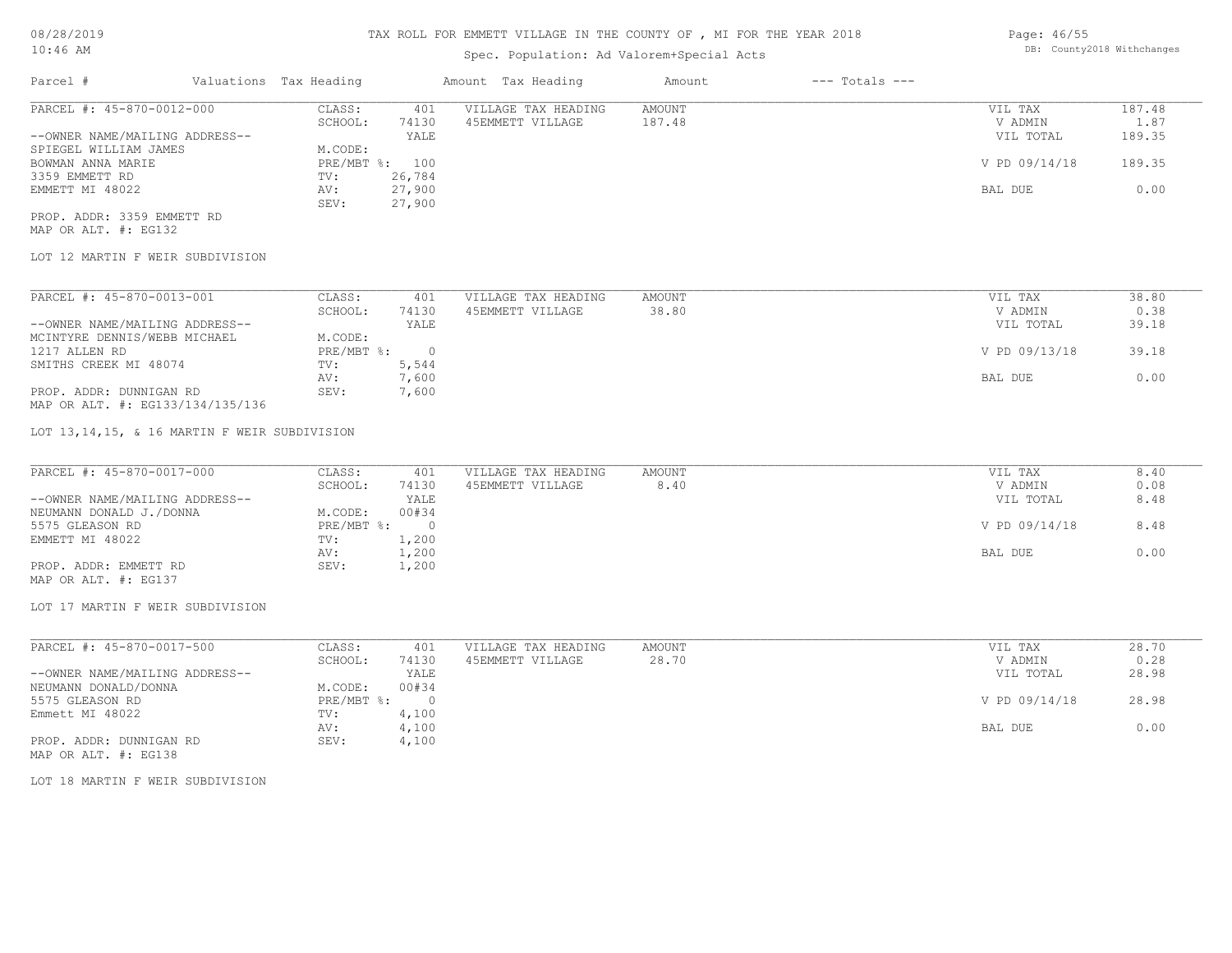### Spec. Population: Ad Valorem+Special Acts

| Page: 47/55 |                            |
|-------------|----------------------------|
|             | DB: County2018 Withchanges |

| Parcel #                       | Valuations Tax Heading |          | Amount Tax Heading  | Amount | $---$ Totals $---$ |               |       |
|--------------------------------|------------------------|----------|---------------------|--------|--------------------|---------------|-------|
| PARCEL #: 45-870-0018-000      | CLASS:                 | 401      | VILLAGE TAX HEADING | AMOUNT |                    | VIL TAX       | 77.89 |
|                                | SCHOOL:                | 74130    | 45EMMETT VILLAGE    | 77.89  |                    | V ADMIN       | 0.77  |
| --OWNER NAME/MAILING ADDRESS-- |                        | YALE     |                     |        |                    | VIL TOTAL     | 78.66 |
| BTS INVESTMENTS LLC            | M.CODE:                |          |                     |        |                    |               |       |
| 8423 HEWITT RD                 | $PRE/MBT$ %:           | $\Omega$ |                     |        |                    | V PD 09/10/18 | 78.66 |
| AVOCA MI 48006                 | TV:                    | 11,128   |                     |        |                    |               |       |
|                                | AV:                    | 21,500   |                     |        |                    | BAL DUE       | 0.00  |
| PROP. ADDR: 3340 KINNEY RD     | SEV:                   | 21,500   |                     |        |                    |               |       |
| MAP OR ALT. #: EG139           |                        |          |                     |        |                    |               |       |

LOT 19 MARTIN F WEIR SUBDIVISION

| PARCEL #: 45-870-0019-001        | CLASS:  | 401            | VILLAGE TAX HEADING | AMOUNT | VIL TAX       | 468.10 |
|----------------------------------|---------|----------------|---------------------|--------|---------------|--------|
|                                  | SCHOOL: | 74130          | 45EMMETT VILLAGE    | 468.10 | V ADMIN       | 4.68   |
| --OWNER NAME/MAILING ADDRESS--   |         | YALE           |                     |        | VIL TOTAL     | 472.78 |
| SZYSKA JOSEPH/MARY               | M.CODE: |                |                     |        |               |        |
| 3418 KINNEY RD                   |         | PRE/MBT %: 100 |                     |        | V PD 09/12/18 | 472.78 |
| EMMETT MI 48022                  | TV:     | 66,872         |                     |        |               |        |
|                                  | AV:     | 77,600         |                     |        | BAL DUE       | 0.00   |
| PROP. ADDR: 3418 KINNEY RD       | SEV:    | 77,600         |                     |        |               |        |
| MAP OR ALT. #: EG140/141/142/143 |         |                |                     |        |               |        |

19-870-0019-000, 19-870-0020-000, 19-870-0021-000, 19-870-0022-000; LOTS 20, 21, 22 & 23 MARTIN F WEIR SUBDIVISION SPLIT ON 11/21/2007 FROM

| PARCEL #: 45-900-1000-000      | CLASS:         | 305   | VILLAGE TAX HEADING | AMOUNT | VIL TAX   | 0.00 |
|--------------------------------|----------------|-------|---------------------|--------|-----------|------|
|                                | SCHOOL:        | 74130 | 45EMMETT VILLAGE    | 0.00   | V ADMIN   | 0.00 |
| --OWNER NAME/MAILING ADDRESS-- |                | YALE  |                     |        | VIL TOTAL | 0.00 |
| EASTERN MICHIGAN GRAIN         | M.CODE:        |       |                     |        |           |      |
| PO BOX 146                     | PRE/MBT %: 100 |       |                     |        | BAL DUE   | 0.00 |
| Frankenmuth MI 48734           | TV:            |       |                     |        |           |      |
|                                | AV:            |       |                     |        |           |      |
| PROP. ADDR: 10668 MARY ST      | SEV:           |       |                     |        |           |      |
| MAP OR ALT. #:                 |                |       |                     |        |           |      |

403.67 TO BEG.T7N R14E 11.41 A. 1017.71',TH S 3D 36M 50S W 243.45',TH S 77D 32M 40S E 1030.67'TH N 3D 30M 46S E 20SW 1307.26'&S 3D 30M 46S W 1059.99 FROM E 1/4 COR. FROM 1/4 COR.TH 86D 29M 14S 52M E 243.45', TH N 77D 30M 30S W 769.35', TH S7 18M 30S W200;TO BEG. N 87D 13M COR.TH S77D 30M 30S E 550;,TH S 10D 10M W 41.58',TH N 77 30M 30S E 235.88',TH N 3D BEG. S 87D 5M E 1321.57;,TH S 2D 30M W 974.91',&S 77D 30M 30S E 855.35',FROM W 1/4

| PARCEL #: 45-901-1001-000                   | CLASS:<br>352    | VILLAGE TAX HEADING | AMOUNT | VIL TAX   | 0.00 |
|---------------------------------------------|------------------|---------------------|--------|-----------|------|
|                                             | 74130<br>SCHOOL: | 45EMMETT VILLAGE    | 0.00   | V ADMIN   | 0.00 |
| --OWNER NAME/MAILING ADDRESS--              | YALE             |                     |        | VIL TOTAL | 0.00 |
| EASTERN MICHIGAN GRAIN INC                  | 00#10<br>M.CODE: |                     |        |           |      |
| THE STAR OF THE WEST MILLING CO.            | PRE/MBT %: 100   |                     |        | BAL DUE   | 0.00 |
| 953-IFT                                     | 100,780<br>TV:   |                     |        |           |      |
| P.O. BOX 146                                | 100,780<br>AV:   |                     |        |           |      |
| FRANKENMUTH MI 48734                        | 100,780<br>SEV:  |                     |        |           |      |
| PROP. ADDR: 10668 MARY ST<br>MAP OR ALT. #: |                  |                     |        |           |      |

PERSONAL PROPERTY IFT 953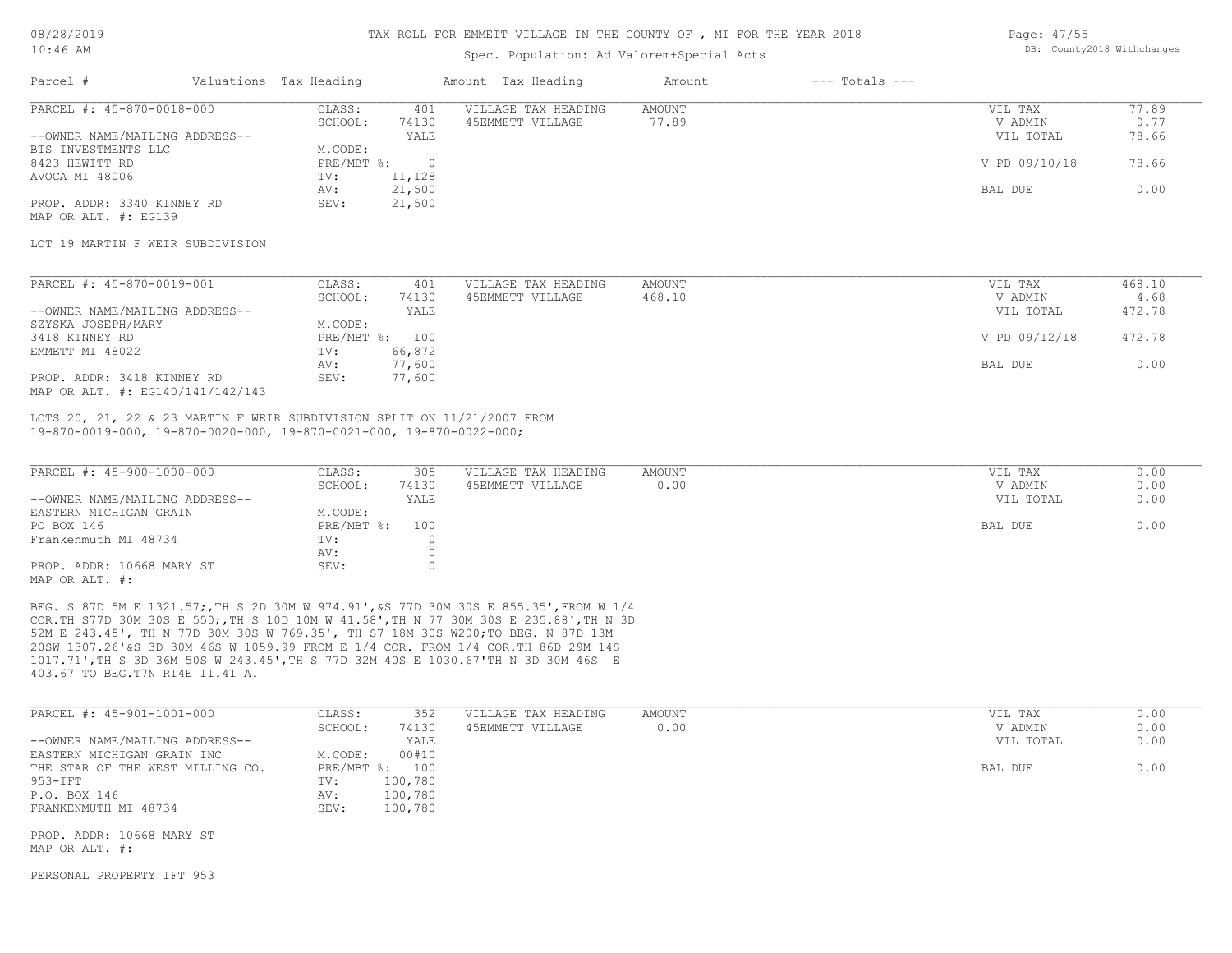## Spec. Population: Ad Valorem+Special Acts

| Parcel #                       | Valuations Tax Heading |       | Amount Tax Heading  | Amount | $---$ Totals $---$ |           |      |
|--------------------------------|------------------------|-------|---------------------|--------|--------------------|-----------|------|
| PARCEL #: 45-999-0002-000      | CLASS:                 | 251   | VILLAGE TAX HEADING | AMOUNT |                    | VIL TAX   | 0.00 |
|                                | SCHOOL:                | 74130 | 45EMMETT VILLAGE    | 0.00   |                    | V ADMIN   | 0.00 |
| --OWNER NAME/MAILING ADDRESS-- |                        | YALE  |                     |        |                    | VIL TOTAL | 0.00 |
| BISCOS INC                     | M.CODE:                | 000#2 |                     |        |                    |           |      |
| PO BOX 188                     | PRE/MBT %: 100         |       |                     |        |                    | BAL DUE   | 0.00 |
| 3146 MAIN ST                   | TV:                    |       |                     |        |                    |           |      |
| EMMETT MI 48022                | AV:                    |       |                     |        |                    |           |      |
|                                | SEV:                   |       |                     |        |                    |           |      |
|                                |                        |       |                     |        |                    |           |      |

MAP OR ALT. #: PROP. ADDR: 3146 MAIN ST

### PERSONAL PROPERTY

| PARCEL #: 45-999-0003-075      | CLASS:     | 551        | VILLAGE TAX HEADING | AMOUNT   | VIL TAX       | 2,853.20 |
|--------------------------------|------------|------------|---------------------|----------|---------------|----------|
|                                | SCHOOL:    | 74130      | 45EMMETT VILLAGE    | 2,853.20 | V ADMIN       | 28.53    |
| --OWNER NAME/MAILING ADDRESS-- |            | YALE       |                     |          | VIL TOTAL     | 2,881.73 |
| DTE ELECTRIC COMPANY           | M.CODE:    | 00#15      |                     |          |               |          |
| P.O. BOX 33017                 | PRE/MBT %: | $\bigcirc$ |                     |          | V PD 08/24/18 | 2,881.73 |
| DETROIT MI 48232               | TV:        | 407,600    |                     |          |               |          |
|                                | AV:        | 407,600    |                     |          | BAL DUE       | 0.00     |
| PROP. ADDR: VILLAGE OF EMMETT  | SEV:       | 407,600    |                     |          |               |          |
| MAP OR ALT. #:                 |            |            |                     |          |               |          |

#### PERSONAL PROPERTY

| PARCEL #: 45-999-0005-000      | CLASS:         | 251    | VILLAGE TAX HEADING | AMOUNT | VIL TAX       | 73.50 |
|--------------------------------|----------------|--------|---------------------|--------|---------------|-------|
|                                | SCHOOL:        | 74130  | 45EMMETT VILLAGE    | 73.50  | V ADMIN       | 0.73  |
| --OWNER NAME/MAILING ADDRESS-- |                | YALE   |                     |        | VIL TOTAL     | 74.23 |
| JAG ENTERPRISE                 | M.CODE:        |        |                     |        |               |       |
| JERRMY'S SERVICE               | PRE/MBT %: 100 |        |                     |        | V PD 07/18/18 | 74.23 |
| 10788 GRATIOT AVE              | TV:            | 10,500 |                     |        |               |       |
| CASCO MI 48064                 | AV:            | 10,500 |                     |        | BAL DUE       | 0.00  |
|                                | SEV:           | 10,500 |                     |        |               |       |

MAP OR ALT. #: PROP. ADDR: 10820 DUNNIGAN RD

### PERSONAL PROPERTY

| PARCEL #: 45-999-0012-000      | CLASS:     | 551    | VILLAGE TAX HEADING | AMOUNT | VIL TAX       | 403.90 |
|--------------------------------|------------|--------|---------------------|--------|---------------|--------|
|                                | SCHOOL:    | 74130  | 45EMMETT VILLAGE    | 403.90 | V ADMIN       | 4.03   |
| --OWNER NAME/MAILING ADDRESS-- |            | YALE   |                     |        | VIL TOTAL     | 407.93 |
| SEMCO ENERGY, INC.             | M.CODE:    |        |                     |        |               |        |
| 1411 3RD ST STE A              | PRE/MBT %: |        |                     |        | V PD 09/05/18 | 407.93 |
| Port Huron MI 48061-5004       | TV:        | 57,700 |                     |        |               |        |
|                                | AV:        | 57,700 |                     |        | BAL DUE       | 0.00   |
| PROP. ADDR: VILLAGE OF EMMETT  | SEV:       | 57,700 |                     |        |               |        |
| MAP OR ALT. #:                 |            |        |                     |        |               |        |

PERSONAL PROPERTY

Page: 48/55 DB: County2018 Withchanges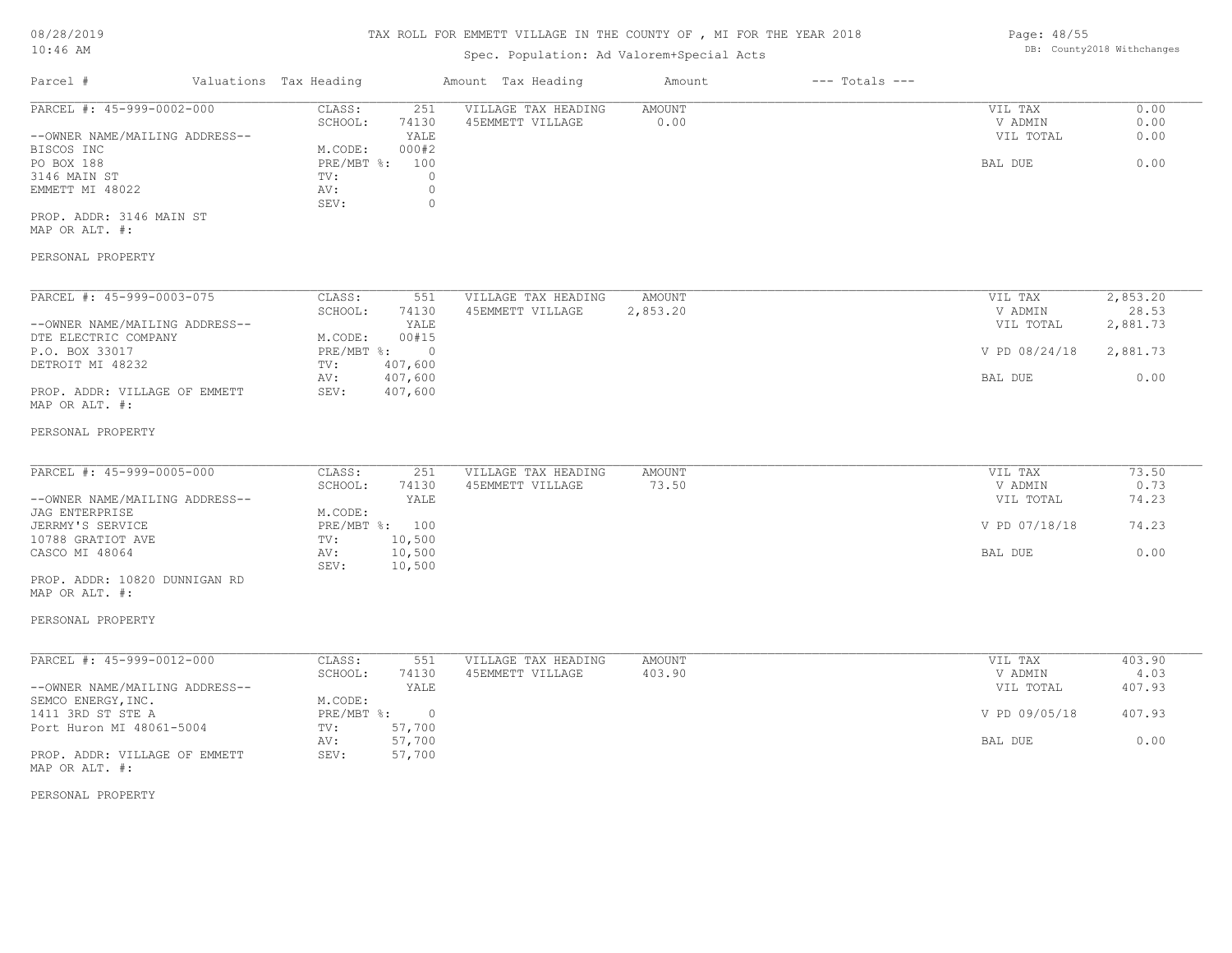| 08/28/2019 |  |
|------------|--|
| $10:46$ AM |  |

## Spec. Population: Ad Valorem+Special Acts

| Page: 49/55 |                            |
|-------------|----------------------------|
|             | DB: County2018 Withchanges |

| Parcel #                                                                                       | Valuations Tax Heading                                                    | Amount Tax Heading                      | Amount                | $---$ Totals $---$ |                                            |                              |
|------------------------------------------------------------------------------------------------|---------------------------------------------------------------------------|-----------------------------------------|-----------------------|--------------------|--------------------------------------------|------------------------------|
| PARCEL #: 45-999-0013-000<br>--OWNER NAME/MAILING ADDRESS--<br>EMMETT HARDWARE<br>2775 BRICKER | CLASS:<br>251<br>SCHOOL:<br>74130<br>YALE<br>M.CODE:<br>100<br>PRE/MBT %: | VILLAGE TAX HEADING<br>45EMMETT VILLAGE | <b>AMOUNT</b><br>0.00 |                    | VIL TAX<br>V ADMIN<br>VIL TOTAL<br>BAL DUE | 0.00<br>0.00<br>0.00<br>0.00 |
| GOODELLS MI 48027<br>PROP. ADDR: 3147 MAIN ST                                                  | TV:<br>AV:<br>SEV:                                                        | $\circ$<br>$\circ$<br>$\circ$           |                       |                    |                                            |                              |
| MAP OR ALT. #:                                                                                 |                                                                           |                                         |                       |                    |                                            |                              |
| PERSONAL PROPERTY                                                                              |                                                                           |                                         |                       |                    |                                            |                              |
| PARCEL #: 45-999-0014-000                                                                      | CLASS:<br>351                                                             | VILLAGE TAX HEADING                     | AMOUNT                |                    | VIL TAX                                    | 0.00                         |
|                                                                                                | SCHOOL:<br>74130                                                          | 45EMMETT VILLAGE                        | 0.00                  |                    | V ADMIN                                    | 0.00                         |
| --OWNER NAME/MAILING ADDRESS--<br>EASTERN MICHIGAN GRAIN LLC                                   | YALE<br>M.CODE:<br>00#10                                                  |                                         |                       |                    | VIL TOTAL                                  | 0.00                         |
| THE STAR OF THE WEST MILLING CO<br>P.O. BOX 146                                                | PRE/MBT %: 100<br>118,300<br>TV:                                          |                                         |                       |                    | BAL DUE                                    | 0.00                         |
| FRANKENMUTH MI 48734                                                                           | 118,300<br>AV:<br>SEV:<br>118,300                                         |                                         |                       |                    |                                            |                              |
| PROP. ADDR: 10730 MARY ST<br>MAP OR ALT. #:                                                    |                                                                           |                                         |                       |                    |                                            |                              |
|                                                                                                |                                                                           |                                         |                       |                    |                                            |                              |
| PARCEL #: 45-999-0016-000                                                                      | CLASS:<br>251                                                             | VILLAGE TAX HEADING                     | <b>AMOUNT</b>         |                    | VIL TAX                                    | 0.00                         |
| --OWNER NAME/MAILING ADDRESS--                                                                 | SCHOOL:<br>74130<br>YALE                                                  | 45EMMETT VILLAGE                        | 0.00                  |                    | V ADMIN<br>VIL TOTAL                       | 0.00<br>0.00                 |
| JEFF'S RUBBISH DISPOSAL                                                                        | M.CODE:                                                                   |                                         |                       |                    |                                            |                              |
| P.O.BOX 337                                                                                    | PRE/MBT %:<br>100                                                         |                                         |                       |                    | BAL DUE                                    | 0.00                         |
| EMMETT MI 48022                                                                                | TV:                                                                       | $\circ$<br>$\circ$                      |                       |                    |                                            |                              |
| PROP. ADDR: VARIOUS LOCATIONS                                                                  | AV:<br>SEV:                                                               | $\circ$                                 |                       |                    |                                            |                              |
| MAP OR ALT. #:                                                                                 |                                                                           |                                         |                       |                    |                                            |                              |
| PERSONAL PROPERTY                                                                              |                                                                           |                                         |                       |                    |                                            |                              |
|                                                                                                |                                                                           |                                         |                       |                    |                                            |                              |
| PARCEL #: 45-999-0017-000                                                                      | CLASS:<br>251<br>SCHOOL:<br>74130                                         | VILLAGE TAX HEADING<br>45EMMETT VILLAGE | AMOUNT<br>0.00        |                    | VIL TAX<br>V ADMIN                         | 0.00<br>0.00                 |
| --OWNER NAME/MAILING ADDRESS--                                                                 | YALE                                                                      |                                         |                       |                    | VIL TOTAL                                  | 0.00                         |
| WASTE MANAGEMENT                                                                               | M.CODE:                                                                   |                                         |                       |                    |                                            |                              |
| Marvin F. Poer & Co.                                                                           | PRE/MBT %:<br>100                                                         |                                         |                       |                    | BAL DUE                                    | 0.00                         |
| P.O. BOX 802206                                                                                | TV:                                                                       | $\circ$                                 |                       |                    |                                            |                              |
| Dallas TX 75380-2206                                                                           | AV:<br>SEV:                                                               | $\circ$                                 |                       |                    |                                            |                              |
| PROP. ADDR: VARIOUS LOCATIONS                                                                  |                                                                           | $\circ$                                 |                       |                    |                                            |                              |
| MAP OR ALT. #:                                                                                 |                                                                           |                                         |                       |                    |                                            |                              |

PERSONAL PROPERTY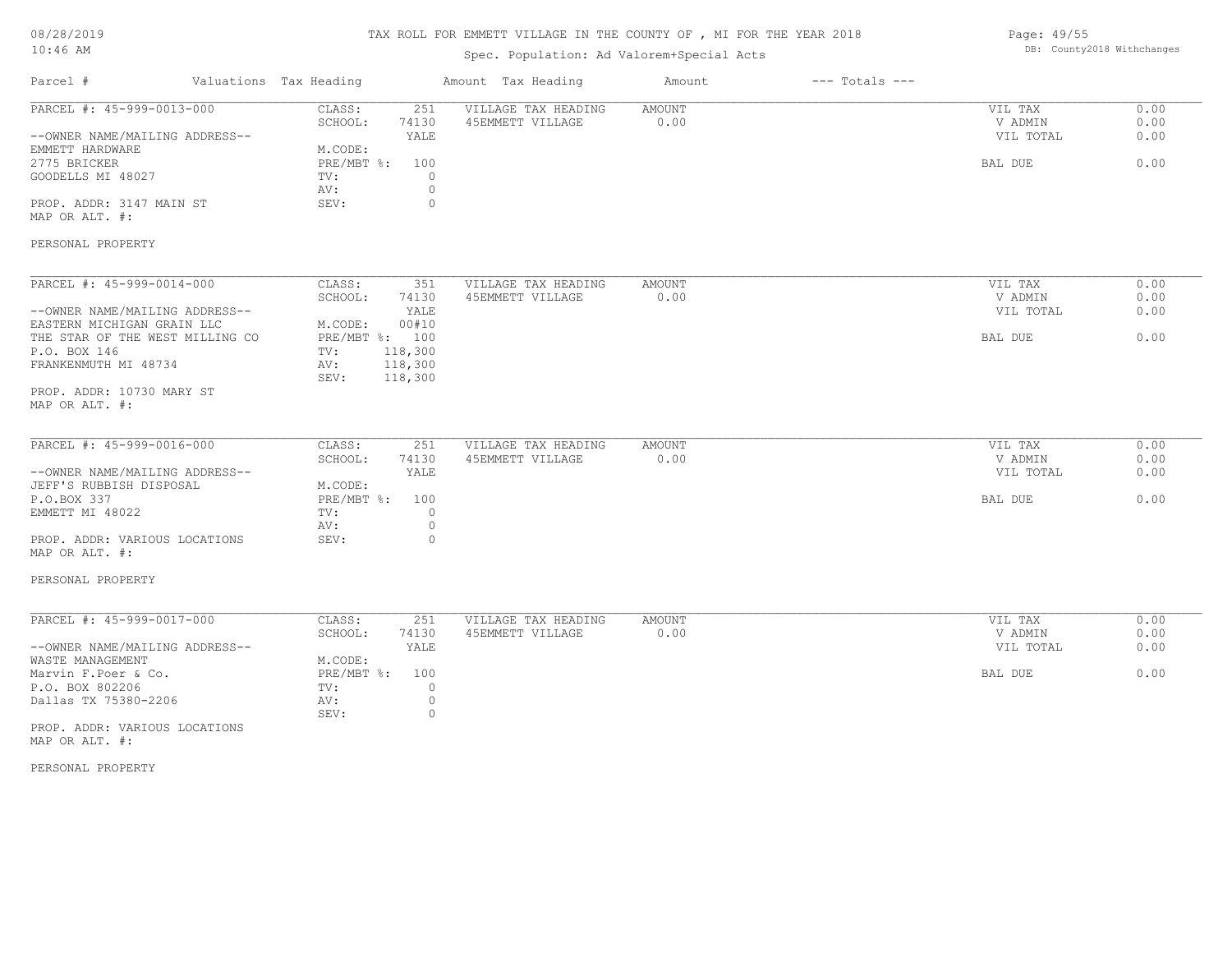## Spec. Population: Ad Valorem+Special Acts

| Parcel #                       | Valuations Tax Heading |       | Amount Tax Heading  | Amount | $---$ Totals $---$ |           |      |
|--------------------------------|------------------------|-------|---------------------|--------|--------------------|-----------|------|
| PARCEL #: 45-999-0018-000      | CLASS:                 | 251   | VILLAGE TAX HEADING | AMOUNT |                    | VIL TAX   | 0.00 |
|                                | SCHOOL:                | 74130 | 45EMMETT VILLAGE    | 0.00   |                    | V ADMIN   | 0.00 |
| --OWNER NAME/MAILING ADDRESS-- |                        | YALE  |                     |        |                    | VIL TOTAL | 0.00 |
| HARTZELL HOLDING LLC           | M.CODE:                |       |                     |        |                    |           |      |
| WHISTLE DINER                  | $PRE/MBT$ %:           | 100   |                     |        |                    | BAL DUE   | 0.00 |
| P.O.145                        | TV:                    |       |                     |        |                    |           |      |
| Emmett MI 48022                | AV:                    |       |                     |        |                    |           |      |
|                                | SEV:                   |       |                     |        |                    |           |      |
|                                |                        |       |                     |        |                    |           |      |

MAP OR ALT. #: PROP. ADDR: 3134 MAIN STREET

## PERSONAL PROPERTY

| PARCEL #: 45-999-0019-000      | CLASS:     | 251   | VILLAGE TAX HEADING | AMOUNT | 0.00<br>VIL TAX   |  |
|--------------------------------|------------|-------|---------------------|--------|-------------------|--|
|                                | SCHOOL:    | 74130 | 45EMMETT VILLAGE    | 0.00   | 0.00<br>V ADMIN   |  |
| --OWNER NAME/MAILING ADDRESS-- |            | YALE  |                     |        | 0.00<br>VIL TOTAL |  |
| XEROX FINANCIAL SERVICES LLC   | M.CODE:    |       |                     |        |                   |  |
| TAX DEPARTMENT XRX2-040A       | PRE/MBT %: | 100   |                     |        | 0.00<br>BAL DUE   |  |
| P.O. BOX 909                   | TV:        |       |                     |        |                   |  |
| Webster NY 14580               | AV:        |       |                     |        |                   |  |
|                                | SEV:       |       |                     |        |                   |  |
| PROP. ADDR: 3177 MAIN ST       |            |       |                     |        |                   |  |

MAP OR ALT. #:

| PARCEL #: 45-999-0024-000      | CLASS:  | 251            | VILLAGE TAX HEADING | AMOUNT | VIL TAX       | 21.00 |
|--------------------------------|---------|----------------|---------------------|--------|---------------|-------|
|                                | SCHOOL: | 74130          | 45EMMETT VILLAGE    | 21.00  | V ADMIN       | 0.21  |
| --OWNER NAME/MAILING ADDRESS-- |         | YALE           |                     |        | VIL TOTAL     | 21.21 |
| MORAN WELDING                  | M.CODE: |                |                     |        |               |       |
| 3188 MAIN ST                   |         | PRE/MBT %: 100 |                     |        | V PD 07/31/18 | 21.21 |
| EMMETT MI 48022                | TV:     | 3,000          |                     |        |               |       |
|                                | AV:     | 3,000          |                     |        | BAL DUE       | 0.00  |
| PROP. ADDR: 3188 MAIN ST       | SEV:    | 3,000          |                     |        |               |       |
| MAP OR ALT. #:                 |         |                |                     |        |               |       |

| PARCEL #: 45-999-0062-000      | CLASS:       | 251   | VILLAGE TAX HEADING | AMOUNT | VIL TAX   | 0.00 |
|--------------------------------|--------------|-------|---------------------|--------|-----------|------|
|                                | SCHOOL:      | 74130 | 45EMMETT VILLAGE    | 0.00   | V ADMIN   | 0.00 |
| --OWNER NAME/MAILING ADDRESS-- |              | YALE  |                     |        | VIL TOTAL | 0.00 |
| TODD MELDRUM                   | M.CODE:      |       |                     |        |           |      |
| STONE YARD                     | $PRE/MBT$ %: | 100   |                     |        | BAL DUE   | 0.00 |
| 332 STINSON RD                 | TV:          |       |                     |        |           |      |
| Memphis MI 48041               | AV:          |       |                     |        |           |      |
|                                | SEV:         |       |                     |        |           |      |
|                                |              |       |                     |        |           |      |

MAP OR ALT. #: PROP. ADDR: 11112 BURT RD

PERSONAL PROPERTY

Page: 50/55 DB: County2018 Withchanges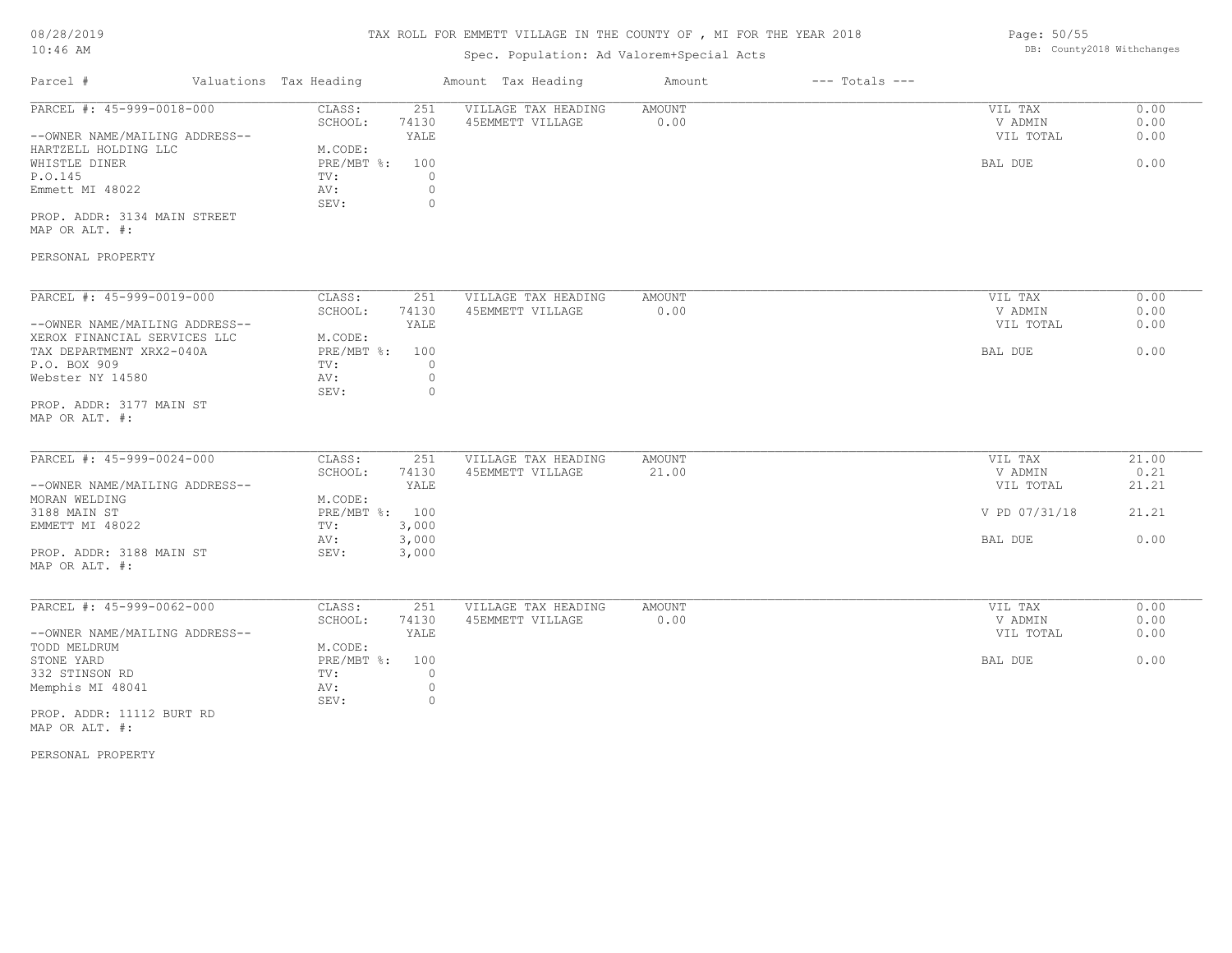## Spec. Population: Ad Valorem+Special Acts

| Page: 51/55 |                            |
|-------------|----------------------------|
|             | DB: County2018 Withchanges |

| Parcel #                        | Valuations Tax Heading |       | Amount Tax Heading  | Amount | $---$ Totals $---$ |               |      |
|---------------------------------|------------------------|-------|---------------------|--------|--------------------|---------------|------|
| PARCEL #: 45-999-0066-000       | CLASS:                 | 251   | VILLAGE TAX HEADING | AMOUNT |                    | VIL TAX       | 5.60 |
|                                 | SCHOOL:                | 74130 | 45EMMETT VILLAGE    | 5.60   |                    | V ADMIN       | 0.05 |
| --OWNER NAME/MAILING ADDRESS--  |                        | YALE  |                     |        |                    | VIL TOTAL     | 5.65 |
| PBG MICHIGAN LLC PEPSI BOTTLING | M.CODE:                |       |                     |        |                    |               |      |
| ATTN=TAX DEPT, 3A-300           | $PRE/MBT$ %:           | 100   |                     |        |                    | V PD 09/05/18 | 5.65 |
| P.O. BOX 660634                 | TV:                    | 800   |                     |        |                    |               |      |
| DALLAS TX 75266--063            | AV:                    | 800   |                     |        |                    | BAL DUE       | 0.00 |
|                                 | SEV:                   | 800   |                     |        |                    |               |      |
| PROP. ADDR: VARIOUS LOCATIONS   |                        |       |                     |        |                    |               |      |

MAP OR ALT. #:

### PERSONAL PROPERTY VILLAGE OF EMMETT

| PARCEL #: 45-999-0070-000         | CLASS:       | 251   | VILLAGE TAX HEADING | AMOUNT | 0.00<br>VIL TAX   |
|-----------------------------------|--------------|-------|---------------------|--------|-------------------|
|                                   | SCHOOL:      | 74130 | 45EMMETT VILLAGE    | 0.00   | 0.00<br>V ADMIN   |
| --OWNER NAME/MAILING ADDRESS--    |              | YALE  |                     |        | 0.00<br>VIL TOTAL |
| PITNEY BOWES GLOBAL FIN.LLC       | M.CODE:      |       |                     |        |                   |
| 5310 CYPRESS CENTER DR. SUITE 110 | $PRE/MBT$ %: | 100   |                     |        | 0.00<br>BAL DUE   |
| TAMPA FL 33609                    | TV:          |       |                     |        |                   |
|                                   | AV:          |       |                     |        |                   |
| PROP. ADDR: 10730 MARY ST         | SEV:         |       |                     |        |                   |
| MAP OR ALT. #:                    |              |       |                     |        |                   |

| PARCEL #: 45-999-0071-000      | CLASS:            | 251   | VILLAGE TAX HEADING | AMOUNT | VIL TAX |           | 0.00 |
|--------------------------------|-------------------|-------|---------------------|--------|---------|-----------|------|
|                                | SCHOOL:           | 74040 |                     |        | V ADMIN |           | 0.00 |
| --OWNER NAME/MAILING ADDRESS-- | CAPAC SCHOOL DIST |       |                     |        |         | VIL TOTAL | 0.00 |
| WELLS FARGO VENDOR FIN.LLC     | M.CODE:           |       |                     |        |         |           |      |
| PROPERTY TAX COMPLIANCE        | PRE/MBT %: 100    |       |                     |        | BAL DUE |           | 0.00 |
| PO BOX 36200                   | TV:               |       |                     |        |         |           |      |
| BILLINGS MT 59107-6200         | AV:               |       |                     |        |         |           |      |
|                                | SEV:              |       |                     |        |         |           |      |
| PROP. ADDR: 4200 BREEN         |                   |       |                     |        |         |           |      |

MAP OR ALT. #: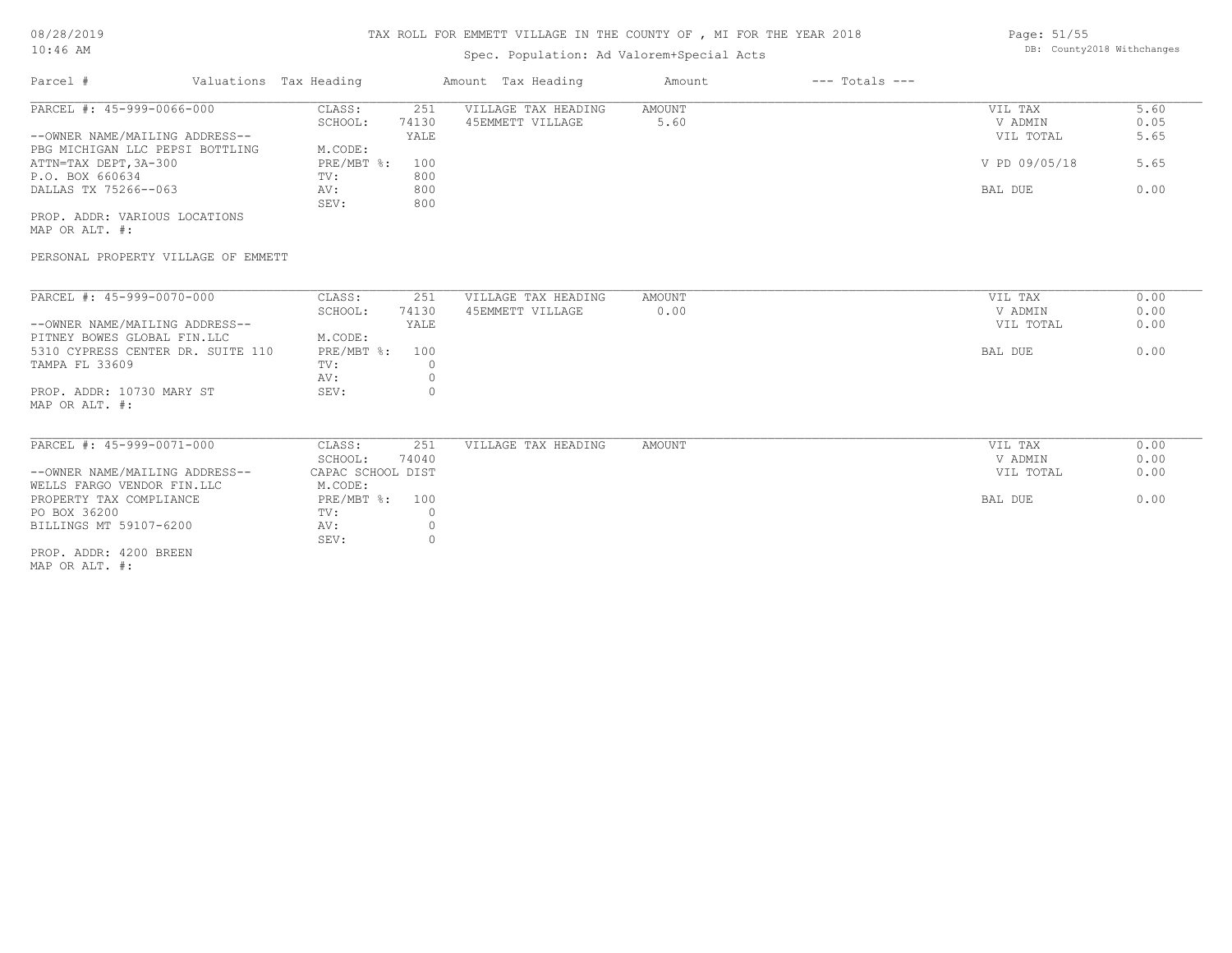## Spec. Population: Ad Valorem+Special Acts

Page: 52/55 DB: County2018 Withchanges

| TOTAL ALL DISTRICTS | REAL      | (BAL DUE) | PERSONAL | (BAL DUE) | <b>EXEMPT</b> | (BAL DUE) |
|---------------------|-----------|-----------|----------|-----------|---------------|-----------|
| PARCEL COUNT        | 165       |           | 16       |           | 14            |           |
| TAXABLE VALUE       | 5,318,549 |           | 698,680  |           | 0             |           |
| ASSESSED VALUE      | 7,351,400 |           | 698,680  |           | $\mathbf 0$   |           |
| SEV VALUE           | 7,351,400 |           | 698,680  |           | $\circ$       |           |
| PRE/MBT TAXABLE     | 3,792,008 |           | 233,380  |           | $\circ$       |           |
| N PRE/MBT TAXABLE   | 1,526,541 |           | 465,300  |           | 0             |           |
| V 45EMMETT VILLAG   | 37,229.17 | 3,325.33  | 3,357.20 | 0.00      | 0.00          | 0.00      |
| * SP. ASSESSMENTS   | 0.00      | 0.00      | 0.00     | 0.00      | 0.00          | 0.00      |
| V ADMIN FEE         | 371.45    | 33.15     | 33.55    | 0.00      | 0.00          | 0.00      |
| V TOTALS            | 37,600.62 | 3,358.48  | 3,390.75 | 0.00      | 0.00          | 0.00      |
| <b>GRAND TOTALS</b> | 37,600.62 | 3,358.48  | 3,390.75 | 0.00      | 0.00          | 0.00      |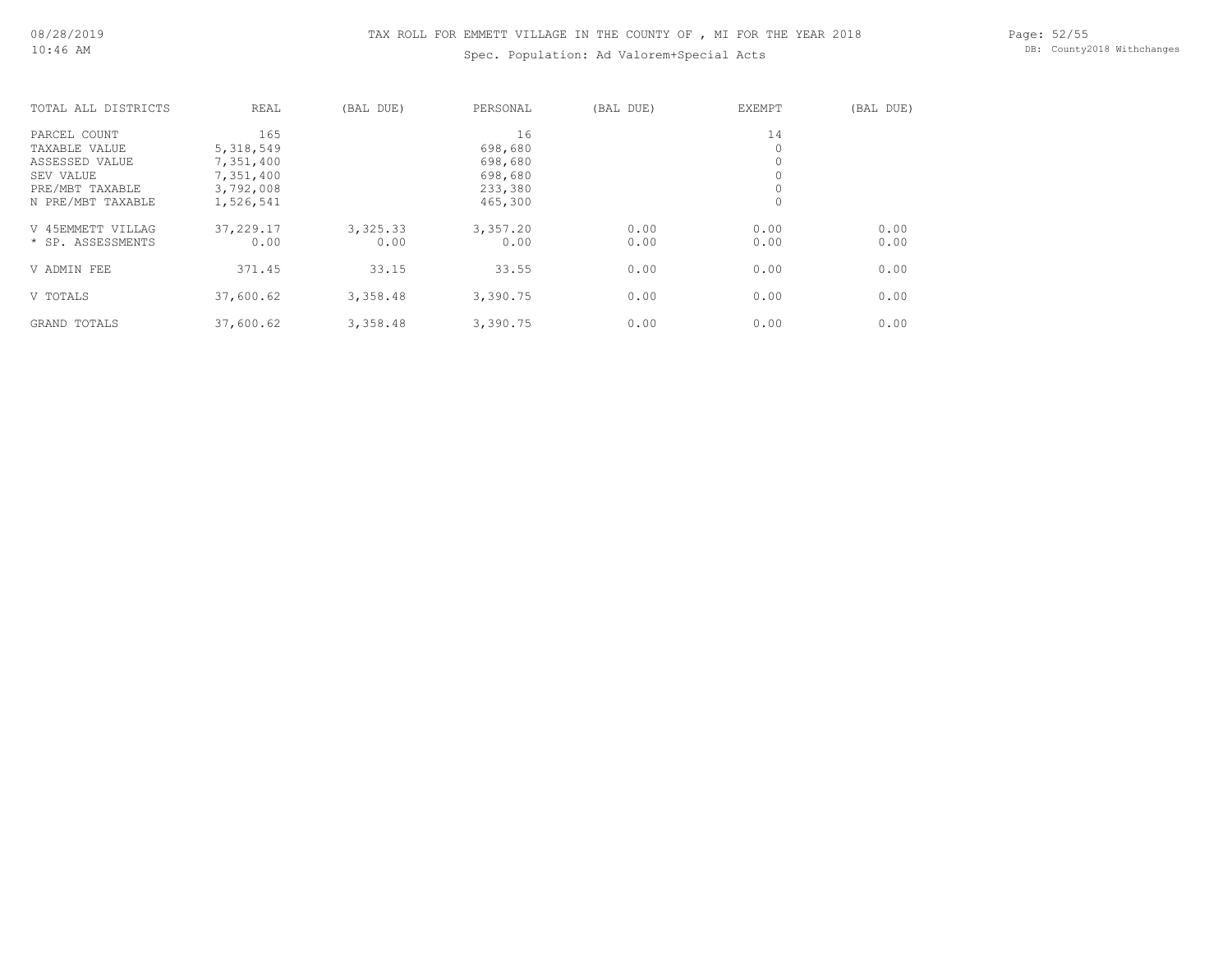## Spec. Population: Ad Valorem+Special Acts

| TOTAL ALL DISTRICTS | LEASED LAND | (BAL DUE) | TOTAL     | (BAL DUE) |
|---------------------|-------------|-----------|-----------|-----------|
| PARCEL COUNT        | 0           |           | 195       |           |
| TAXABLE VALUE       | 0           |           | 6,017,229 |           |
| ASSESSED VALUE      | 0           |           | 8,050,080 |           |
| SEV VALUE           | 0           |           | 8,050,080 |           |
| PRE/MBT TAXABLE     | 0           |           | 4,025,388 |           |
| NON PRE/MBT TAXABLE | 0           |           | 1,991,841 |           |
| V 45EMMETT VILLAGE  | 0.00        | 0.00      | 40,586.37 | 3,325.33  |
| * SP. ASSESSMENTS   | 0.00        | 0.00      | 0.00      | 0.00      |
| V ADMIN FEE         | 0.00        | 0.00      | 405.00    | 33.15     |
| V TOTALS            | 0.00        | 0.00      | 40,991.37 | 3,358.48  |
| GRAND TOTALS        | 0.00        | 0.00      | 40,991.37 | 3,358.48  |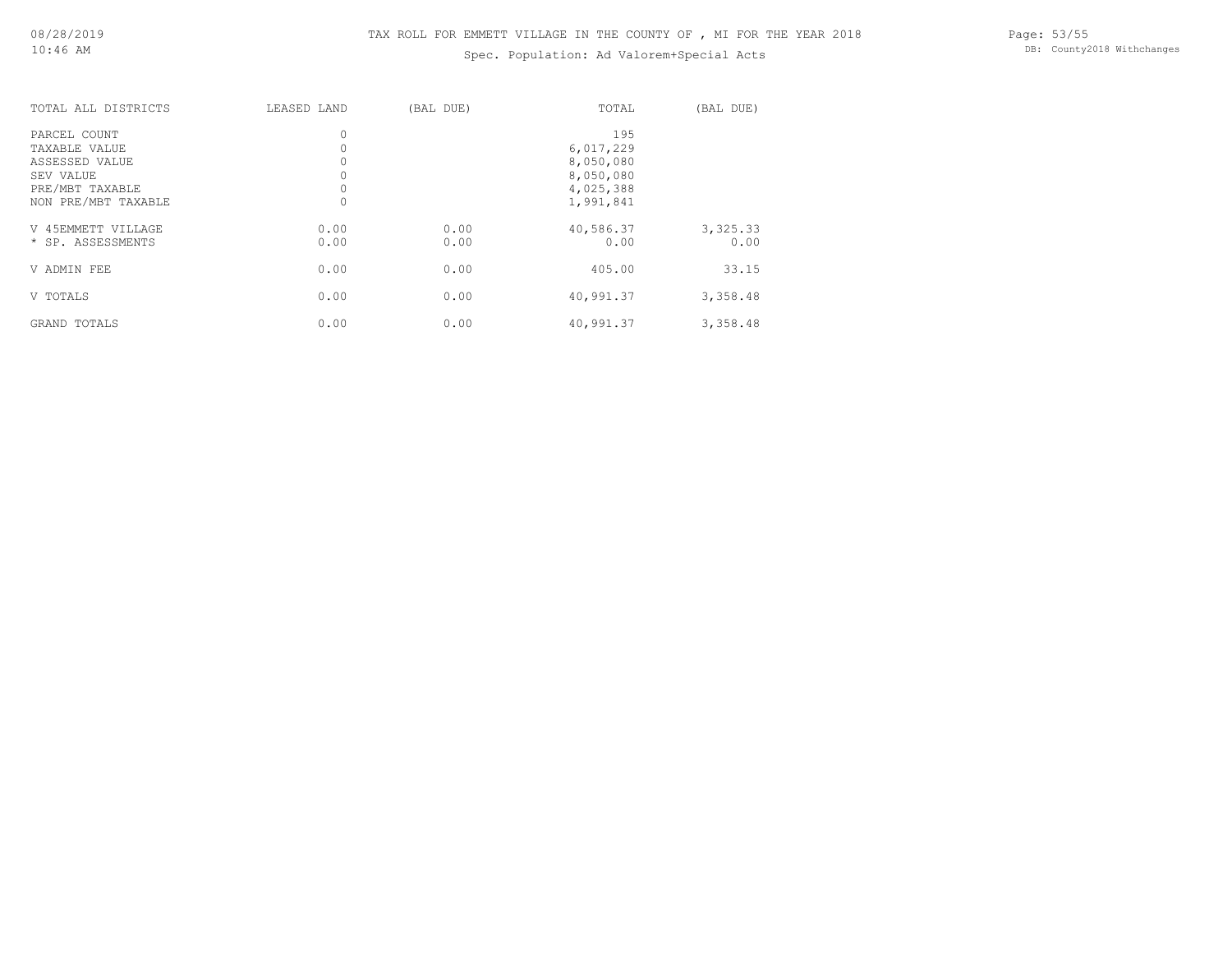Spec. Population: Ad Valorem+Special Acts

Page: 54/55 DB: County2018 Withchanges

| SCHOOL DISTRICT 74130    | UNIT 45 | REAL       | PERSONAL | EXEMPT | LEASED LAND | TOTAL     |
|--------------------------|---------|------------|----------|--------|-------------|-----------|
| PARCEL COUNT             |         | 165        | 15       | 14     |             | 194       |
| TAXABLE VALUE            |         | 5,318,549  | 698,680  |        |             | 6,017,229 |
| ASSESSED VALUE           |         | 7,351,400  | 698,680  |        |             | 8,050,080 |
| SEV VALUE                |         | 7,351,400  | 698,680  |        |             | 8,050,080 |
| PRE/MBT TAXABLE          |         | 3,792,008  | 233,380  |        |             | 4,025,388 |
| NON PRE/MBT TAXABLE      |         | 1,526,541  | 465,300  |        |             | 1,991,841 |
| 45EMMETT VILLAGE<br>(V)  |         | 37, 229.17 | 3,357.20 | 0.00   | 0.00        | 40,586.37 |
| SP. ASSESSMENTS<br>$(*)$ |         | 0.00       | 0.00     | 0.00   | 0.00        | 0.00      |
| ADMIN FEE<br>(V)         |         | 371.45     | 33.55    | 0.00   | 0.00        | 405.00    |
| TOTALS<br>(V)            |         | 37,600.62  | 3,390.75 | 0.00   | 0.00        | 40,991.37 |
| <b>GRAND TOTALS</b>      |         | 37,600.62  | 3,390.75 | 0.00   | 0.00        | 40,991.37 |